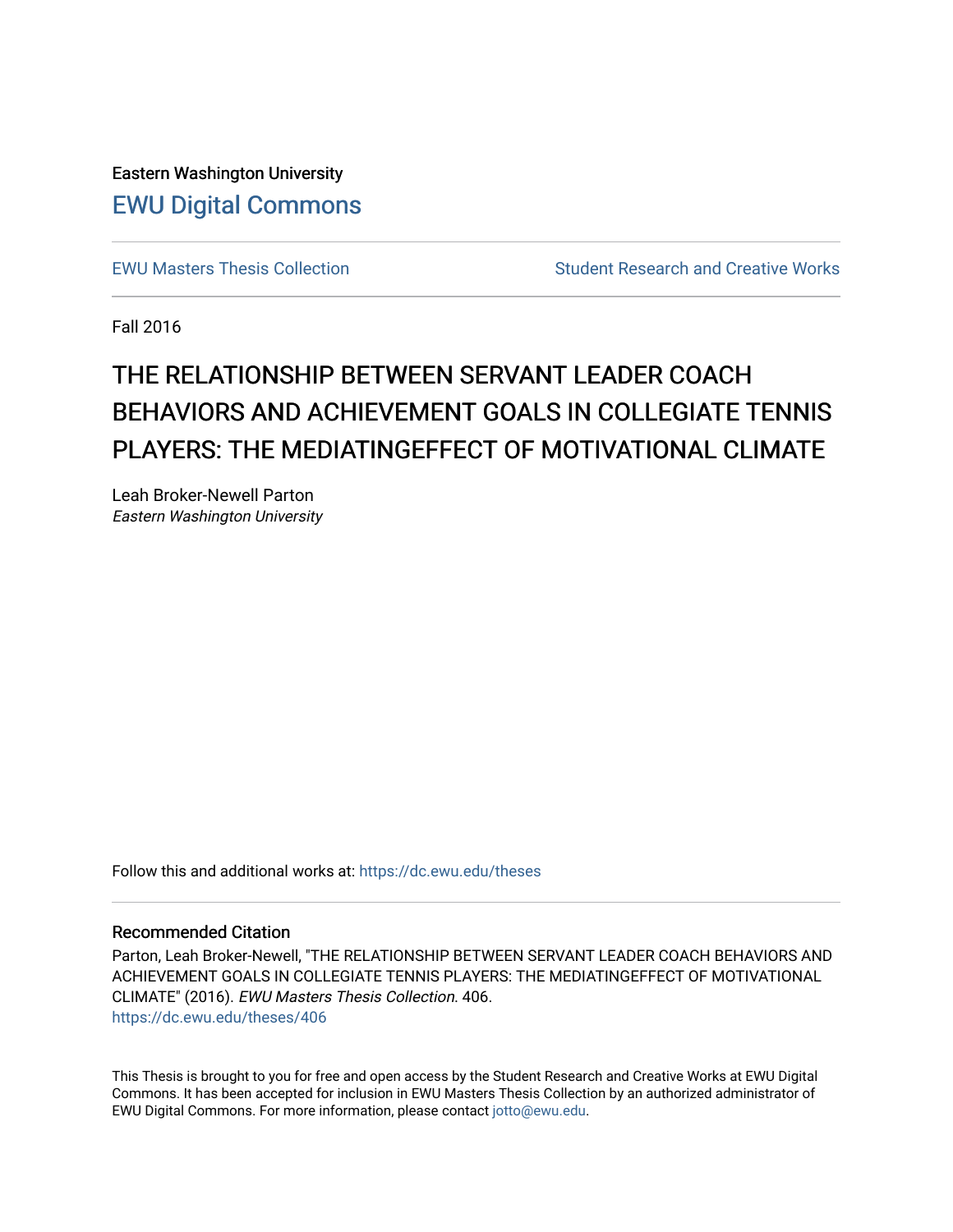# THE RELATIONSHIP BETWEEN SERVANT LEADER COACH BEHAVIORS AND ACHIEVEMENT GOALS IN COLLEGIATE TENNIS PLAYERS: THE MEDIATING EFFECT OF MOTIVATIONAL CLIMATE

A Thesis

Presented To

Eastern Washington University

Cheney, Washington

In Partial Fulfillment of the Requirements

For the Degree

Master of Science

In Physical Education

By

Leah Broker-Newell Parton

Fall 2016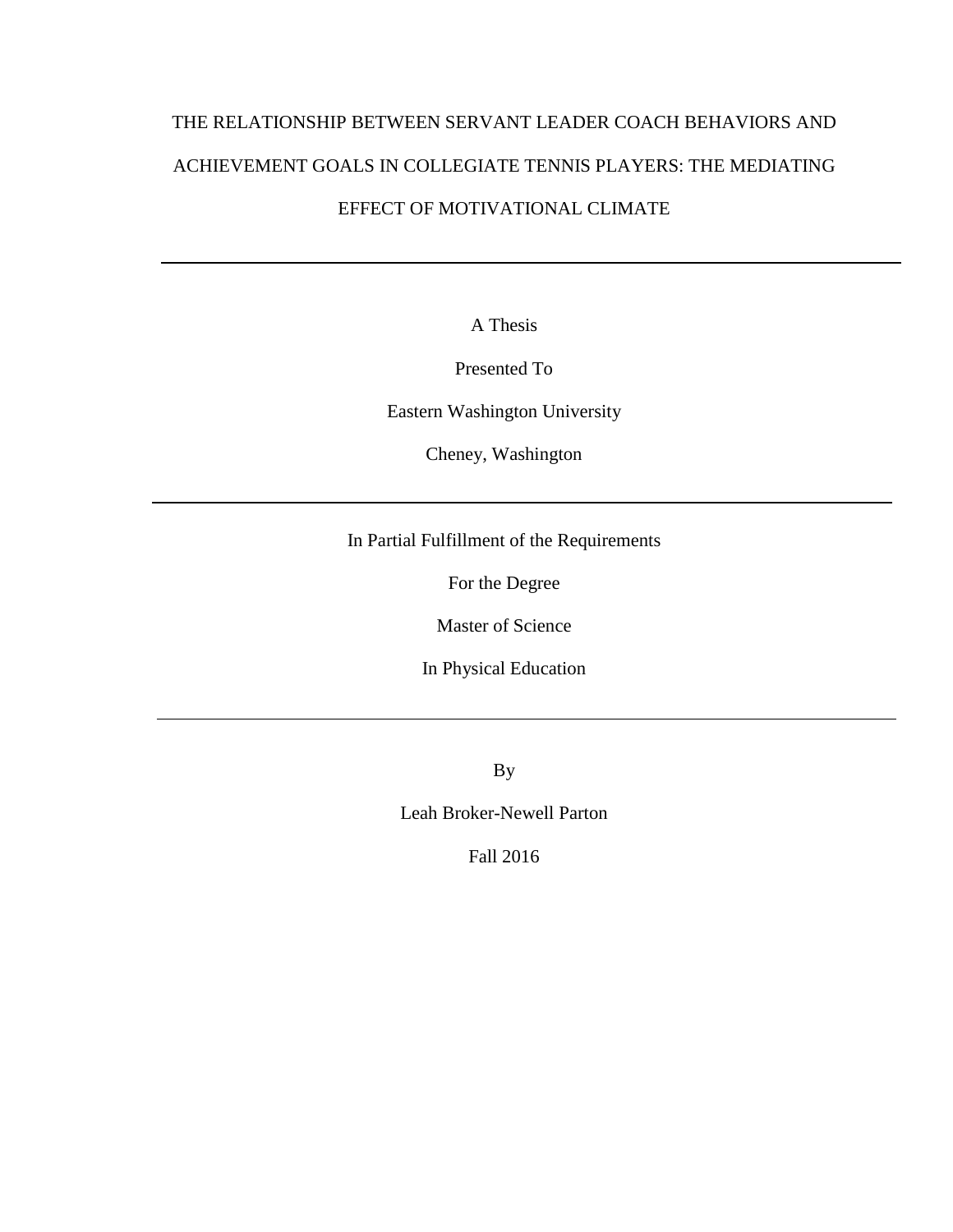THESIS OF LEAH B. PARTON APPROVED BY DATE  $1/- 30 - 1/$ HAMMERMEISTER, GRADUATE STUDY CHAIR  $DR.$  J m mun DATE  $\frac{11.20}{11}$ DR. CHRISTI BREWER, GRADUATE STUDY COMMITTEE DATE  $N_{\text{dV}}$  30, 2016 RICKERING, GRADUATE STUDY COMMITTEE DR. TONY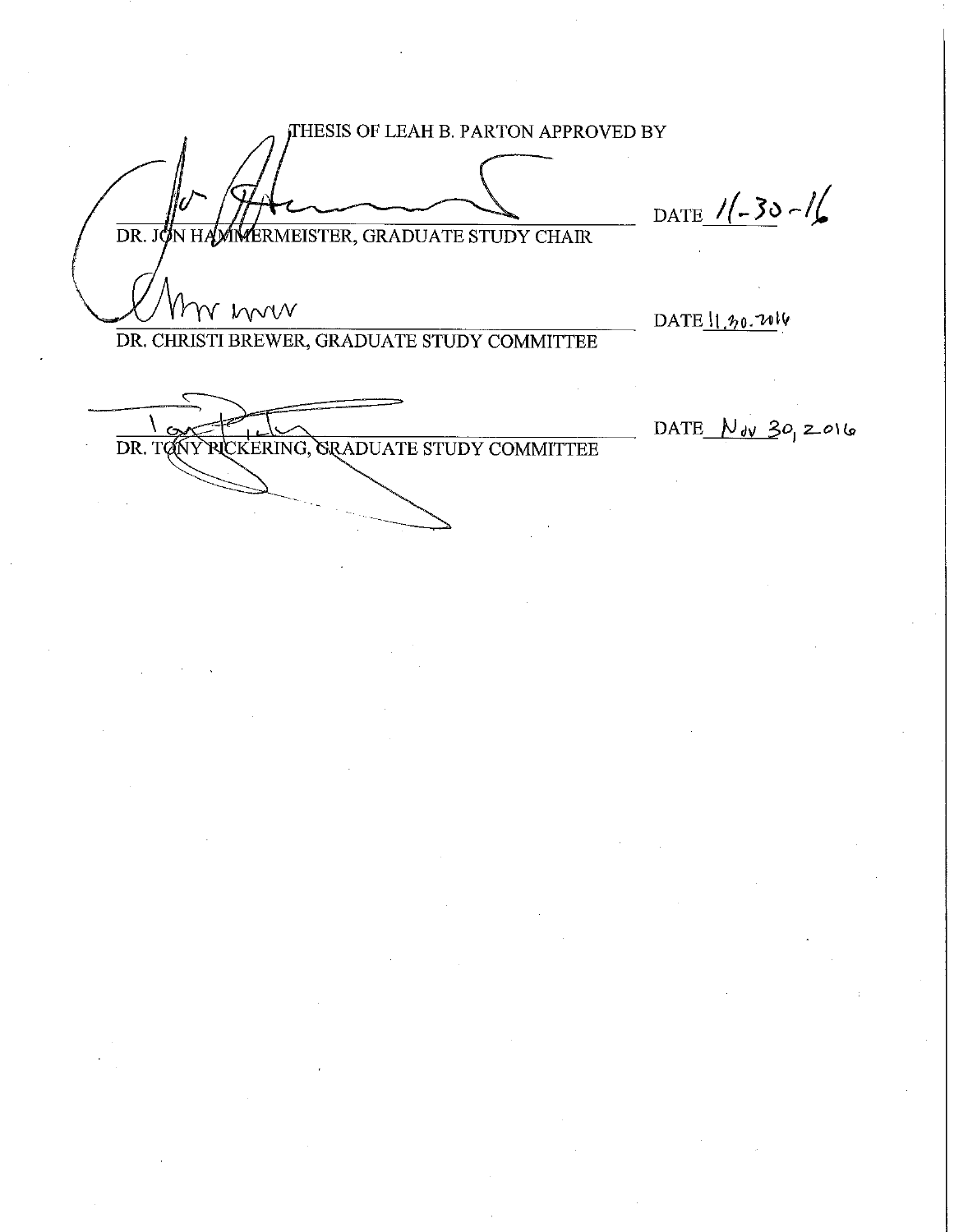# **MASTER'S THESIS**

In presenting this thesis in partial fulfillment of the requirements for a master's degree at Eastern Washington University, I agree that the JFK Library shall make copies freely available for inspection. I further agree that copying of this project in whole or in part is allowable only for scholarly purposes. It is understood, however, that any copying or publication of the thesis for commercial purposes, or for financial gain, shall not be allowed without my written permission.

Signature \_\_\_\_\_\_\_\_\_\_\_\_\_\_\_\_\_\_\_\_\_

Date \_\_\_\_\_\_\_\_\_\_\_\_\_\_\_\_\_\_\_\_\_\_\_\_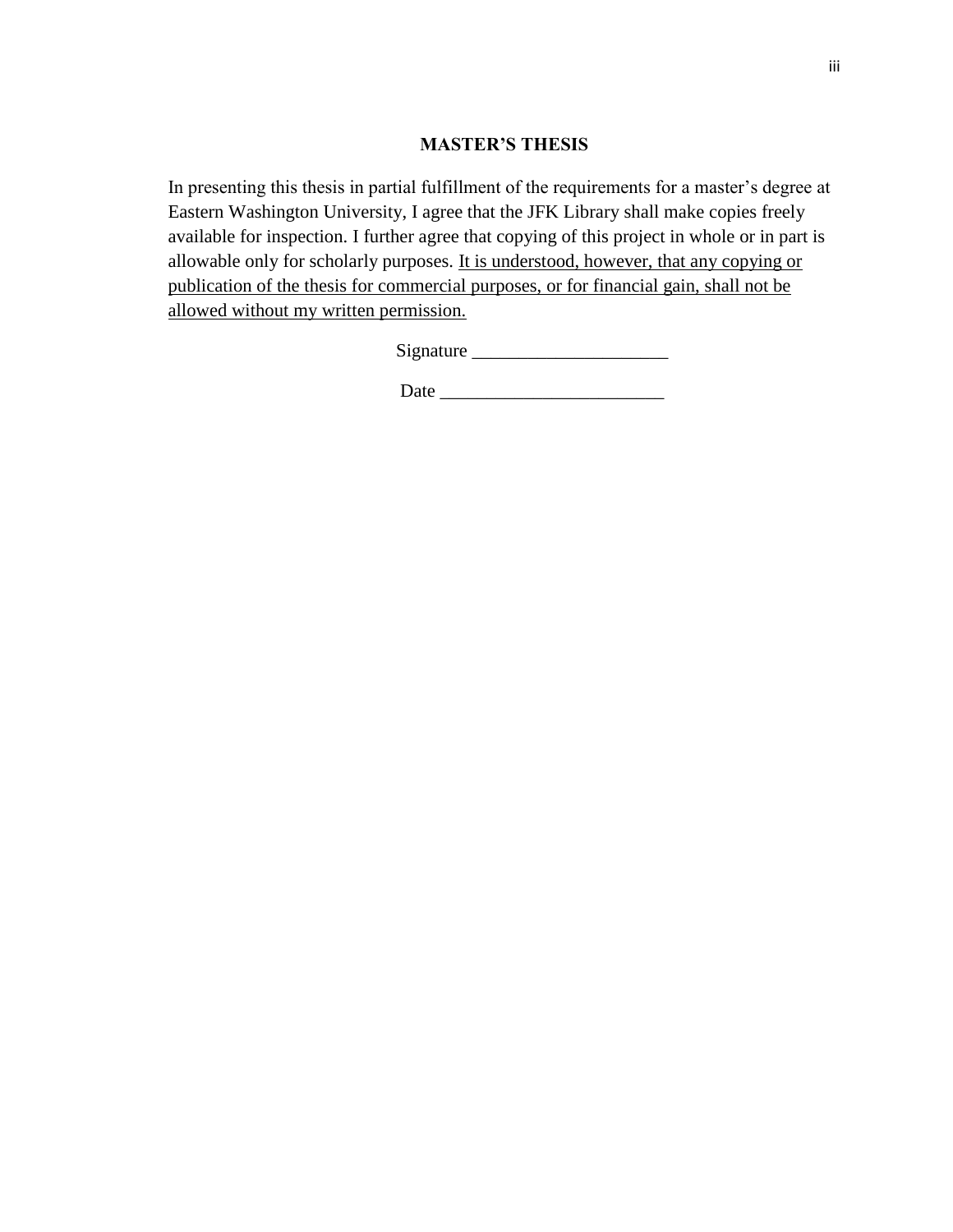# **TABLE OF CONTENTS**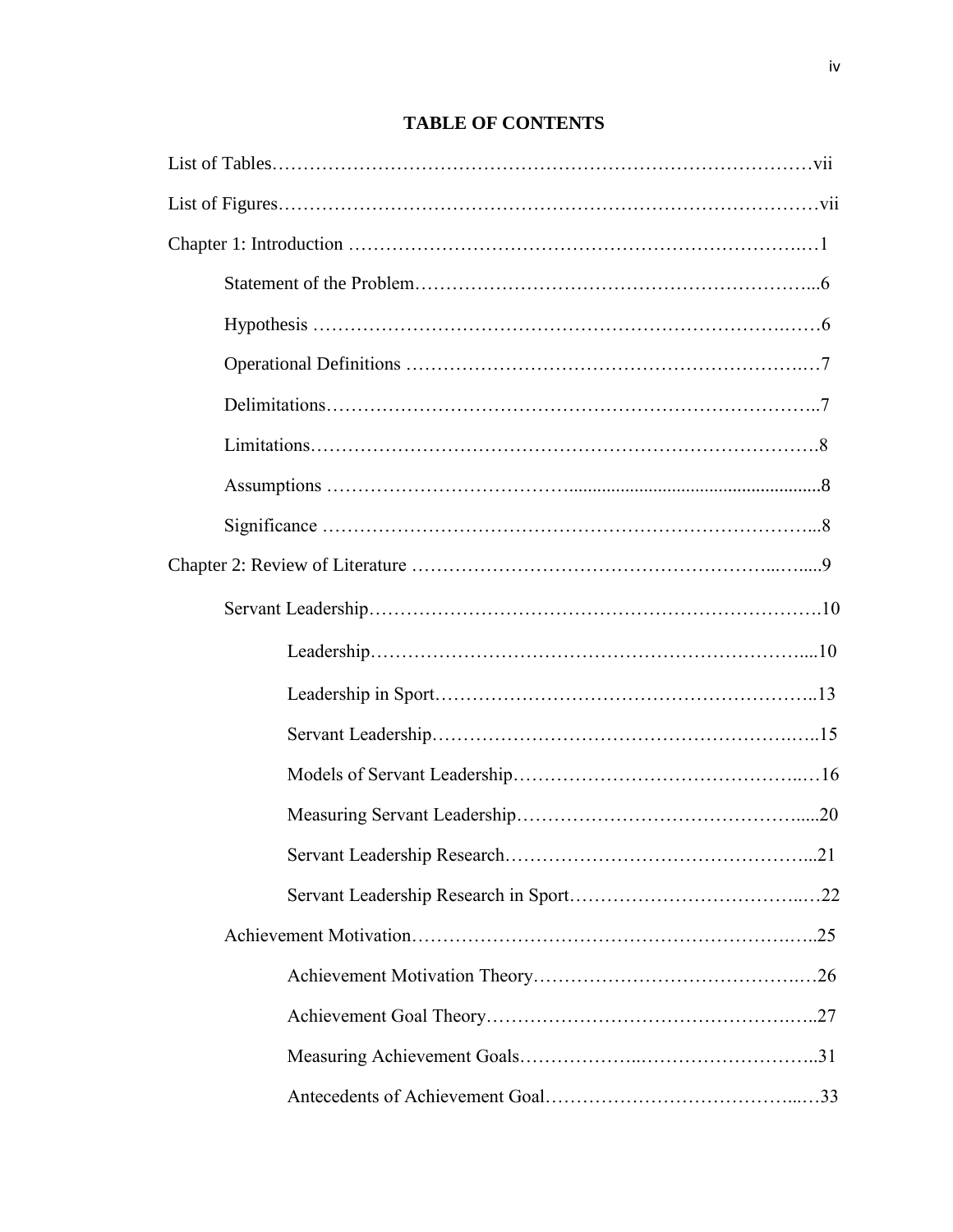| Motivational Climate and Leader Behaviors in Sport50  |  |
|-------------------------------------------------------|--|
|                                                       |  |
| Motivational Climate and Achievement Goals in Sport53 |  |
|                                                       |  |
|                                                       |  |
|                                                       |  |
|                                                       |  |
|                                                       |  |
|                                                       |  |
|                                                       |  |
|                                                       |  |
|                                                       |  |
|                                                       |  |
|                                                       |  |
|                                                       |  |
|                                                       |  |
|                                                       |  |
|                                                       |  |
|                                                       |  |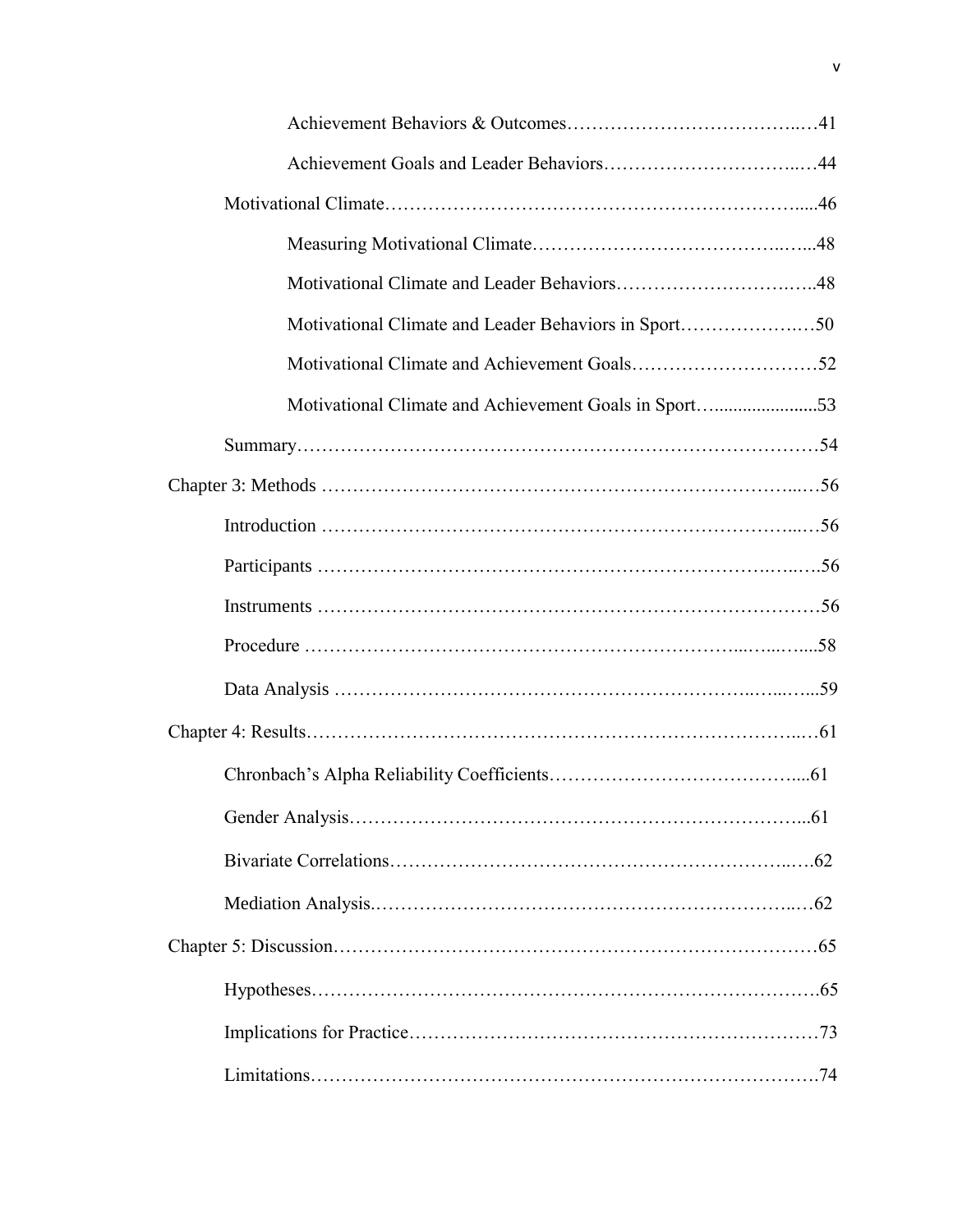| Appendices |                                                                        |  |
|------------|------------------------------------------------------------------------|--|
|            |                                                                        |  |
|            |                                                                        |  |
|            |                                                                        |  |
|            |                                                                        |  |
|            |                                                                        |  |
|            |                                                                        |  |
|            |                                                                        |  |
|            | Appendix H: Perceived Motivational Climate in Sport Questionnaire-2107 |  |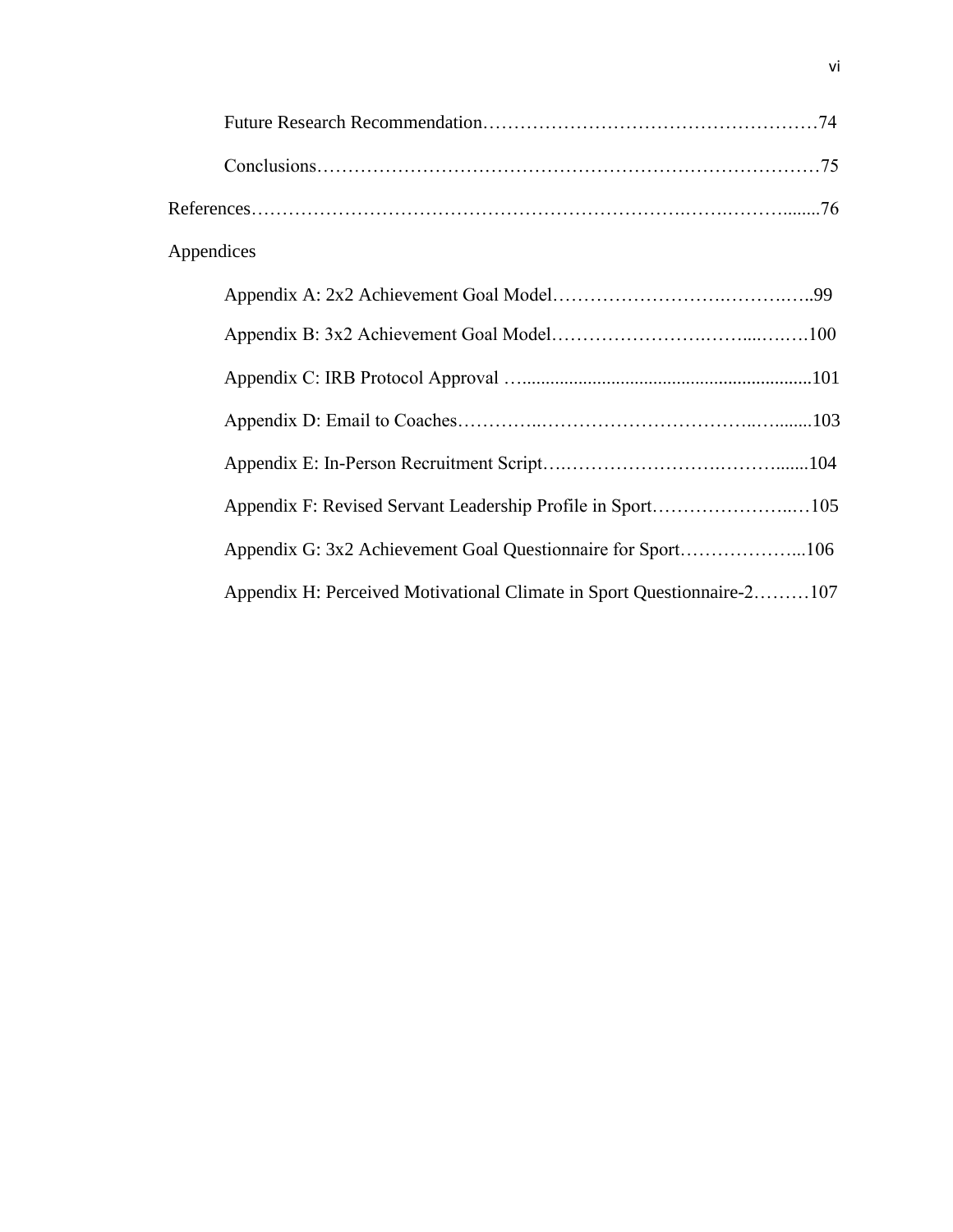# **LIST OF TABLES**

| Table 4: Mediation Results of Performance Climate, RSLP-S Humility, and |  |
|-------------------------------------------------------------------------|--|
| Table 5: Mediation Results of Performance Climate, RSLP-S Humility, and |  |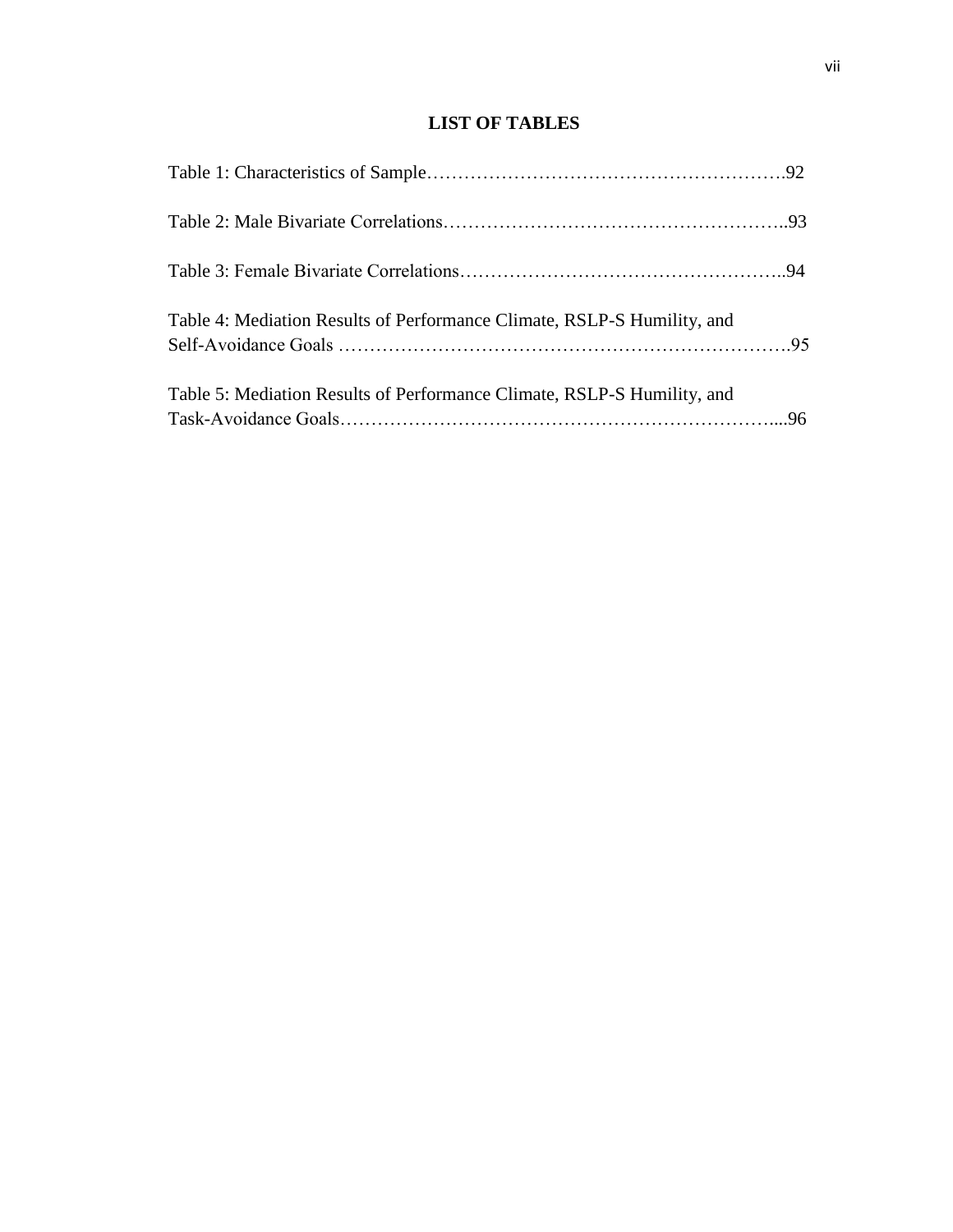# **LIST OF FIGURES**

| Figure 1: Structural models of (a) unmediated and (b) performance              |  |
|--------------------------------------------------------------------------------|--|
| motivational climate mediated effect of RSLP-S Humility on Self-Avoidance      |  |
|                                                                                |  |
|                                                                                |  |
| Figure 2: Structural models of (a) unmediated and (b) performance motivational |  |
| climate mediated effect of RSLP-S Humility on Task-Avoidance Achievement       |  |
|                                                                                |  |
|                                                                                |  |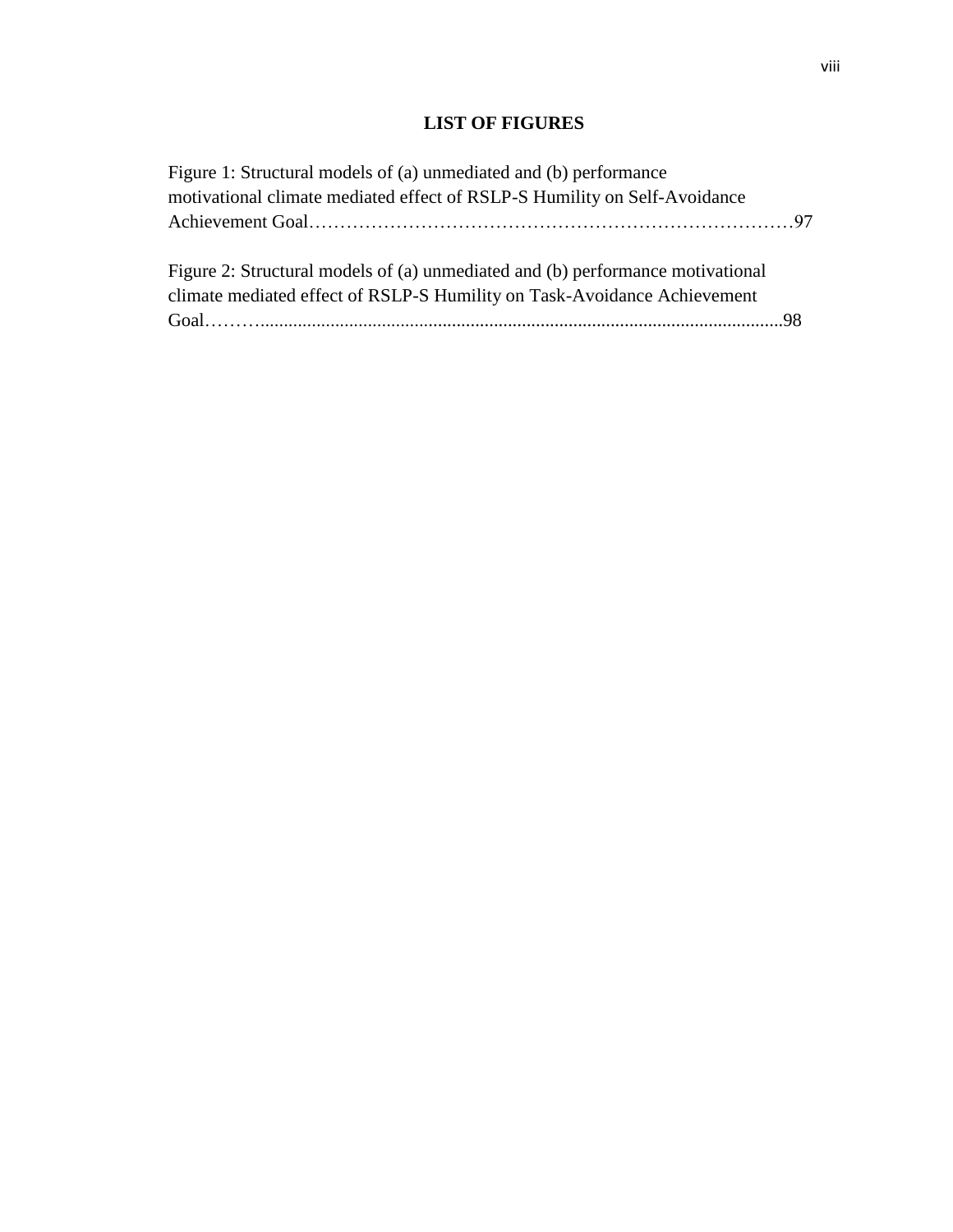#### **Chapter 1**

## **Introduction**

In sport, there are athletes that seek challenges, stay late after practice, and are highly motivated to improve; while other athletes exhibit minimal effort, avoid challenging activities, and are not intrinsically motivated. What differentiates these athletes? Achievement motivation is one way to explain these differences. High achievement motivation is usually viewed as a desirable characteristic, because it associated with a number of positive characteristics in sport including high intrinsic motivation (Wang, Liu, Lochbaum, & Stevenson, 2009), enjoyment (Puente-Diaz, 2013), increased number of minutes devoted to practice time (Ntoumanis, Thorgersen-Ntoumani, & Smith, 2009), and even enhanced performance (Elliot, Cury, Fryer, & Huguet, 2006).

Achievement behaviors tend to thrive in positive motivational climates – which can be defined as the psychological environment a leader creates by providing instruction and feedback. The type of climate produced is based on the skill of the leader and is usually dichotomized into either a) mastery-focused (where intra-personal improvement is emphasized) or b) performance focused (where social comparison is emphasized; Ames, 1992a). In sport settings, the coach plays a key role in determining both motivational climate as well as the achievement-related behaviors of his/her athletes. Thus, coaches that emphasize athlete empowerment, democratic coaching behaviors, and place less emphasis on the traditional autocratic, fear-based coaching methods should result in the generation of more adaptive motivational climates.

The servant leader model (Greenleaf, 1977) is one based on teamwork and community, one that seeks to involve others in decision making, one strongly based in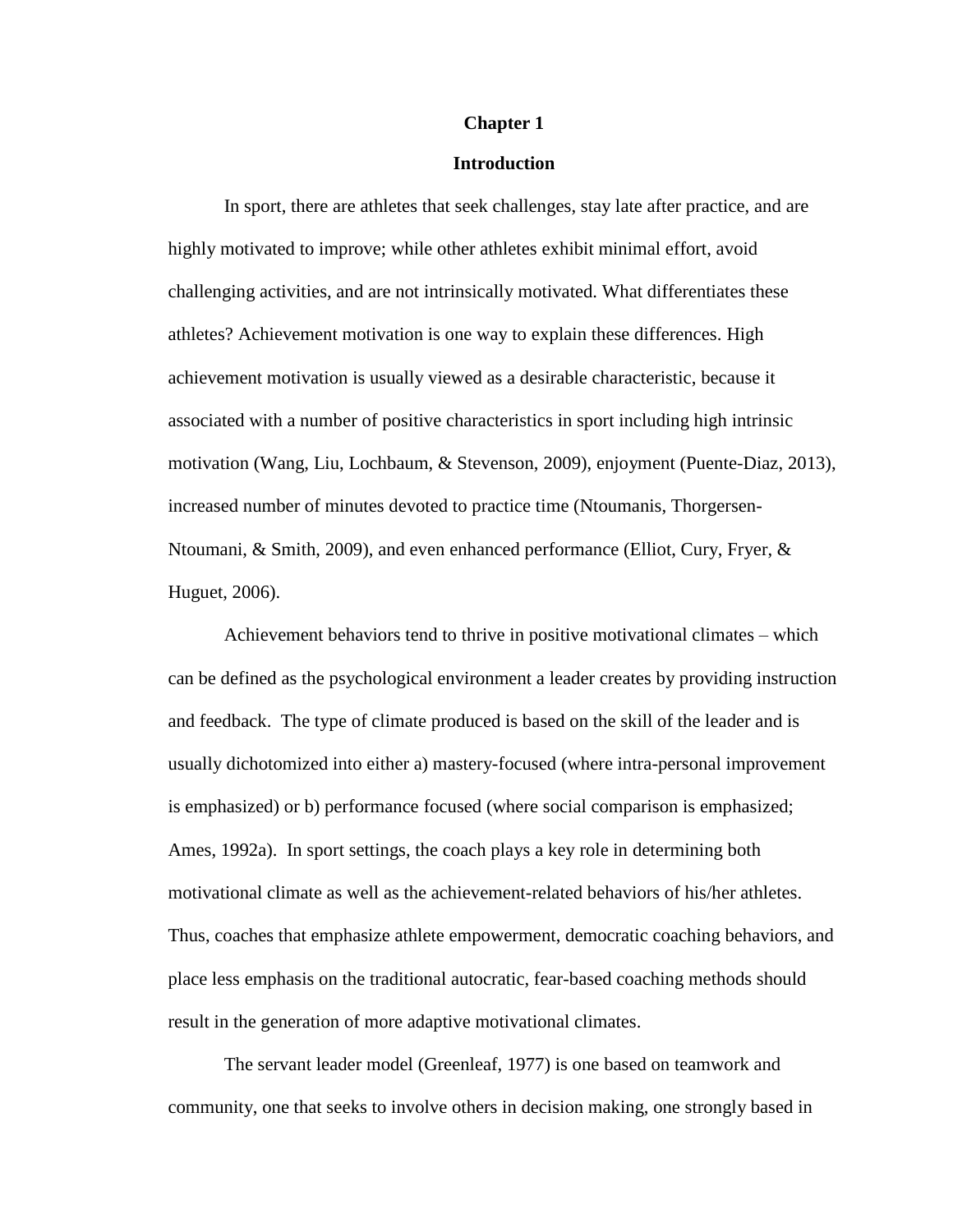ethical and caring behaviors, and one that attempts to enhance the personal growth of subordinates while improving the caring and quality of institutions (Spears, 1998). This model has been proposed to be well suited for coaches as a framework to enhance both motivational climate and the achievement behaviors of their athletes. Thus, the purpose of this study is to examine the relationships among servant leader coach behavior, achievement motivation, and motivational climate.

#### **Achievement Goals**

Motivated behavior is influenced by an individual's cognitions pertaining to the meaning of achievement (Brustad, 1992). Currently, Elliot's 3x2 achievement goal framework (Elliot, Murayama, & Pekrun, 2011) is a widely accepted model which uses achievement goals to explain achievement behavior. Original conceptualizations of the achievement goal construct (e.g., Dweck, 1986; Nicholls, 1984) distinguished between two distinct types of goals which explained achievement behavior: mastery, in which the purpose is to develop competence and task mastery, and performance, in which the purpose is to demonstrate competence. Later, Elliot (1999) proposed a set of achievement goal models that extended this dichotomous model through the incorporation of approach and avoidance goals into a "trichotomous model," consisting of mastery, performance-approach, and performance-avoidance goals. Further, the trichotomous model was extended so that both performance and mastery goals were intersected by approach-avoidance domains, leading to a "2x2" model (see Appendix A) with four possible sets of achievement goals (e.g., approach mastery, avoid mastery, approach performance, avoid performance; Elliot & McGregor, 2001).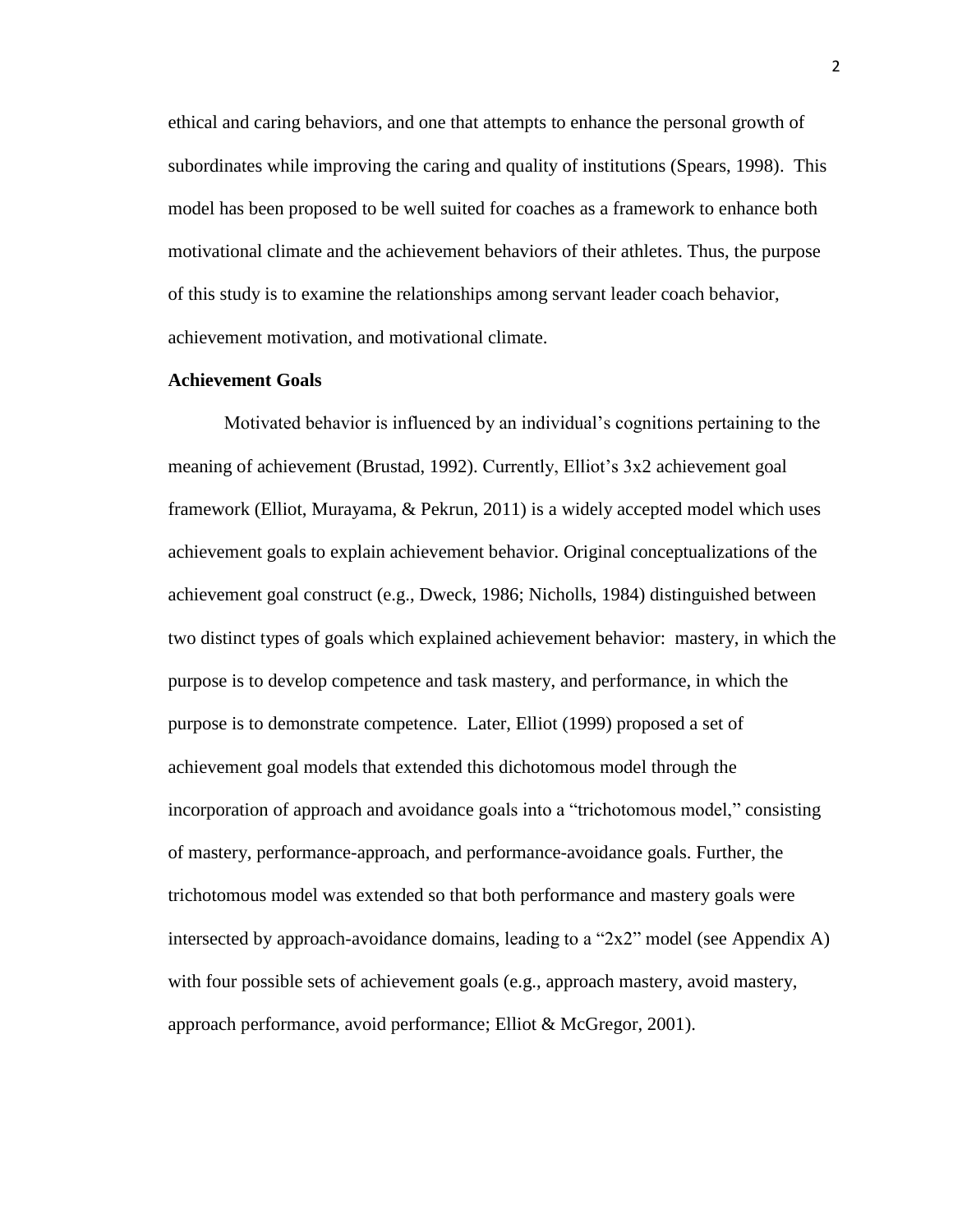The achievement goal construct is based on the central idea of competence (Elliot & McGregor, 2001). For example, a mastery-approach goal is focused on the attainment of task-based or self-based competence. A mastery-avoidance goal is focused on the avoidance of task-based or self-based incompetence. A performance-approach goal is focused on the attainment of other-based competence, and a performance avoidance goal is focused on the avoidance of other-based incompetence. When achievement goals are conceptualized in this manner, it becomes clear that mastery-based goals contain two different standards for evaluation: task-based competence and self-based competence.

More recently, Elliot and colleagues (2011) extended the 2x2 model into a 3x2 model (see Appendix B) in which the achievement based goals are split into task-, self-, and other-based. Task-based goals refer to the absolute demands of the task (i.e., doing well relative to the task requirement); self-based goals use one's own intrapersonal trajectory for evaluation (i.e., doing well relative to past experience); and other-based goals focus on an interpersonal evaluative standard (i.e., doing well in comparison to others; Elliot et al., 2011). Thus, blending these dimensions together creates six different approaches: task-approach goal (e.g., 'Do the task correctly'), self-approach goal (e.g., 'Do better than before'), other-approach goal (e.g., 'Do better than others'), taskavoidance goal (e.g., 'Avoid doing the task incorrectly'), self-avoidance goal (e.g., 'Avoid doing worse than before'), and other-avoidance goal (e.g., 'Avoid doing worse than others').

In both academic and sport domains, achievement goals lead to a variety of achievement behaviors, emotions, and outcomes, reflecting the importance of understanding achievement goals. Research in the 2x2 model suggests that mastery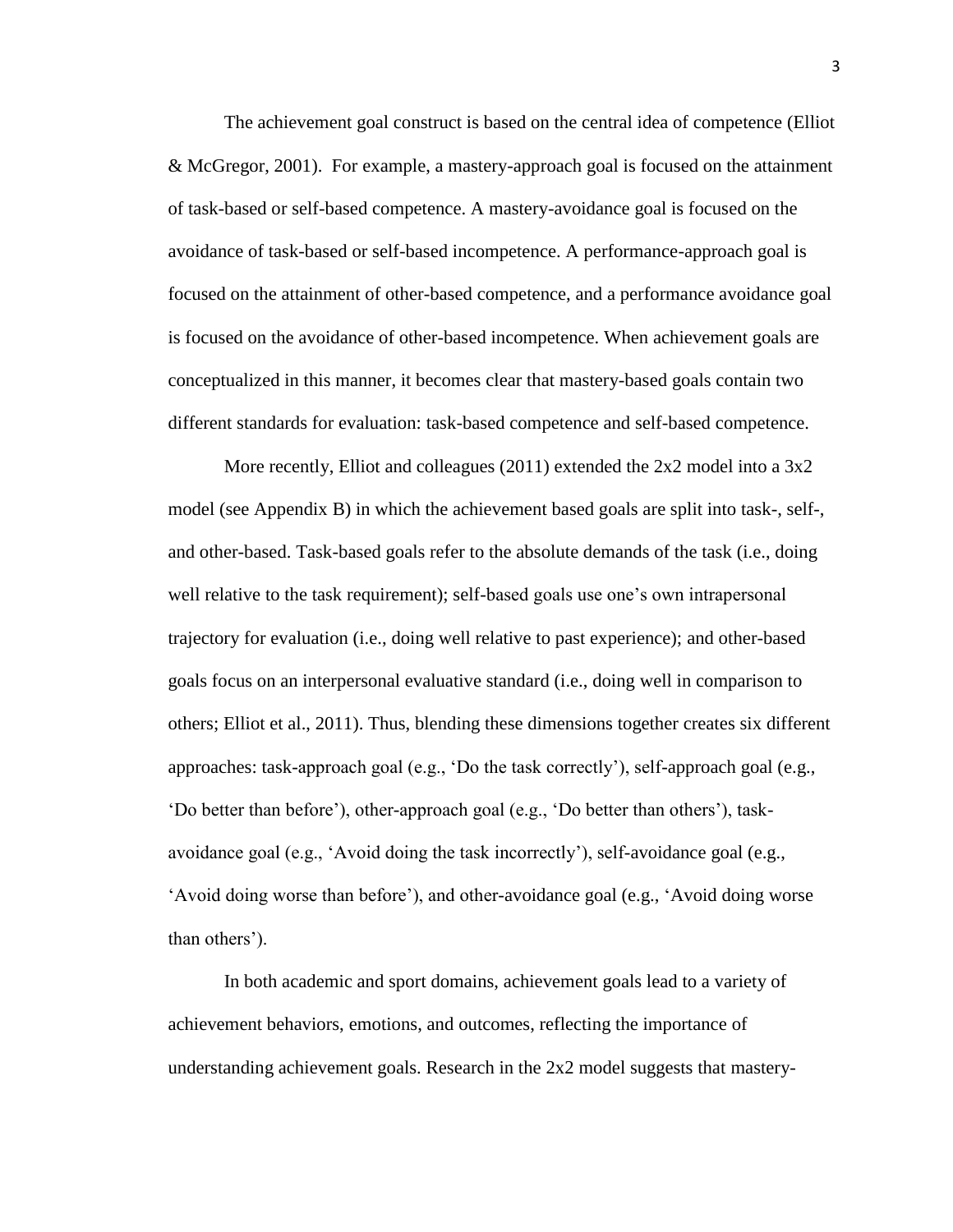approach and performance-approach goals are generally associated with adaptive outcomes (Ames & Archer, 1988; Elliot & Church, 1997; Elliot & McGregor, 2001; Pekrun, Elliot, & Maier, 2006; Puente-Diaz, 2013), while mastery-avoidance and performance-avoidance are associated with maladaptive outcomes (Elliot & Church, 1997; Elliot, Cury, Fryer, & Huguet, 2006; Elliot & McGregor, 2001; Wang, Liu, Lochbaum, & Stevenson, 2009).

While understanding the models and consequences of achievements goal is important, it is perhaps more useful to identify why individuals choose to avoid or approach any of the various goals identified by the achievement theorists. Leader behaviors (e.g., types of feedback, reward systems, social support) have been identified as an important antecedent in the adoption of achievement goals (Adie & Jowett, 2010; Erturan-Ilker, 2014; Pekrun, Cusack, Murayama, Elliot, & Thomas, 2014; Wang, Koh, & Chatzisarantis, 2009). Coaches play a very influential role in the development of competence, which is likely to impact many areas of function.

#### **Motivational Climate**

Motivational climate is the situational goal structure created by the coach (Ames, 1992a). Coach behaviors convey the criteria for success, and in doing so, create an achievement climate. Recognition and evaluation, response to errors, behavior expectations, and the coach's definition of success are variables that create the motivational climate in an athletic setting (Newton, Duda, & Yin, 2000). A motivational climate can either be mastery-focused or performance-focused. In sport, a mastery climate is congruent with coach behaviors that emphasize effort, self-improvement, establishment of roles, and cooperative learning (Newton et al., 2000). On the contrary, a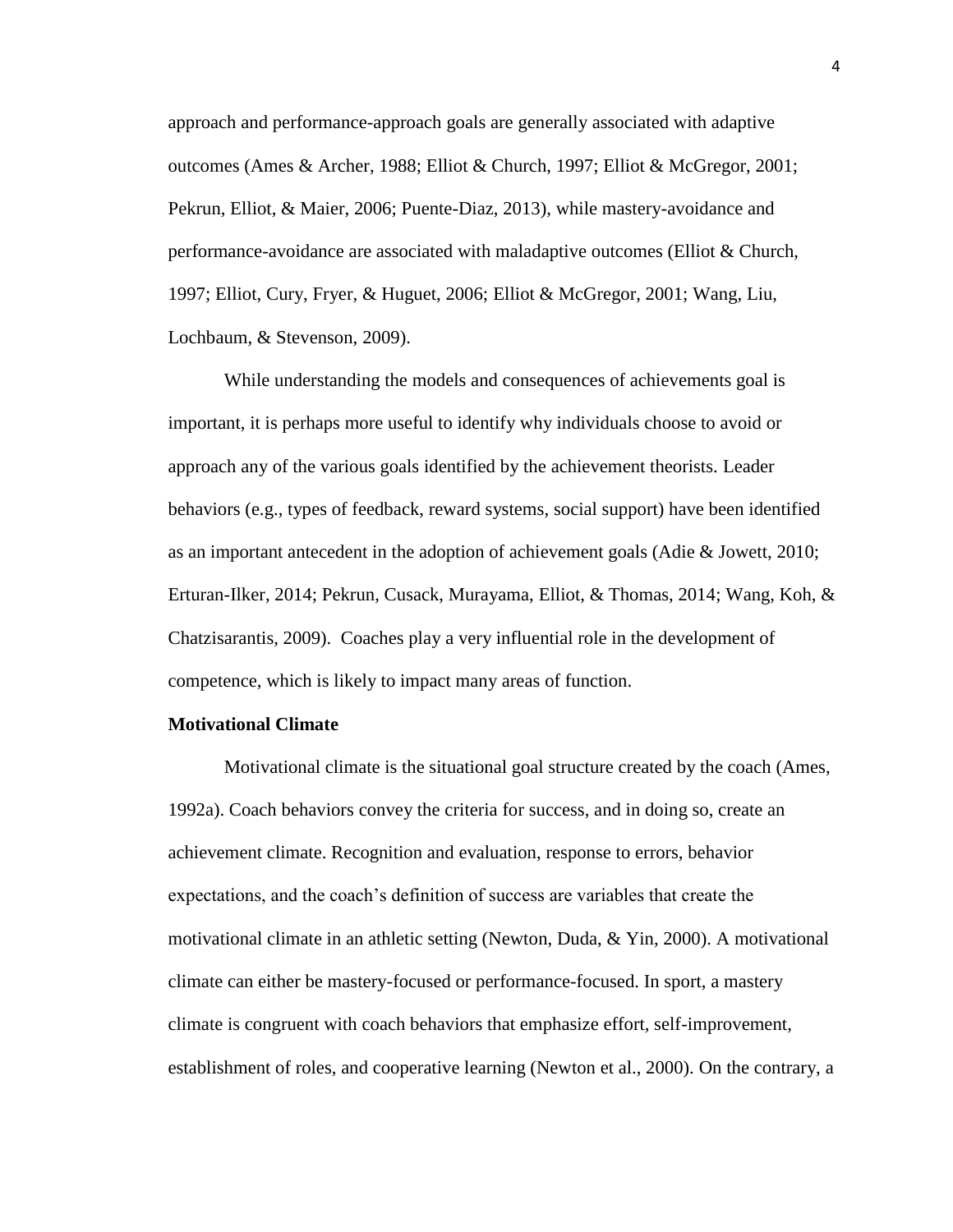coach stressing teammate rivalry, punishment after mistakes, and unequal recognition and encouragement creates a performance climate (Newton et al., 2000).

Moreover, the motivational climate influences the adoption of achievement goals (Ames, 1992b). A mastery motivational climate is associated with the adoption of mastery-oriented goals, and a performance climate is associated with the adoption of performance-oriented goals (Bortoli, Bertollo, Comani, & Robazza, 2011; Knight, 2015; Ntoumanis & Biddle, 1998). Because achievement goals are related to numerous outcomes and behaviors, it is important to understand how coach behaviors influence the motivational climate and what coach behaviors lead to superior achievement behaviors.

#### **Servant Leadership**

Servant leadership is a viable and contemporary model of leadership that lacks research within achievement goals and motivation climate, especially using Elliot's 3x2 conceptualization of achievement goals. Servant leadership, a term coined by Robert Greenleaf (1977), reflects a leader that chooses to serve followers by placing followers' needs, desires and interests above their own. Servant leadership in sport revolves around building and maintaining trust, demonstrating humility, and serving others (Hammermeister, Burton, Pickering, Chase, Westre, & Baldwin, 2008). It is an emerging type of leadership that is a worthwhile model to incorporate in sport contexts due to its focus on interpersonal relationships, ethical standards, and personal growth of athletes (Burton & Peachey, 2013; Hammermeister et al., 2008; Rieke, Hammermeister, & Chase, 2008). Recently, Knight (2015) demonstrated that servant leader behaviors are positively associated with mastery-focused goals and negatively associated with performancefocused goals. Additionally, results indicate that servant leader behaviors are positively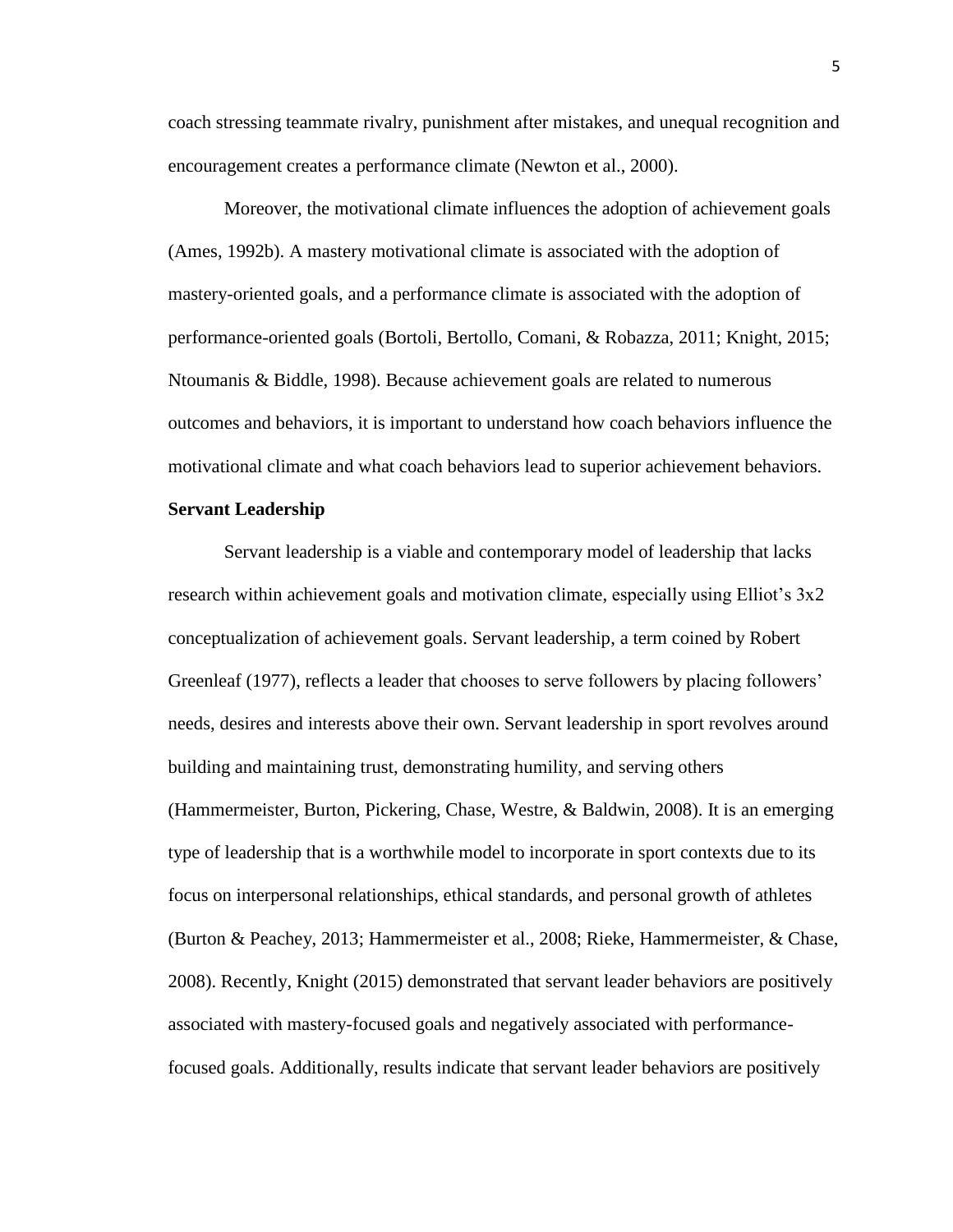associated with a mastery motivational climate and negatively associated with a performance motivational climate (Knight, 2015).

Coach behaviors, achievement goals, and motivational climate are intricately connected. First, leader behaviors influence the adoption of achievement goals (Knight, 2015). Second, motivational climate is created by leader behaviors (Newton et al., 2000). Finally, motivational climates are associated with and predictive of achievement goal orientations (Carr, 2006; Morris & Kavussanu, 2008; Murayama & Elliot, 2009; Ntoumanis & Biddle, 1998). Logically, it appears that the relationship between leader behaviors and achievement goals is best explained through the lens of motivational climate. The assumed relationship is that leader behaviors influence motivational climate, which then influences the adoption of achievement goals. Further, no study has examined the relationship between servant leader coach behaviors and achievement goals, while viewing motivational climate as a potential mediator.

# **Statement of the Problem**

The purpose of this study is fourfold: (1) to discover if servant leadership (independent variable) is related to achievement goals (dependent variable); (2) to discover if servant leadership is related to motivational climate (potential mediator); (3) to determine if motivational climate and achievement goals are related, when servant leadership is controlled; (4) to determine if motivational climate mediates the relationship between servant leadership and achievement goals.

## **Hypotheses**

Hypothesis 1: There will be a significant linear relationship between servant leadership and achievement goals.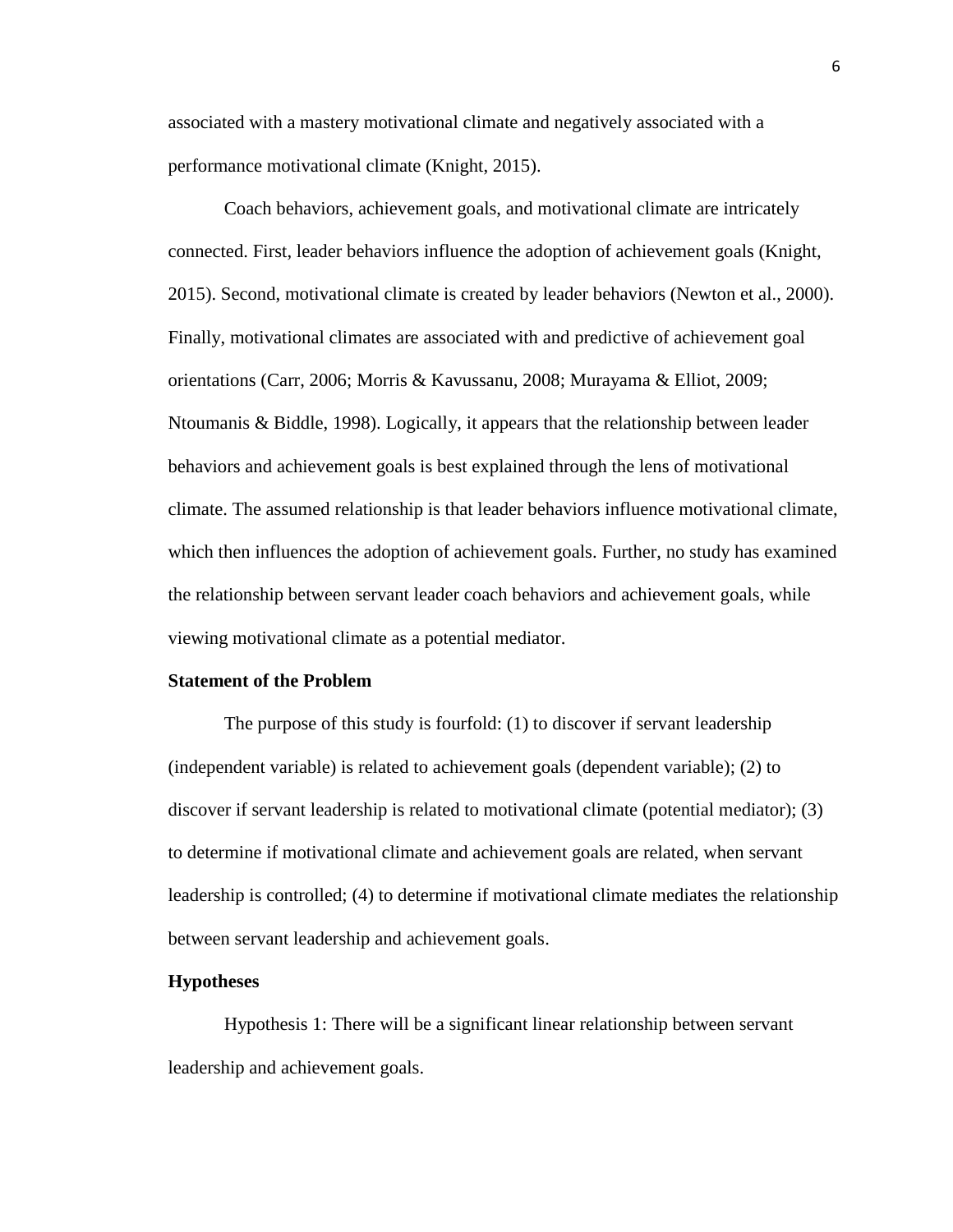Hypothesis 2: There will be a significant linear relationship between servant leadership and motivational climate.

Hypothesis 3: There will be a significant relationship between achievement goals and motivational climate when controlling for the effects of servant leadership.

Hypothesis 4: Motivational climate will mediate the relationship between achievement goals and servant leadership.

## **Operational Definitions**

Servant leadership: Servant leadership is operationally defined based on a score on the Revised Servant Leadership Profile for Sport (RSLP-S; Hammermeister et al., 2008).

Achievement motivation: Achievement motivation is operationally defined based on a score on the 3 x 2 Achievement Goal Questionnaire for Sport (3 x 2 AGQ-S; Mascret et al, 2015).

Motivational climate: Motivational climate is operationally defined based on a score on the Perceived Motivational Climate in Sport Questionnaire-2 (PMCSQ-2; Newton et al., 2000).

#### **Delimitations**

Research within servant leadership in sport has been conducted in youth soccer (Knight, 2015), high school basketball (Rieke et al., 2008), and a mix of college athletes (Hammermeister et al., 2008), but no research has focused solely on college tennis players. Thus, the participants were delimited to collegiate tennis players in the state of Washington.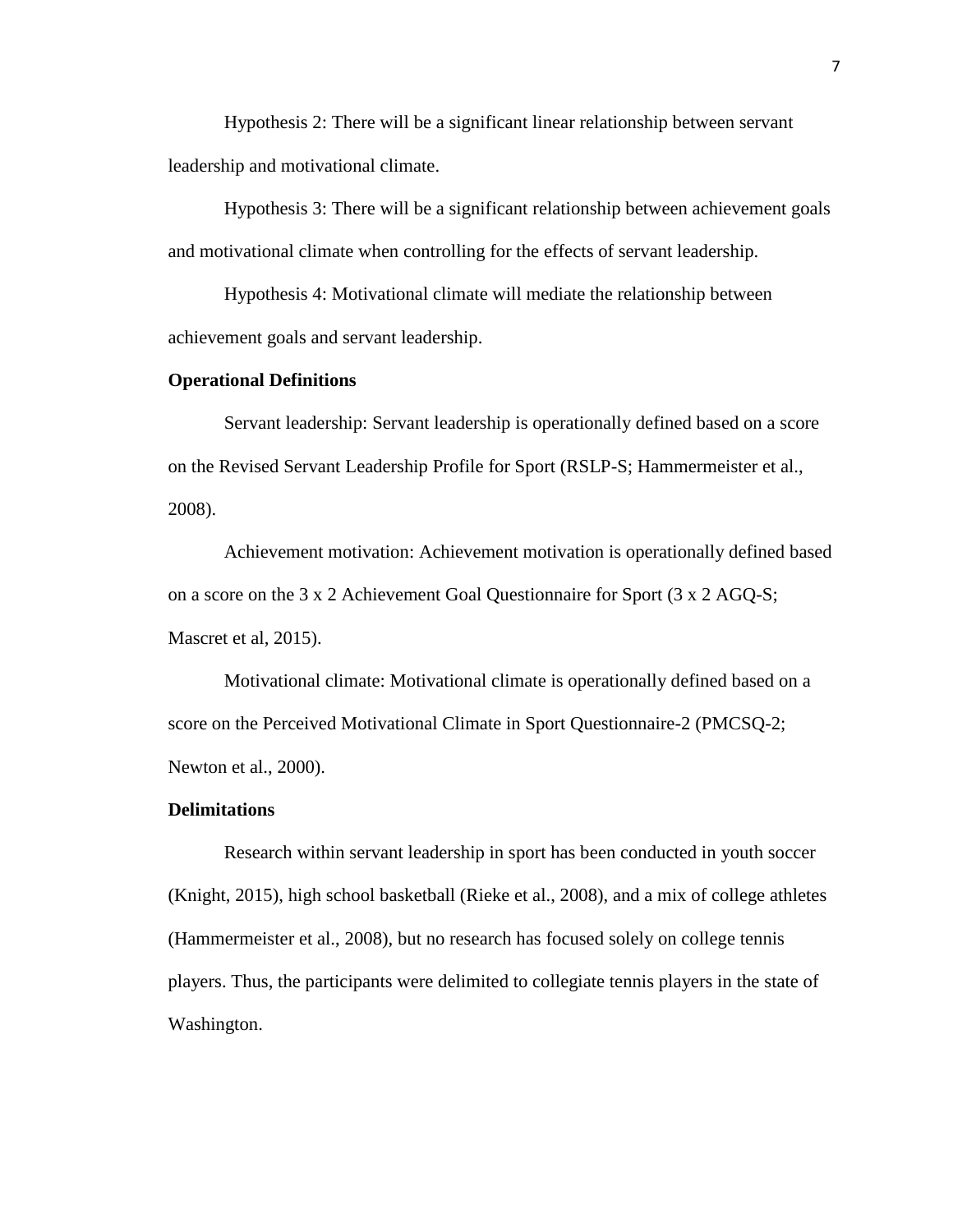# **Limitations**

The main limitation of the study is its cross-sectional design. Data was only collected at one point in the season. Using a longitudinal design would allow a more detailed analysis of how coaches influence athletes' achievement goals. Another limitation is that with self-reported questionnaires athletes' answers may be biased due to social desirability concerns.

#### **Assumptions**

It was assumed that participants answered the questionnaire honestly and did not exaggerate or minimize responses. It was also assumed that respondents understood the questions on the questionnaire. The statistical analysis used to test the meditational relationship is based on the assumption that there is a causal sequence between the relationships (e.g., A leads to B which leads to C), so another assumption was that leader behaviors predict motivational climate, and in turn motivational climate predicts achievement goals.

# **Significance**

Understanding what influences achievement goal adoption is quite important, because an athlete's achievement goal orientation can influence sport performance, affective responses, effort, task choices, and other psychosocial outcomes. Recognizing how coaches affect the motivational climate and athletes' achievement goals can provide helpful insight to effective coaching behaviors. Furthermore, relatively little research has been conducted in servant leadership in sport. Gaining knowledge on how servant leader coach behaviors impact athletes can offer insight into the effectiveness of the emerging sport leadership model.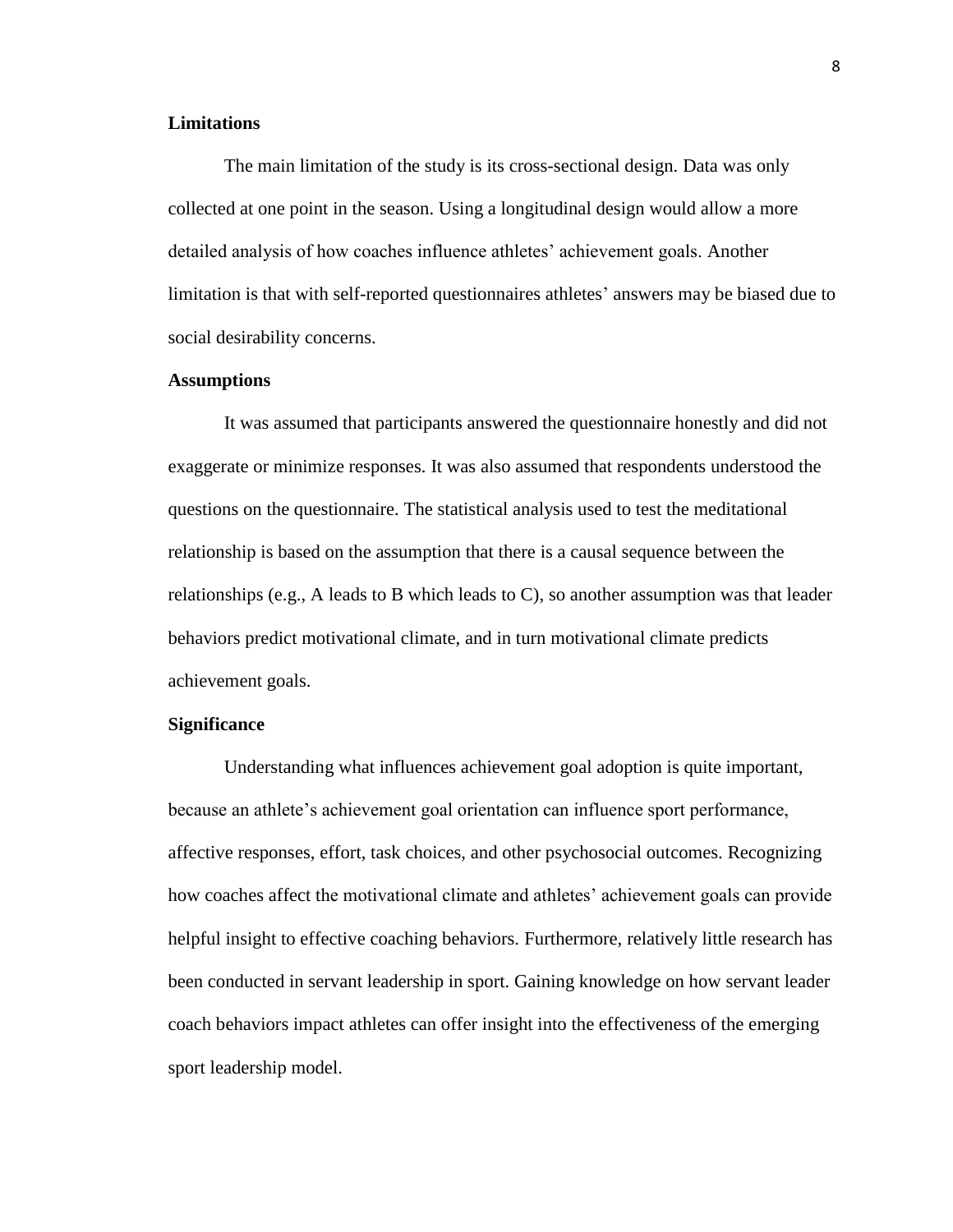#### **Chapter 2**

#### **Review of Literature**

Coach leader behaviors have a profound impact on an athletes' sport experience (Amorose & Horn, 2000; Black & Weiss, 1992; Bum & Shin, 2015). In particular, coach behaviors influence athletes' adoption of achievement goals (Erturan-Ilker, 2014; Pekrun et al., 2014). This is of particular importance because achievement goals, depending on the goal orientation, are associated with a variety of adaptive outcomes, such as enjoyment, intrinsic motivation, and enhanced performance, as well as maladaptive outcomes like decreased effort, cognitive anxiety, and diminished performance (Elliot & McGregor, 2001; Li, Chi, Yeh, Guo, Ou, & Kao, 2011; Pekrun et al., 2009; Puente-Diaz, 2013). Furthermore, understanding which leader behaviors elicit superior achievement goal adoption is important for both coaches and athletes. Servant leadership is one model worth analyzing because research demonstrates a positive association between servant leader behaviors and superior outcomes (Hammermeister et al., 2008; Rieke et al., 2008), which supports the incorporation of this model into sport contexts.

The relationship between leader behaviors and achievement goal adoption appears to be best conceptualized through the framework of motivational climate. Motivational climate is the situational goal structure created and emphasized by the coach (Ames, 1992a). Motivational climate has also been associated with the adoption of achievement goals (Knight, 2015; Murayama & Elliot, 2009). Essentially, the logical progression assumes that coach behaviors influence the motivational climate, which then influences athletes' achievement goal adoption. Consequently, the premise of this study is to analyze the complex relationship among servant leadership, achievement goals, and motivational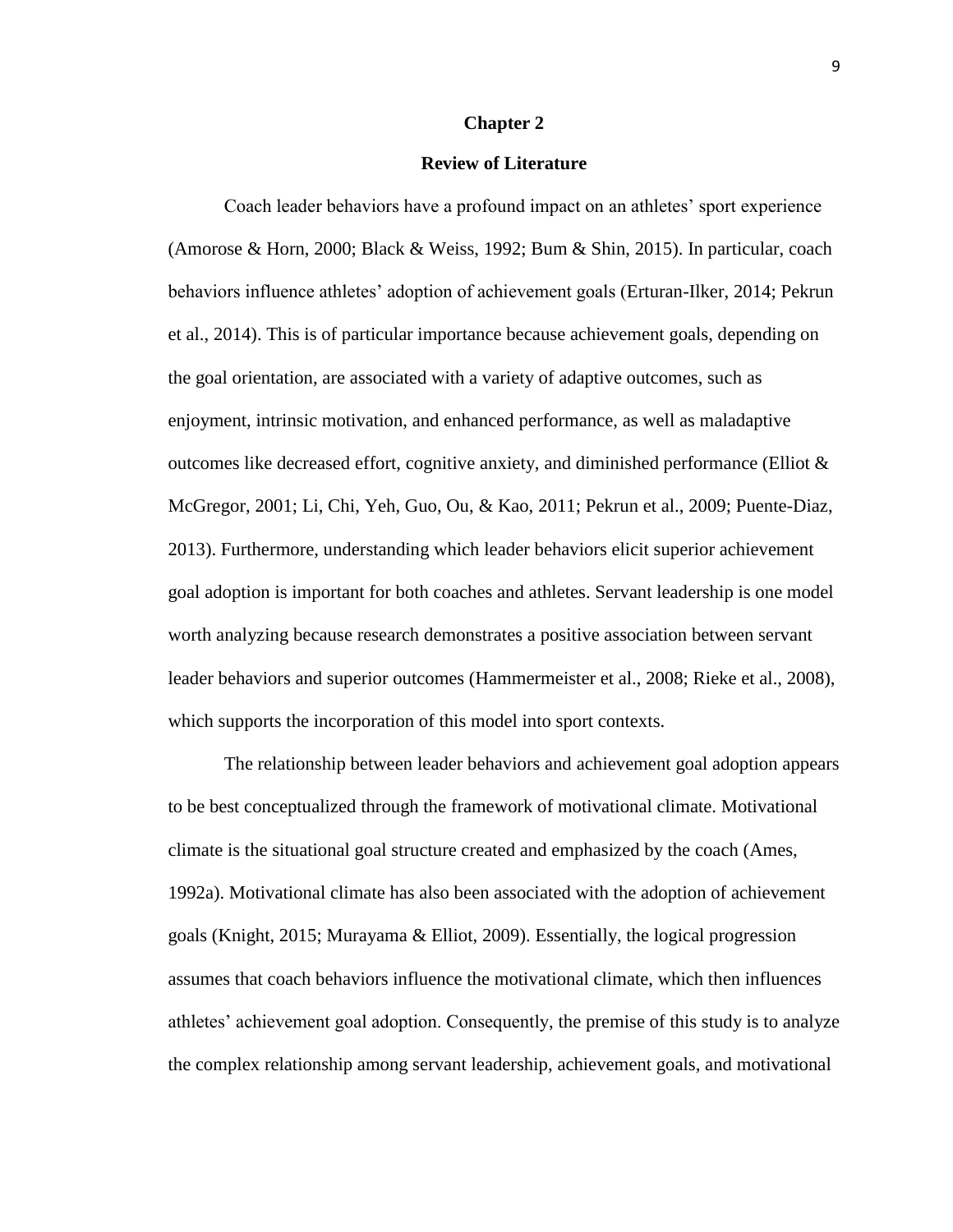climate. This chapter provides a comprehensive overview on these three constructs separately and examines their shared relationships.

To begin, this chapter will provide a literature review of servant leadership. The servant leadership section will address: 1) leadership; 2) leadership in sport; 3) servant leadership; 4) models of servant leadership; 5) measuring servant leadership; 6) servant leadership research; 7) servant leadership research in sport.

The achievement motivation section is divided into the following sections: 1) achievement motivation; 2) achievement goal theory; 3) measuring achievement goals; 4) antecedents of achievement goals; 5) achievement behaviors and outcomes; 6) achievement goals and leadership.

The section of motivational climate is split into: 1) motivational climate; 2) measuring motivational climate; 3) motivational climate and leadership; 4) motivational climate and leadership in sport; 5) motivational climate and achievement goals; 6) motivational climate and achievement goals in sport.

# **Servant Leadership**

**Leadership.** When the term leadership is mentioned, images of power, authority, management, administration, control and supervision may come to mind (Soucie, 1994). While these images are likely congruent with a layperson's image of leadership, researchers currently lack a comprehensive understanding of leadership (Smith, Montagno, & Kuzmenko, 2004). As Yukl suggests, "the term *leadership* is a word taken from the common vocabulary and incorporated into the technical vocabulary of a scientific discipline without being precisely redefined" (2010, p. 20). Despite this ambiguity, models of leadership share the common assumptions that leadership is a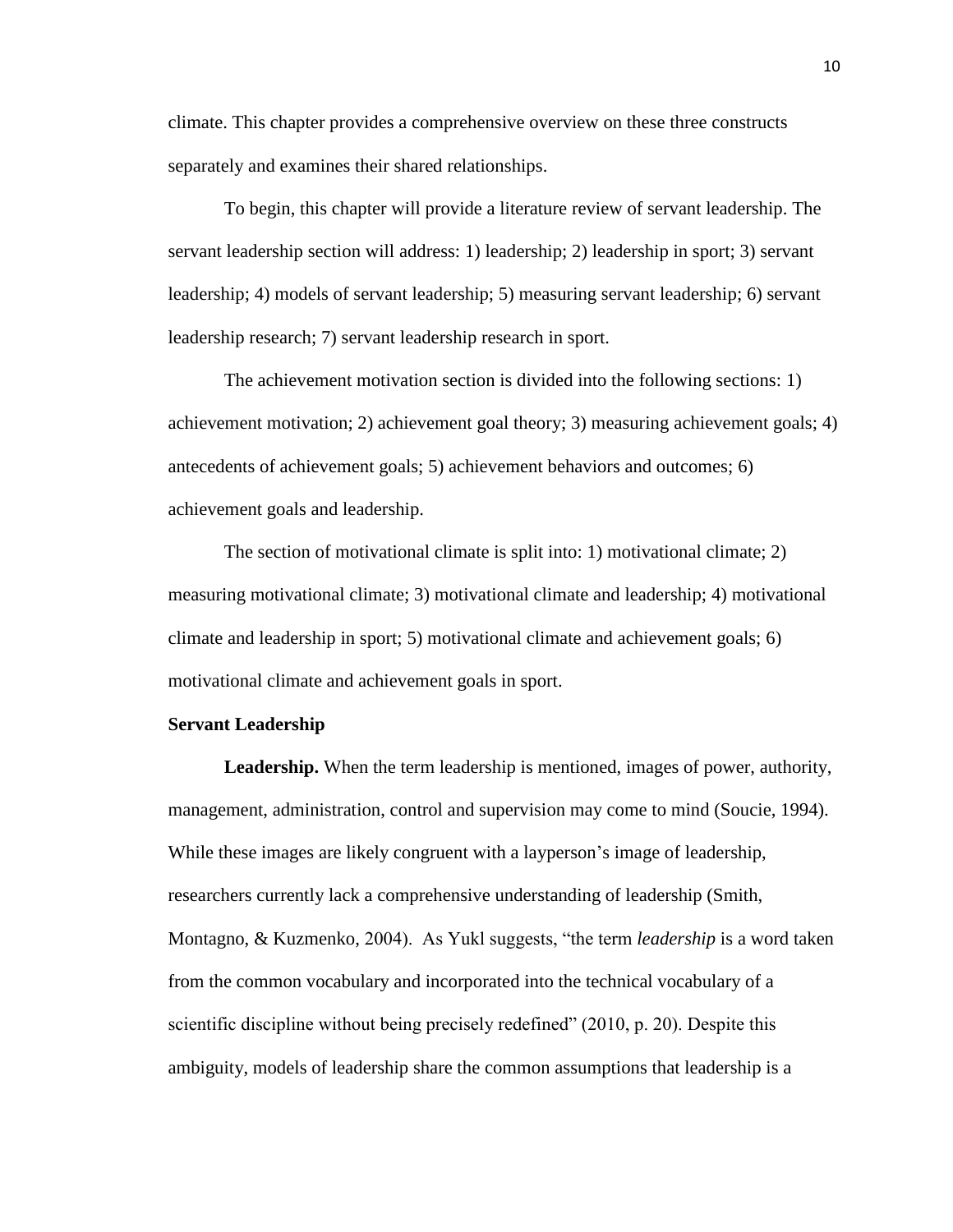process of influence and that it occurs within groups or organizations (Yukl, 2010). Hammermeister (2010) defines leadership as "the art and science of persuading others to achieve person as well as group goals." This practical definition contains both the idea of influence and a group-focused process.

The attributes or characteristics that make a leader effective are also plagued by disagreement and ambiguity (Smith et al., 2004). Regardless, researchers have attempted to examine the characteristics of effective leaders (e.g., McClelland & Burnham, 1976; Miner, 1978; Yukl, 2010). Power, personal traits, behaviors, and skills are elements commonly examined. For example, Yukl (2010) identified high energy and tolerance to stress, self-confidence, an internal locus of control, emotional maturity, integrity, memory, interpersonal skills, empathy, persuasiveness, self-monitoring, moderately high achievement orientation, and low need for affiliation as related to leadership effectiveness. McClelland and Burnham (1976) suggested that effective leaders must have a stronger need for power than a need to be liked or affiliated. However, the type of power displayed is important to distinguish. The first type of power, personal power, is the desire to direct others; whereas the second, institutional or social power, is the desire to lead others to advance the goals of the group (McClelland & Burnham, 1976). McClelland and Burnham (1976) suggested that a high need for power paired with high personal inhibition represents an institutional power leader. This type of leadership is recognized as more effective than personal power leadership (McClelland & Burnham, 1976). Additionally, Miner (1978) posited that effective leaders need to be competitive, assertive, exercise power over subordinates, and maintain high visibility.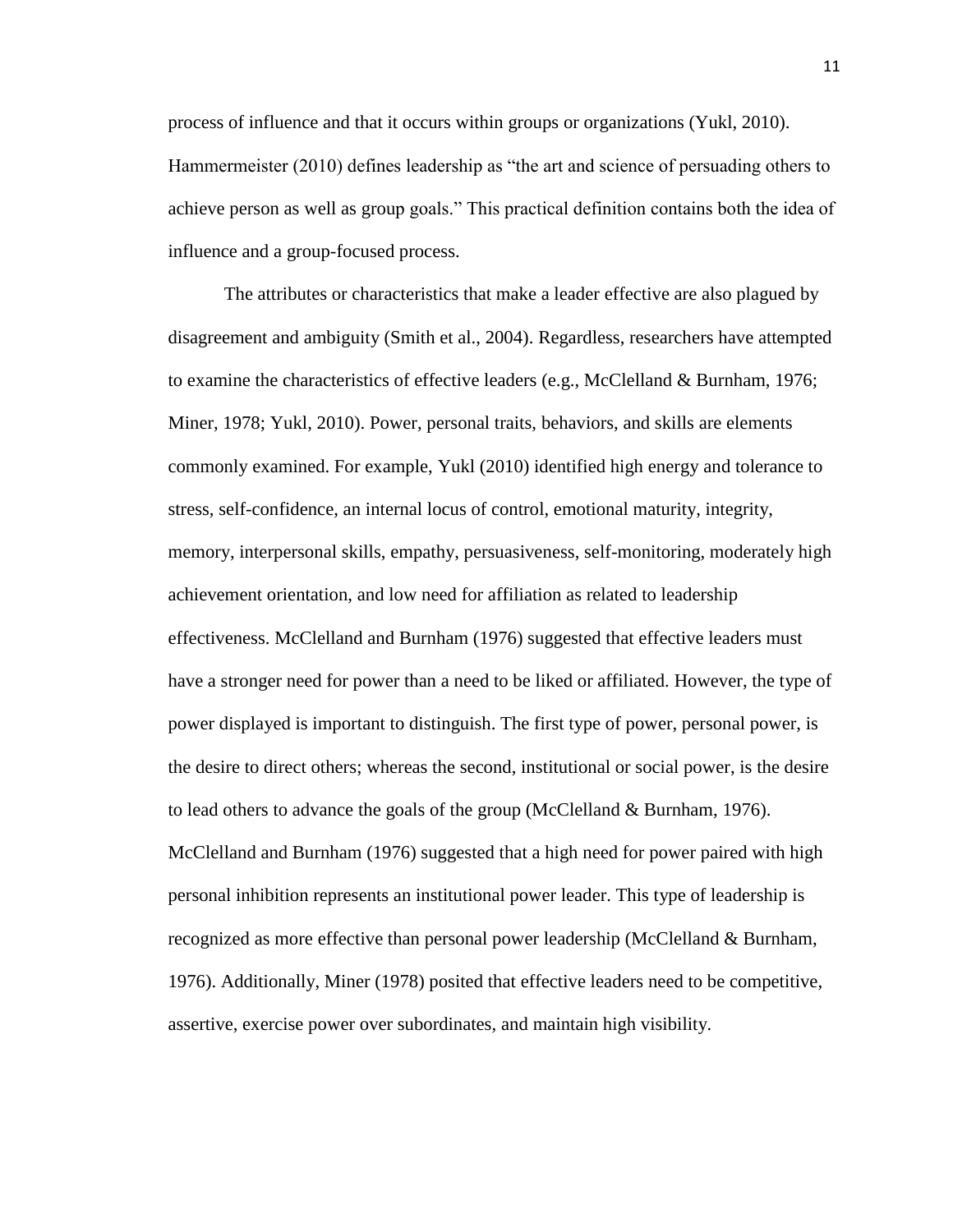Although there is no consensus on what constitutes an effective leader, the leader's skills will dictate group outcomes and behaviors, such as a) enthusiastic commitment, b) indifferent compliance, c) reluctant obedience, or d) full resistance (Soucie, 1994). Yukl (2010) asserts that a leader can influence members' interpretations of external events, choice of objectives and strategies, motivation, skills, confidence, mutual trust and cooperation, as well as organization and coordination of work activities. However, leaders can also have a detrimental effect on groups. For example, when a leader demonstrates a need for personal power, subordinates are left disorganized, without direction, and team morale will dissipate quickly if the leader leaves the organization (McClelland & Burnham, 1976). Additionally, Hammermeister (2010) noted that group dynamics, goal achievement, administration, and performance can be negatively influenced by ineffective leadership in the realm of athletics.

Traditional types of leadership are a reflection of the Industrial Revolution, where hierarchies were the norm, and top-down leadership was an expectation of the time period (McGee-Cooper & Trammell, 2002). Those at the top of the hierarchy were in control of information, decisions, and power, while subordinates at the bottom were expected to obey without question and conform to the standards of practice (McGee-Cooper & Trammell, 2002). Today, individuals seek more than financial provision in a job; and the desire to make a difference and to support a bigger cause, paired with different values and expectations in the workplace, make the traditional top-down style of leadership out-of-date and ineffective (McGee-Cooper & Trammell, 2002). A new model of leadership is necessary to support the adapting demands of employees and organizations today (McGee-Cooper & Trammell, 2002).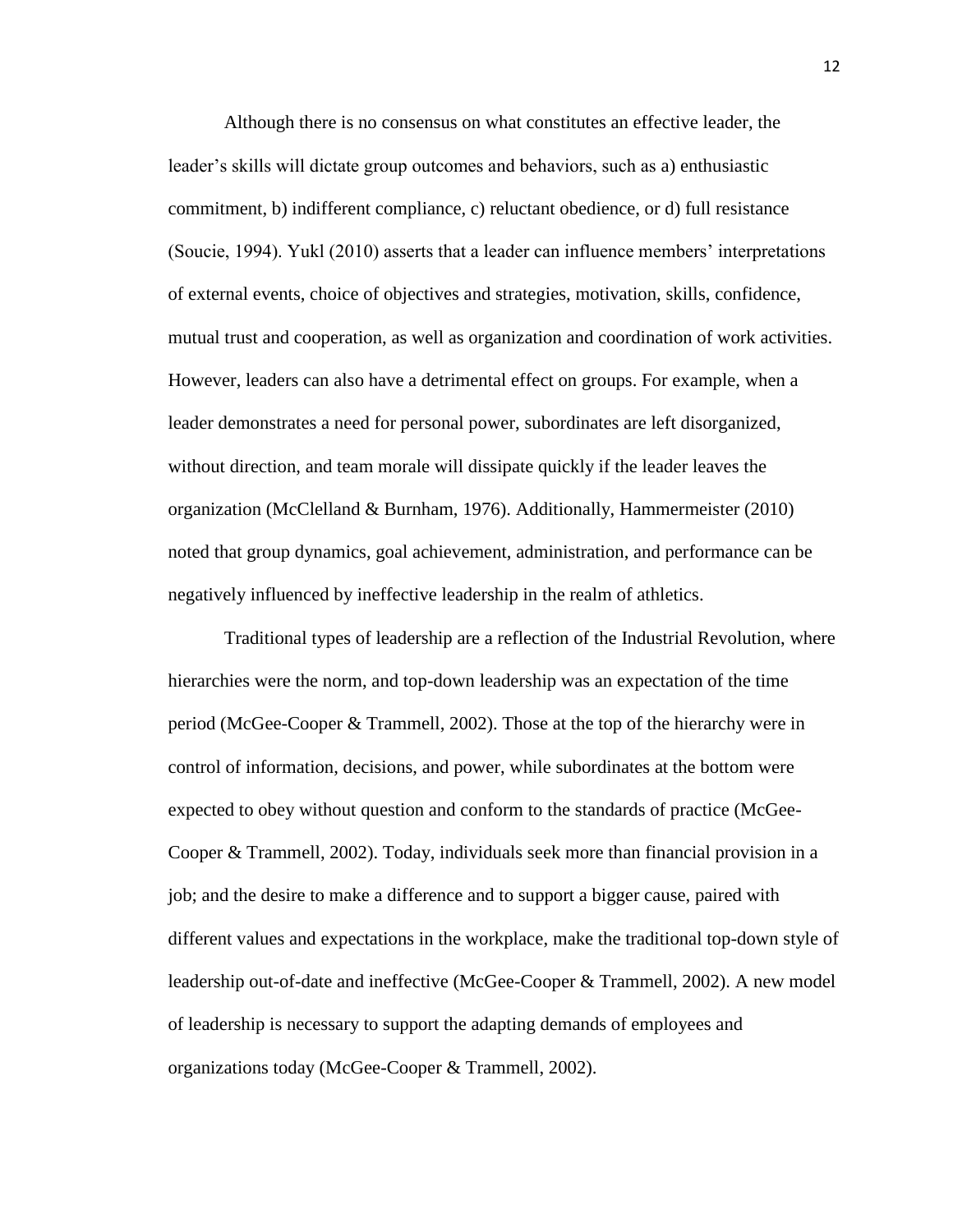**Leadership in sport.** Traditionally, sport leadership models originate at the business and organization level and then are adapted to fit sport contexts (Westre, 2008). Early researchers assumed similarities between sport teams and business settings, which resulted in the logical transfer of leadership theories and models to athletic settings (Chelladurai, 1980). There are, however, differences between the two settings (Chelladurai, 1980). Soucie (1994) noted that the research in management settings is not directly applicable to coaching leadership within sport organizations despite many similarities between the two. Regardless, there appears to be enough functional conceptual crossover between the business and sport worlds to incorporate organizational models into sport settings (Rieke et al., 2008). Similarly, Martens (2004) argues that coaches must be versed not only in their sport but must have a grasp on managerial and administrative duties.

In sport organization, it is the administrators' responsibility to empower subordinates to set and achieve goals (Soucie, 1994). Due to the influence coaches and administrators have over team outcomes, they are usually the first ones fired when a team is unsuccessful (Soucie, 1994). Consequently, the effectiveness of a coach is quite important. However, what constitutes an effective leader is just as ambiguous in sport settings as it is in other settings. Soucie affirms "there are no absolute truths about effective leadership" (1994, p. 11).

Regardless, coaching behavior is associated with a variety of athletic outcomes and psychosocial states such as an athlete's performance, effort, satisfaction with sport, confidence, anxiety, motivation, and perceived competence (Amorose & Horn, 2000; Bum & Shin, 2015; Black & Weiss, 1992). For example, athletes who perceived their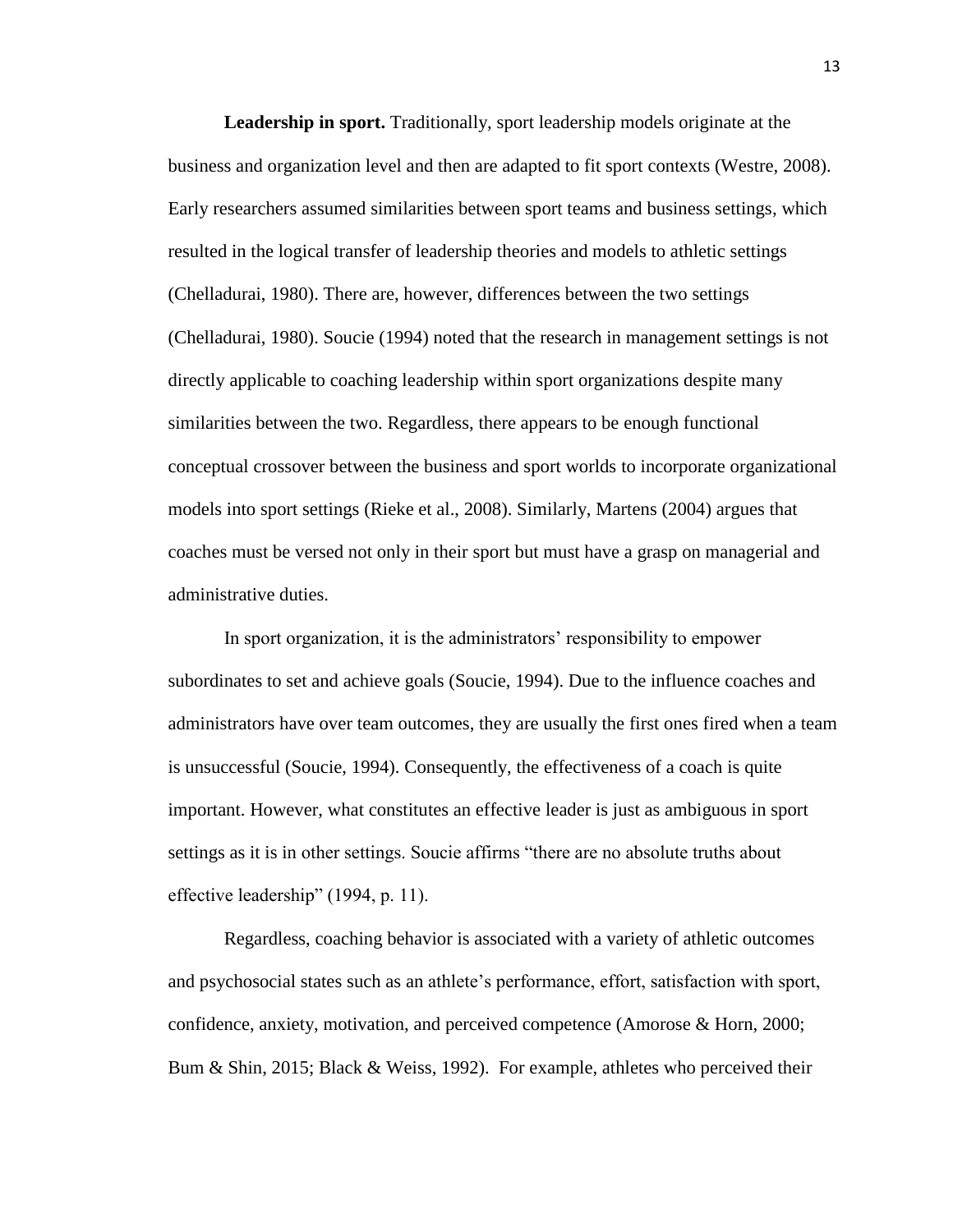coach to demonstrate a democratic coaching style, emphasize training and instruction, and exhibit high levels of praise, encouragement, and information-based feedback reported high intrinsic motivation (Amorose & Horn, 2000). Additionally, low levels of autocratic behavior and punishment-oriented behaviors and feedback were associated with higher athlete intrinsic motivation (Amorose & Horn, 2000). Similarly, decreased cognitive anxiety, enhanced performance, and increased self-confidence were reported in junior golfers who perceived their coaches to be low in autocratic behavior and high in training/instruction and social support (Bum & Shin, 2015).

Furthermore, when athletes perceived coaches to give feedback after successful performances and information-based encouragement after less successful performances, they reported high levels of perceived success, enjoyment, effort, perceived competence, and preference for challenging activities (Black  $&$  Weiss, 1992). A qualitative analysis examining Olympic medal-winning coaches emerged with three main leadership themes: a) demanding leadership, describes a coach who leads group members directly and decisively, b) relationship leadership, refers to the building and strengthening of individual relationships, and c) solution-focused leadership, where the leader has a clear vision, creates a learning-based culture, and establishes clear roles (Din, Paskevich, Gabriele, & Wethner, 2015). These findings express the importance of relation-based leadership and are especially noteworthy because Olympic level coaches can be considered some of the best sport leaders around. In general, results in sport leadership suggest that superior cognitive states, behaviors, and performance outcomes align better with coaches that exhibit democratic behavior, are low in autocratic tendencies, provide more positive, information-based feedback styles, and focus on coach-athlete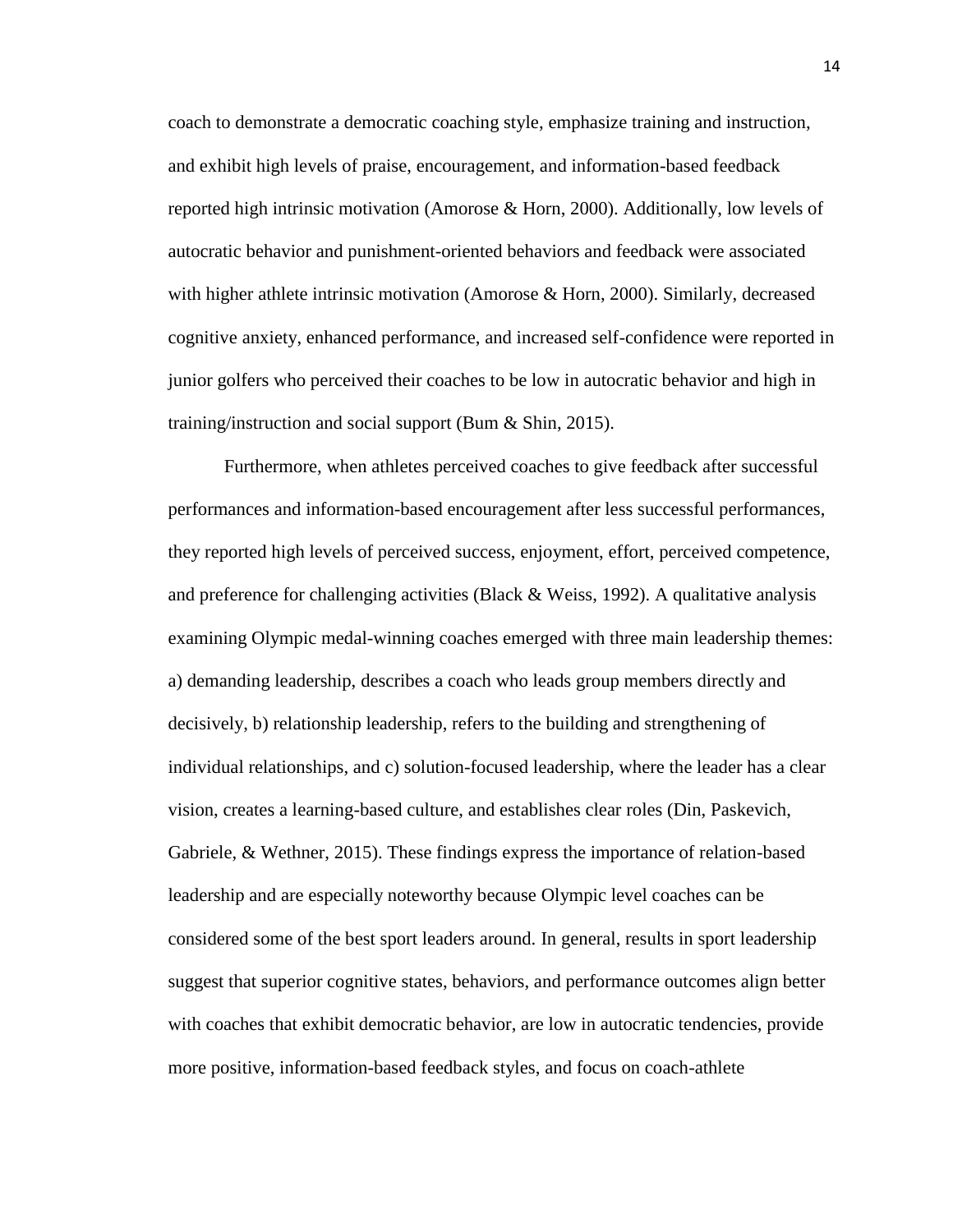relationships. Unfortunately, athletic coaches still appear to rely on goal and task completion, as opposed to interpersonal relationships (Soucie, 1994). As a result, research is placing a stronger emphasis on leaderships that emphasize the importance of relationships and interactions between leader and follower (Avolio, Walumbwa, & Weber, 2009).

**Servant leadership.** Servant leadership offers a different approach to leadership because the primary focus is to develop and facilitate the growth of individuals within the organization or a team through interpersonal relationships. The concept of servant leadership and its development within organizational settings is widely credited to Robert K. Greenleaf. Servant leadership assumes that the leader puts the needs, aspirations, and interests of followers above their own (Greenleaf, 1977). One of the most widely cited passages about servant leadership comes from Greenleaf's book *Servant Leadership: A Journey into the Nature of Legitimate Power and Greatness* (1977):

It begins with the natural feeling that one wants to serve, to serve first… The difference manifests itself in the care taken by the servant-first to make sure that other people's highest priority needs are being served. The best test… Do those served grow as persons? Do they, while being served, become healthier, wiser, freer, more autonomous, and more likely themselves to become servants? And, what is the effect on the least privileged in society? Will they benefit, or at least not further be deprived (pp. 13-14).

Servant leaders go beyond one's self interest and genuinely care about serving followers (Greenleaf, 1977). As the passage noted, servant leaders believe success is when their followers achieve autonomy, personal growth, and well-being (Greenleaf,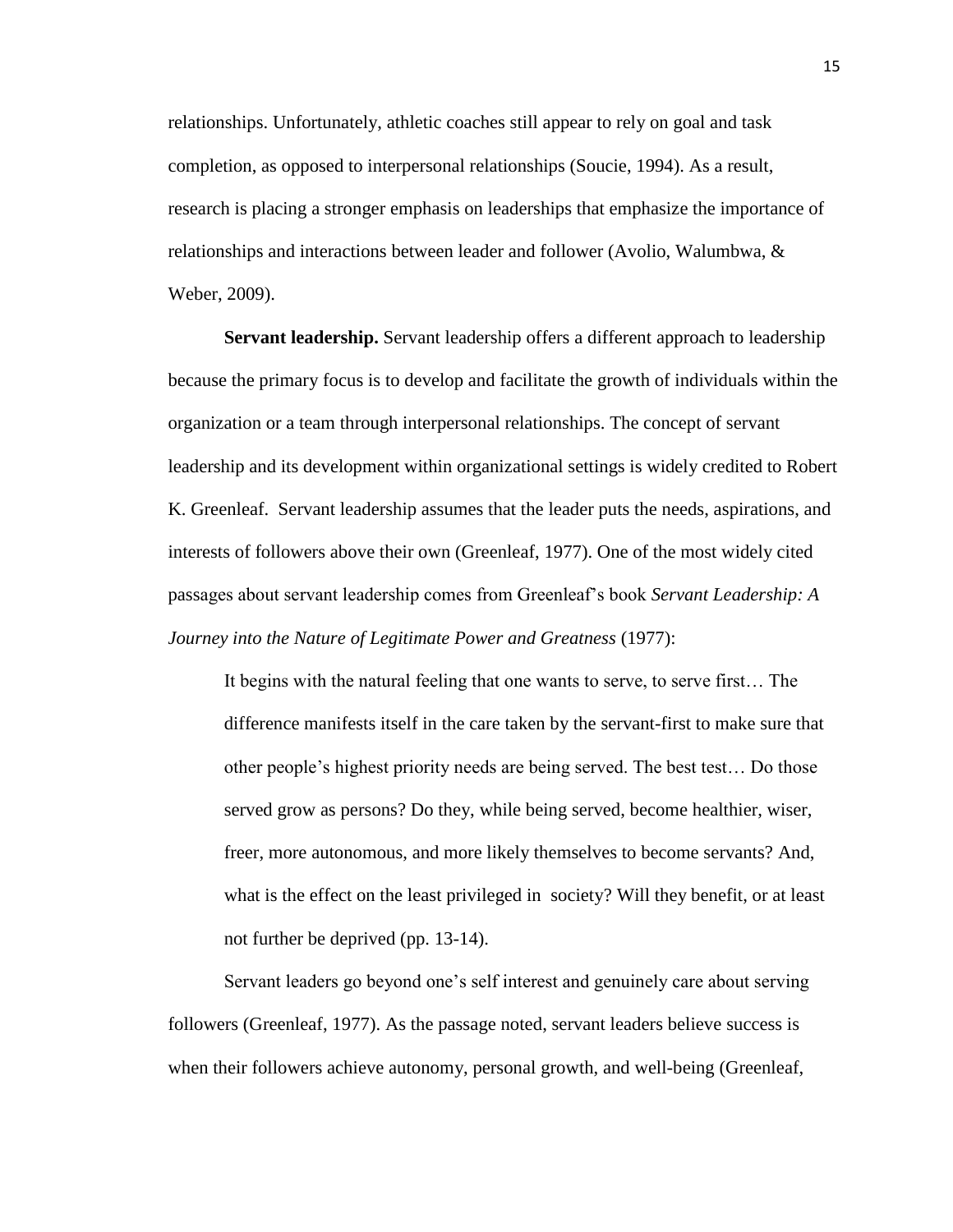1977). The primary goal of servant leaders is to serve first and lead second. This model of leadership is considered an upside down approach to leadership (McGee-Cooper & Trammell, 2002). While traditional models of leadership place the leader on top of the pyramid with the subordinates on the bottom, the servant leader inverts the pyramid, placing themselves at the bottom with the subordinates at the top (Rieke et al., 2008). Servant leadership is not a soft type of leadership where the 'inmates run the asylum' (Rieke et al., 2008). Rather, followers are given clearly defined roles and expectations, and the servant leader's duty is to help the followers execute these roles effectively. However, if expectations or job duties are not met, sanctions will be imposed (Rieke et al., 2008). When relationships are a priority, individuals feel valued and work standards are met, Greenleaf (1977) posited that this then enhances work productivity.

**Models of servant leadership.** Due to the lack of an empirically-validated definition and consensus on a theoretical framework, researchers have created their own definitions and models based on Greenleaf's original work (van Dierendonck, 2011). This has led to several interpretations of servant leadership with many descriptive characteristics and associated behaviors. Among the most influential researchers are Spears (1995), Laub (1999), Russell and Stone (2002), and Patterson (2003) (van Dierendonck, 2011). While each of these researchers' models share some degree of continuity, each contains its own differences, which creates confusion on the exact definition of servant leadership (van Dierendonck, 2011). To give a deeper insight on the development of servant leadership, the most influential models will be discussed.

Larry Spears was one of the first and most influential authors to develop a model based on Greenleaf's ideas. Spears spent years working and writing with Greenleaf and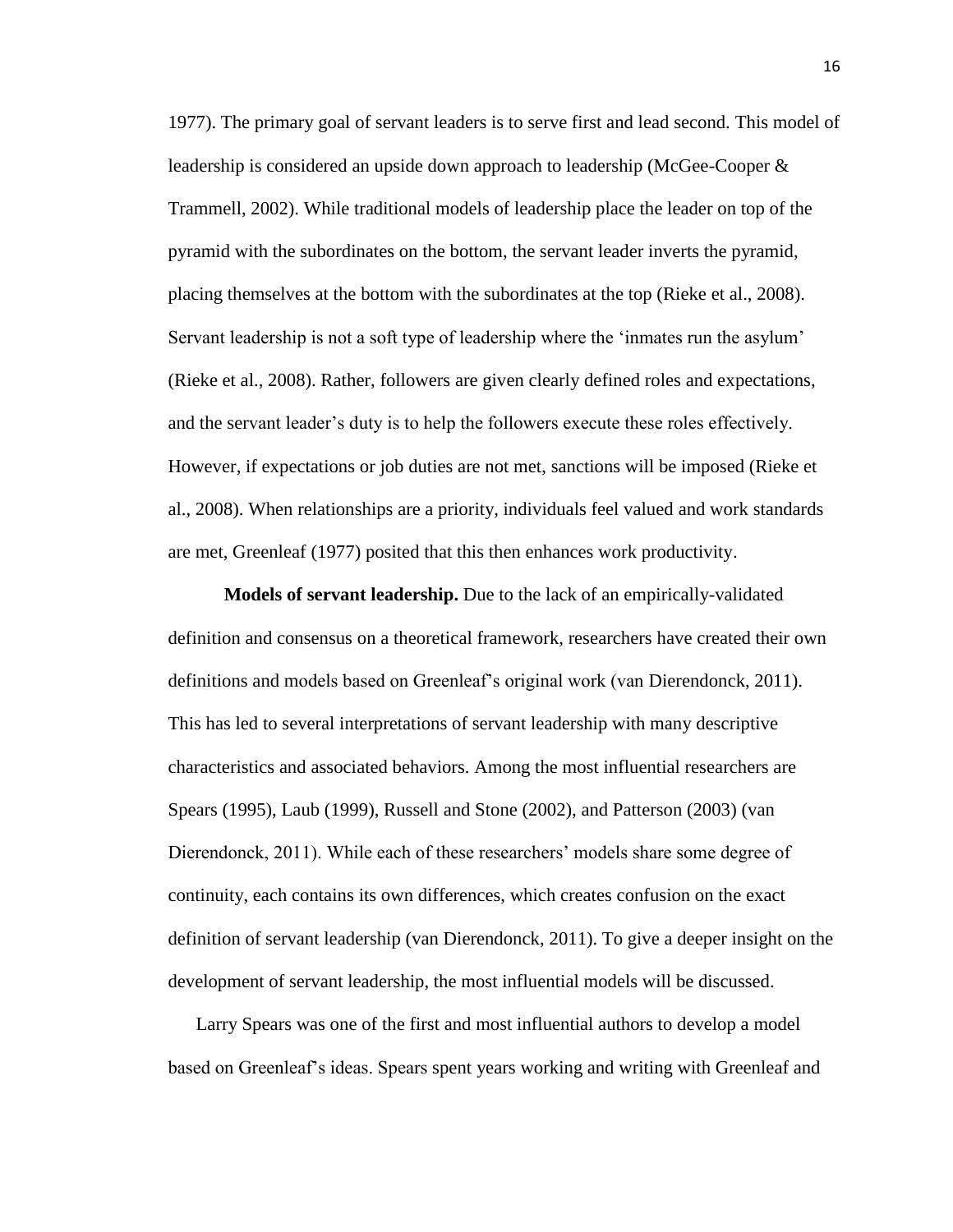was the former director of Greenleaf Center for Servant Leadership. Spears (1998) identified 10 characteristics as fundamental to servant leadership:

- 1. Listening- Leaders must have a deep commitment to listening to others. By seeking to identify and clarify the will of a group, the leader also learns to hear one's own inner voice.
- 2. Empathy- The servant leader will seek to understand, accept, and recognize others authentically. Servant leaders look for the good in people and do not reject others.
- 3. Building community- Servant leaders recognize that community is essential for growth and work to create a community within the organization.
- 4. Stewardship- To be a good steward, the leader must commit to serving the needs of others.
- 5. Awareness- Awareness helps servant leaders view situations from a more holistic perspective, especially in issues regarding ethics, power, and values.
- 6. Foresight- Servant leaders are able to see the likely outcomes of a situation.
- 7. Conceptualization- Having a greater vision for the organization is essential to servant leadership. Understanding what day-to-day operations must occur to reach the greater goal is also necessary.
- 8. Healing- Healing is considered one of the greatest strengths of a servant leader, because they have the ability to restore wholeness to a person who may be broken-spirited or suffering broken relationships.
- 9. Persuasion- Servant leaders want to convince others, as opposed to demanding compliance, which is a clearly different than traditional authoritarian models of leadership.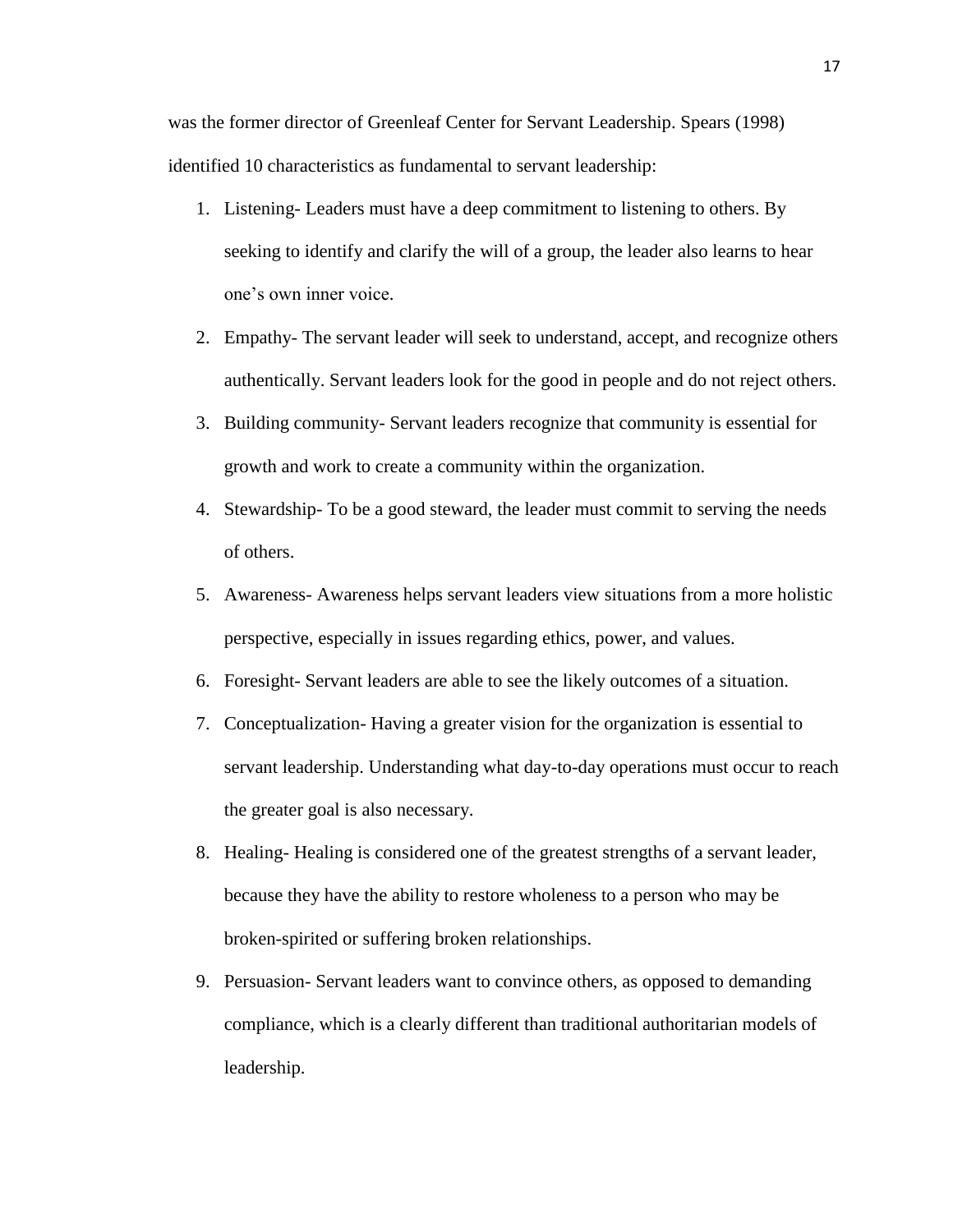10. Commitment to growth- It is the servant leader's responsibility to nurture the individual growth of the organization, acknowledging that individuals have deep value beyond their job.

Although, Spears' model is widely recognized, he never operationally defined the model with a valid and reliable study, and as a result hindered future empirical research and extension of the model (van Dierendonck, 2011).

Due to the lack of an validated definition, Laub (1999) conducted a comprehensive review of the servant leadership literature and discovered six clusters of servant leadership attributes: 1) values people, views others highly, puts them first and listens; 2) develops people, provides learning and growth, demonstrates behaviors through modeling, and encourages; 3) builds community, focuses on enhancing relationships, working as a team, and acceptance of different values; 4) displays authenticity, stays open, self-aware, and maintains self-integrity; 5) provides leadership, envisions the future, takes initiative, and sets clear goals; 6) shares leadership, empowers others and shares status. Laub created a measurement tool based on these characteristics that will be discussed later.

Russell and Stone (2002) expanded on Spears (1998) list of characteristics by differentiating between functional attributes and accompanying attributes in servant leaders. Functional attributes are the operative qualities and effective characteristics of servant leadership that are observed through leader behaviors (Russell & Stone, 2002). Accompanying attributes, which supplement the functional characteristics, are complementarily and can even serve as prerequisites of effective servant leadership (Russell & Stone, 2002). The nine functional attributes are vision, honesty, integrity,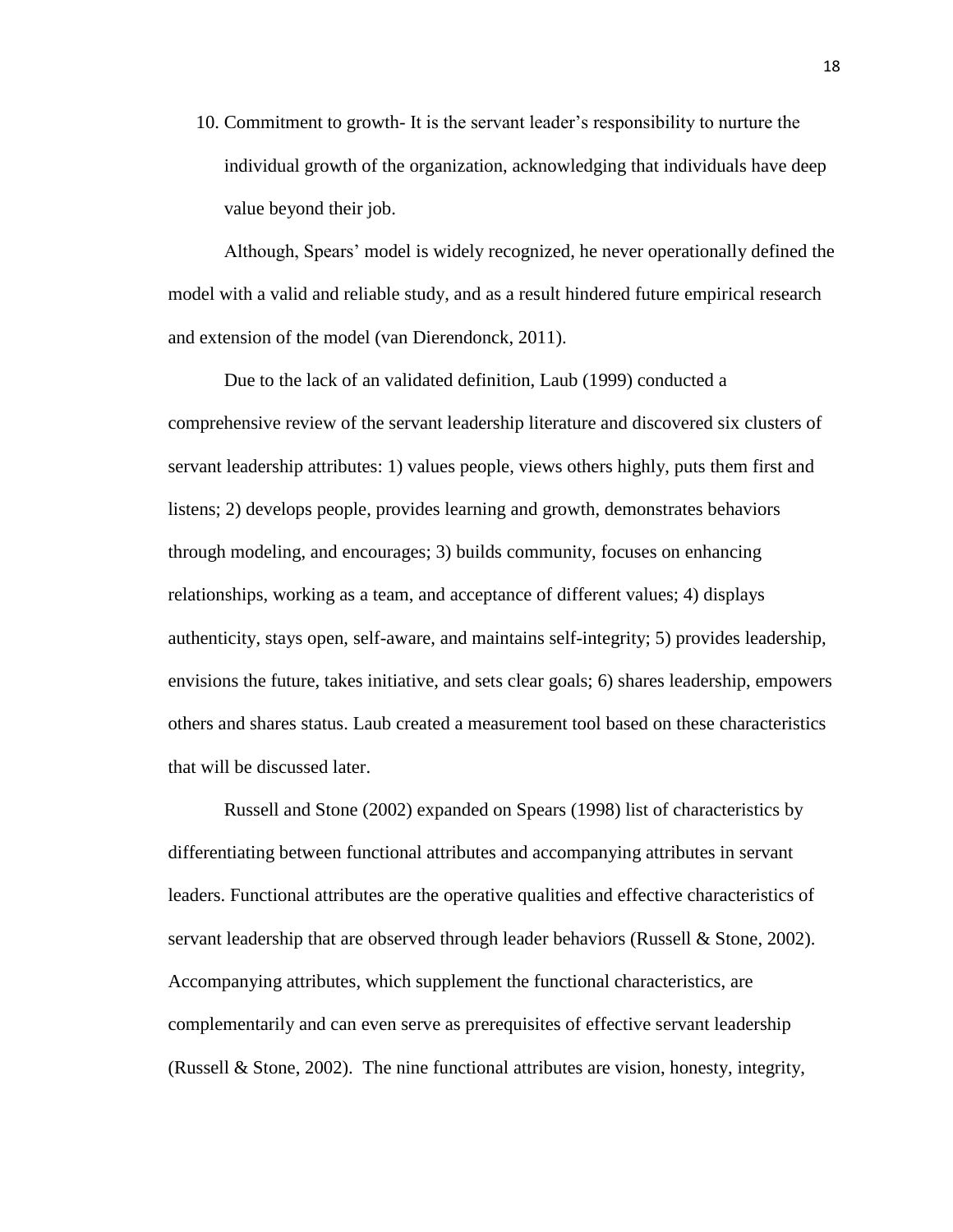trust, service, modeling, pioneering, appreciation of others, and empowerment (Russell  $\&$ Stone, 2002). The functional attributes are supported by eleven accompanying features, including communication, credibility, competence, stewardship, visibility, influence, persuasion, listening, encouragement, teaching, and delegation (Russell & Stone, 2002). Although this is an extensive model, it has been criticized for its ambiguity in distinguishing the differences between functional and accompanying attributes (van Dierendonck, 2011).

Patterson (2003) sought to examine servant leadership as a viable leadership perspective, because other models failed to explain concepts like love, humility, and altruism for followers. Patterson (2003) conceptualizes servant leader characteristics as virtues. According to this theory, servant leaders possess the virtues of love, humility, altruism, vision, trust, empowerment, and service (Patterson, 2003). Van Dierendonck (2011) expresses that the conceptualization of the need to serve is a strength of the model, but it lacks the leadership aspect of servant leadership.

Within these four models (Laub, 1999; Patterson, 2003; Russell & Stone, 2002; Spears, 1998), there are 44 characteristics identified for servant leaders (van Dierendonck, 2011). While there are distinct differences, many of the characteristics overlap. Subsequently, the models share similarities, creating confusion and a lack of clear understanding of servant leadership (van Dierendonck, 2011). In an attempt to bring clarity to the situation, van Dierendonck (2011) distinguished the models by separating antecedents, mediating processes, and other significant factors; and six ideas emerged as noteworthy. Servant leaders 1) empower & develop people; 2) demonstrate humility; 3)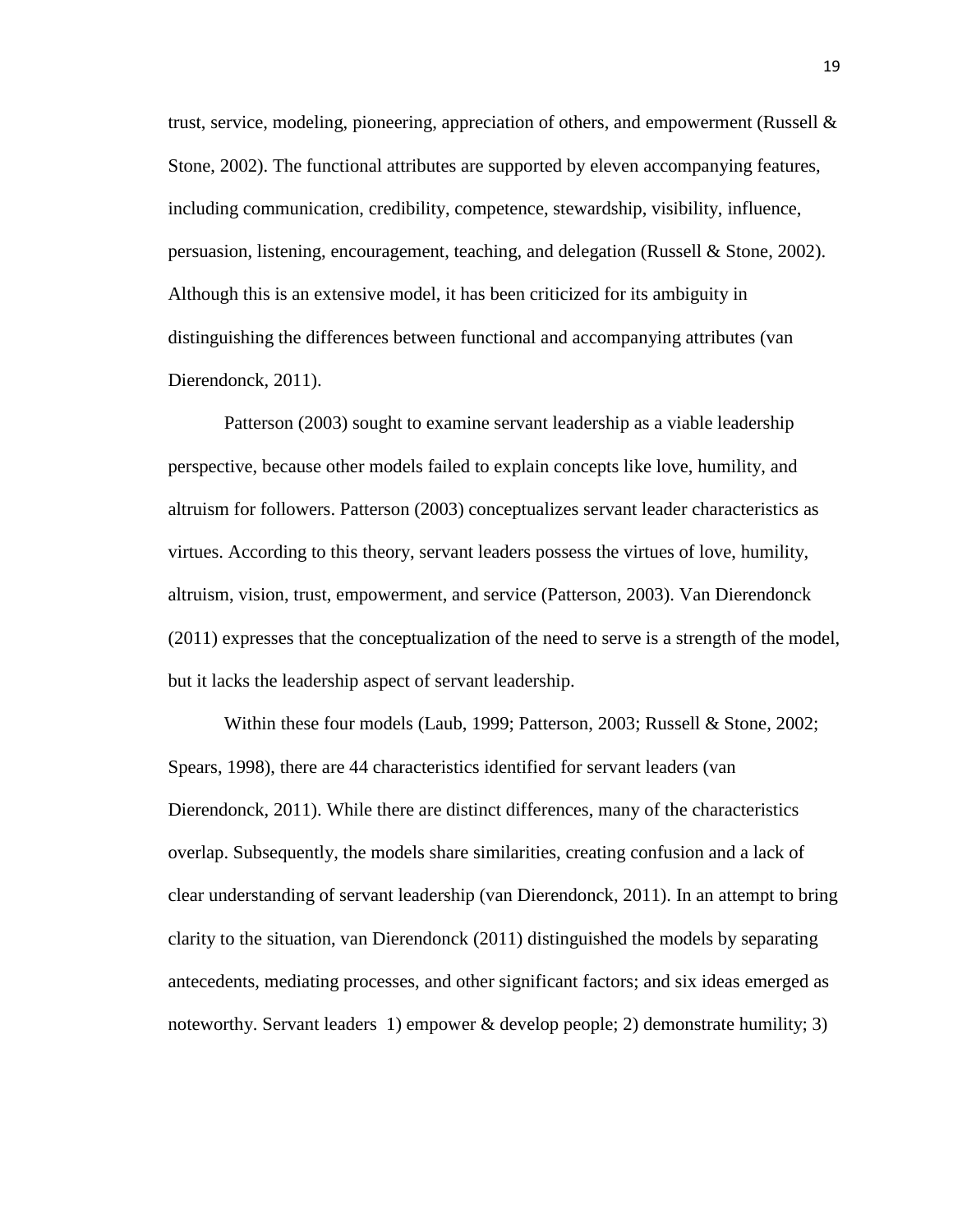exhibit authenticity; 4) genuinely accept others; 5) provide direction; 6) are stewards who work for the good of the whole group (van Dierendonck, 2011).

**Measuring servant leadership.** Laub (1999) developed the first measure of servant leadership, the Organizational Leadership Assessment (OLA). As mentioned previously, Laub discovered six clusters of servant leadership. However, the multidimensionality of the measurement was questioned due to the high correlations between the means scores of the six clusters (van Dierendonck, 2011). The organization as a whole and leadership emerged as the two underlying dimensions in the model (Laub, 1999). Laub's instrument served as the first push towards measuring servant leadership objectively. The OLA is still used today to measure general servant leadership in organization (van Dierendonck, 2011).

Page and Wong's (2000) Servant Leader Profile (SLP) consists of 99 items distributed throughout 12 categories. The 12 categories are caring, developing, empowering, goal setting, humility, integrity, leading, modeling, shared decision-making, servanthood, team-building, and visioning. Page and Wong developed this model based on prior conceptual analysis and did not conduct a factor analysis or scale reliability test (Wong & Davey, 2007).

Wong and Page (2003) revised the servant leadership profile and created the seven-factor Revised Servant Leader Profile (RSLP). After further examination, Wong & Davey (2007) found the seven factors were better explained by five dimensions labeled 1) serving and developing others, 2) consulting and involving others, 3) humility and selflessness, 4) modeling integrity and authenticity, and 5) inspiring and influencing others.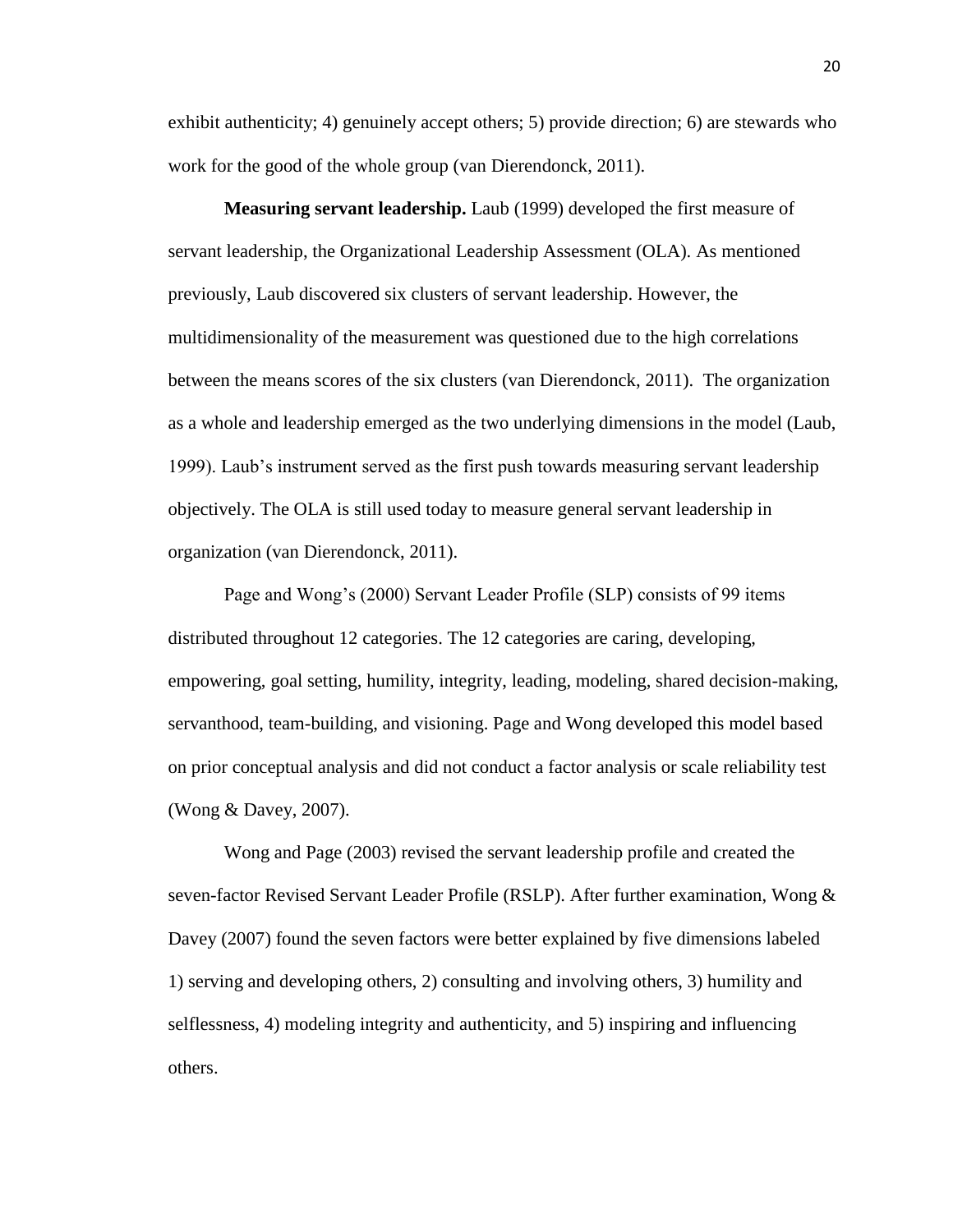Extending on the work of Wong and Page (2003), Hammermeister and colleagues (2008) analyzed the RSLP in a sport context. Results indicated three servant-leader constructs, which are trust/inclusion, humility, and service (Hammermeister et al., 2008). The Revised Servant Leader Profile for Sport (RSLP-S) emerged as a result of the research. The RSLP-S was used to examine servant leadership in college tennis coaches in this study.

**Servant leadership research.** Servant leadership has been researched in organizations (Laub, 1999; Russell & Stone, 2002), school settings (Black, 2010; Cerit, 2009), sport settings (Hammermeister et al., 2008; Knight, 2015; Rieke et al., 2008), religious theology (Anderson, 2005) and business (Jaramillo, Grisaffe, Chonko, & Roberts, 2009) and has been associated with trust, satisfaction, and positive productivity climates. For example, researchers have found servant leadership to be positively associated with trust in the leader (Chan & Mak, 2014; Joseph & Winston, 2005; Sendjaya & Perketi, 2010) and trust in the organization (Joseph & Winston, 2005). Sendjaya and Perketi's (2010) results indicated that servant leadership was a significant predictor of trust in subordinates in educational institutions.

Previous research also suggests that servant leadership is positively associated with job satisfaction (Cerit, 2009; Chan & Mak, 2014; Irving, 2005; Mayer, Bardes, & Piccolo, 2008). Cerit (2009) examined this relationship in an educational setting and reported a strong positive relationship between servant leader behaviors in principals and job satisfaction in teachers. Additionally, Irving (2005) found a positive association between servant leadership and the effectiveness of teams.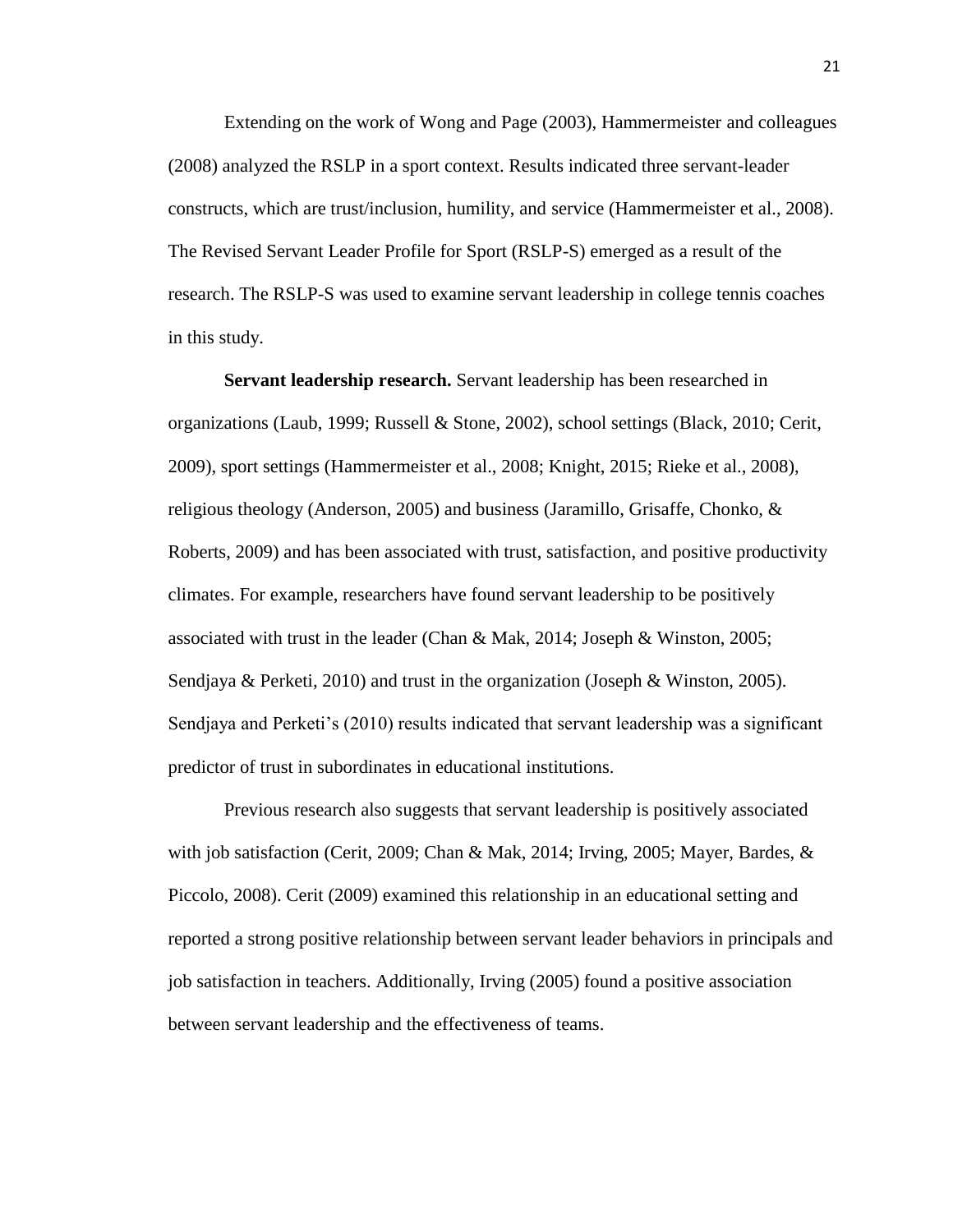Servant leaders' behaviors are also strongly associated with a positive school climate (Black, 2010) and work climate (Jaramillo et al., 2009). Additionally, individuals who worked under servant leaders felt a stronger sense of shared organizational values and expressed a greater commitment to the organization (Jaramillo et al., 2009). Further, servant leadership is positively associated with subordinate's commitment to change within an organization (Kool & van Dierendonck, 2012).

**Servant leadership research in sport.** Despite the recent increase and exploration in servant leadership in academic, business, and church settings, there are few servant leadership studies in sport. Burton and Peachey (2013) describe servant leadership as a viable leadership paradigm for intercollegiate athletics due to the focus on the personal development of student-athletes and the cultivation of an ethical environment. Burton & Peachey (2013) called for an increase in the research and support for servant leadership within the college sport setting. Rieke and colleagues (2008) found high school athletes to prefer servant leader coaching behaviors. This aligns with Westre's (2008) findings that athletes today no longer prefer autocratic and top-down leadership styles. On the contrary, today's athletes want coaches that listen and incorporate athlete input in team decisions, provide positive feedback, genuinely care about the needs of athletes in and out of sport, and have an athlete-centered coaching style (Westre, 2008).

Different researchers have found empirical support for the effectiveness of servant leadership in sport (Hammermeister et al., 2008; Knight, 2015; Rieke et al., 2008). Hammermeister and colleagues (2008) discovered that college athletes coached by servant leaders were more task-oriented, less worried, coped better with adversity, and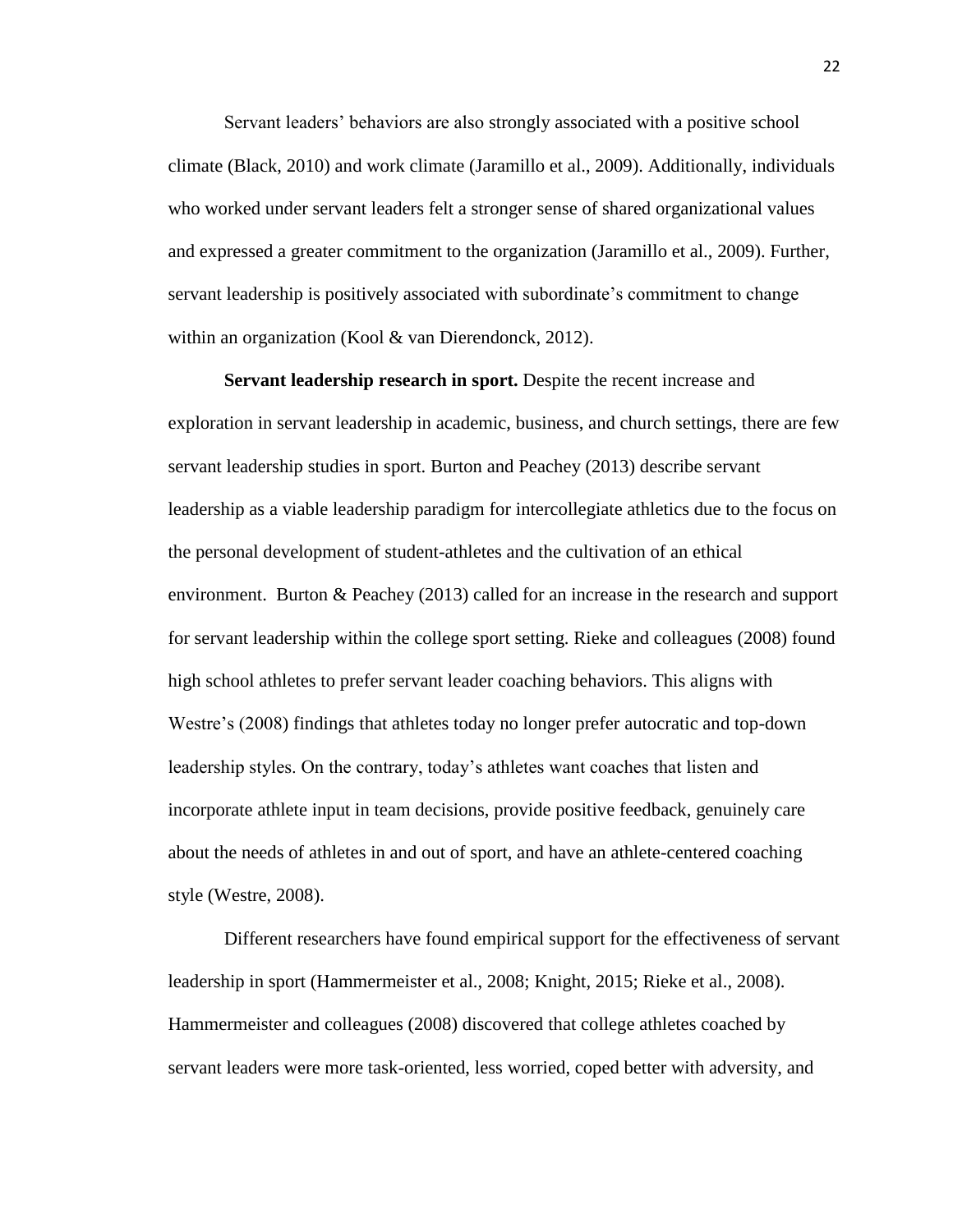were more coachable than athletes coached by weak leaders. Additionally, these athletes were more satisfied with personal and team performance, personal treatment, and the training and instruction provided by coaches (Hammermeister et al., 2008). Athletes who perceived their coaches as servant leaders also displayed higher intrinsic motivation and enjoyment (Hammermeister et al., 2008).

Rieke and colleagues (2008) examined the relationship between perceived servant leader coaching behaviors and satisfaction, motivation, mental skills, and performance in high school athletes as a follow up to Hammermeister and colleagues' (2008) work. Servant leader coaches produced athletes with higher sport satisfaction as compared to non-servant leaders (Rieke et al., 2008). While measuring athlete satisfaction, personal treatment emerged as the most important discriminator between servant leader and non-servant leaders, which Rieke and colleagues (2008) suggested was due to the servant leader's ability to create an inclusive environment, their trusting and humble nature, and a genuine concern for athletes. The second most powerful discriminator in the athlete satisfaction category was training and instruction, indicating that athletes of servant leader coaches felt that they were receiving better training and instruction than athletes of non-servant leader coaches (Rieke et al., 2008). Azadfada and colleagues (2014) examined servant leadership and athlete satisfaction in university female athletes in Iran and found similar patterns to Rieke et al. (2008). Although the researchers used a different instrument to measure servant leadership, there was still a positive correlation between servant leadership and athlete satisfaction. Specifically the subscales 'values people' and 'builds community' demonstrated the strongest correlation with satisfaction (Azadfada, Besmi, & Doroudian, 2014).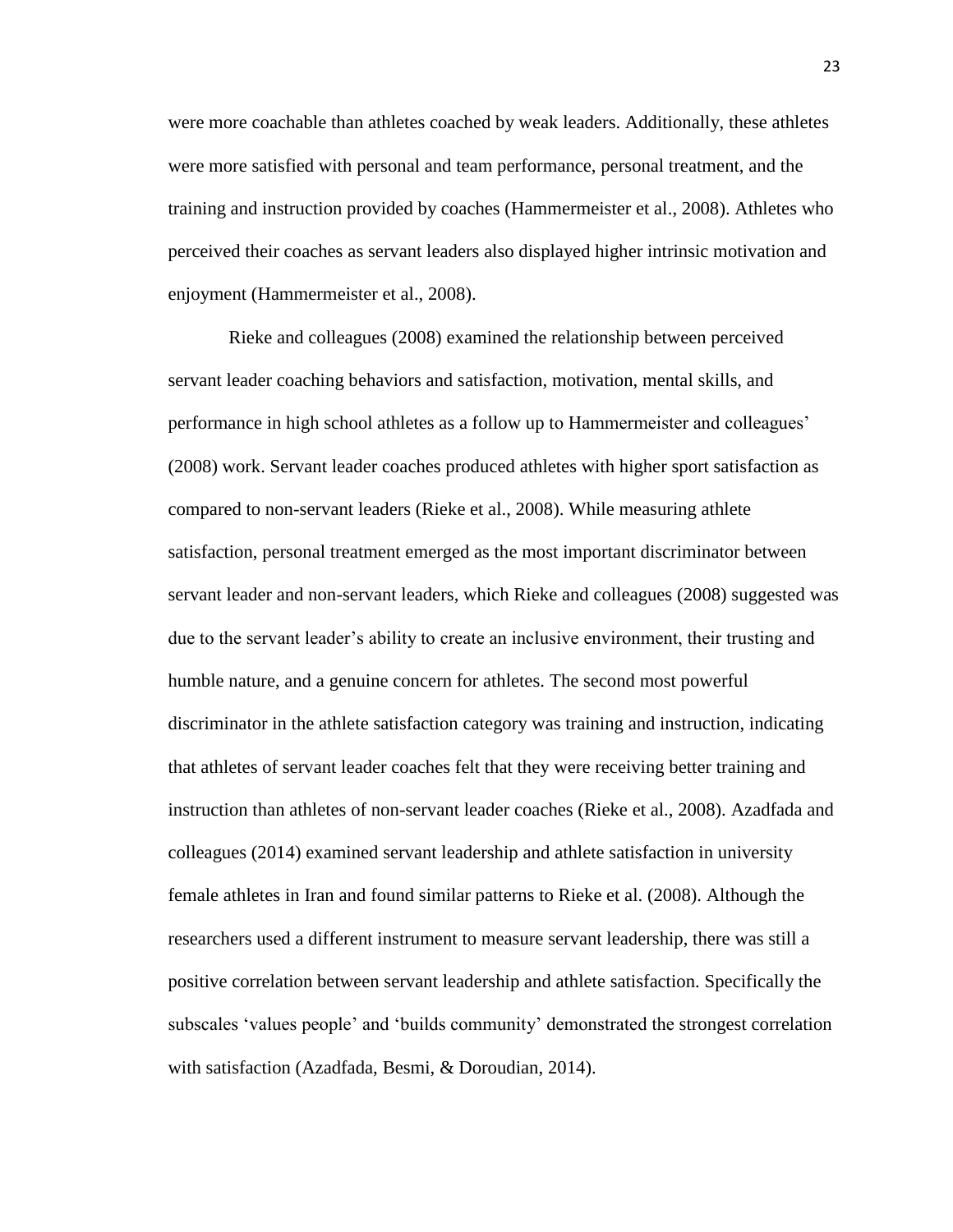Additionally, athletes who were coached by servant leaders demonstrated higher intrinsic motivation than their counterparts (Rieke et al., 2008). The most powerful discriminators between servant leader coaches and non-servant leader coaches were interest and enjoyment, perceived choice, and effort and importance (Rieke et al., 2008).

Rieke and colleagues (2008) also found six of the twelve mental skills measured differed between servant leader and non-servant leader athletes. Goal setting, selfconfidence, and commitment were the most important discriminators between the groups, followed by relaxation, activation, and imagery (Rieke et al., 2008). Based on these results, Rieke et al. (2008) suggested the servant leaders do not produce "soft" athletes, but quite the opposite. Servant leader coaches produce athletes that are mentally tough, demonstrating that an autocratic, coercive, authoritarian style of leadership is not necessary to promote the growth of mental skills or toughness (Rieke et al., 2008).

Performance and servant leader coaching behaviors are also positively related (Rieke et al., 2008). The trust/inclusion and service subscales of servant leadership were positively associated with number of season wins and negatively associated with seasonal losses (Rieke et al., 2008). The perceived team performance expectations were positively correlated with the trust/inclusion subscale as well (Rieke et al., 2008). These findings indicate that successful coaching, in terms of winning, does not require a "win at all costs" mentality that disregards ethical and moral standards (Rieke et al., 2008).

Most recently, Knight (2015) examined servant leader coaching behaviors in youth soccer coaches. Perceived servant leadership revealed a significant positive relationship with performance under pressure, cognitive confidence, physical skill confidence, resilience confidence in sport, individual and team satisfaction, intrinsic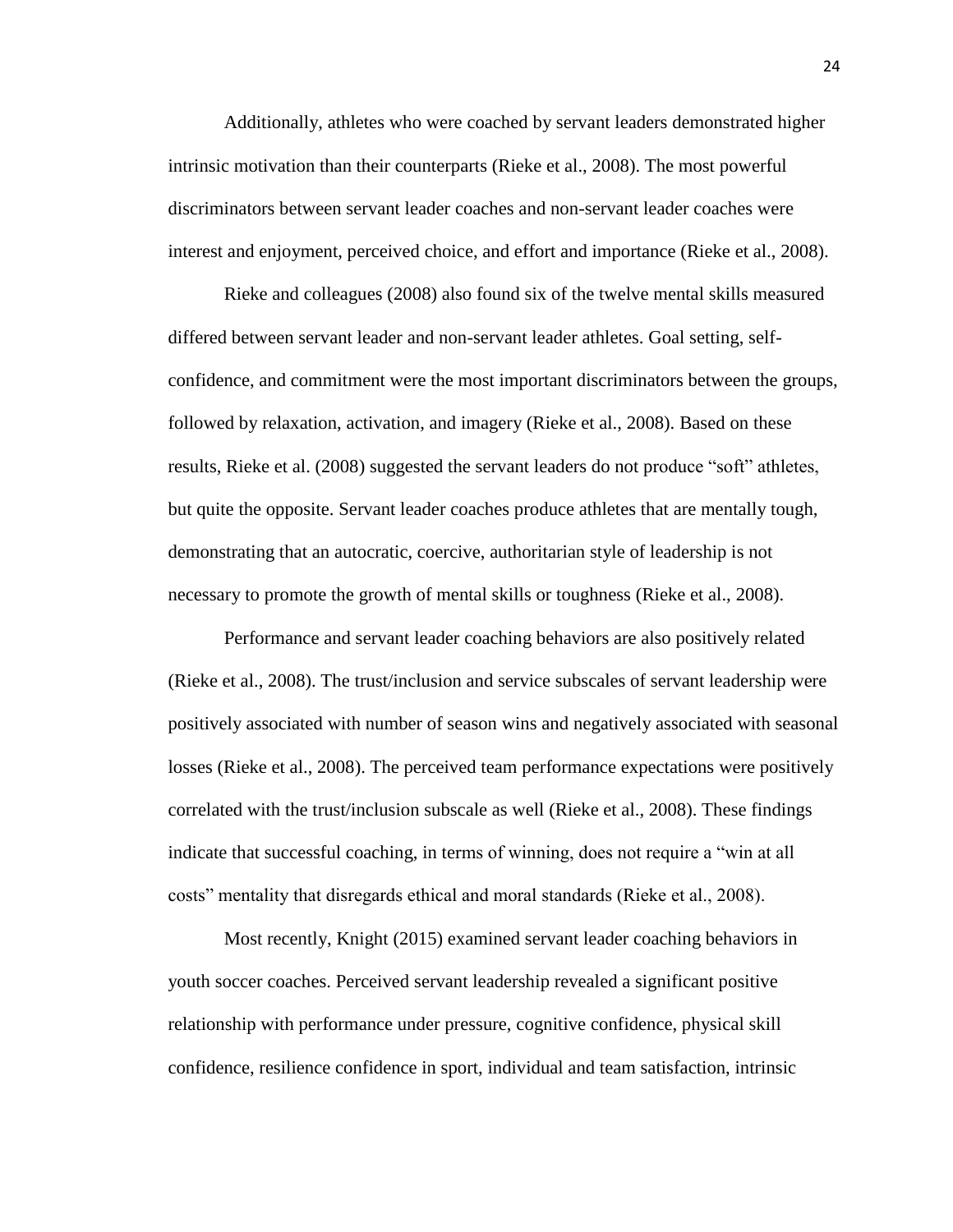motivation, task orientation, and incremental ability beliefs (Knight, 2015). Perceived servant leader coach behaviors also demonstrated a negative relationship with entity ability beliefs, worry trait anxiety, and trait concentration disruption (Knight, 2015).

While early research appears to support the inclusion of servant leadership into sport contexts, more research needs to be conducted on how servant leader behaviors influence athletes' behaviors and psychosocial outcomes. One important outcome is an athlete's achievement motivation. The following section will take a closer look at what achievement motivation is, why achievement motivation matters, and how a coach can affect an athlete's achievement motivation.

# **Achievement Motivation**

Considerable research has been conducted on achievement motivation and, in particular, achievement goals within educational and athletic settings (for a review see Duda, 2005; Elliot, 2005). Hulleman and colleagues (2010) noted that achievement goal theory has seen over 1,000 published studies and dissertations within the past 25 years. In 1938, Murray defined achievement motivation as the desire to master tasks, overcome obstacles, reach high standards, and excel. More recently, Elliot defined achievement motivation as "the energization and direction of competence-based affect, cognition, and behavior" (1999, p. 169). Achievement goals are a way to conceptualize achievement motivation. Achievement goals are defined as the purpose for engaging in achievement behavior (Maehr, 1989). The specific type of achievement goal adopted is predicted to create a framework for how individuals view achievement settings (Elliot, 1999), leading to maladaptive or adaptive behaviors that influence factors like performance, satisfaction, effort, and motivation, and thus are quite important to understand.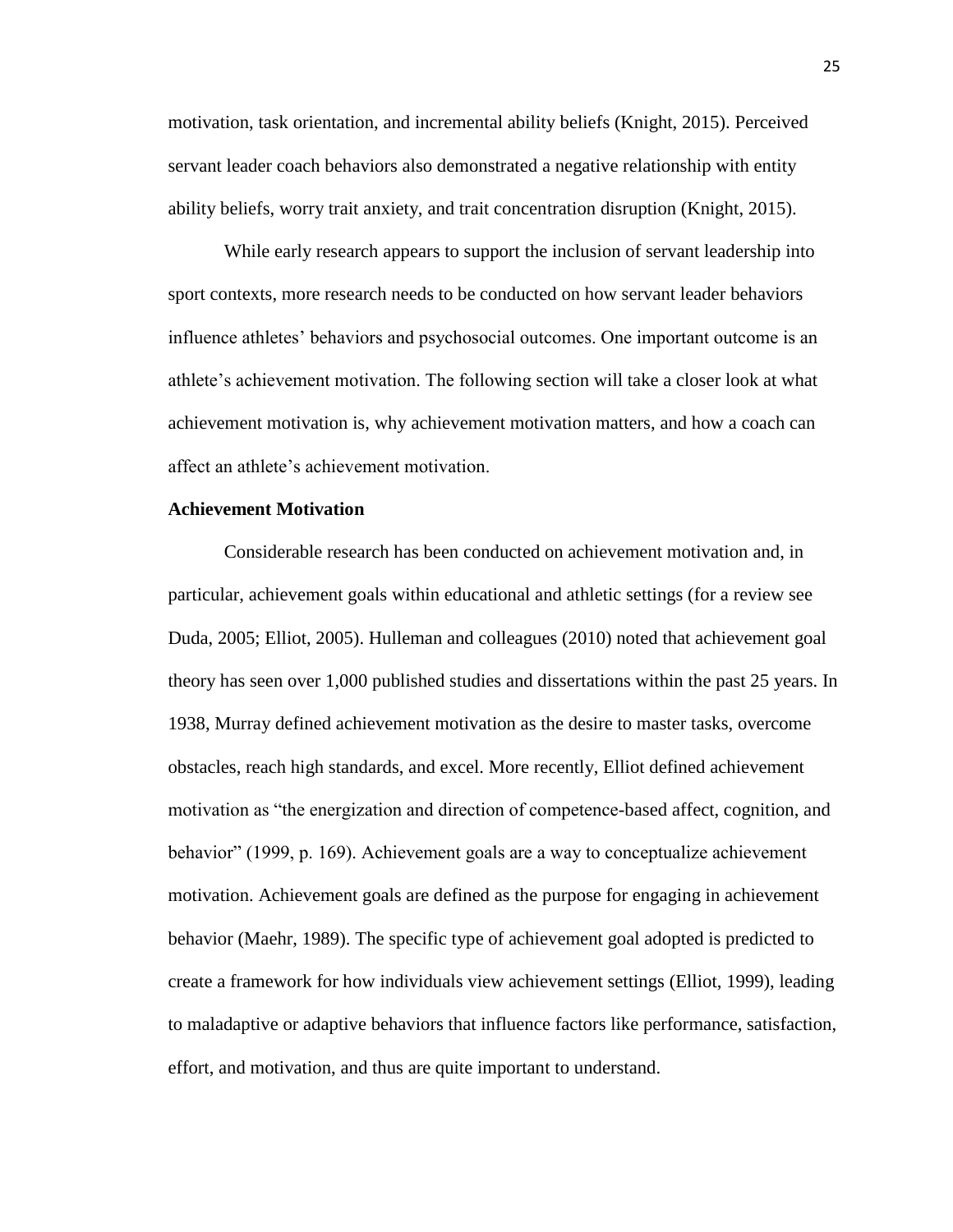**Achievement motivation theory**. Achievement motivation began with the classic achievement motive approaches, such as Need Achievement Theory (Atkinson, 1957; McClelland, 1961) and Attribution Theory (Heider, 1958; Weiner, 1985). The Need Achievement Theory posits that achievement motivation revolves around two global motive dispositions. High achievers gravitate toward the motive to achieve success, and low achievers gravitate toward the motive to avoid failure. The basic premise of the theory proposes these personality factors (i.e., motive dispositions) and situational factors (i.e., probability of success and incentive value of success) interact, resulting in two components: resultant tendencies (i.e., high achievers seek out challenging situations) and emotional reactions (i.e., high achievers experience pride in success). Together these four components result in a fifth and final component, achievement behavior (e.g., high achievers will perform better in competition).

The Attribution Theory (Heider, 1958; Weiner, 1985) suggests that individuals explain their success and failure through three attribution categories: stability (e.g., viewing success as stable/permanent), locus of causality (e.g., believing success was due to an internal cause), and locus of control (e.g., success was due to their effort). Based on the interactions of these three attribution categories, individuals will demonstrate different achievement motivation.

Both of these theories contributed to achievement motivation literature and laid the theoretical groundwork for empirical research. However, these approaches to achievement motivation have weaknesses, particularly the lack of a precise definition of achievement and a narrowly focused and limited scope (Elliot & Dweck, 2005).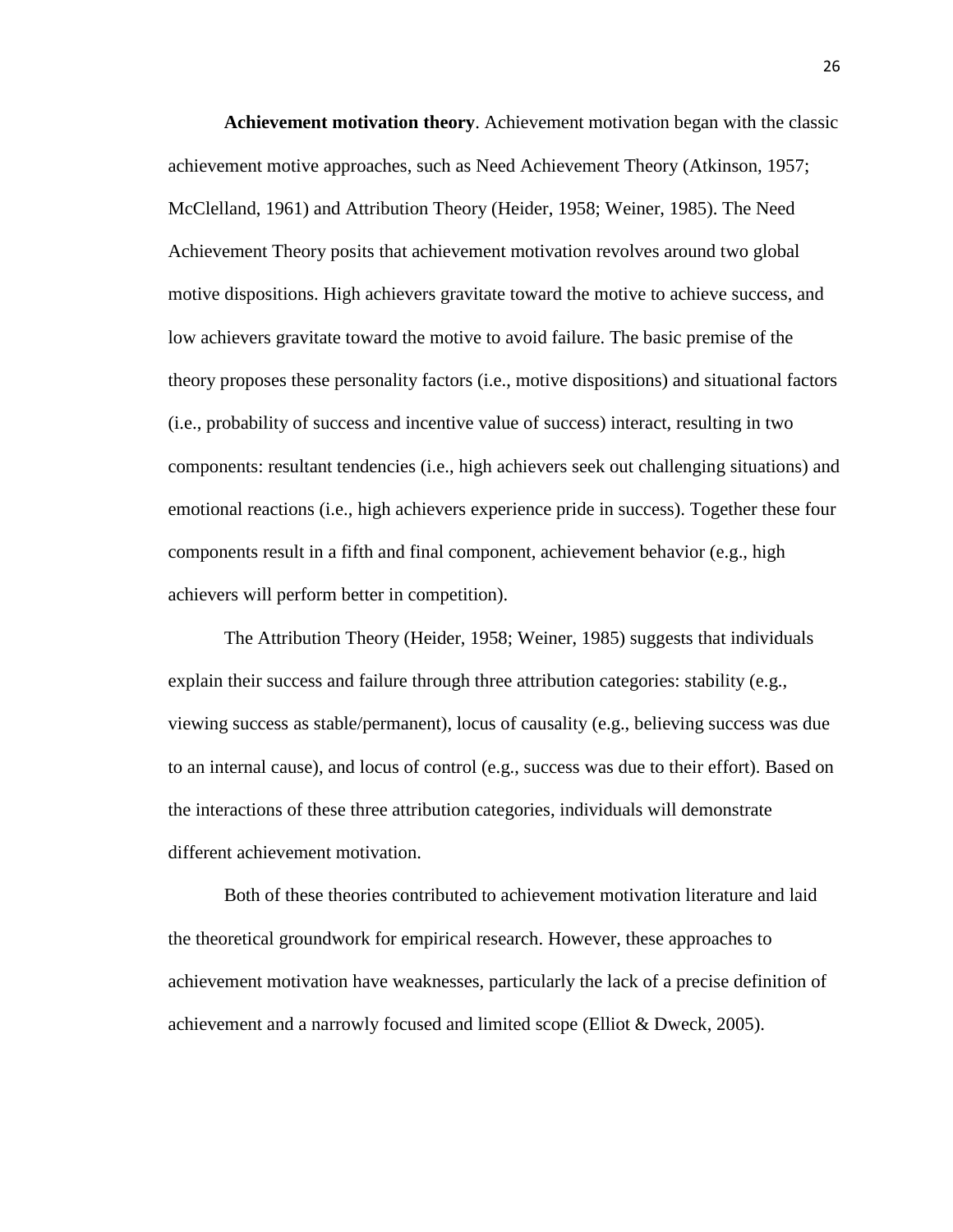**Achievement goal theory.** In the 1970s there was a shift from these achievement motive theories towards theories that were cognitively-based resulting in the advent of achievement goal theory (Dweck, 1986; Nicholls, 1984). The achievement goal theory was developed by the individual and collaborative work of Carol Ames (Ames, 1992b; Ames & Archer, 1988), Carol Dweck (Dweck, 1986; Dweck & Leggett, 1988), Marty Maehr (Maehr, 1989), and John Nicholls (Nicholls, 1984). Achievement goals are defined as the purpose of task engagement or the reason for engaging in achievement behaviors (Maehr, 1989). The goals an individual pursues provide a framework to interpret and respond to events (Dweck & Leggett, 1988). Dweck argued that the achievement goal construct is a more viable framework than the previous achievement attribution theory and achievement motivate theory (Dweck & Elliott, 1983). Dweck identified that the heavy focus on dispositions and lack of emphasis on cognitions in explaining achievement-related behaviors were weaknesses of the achievement motive construct, while the attribution theory was weak in explaining the role of competence in achievement behaviors (Dweck & Elliott, 1983). The achievement goal theory emerged while addressing the shortcomings of the attribution and achievement motive theories. The previous theories were not negated nor considered invalid in the process, but rather they created the framework for achievement goal theory. The behavioral tendencies proposed in need achievement theory for high and low achievers still align with contemporary theories, specifically the concepts regarding task preference and performance predictions (Weinberg and Gould, 2005).

The achievement goal theory revolves around the idea that goal orientations are a representation of the way each individual views the world. Different goals have different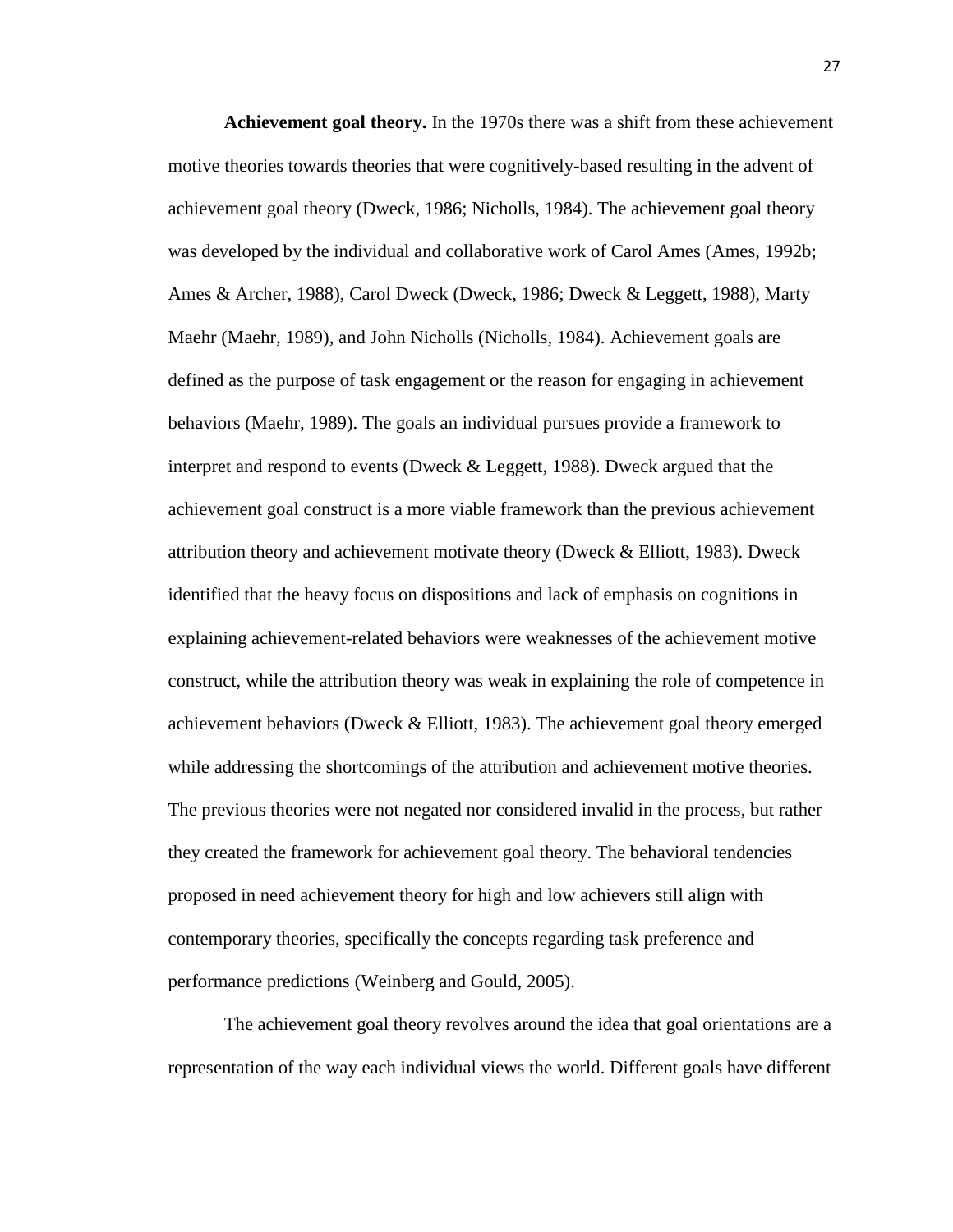and distinct cognitive, behavioral, and affective consequences (Elliot & Dweck, 1988). Achievement goals have been described as running off different 'programs,' meaning that each achievement goal has different commands, decision rules, inference rules, and evokes a set of thoughts and emotions that influence behavior (Elliot & Dweck, 1988).

Competence is considered the core of achievement goal theory (Elliot & McGregor, 2001). In general, competence is defined as "the ability to do something successfully or efficiently" (Oxford English Dictionary). Competence is considered an innate psychological need in humans; and from an evolutionary perspective, the need for competence helps humans grow and adapt to new environmental situations (Deci & Ryan, 2000). Essentially, the need to feel competent drives human behavior, and humans will orient their behavior to achieve competence and fulfill this basic need. Individuals set goals, consciously or unconsciously, in an attempt to meet the underlying need of feeling competent. Eventually, individuals learn to achieve competence in specific achievement situations through the use of cognitive-based goals and strategies (Duda, 2005). Thus, the concept of competence and cognitive-based goals combine in this fashion to underpin achievement goal theory.

*Dichotomous achievement goal model.* Since the emergence of the achievement goal construct, there has been a clear distinction between two types of goals: task versus ego. Dweck and Nicholls' conceptual ideas behind the goals were quite similar, but they used different nomenclature – with Dweck (1986) referring the two types of goals as "learning and performance" and Nicholls (1984) referring to the goals as "task and ego" orientations. As a result, Ames and Archer (1988) proposed the convergence and integration of the terms. Subsequently, the term mastery-orientation emerged from the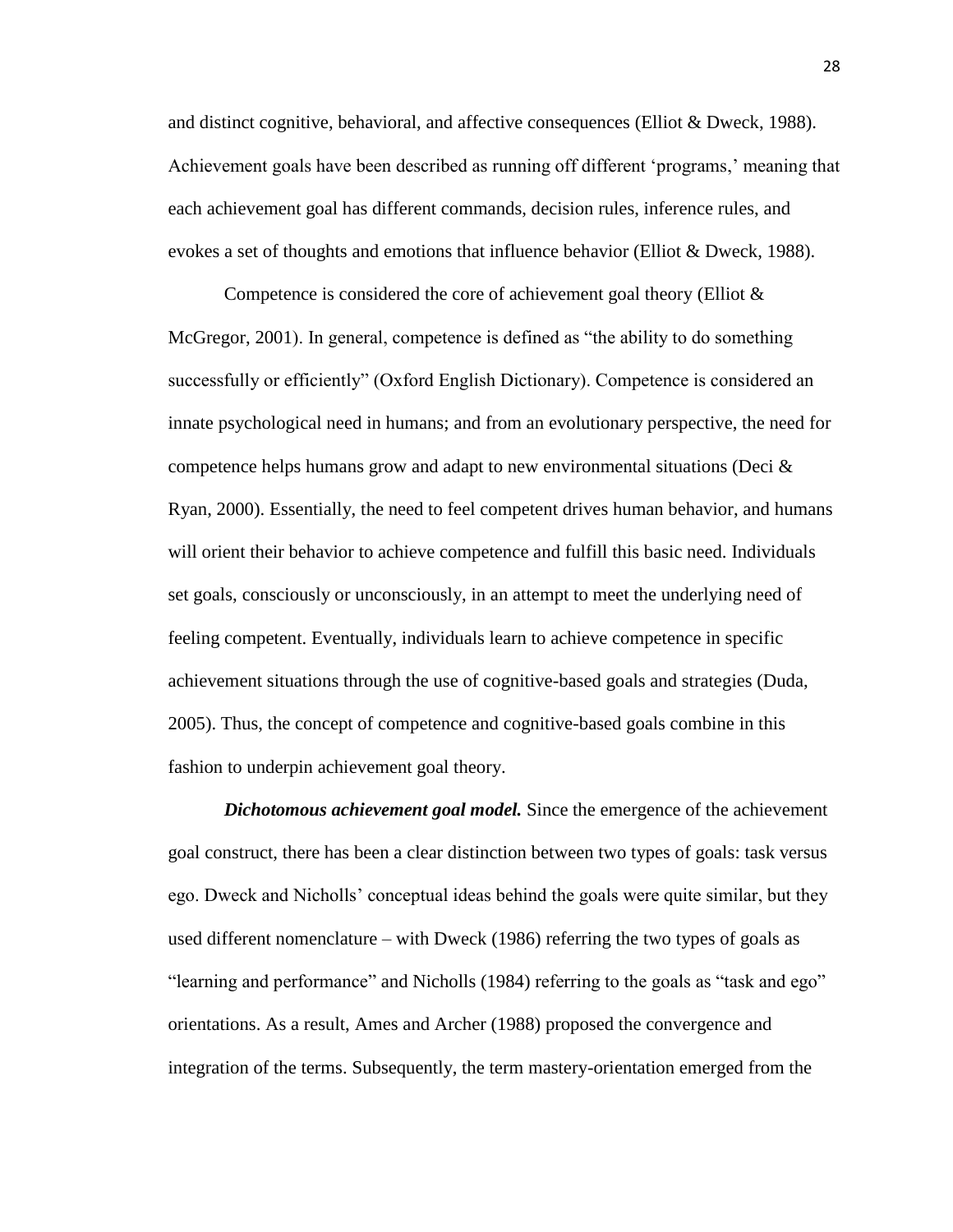learning goal and task involvement concepts and performance-orientation emerged from the performance goal and ego involvement views (Ames & Archer, 1988). Mastery goals revolve around improving competence by mastering news skills and learning. Performance goals focus on demonstrating competence in front of others. Together these orientations were called the performance-mastery dichotomous framework.

*Trichotomous achievement goal model.* The dichotomous framework, although headed in the right direction, had a few shortcomings. The performance and mastery orientations proposed in the dichotomous framework were both approach-based types of motivation, meaning that individuals set goals to pursue competence. However, previous achievement motivation theories had distinguished two types of motivation: approach and avoidance (Atkinson, 1957; McClelland et al., 1953). This means an individual can be motivated or act in a way to avoid incompetence. Elliot and Church (1997) described the distinction between approach and avoidance motivation as important and necessary for inclusion into the achievement goal framework. As a result, the trichotomous framework emerged (Elliot & Harackiewicz, 1996) utilizing three types of achievement goals: mastery, performance-approach, and performance-avoidance goals.

Similar to the dichotomous model, mastery goals focused on developing competence through task mastery or self-referenced competence, but the performance goal split into approach and avoidance valences. Performance-approach goals focused on attaining normative competence, whereas performance-avoidance goals focused on the avoidance of normative incompetence (Elliot, 1999). Mastery and performance-approach goals were both considered approach based goals because they involve striving for the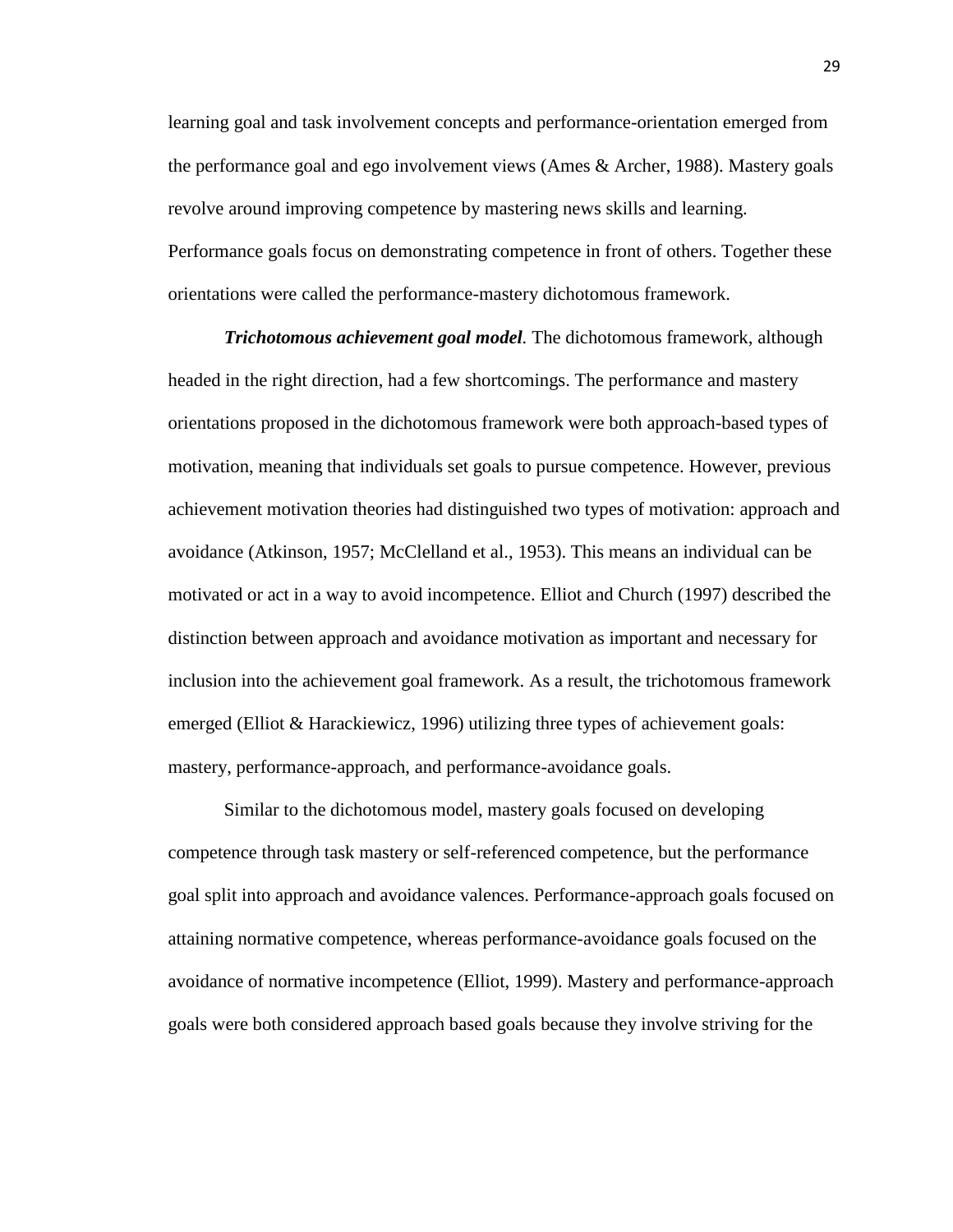positives, but the performance-avoidance goal was considered an avoidance goal due to the focus on avoiding the negative possibilities (Elliot, 1999).

*2 x 2 achievement goal model.* In 1999, Elliot proposed the 2x2 model of achievement goals (see Appendix A). The model extends on the trichotomous model by including mastery-avoidance goals in addition to the three other achievement goals. The 2x2 model consists of two fundamental dimensions: definition and valence. Competence, therefore achievement goals, can be defined as either performance or mastery goals and valenced as either approaching success (competence) or avoiding failure (incompetence). The model posits that there are four separate achievement goals: performance-avoidance, performance-approach, mastery-approach, and mastery-avoidance.

The descriptors for performance-approach, performance-avoidance are the same as in the trichotomous framework. Mastery goals became mastery-approach goals, which focus on the development of competence by either task-based or self-based standards. The newly incorporated mastery-avoidance goals focus on the avoidance of task-based or self-based incompetence.

*3x2 achievement goal model.* Based on the definitions and conceptualization of mastery-approach and mastery-avoidance goals, it is apparent that mastery goals are defined in two different ways: by self-based standards and task-based standards. In 2011, Elliot and colleagues proposed the separation of mastery goals into two constructs, suggesting that task-, self-, and other- based goals are the three ways competence can be evaluated. Task-based goals refer to evaluating oneself by the absolute demands of the task (e.g., mastering a new skill). Self-based goals refer to evaluating oneself relative to a personal standard (e.g., personal record in high jump). Other-based goals refer to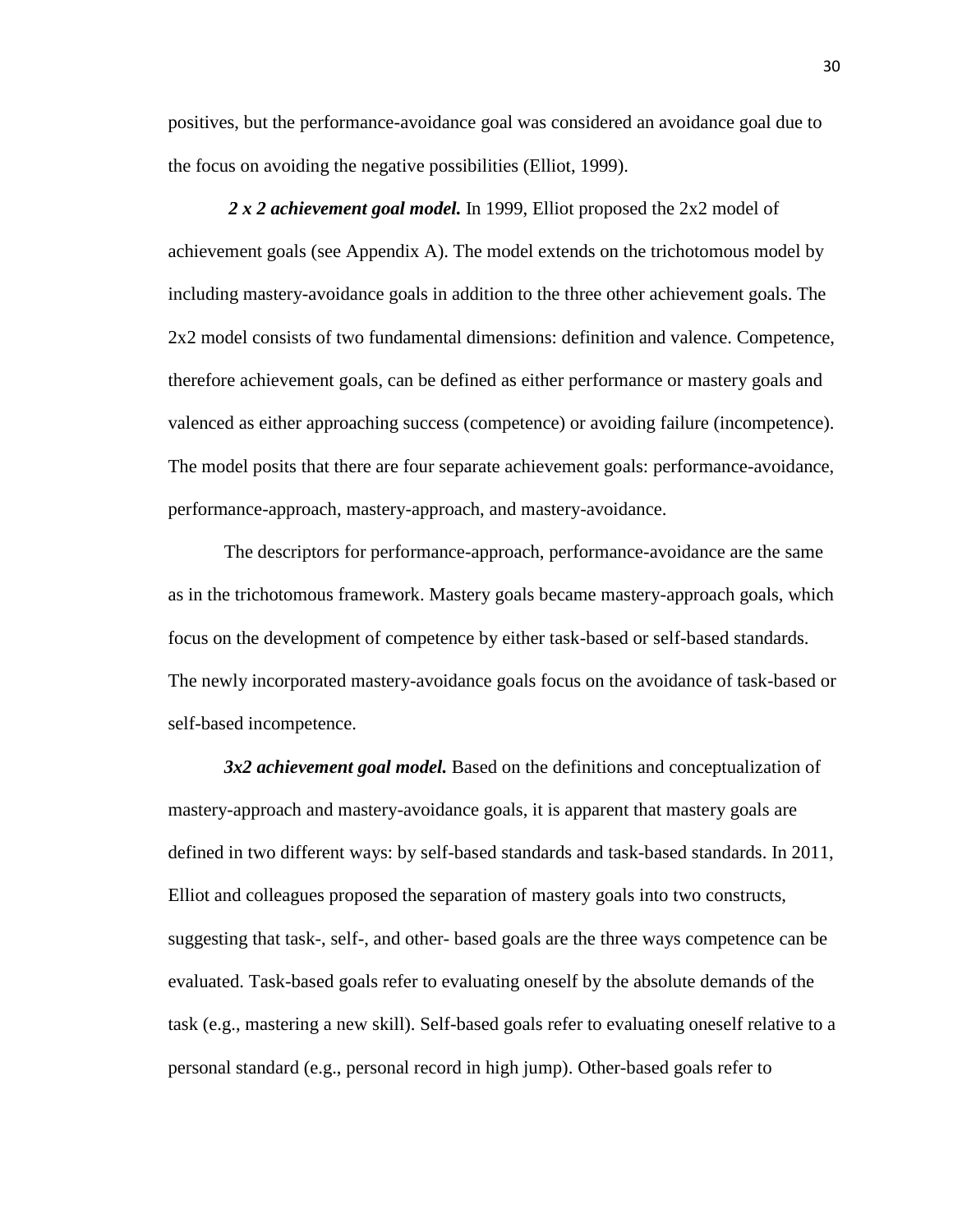evaluating oneself relative to others (e.g., beating an opponent). Elliot et al. (2011) proposed a 3x2 achievement goal model, which included six distinct goal constructs (see Appendix B). These constructs are task-approach (e.g., execute the task correctly), taskavoidance (e.g., avoid doing the task incorrectly), self-approach (e.g., doing better than last time) self-avoidance (e.g., avoid doing worse than last time), other-approach (e.g., do better than others), and other-avoidance (e.g., avoid doing worse than others; Elliot, 2011). Elliot and colleagues' (2011) study provided strong support for the model, especially for the separation of mastery goals into self and task goals. Performance goals were not eliminated from this model but relabeled as other-based goals. Unfortunately, because the 3x2 model is relatively new, much of the research regarding achievement goals is oriented under the 2x2 or trichotomous frameworks.

**Measuring achievement goals.** The Task and Ego Orientation in Sport Questionnaire (TEOSQ; Duda, 1989) is a 13-item questionnaire that is based on Nicholls' (1989) conceptualization of achievement goals. The TEOSQ measures task and ego goals but fails to measure avoidance-based goal orientations. The TEOSQ is still used to measure achievement goals in sport contexts. A similar measurement for youth sport is called Achievement Goal Scale for Youth Sports (AGSYS). It was developed by Cumming, Smith, Smoll, Standage, and Grossbard (2008), but it too only measures ego/performance and task/mastery goals.

Elliot and colleagues (Elliot & Church, 1997; Elliot & Harackiewicz, 1996) proposed the trichotomous model of achievement goals, which incorporated the approach/avoidance dimension. Elliot and Church (1997) validated the construct of three separate achievement goals. A trichotomous tool called the Approach and Avoidance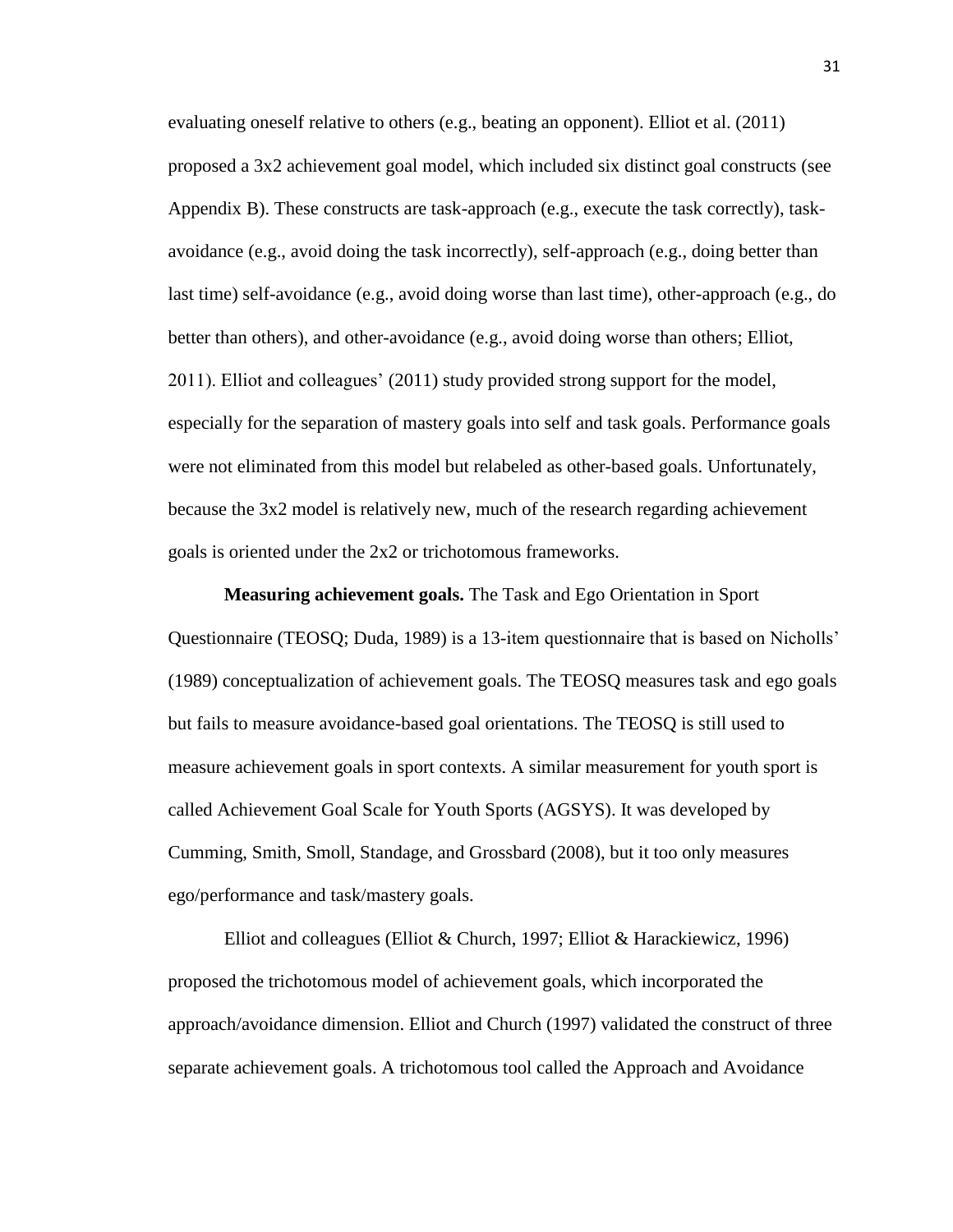Achievement in Sport Questionnaire (AAASQ; Cury, 1999) was developed in France as an adaption to Elliot's work (Elliot & Church, 1997). Validity and reliability for AAASQ have been reported as acceptable (Cury, 1999; Cury, Elliot, Fonseca, & Moller, 2000; Cury, Fonseca, Rufo, & Sarrazin, 2002).

In 2001, Elliot and McGregor extended the avoidance dimension to include mastery-avoidance goals, creating the Achievement Goal Questionnaire (AGQ). This 2x2 achievement goal framework was revised by Elliot and Murayama (2008) who created an even stronger assessment of achievement goals, the Achievement Goal Questionnaire-Revised (AGQ-R). The AGQ-R demonstrated strong validity and reliability (Elliot  $\&$ Murayama, 2008). The 2x2 Achievement Goal Questionnaire for Sport (AGQ-S) emerged in 2003 and demonstrated strong factorial validity, temporal stability, and external validity with other well-known antecedents of achievement goals (Conroy, Elliot, & Hofer, 2003). A few years later, a physical education specific measurement was developed. The 2x2 Achievement Goal Questionnaire in Physical Education (AGPED) was created by Wang, Biddle, and Elliot (2007).

Because mastery goals encompassed the idea of self-based and task-based, a tool needed to measure these domains separately. In an attempt to better explain and measure mastery goals, Elliot, Murayama, and Pekrun (2011) developed the 3x2 Achievement Goal Questionnaire (3x2 AGQ). Results demonstrated strong psychometric support for the measurement and particularly supported the need to separate the task-based and selfbased goals (Elliot et al., 2011). Soon after, Mascret and colleagues (2015) developed the 3x2 Achievement Goal Questionnaire for Sport (3x2 AGQ-S). Results suggested that the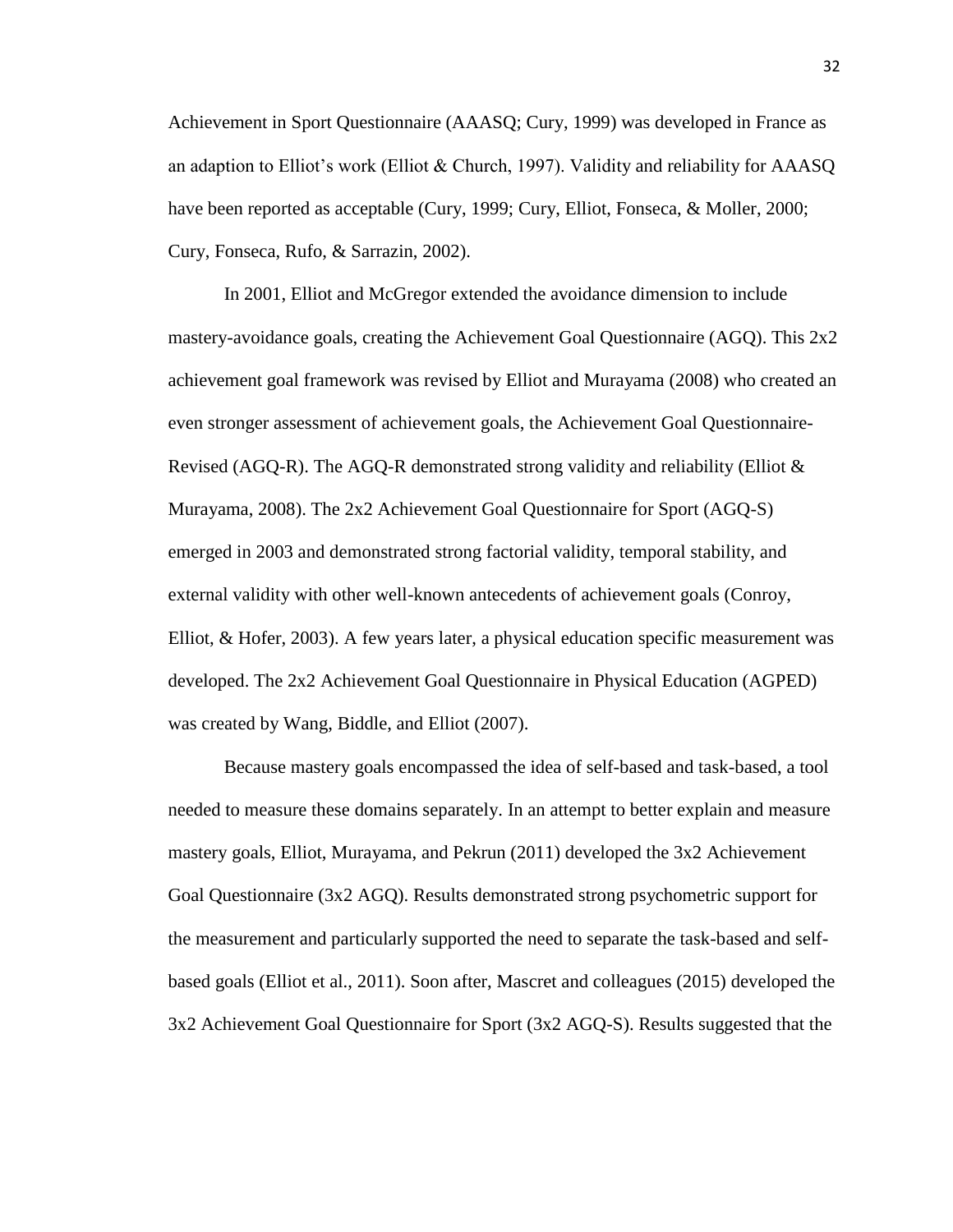measurement has strong psychometric properties (Mascret et al., 2015). The 3x2 AGQ-S will be used to measure athletes' achievement goals in this study.

Despite the research supporting the use of approach and avoidance achievement goals and validated measurement tools in sport, many sport psychology studies continues to Nicholls' task-ego orientation labels to conceptualize achievement goals (e.g., Hammermeister et al., 2008; Knight, 2015; Rieke et al., 2008). The conceptualization of Nicholls' task and ego orientations are similar to mastery-approach and performanceapproach goals and therefore are used interchangeably when discussing different results in sport research.

**Antecedents of achievement goals.** Leader behaviors and motivational climates are both considered achievement goal antecedents. However, because they are premise of this study, they will be discussed in detail in a later section. Perceived parental climate, achievement motive dispositions, ability beliefs, perceived competence, and gender are other antecedents of achievement goal adoption that will be discussed. Although they are not included in this study, it is important to understand the complex relationship between achievement goal adoption and other antecedents.

*Parent motivational climate.* The motivational climate created by parents affects the adoption of achievement goals within the realm of academics (Elliot & McGregor, 2001). Elliot and McGregor (2001) analyzed a handful of parental socialization variables that create a parent-induced motivational climate, including person-focused negative and positive feedback, behavior-focused positive and negative feedback, conditional approval, and worry. The results indicated that person-focused negative feedback was a positive predictor of the adoption of both avoidance-based goals, and these goals were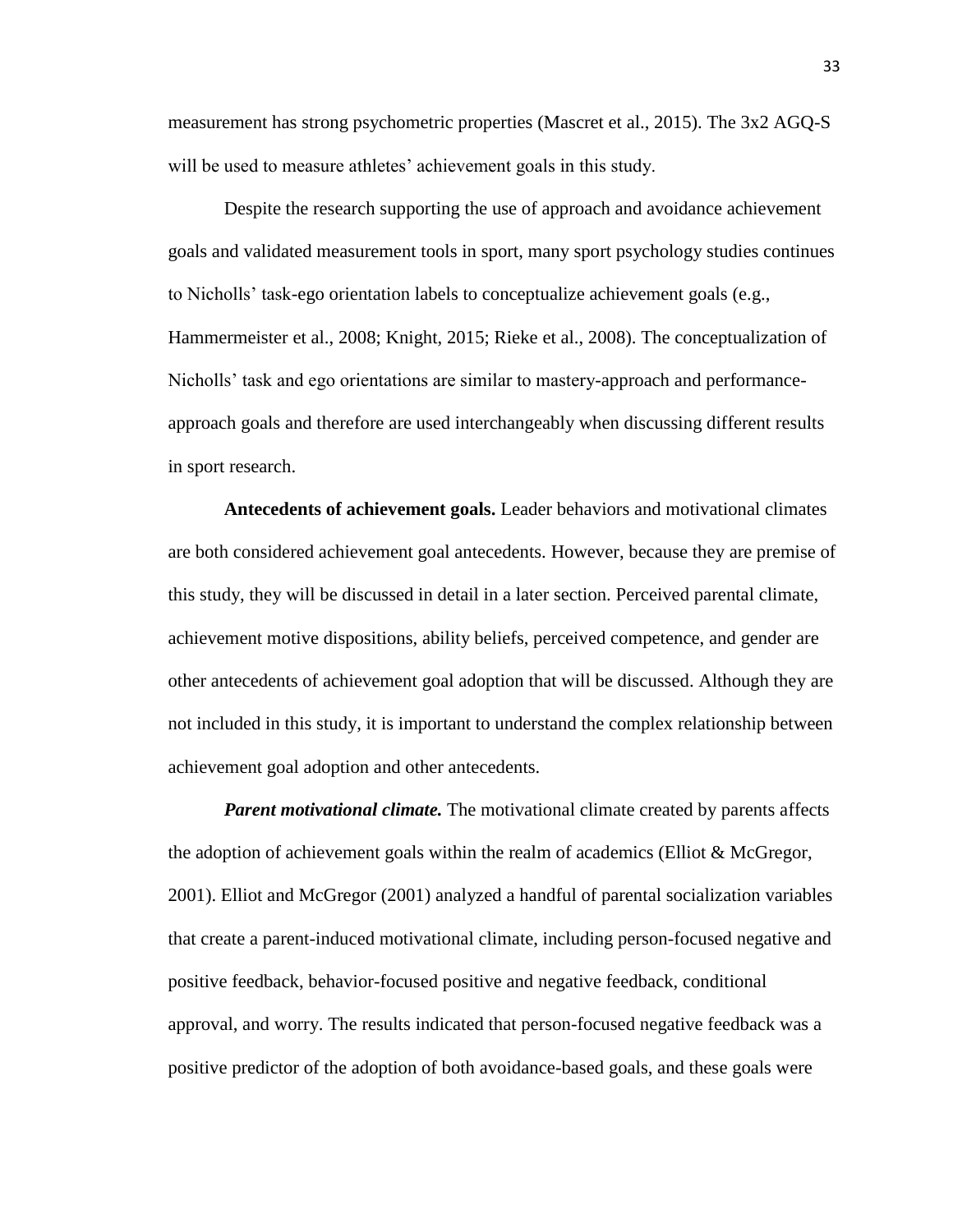positively predicted by one or both parents inducing worry (Elliot  $\&$  McGregor, 2001). Performance-approach goals were positively predicted by person-focused positive feedback from the father, as well as mother and father conditional approval (Elliot & McGregor, 2001). These results indicate the importance of parental feedback in the adoption of achievement goals in an academic setting.

In the sport setting, parents can also influence the adoption of achievement goals. Three parental motivational climates commonly studied are learning/enjoyment (i.e., parent emphasis on hard work and learning new skills), worry-conducive (i.e., emphasis on failure and concern over mistakes), and a success-without-effort (i.e., emphasis on achieving success with much effort; White, 1996). In high school athletes, parental emphasis on success without effort predicted performance goals and a perceived learning/enjoyment climate predicted a mastery orientation (White, 1996). Morris and Kavussanu (2008) analyzed these climates among college athletes. The results demonstrated that mastery-approach goals were positively predicted by a learning/enjoyment climate and negatively related to the worry-conducive and successwithout-effort climates (Morris & Kavussanu, 2008). The learning/enjoyment climate also predicted mastery-avoidance goals, but the relationship was weaker than masteryapproach goals (Morris & Kavussanu, 2008). The worry-conducive parental climate was found to be the most important climate in predicting performance-avoidance goals, meaning that athletes have higher levels of performance-avoidance goals when they believe their parents emphasize worry about failing and negative social comparison (Morris & Kavussanu, 2008).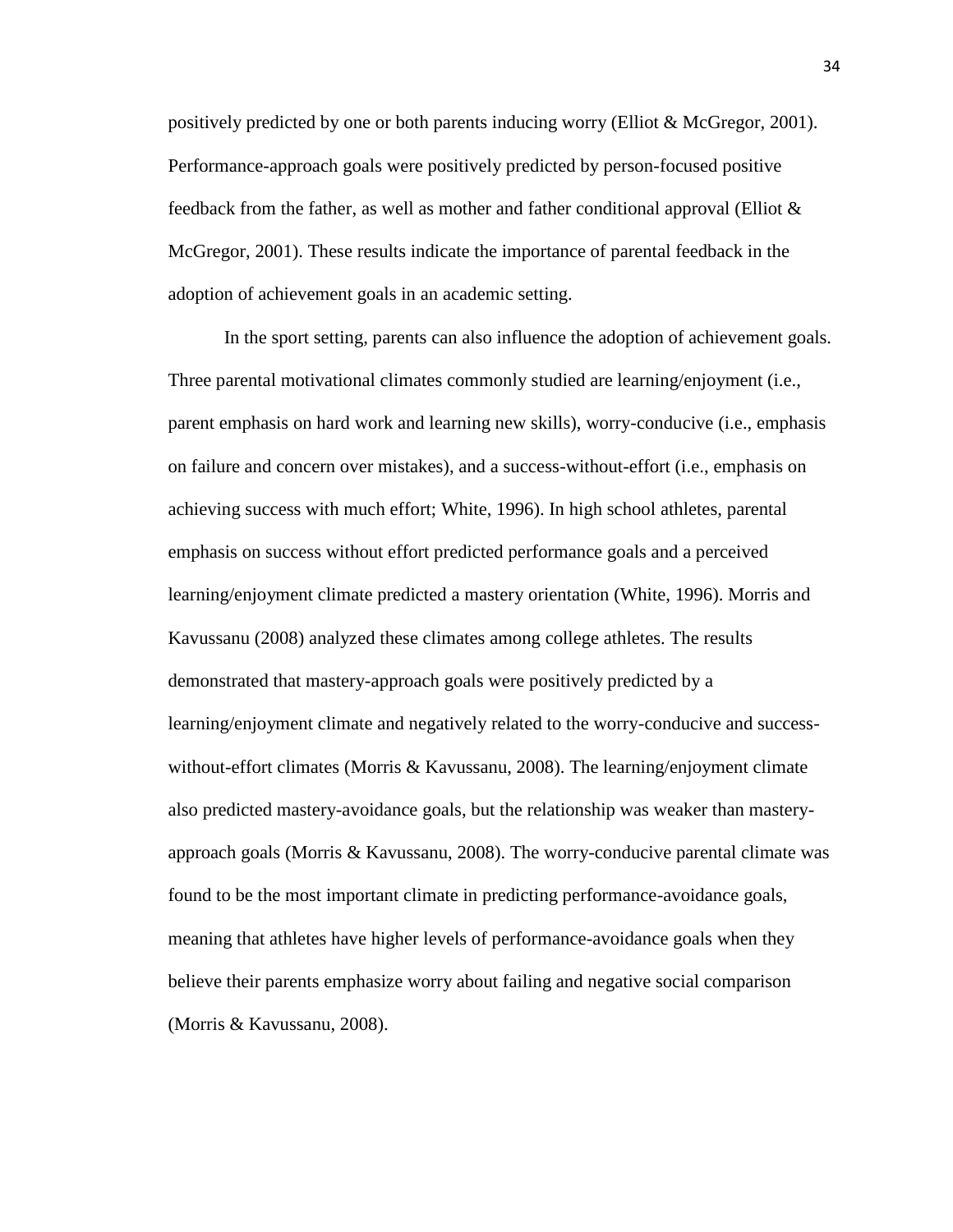*Achievement motive dispositions.* Fear of failure and need to achieve success are the two achievement motive dispositions that affect achievement goal adoption (Elliot  $\&$ Church, 1997; Elliot & McGregor, 2001). Within the trichotomous framework, Elliot (1999) proposed that the need for achievement was related to the adoption of mastery goals and performance-approach goals, because this approach motive orients people toward success and focuses on attaining positive outcomes. On the other hand, the fear of failure is an avoidance-based motive that is associated with the adoption of performanceavoidance goals (Elliot, 1999). It was also proposed that fear of failure leads to the adoption of performance-approach goals (Elliot, 1999). This means that performanceapproach goals are more complex and could contain one or both of the achievement motives.

Within the trichotomous framework, the hope of success, which is another way to describe need for achievement, was found to positively predict mastery goals, and performance-approach goals were best predicted by hope of success and fear of failure (Dinger, Dickhauser, Spinath, & Steinmayr, 2013). The fear of failure was a positive predictor of performance-avoidance goals (Dinger et al., 2013). These results were in line with Elliot's (1999) theory.

Within the 2x2 framework, a general fear of failure positively predicted both mastery-avoidance and performance-avoidance goals (Elliot & Church, 1997; Elliot & McGregor, 2001). The need for achievement positively predicted mastery-approach goals, and both need for achievement and fear of failure positively predicted performance-approach goals (Elliot & McGregor, 2001). Conroy and Elliot (2004) set out to study the 'chicken or egg' issue: Are achievement motives the results of the adoption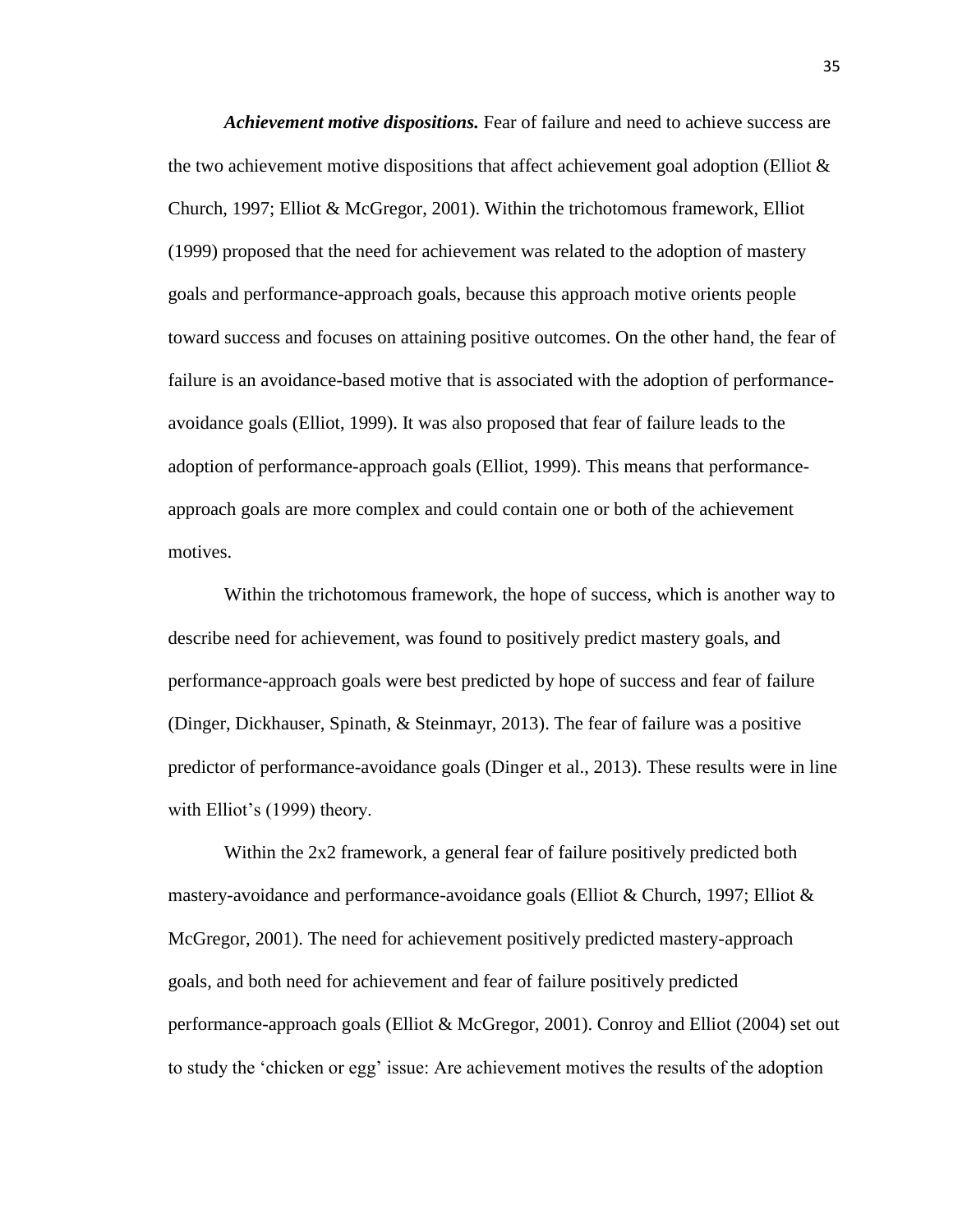of achievement goals or are achievement motives antecedents to the adoptions of goals, as hypothesized? Conroy and Elliot (2004) concluded that the fear of failure increases the probability that an individual will choose to adopt an avoidance goal as opposed to an avoidance goal preceding the fear of failure motive.

In sport settings, fear of failure was found to be positively related with masteryavoidance, performance-approach, and performance-avoidance goals (Conroy et al., 2003). Similarly, another study found that fear of failure positively predicted both avoidance goals (Conroy  $&$  Elliot, 2004). However, the same study indicated that fear of failure was not an antecedent (or consequence) of performance-approach goals, which is contrary to previous research in sport (Conroy et al., 2003) and out of sport (Elliot  $\&$ Church, 1997; Elliot  $& McGregor, 2001)$ . What is clear is that fear of failure is an antecedent to the avoidance-based goals and that fear of failure increases the probability one will adopt an avoidance goal (Conroy & Elliot, 2004). As expected, masteryapproach goals were found to be unrelated to fear of failure in sport (Conroy & Elliot, 2004; Conroy et al., 2003).

*Ability beliefs.* Ability beliefs are the beliefs an individual has about their own ability. These theories of ability create meaning systems that attract different competence goals (Dweck & Molden, 2005). An incremental theory, also called a growth mindset, and an entity theory, also called fixed mindset, are the two theories of ability. An incremental belief system means that the individual views certain abilities or qualities (e.g., intelligence, athleticism, creativity) as malleable, controllable, and changeable (Dweck & Leggett, 1988). On the other hand, if an individual holds an entity view, they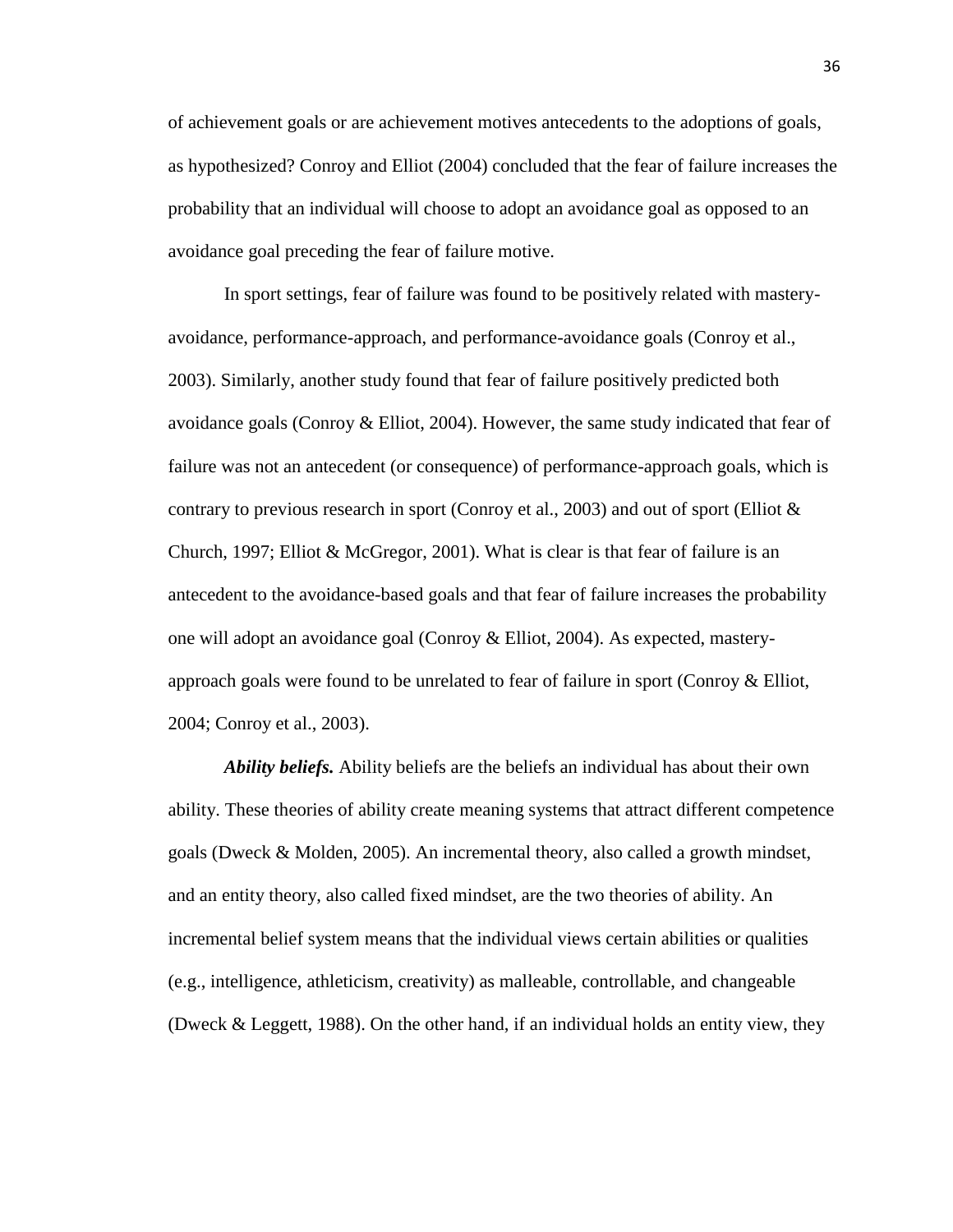believe their ability in that area is stagnant, fixed, or uncontrollable (Dweck & Leggett, 1988).

Dweck and Leggett (1988) proposed that children who held an incremental belief about their intelligence pursue mastery goals because of their focus on acquiring competence. The children who hold an entity belief about their intelligence create a meaning system based on validating competence, which leads to performance goals (Dweck & Leggett, 1988). Research within the 2x2 model supported Dweck and Leggett's reasoning. For instance, a study examining math performance in students demonstrated that incremental theory positively predicted both types of mastery goals, and entity theory positively predicted both types of performance goals (Cury, Fonseca,  $\&$ Moller, 2006). The same study found that entity beliefs increased both performancebased goals and decreased both mastery-based goals (Cury et al., 2006). This is in line with Elliot's (1999) suggestion that incremental beliefs would likely lead to the adoption of mastery goals and entity beliefs to performance goals. These results were different than Elliot and McGregor's (2001) findings that suggested that entity theory positively predicted both types of avoidance goals.

There is agreement, however, that theories of ability are antecedents to the adoption of achievement goals in the 2x2 framework, and these goals are proximal predictors of achievement behaviors like performance and intrinsic motivation (Cury et al., 2006). This means that achievement goals are intermediary variables that explain the relationship between theories of ability and achievement outcomes (Cury et al., 2006).

Beliefs about the ability in an athletic setting are also important for the adoption of achievement goals. Research by Cury and colleagues (2002) within the trichotomous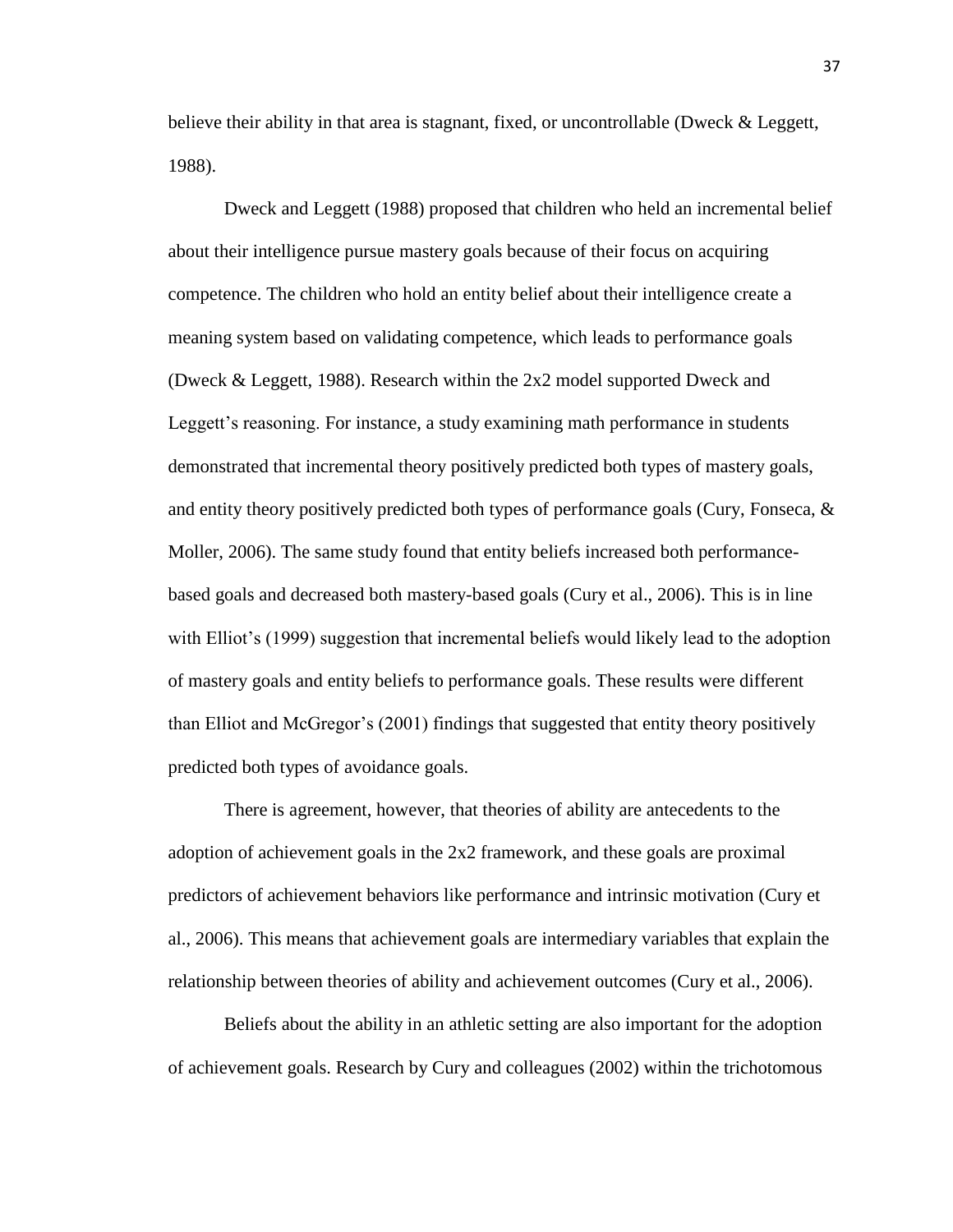model aligns with Elliot's proposed theory that ability beliefs are associated with the defining aspect of achievement goals (e.g., mastery goals and incremental beliefs are associated and performance goals are associated with entity beliefs). An entity belief about sport ability was positively associated with performance-approach and performance-avoidance goals, and these goals were negatively associated with incremental beliefs (Cury et al., 2002). Mastery goals were positively associated with incremental beliefs about ability in sport (Cury et al., 2002). In the 2x2 model, incremental beliefs were found to predict mastery-approach goals, and entity beliefs were found to predict performance-avoidance goals in team sport athletes (Stenling, Hassmen, & Holmstrom, 2014).

Wang, Liu, Lochbaum, and Stevenson (2009) found perceived competence to play an important role in determining how theories of ability predicted the adoption of achievement goals in a physical education setting. When an individual reported high perceived competence, entity beliefs positively predicted a performance-approach goal; but when perceived competence was moderately low, the entity belief positively predicted both performance-avoidance goals and performance-approach goals (Wang et al., 2009). With both high and low perceived competence, incremental beliefs positively predicted mastery-approach goals (Wang et al., 2009). However, in the low perceived competence group, incremental beliefs positively predicted mastery-avoidance goals (Wang et al., 2009). While entity beliefs predicted performance goals and incremental beliefs predicted mastery goals like Elliot suggested, perceived competence was found to moderate the relationship between ability beliefs and the adoption of achievement goals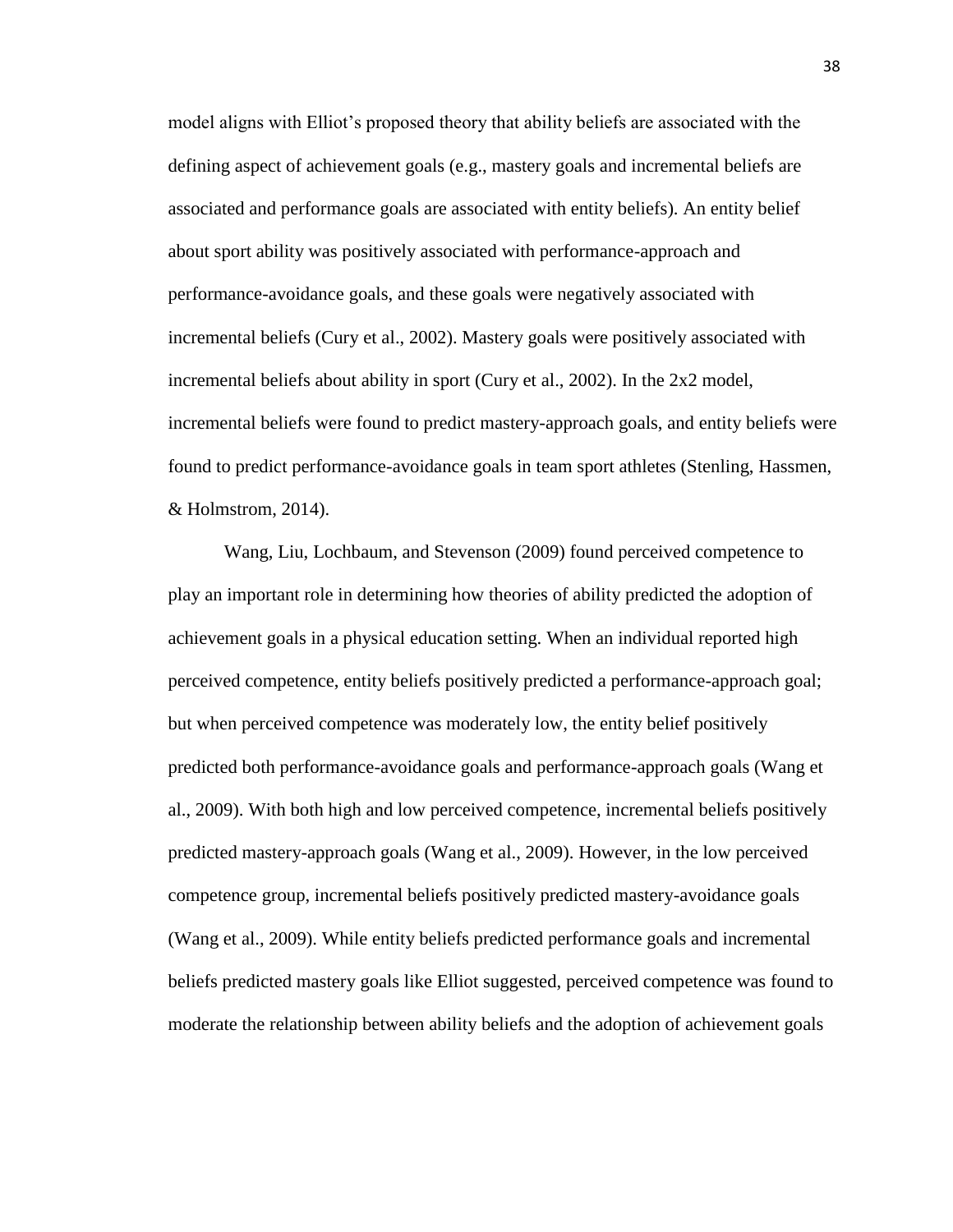(Wang et al., 2009). This is contrary to Elliot's prediction that ability beliefs and perceived competence are separate and independent antecedents.

*Perceived competence.* Perceived competence refers to an individual's belief about what they can and cannot accomplish in competence-relevant situations (Cury et al., 2006). Elliot (1999) proposed that high competence would orient individuals toward the possibility of success, therefore leading them to approach goals, and low perceived competence would lead individuals toward the possibility of failure and subsequently result in the adoption of avoidance goals.

There are mixed findings regarding Elliot's perceived competence framework. Some researchers have found support for Elliot's prediction (Cury et al., 2006; Dinger et al., 2013; Elliot & Church, 1997). The results of these studies suggest that perceived competence is an antecedent to achievement goals, and achievement goals serve an intermediary role between perceived competence and achievement outcomes (Cury et al., 2006; Elliot & Church, 1997). In the trichotomous framework, perceived competence was a positive predictor of mastery goals and performance-approach goals (Dinger et al., 2013). In Elliot & Church's study (1997), mastery goals and performance-approach goals were also grounded in high competence expectancies, while performance-avoidance goals were grounded in low competence expectancies. In the 2x2 model, perceived competence was a significant positive predictor of mastery-approach and performanceapproach goals, and a significant negative predictor of mastery-avoidance and performance-avoidance goals (Cury et al., 2006). Cury and colleagues' study (2006) suggested that perceived competence was also an independent antecedent of achievement goals, and subsequently that perceived competence was not a moderator between ability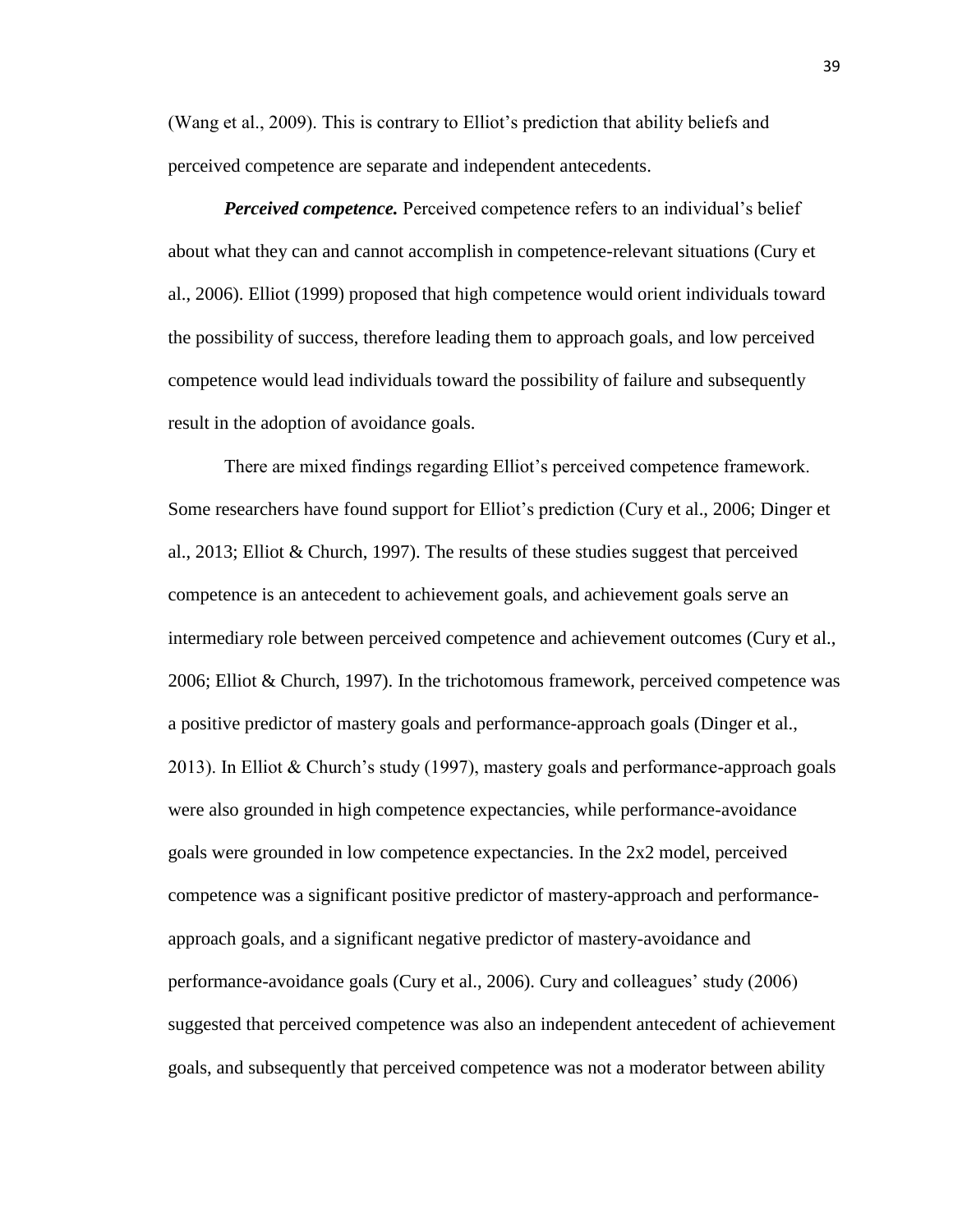beliefs and achievement goal effects. Other researchers have found perceived competence served as a moderator between ability beliefs and achievement goal effects (Elliot & Dweck, 1988; Wang et al., 2009). Elliot (2005) suggested that there is little evidence for this viewpoint, but mixed empirical support still remains.

Elliot's predictions regarding perceived competence as an antecedent were upheld in research using the trichotomous model in sport contexts. In a physical education setting, performance-avoidance goals were negatively associated with perceived competence, while performance-approach and mastery goals were positively associated with perceived competence (Cury et al., 2002).

Similar results were found using the 2x2 framework. Perceived competence positively predicted mastery-approach and performance-approach goals in team sport athletes (Morris & Kavussanu, 2008). However, perceived competence was not a significant predictor of performance-avoidance or mastery-avoidance goals (Morris & Kavussanu, 2008), which again, suggests that perceived competence is important in determining the valence of achievement goals. Wang and colleagues (2009) found slightly different results. The high perceived competence group had higher approach goals, both performance and mastery, than the moderately low perceived competence group. As discussed in the ability beliefs section, perceived competence was found to be a moderator as opposed to an independent antecedent in achievement goal adoption in this study (Wang et al., 2009).

*Gender.* Gender may have an influence on the adoption of achievement goals as well. In youth sport, females had higher mastery goal scores and males has higher performance goal scores (Smith, Smoll, & Cumming, 2009). Morris and Kavussanu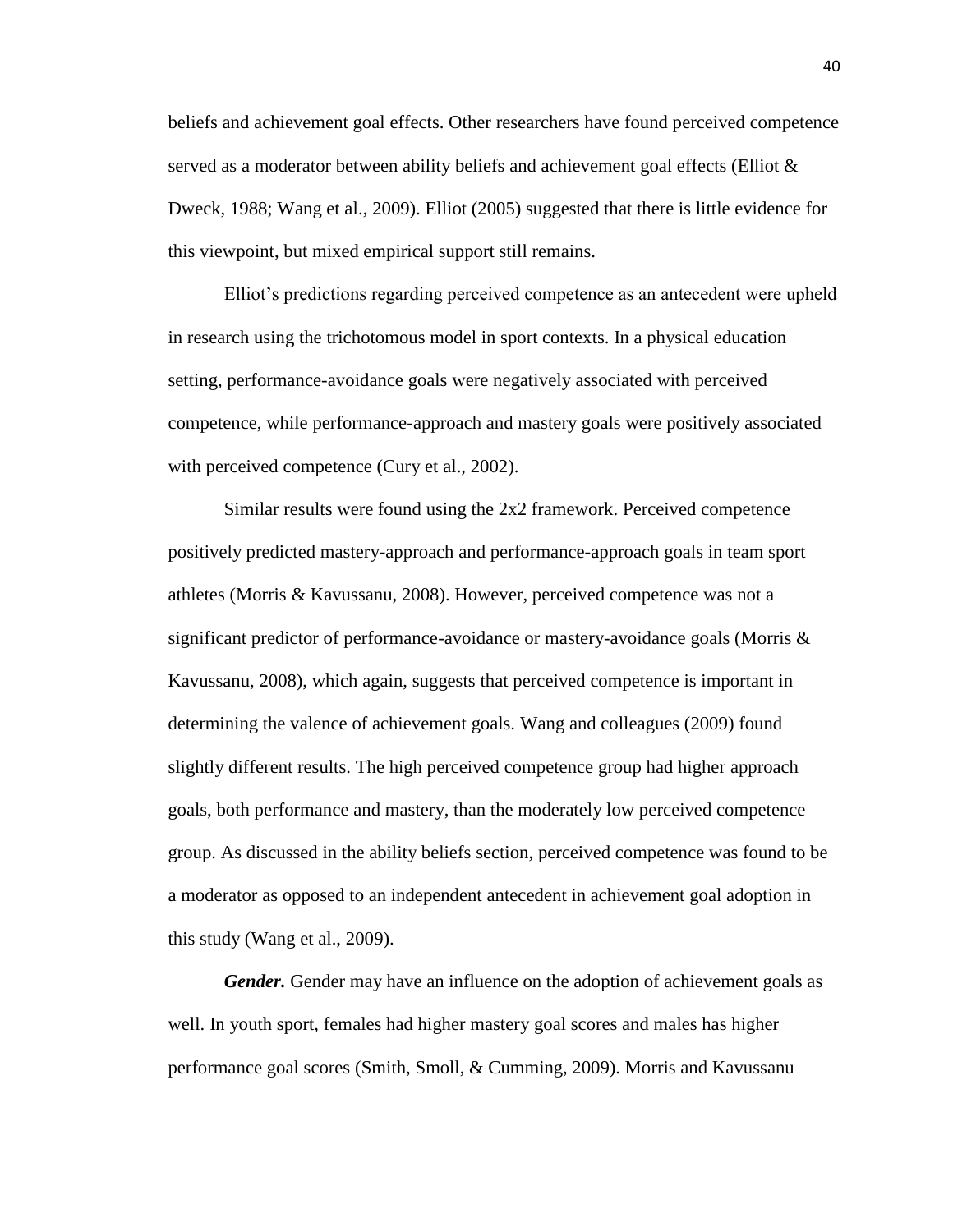(2008) results indicated that males had higher mastery-approach and performanceapproach goals than females, and females had higher mastery-avoidance goals. Similarly, other researchers (Trenz & Zusho, 2011; Stenling et al., 2014) found that females reported higher levels of mastery-avoidance goals than males. This is different than findings in the academic setting where females have higher mastery-approach goals than males (Elliot  $& \text{McGregor}, 2001$ ). The differences may be due to the environmental differences in academic versus athletic settings. The fact that most sport settings have been traditionally dominated by males may influence the way females approach achievement situations in sport (Morris & Kavussanu, 2008). Interestingly, perceived competence was higher in males than females in this study, indicating that males may perceive themselves to be more competent in the sport domain than females (Morris & Kavussanu, 2008). The differences in perceived competence contribute to why males appear to adopt the positively valenced achievement goals (Morris & Kavussanu, 2008).

**Achievement behaviors & outcomes.** Achievement goals lead to a wide variety of psychosocial outcomes, emotions, and achievement behaviors. Mastery-approach goals have consistently been associated with adaptive outcomes (e.g., Elliot & McGregor, 2001; Ames & Archer, 1988; Pekrun et al., 2014; Pekrun et al., 2006). Mastery goals have a positive effect on enjoyment, hope and pride, and a negative effect on boredom, anger, hopelessness, and shame (Pekrun et al., 2006, 2014). Mastery goals are positively associated with high interest (Senko & Harackiewicz, 2005), intrinsic motivation (Ames & Archer, 1988; Elliot & Church, 1997), and deep processing study habits (Elliot & McGregor, 2001), and are negatively associated with health center visits (Elliot  $\&$ McGregor, 2001) and burnout (Naidoo, DeCriscio, Bily, Manipella, Ryan, & Youdim,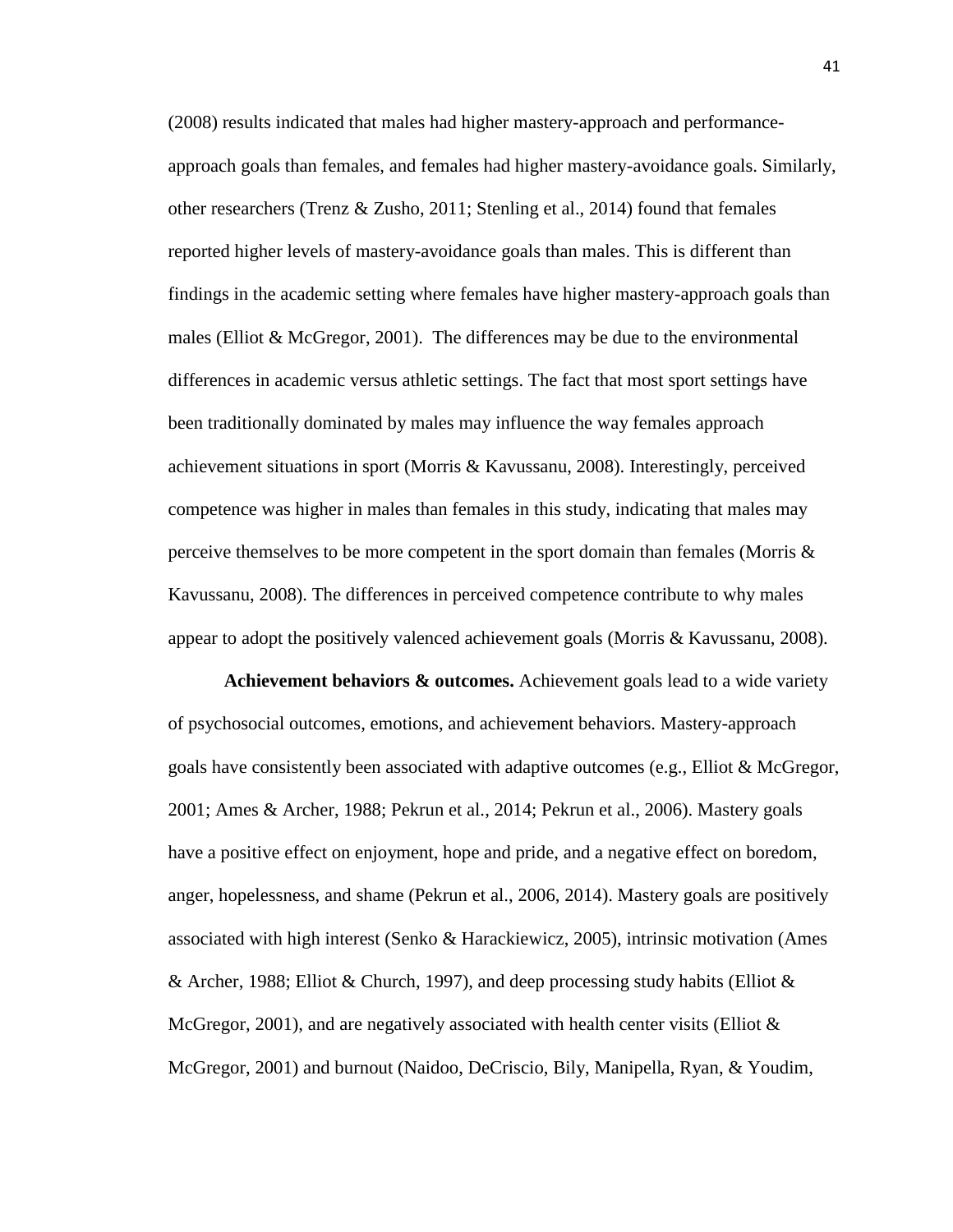2012) in undergraduates. A meta-analysis found approach goals, relative to avoidance goals, enhanced task performance, and in particular, mastery-approach goals led to the best performance (Van Yperen, Blaga, & Postmes, 2015).

On the other hand, results suggest that mastery-avoidance goals are positively related to test anxiety, worry, disorganization (Elliot  $\&$  McGregor, 2001), and burnout (Naidoo et al., 2012). Some findings suggest mastery-avoidance goals have no effect on performance (Elliot & McGregor, 2001), while others suggest that mastery-avoidance goals have a negative impact on performance (Van Yperen, Elliot, & Anseel, 2009) and regulation of emotions in the classroom (Sideridis, 2008).

Before the distinction of avoidance-approach goals, research on the outcome of performance-based goals produced mixed support. After the distinction, performanceavoidance goals were distinguished as the performance goals with maladaptive outcomes (Elliot, 1999; Elliot & Church, 1997). Performance-approach goals are positive predictors of hope, enjoyment, and pride (Pekrun et al., 2006, 2009, 2014) and negative predictors of anxiety and hopelessness (Pekrun et al., 2014). Performance-approach goals are positively associated with academic performance (Elliot & Church, 1997; Elliot  $\&$ McGregor, 2001; Pekrun et al., 2009) and are predictors of task success (Senko & Harackiewicz, 2005). Performance-approach goals are negatively associated with burnout in undergraduate students as well (Naidoo et al., 2012).

Performance-avoidance goals are positive predictors of anxiety, hopelessness, shame, relief, and anger (Pekrun et al., 2006, 2009, 2014). Performance-avoidance goals are also positively associated with surface processing during studying, disorganization, test anxiety, worry (McGregor & Elliot, 2001) and burnout (Naidoo et al., 2012) and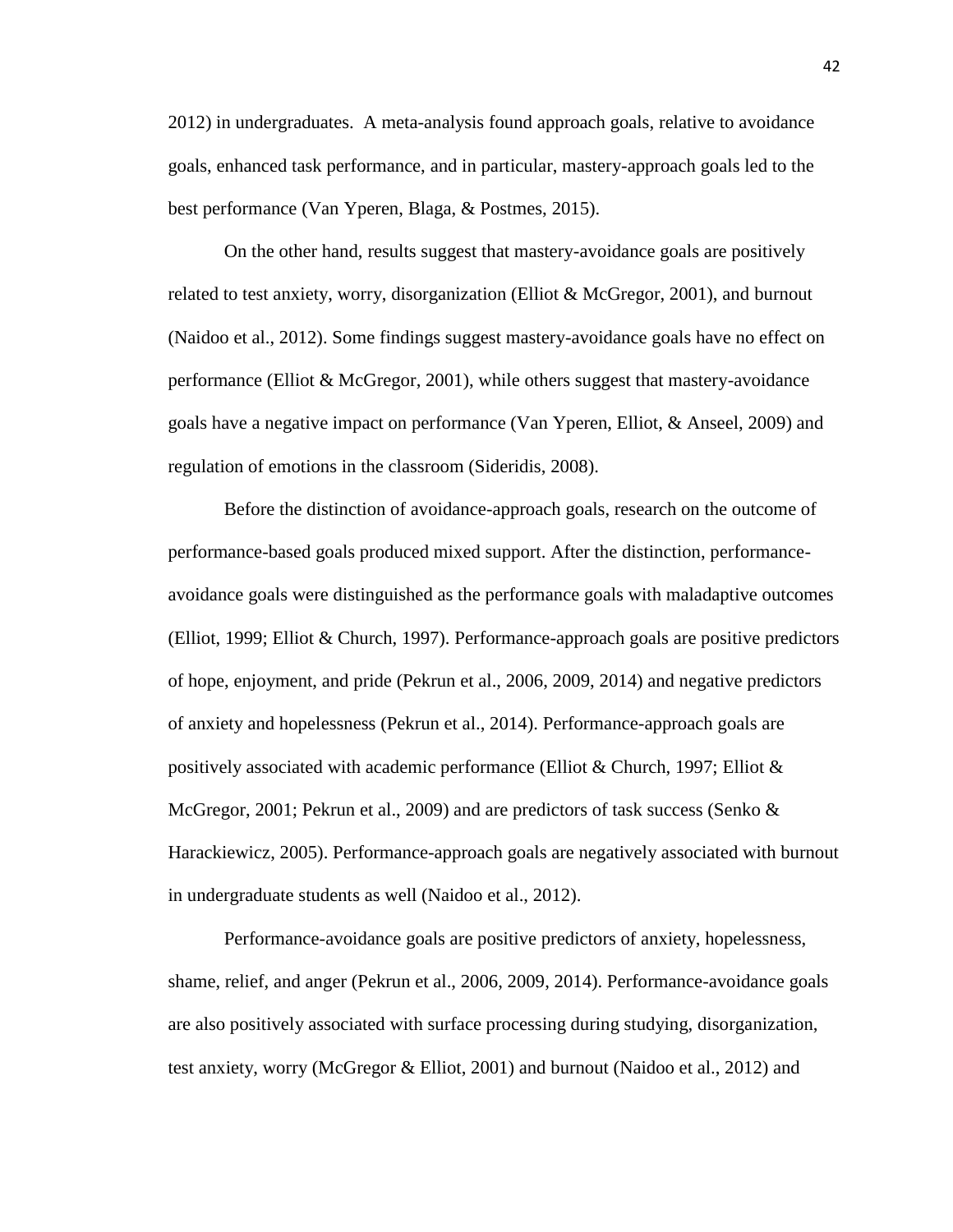negatively associated with overall exam performance in undergraduates (Elliot & McGregor, 2001). Pekrun and colleagues (2009) also found performance-avoidance goals to be negative predictors of academic performance.

Harackiewicz, Barron, Pintrich, Elliot, & Thrash (2002) suggest that in general mastery goals are positively associated with increased interest and intrinsic interest and performance-approach goals are positively associated with enhanced performance. This idea supports the notion of multiple goal adoption. Achievement goals are orthogonal, meaning that different goals can co-occur. An individual can score high in both a performance-based and mastery-based goal. Harackiewicz and colleagues (2002) encourage a multiple goal perspective, specifically the incorporation of both a performance-approach and mastery-approach goal to achieve the most beneficial outcomes.

Achievement emotions, behaviors, and outcomes within the sport context are similar to those in the academic context. Mastery-approach goals positively predict intrinsic motivation (Wang et al., 2009; Li et al., 2011), performance in sport (Elliot et al., 2006; Li et al., 2011), and practice time (Ntoumanis et al., 2009). Mastery-approach goals also show a positive relationship with enjoyment and hope in youth tennis players (Puente-Diaz, 2013). Using task-ego verbiage, researchers found that a task/mastery goal orientation is associated with adaptive achievement strategies like persistence in practice, practice mastery, and exerting effort in competition, as well as positive affect (Biddle, Wang, Kavussanu, & Spray, 2003) and mindfulness (McCarthy, 2011). On the contrary, mastery-avoidance goals negatively predict intrinsic motivation (Wang et al., 2009) and positively predict cognitive anxiety (Stenling et al., 2014).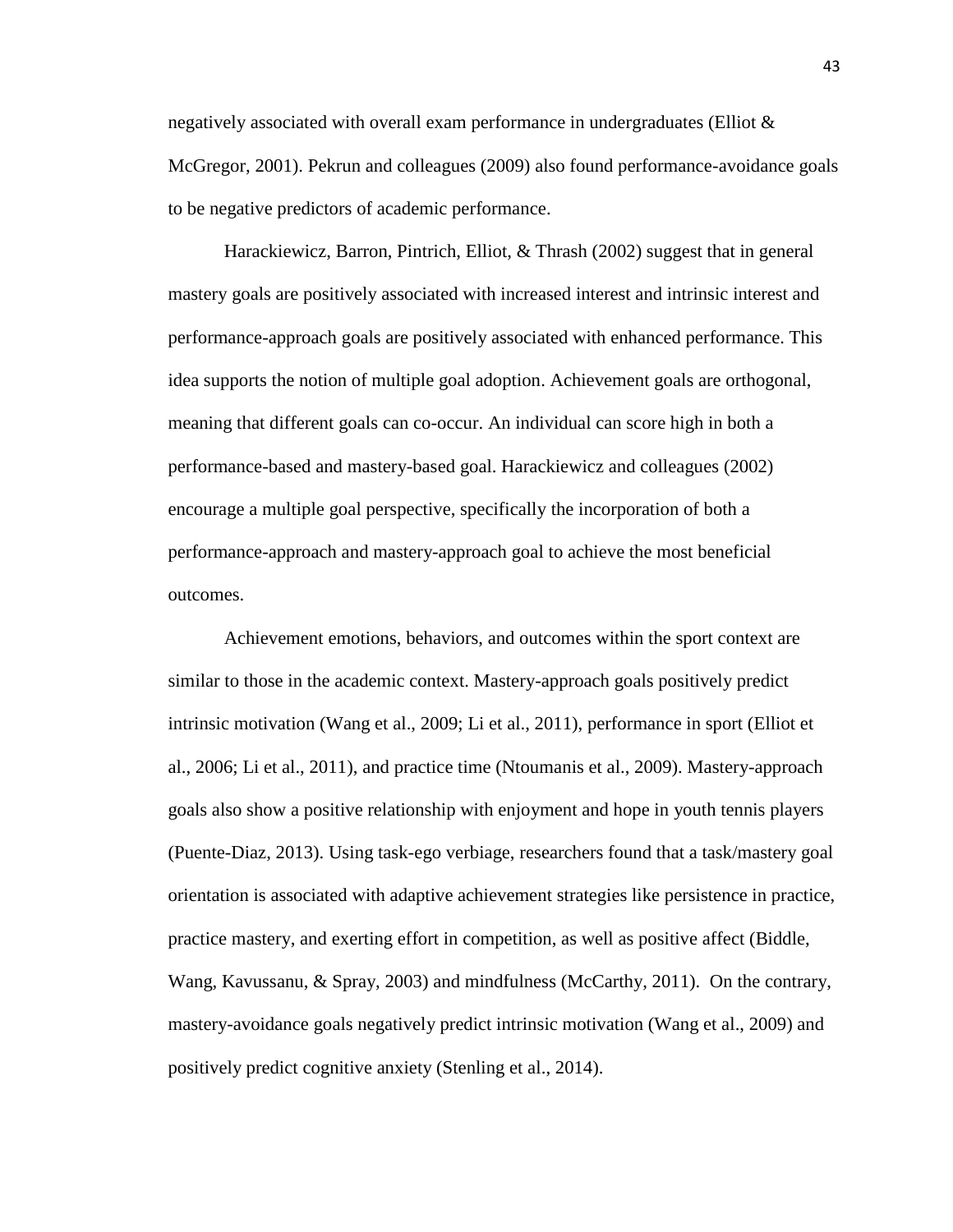Biddle and colleagues (2003) found interesting results regarding performance/ego goal orientations and morally-relevant behaviors. Athletes that reported high performance/ego orientations also reported unsportsperson-like attitudes, endorsed intentionally aggressive behaviors within sport, and displayed aggressive behaviors in sport (Biddle et al., 2003). Performance-approach goals have positive effects on performance (Elliot et al., 2006) but do not necessarily enhance intrinsic motivation (Wang et al., 2009). Additionally, a positive association between performance-approach goals and hope was found in youth tennis players (Puente-Diaz, 2013). Performanceavoidance goals have been identified as detrimental to sport performance (Elliot et al., 2006; Li et al., 2011). Experimentally-induced performance avoidance goals resulted in less practice and greater behavioral self-handicapping than both mastery approach and mastery-avoidance goals (Ntoumanis et al., 2009).

**Achievement goals and leader behaviors.** One of the main premises of this study is to examine the relationship between servant leader coach behaviors and achievement goals. This section will provide an overview of the current research on the relationship between leader behaviors and achievement goals in academics and in sport. Researchers have found that leader behaviors have a direct influence on the adoption of achievement goals (Erturan-Ilker, 2014; Pekrun et al., 2014). In an academic setting, achievement goals are influenced by system of evaluation, type of recognition, nature of interactions, and the source of authority (Duda, 2005).

Feedback instructions are a primary example of leader behaviors that influence the adoption of achievement goals (Erturan-Ilker, 2014). Erturan-Ilker (2014) examined the relationship between positive and negative feedback with achievement goals in a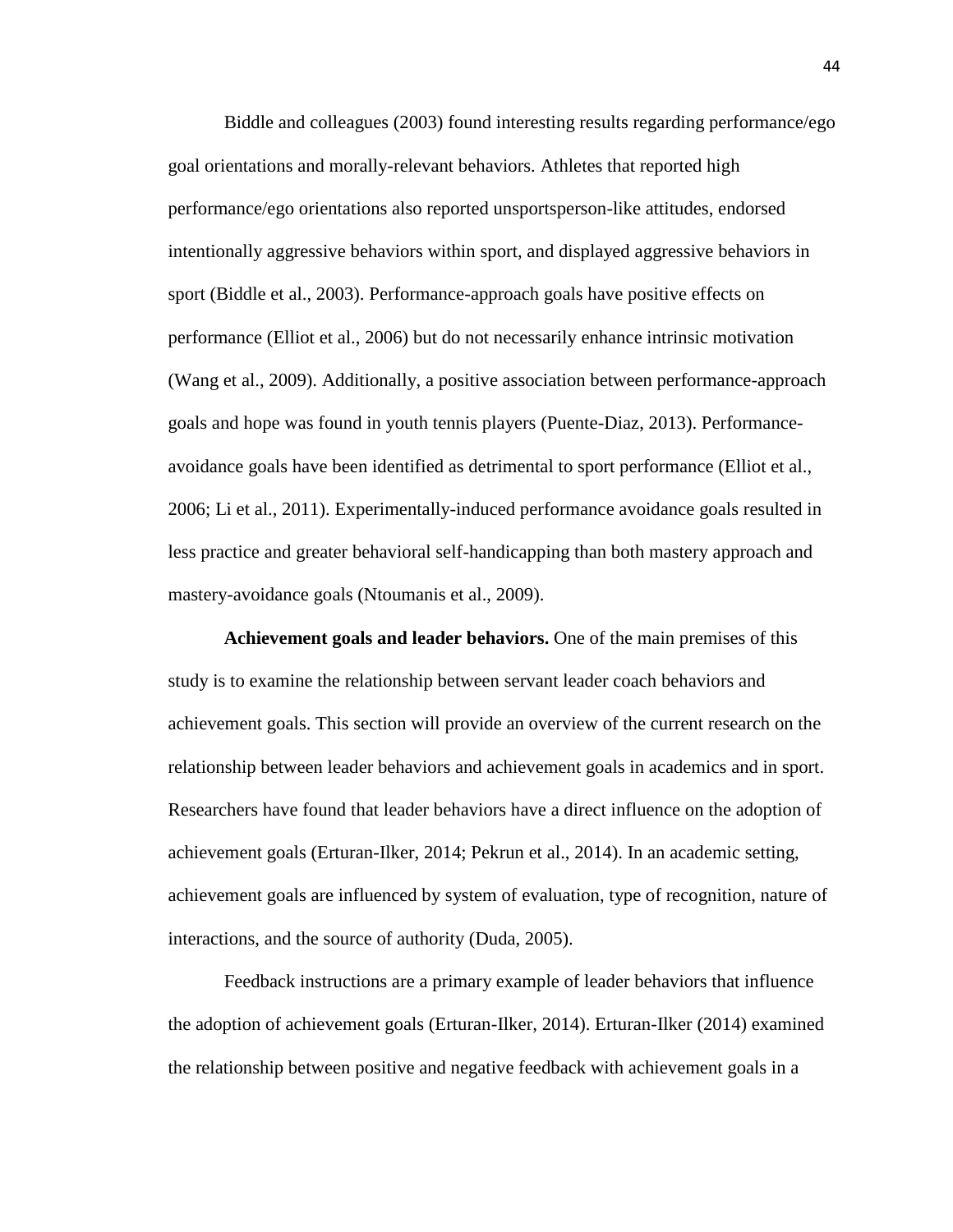Turkish physical education class. Results suggested that mastery and performance approach goals increased in the positive feedback group and performance avoidance goals decreased (Erturan-Ilker, 2014). On the other hand, performance avoidance goals increased in the negative feedback group (Erturan-Ilker, 2014). Elliot and Church (1997) suggest that negative feedback may cause individuals to switch from a performanceapproach to a performance-avoidance goal, and positive feedback may cause individuals with avoidance goals to adopt approach-based goals. Similarly, Senko & Harackiewicz (2005) found undergraduate psychology students decreased their mastery goal pursuits when given negative competence feedback.

Pekrun and colleagues (2014) examined the effect of anticipated feedback on achievement goals in a high school population. Anticipated achievement feedback, the feedback that the student expects to receive, was identified as a powerful contextual factor that shape achievement goals (Pekrun et al., 2014). Anticipated feedback that focused on self-improvement facilitated the adoption of mastery goals, while anticipated feedback based on social comparison facilitated the adoption of both performance-based goals (Pekrun et al., 2014).

Not surprisingly, just as teacher behaviors influence the endorsement of student achievement goals in the classroom, coach behaviors influence the adoption of achievement goals in sport. Athletes who perceived their coaches to be more committed, close in relationship, and seen as readily accessible were more likely to endorse a mastery-approach goal (Adie  $\&$  Jowett, 2010). On the other hand, athletes who felt less close in relationship and who perceived their coach as less committed and complementary were more likely to adopt a performance-avoidance goal (Adie & Jowett,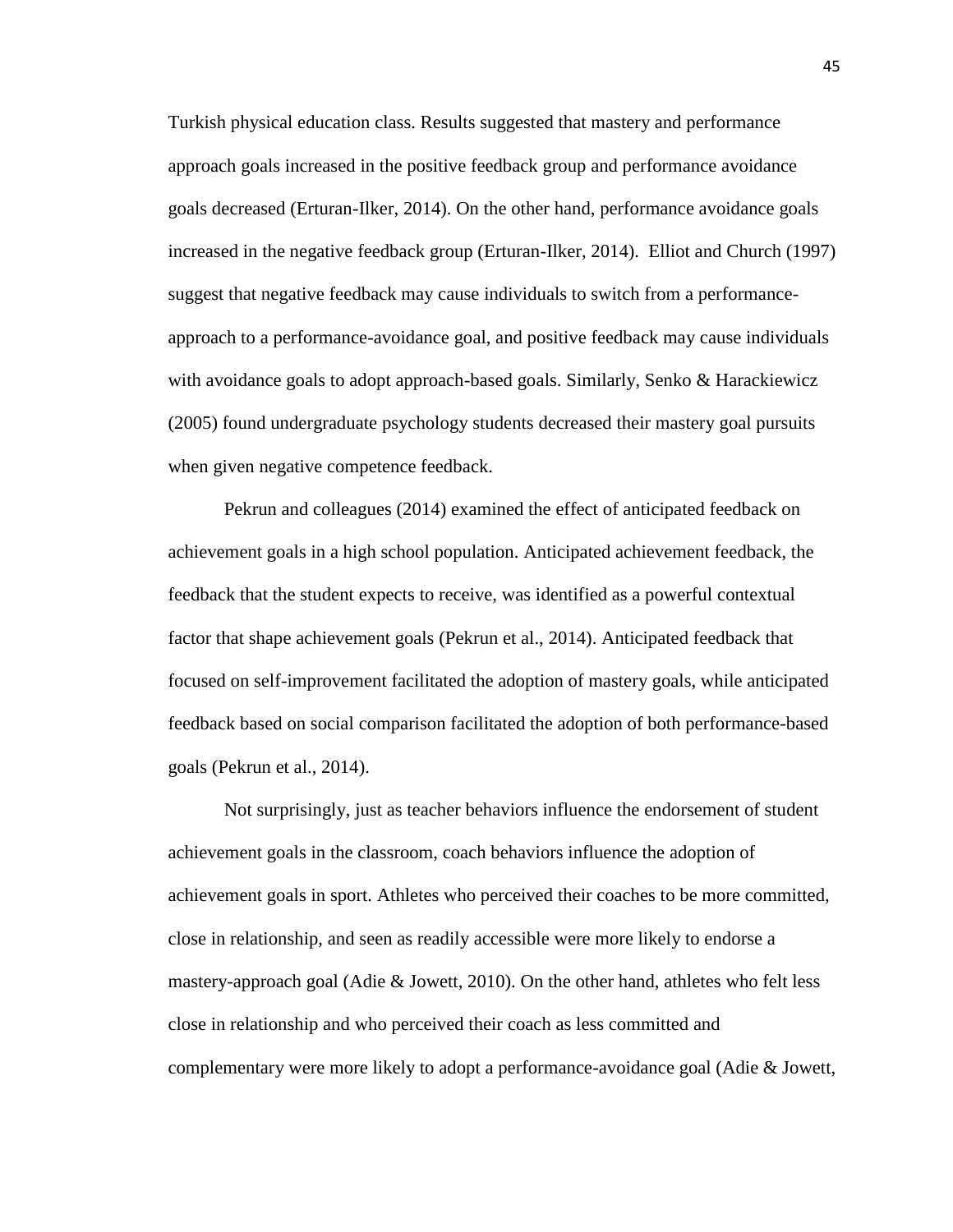2010). An unhealthy coach-athlete relationship could distract player focus away from competence-based pursuits and instead place it on the possibility of failure (Adie & Jowett, 2010).

Wang and colleagues (2009) analyzed the effects of leadership on achievement goals in high school basketball players. A democratic environment, perceived social support, positive feedback, and training and instruction were positively associated with both mastery-approach and mastery-avoidance goals but neither of the performancebased goals (Wang et al., 2009). These behaviors, in particular the democratic environment, social support, and positive feedback are characteristics evident in servant leaders. Knight (2015) examined the relationship between servant leadership and goal orientations in youth athletes. Servant leader behavior predicted a mastery orientation, particularly the trust/inclusion subscale, while servant leadership did not predict a performance orientation (Knight, 2015).

While the research suggests that leader behaviors predict achievement goals, the relationship may be better explained by the inclusion of motivational climate. Motivational climate is a reflection of coaching behaviors (Newton et al., 2000) and is also considered an important antecedent in the adoption of achievement goals (Ames, 1992b). Motivational climate appears to "connect the dots" between servant leadership and achievement goal adoption.

## **Motivational Climate**

Motivational climate is the situational goal structure that is created by significant others (e.g., teachers, parents, coaches) in achievement contexts (Ames, 1992b). The motivational climate is based on how the significant individual determines what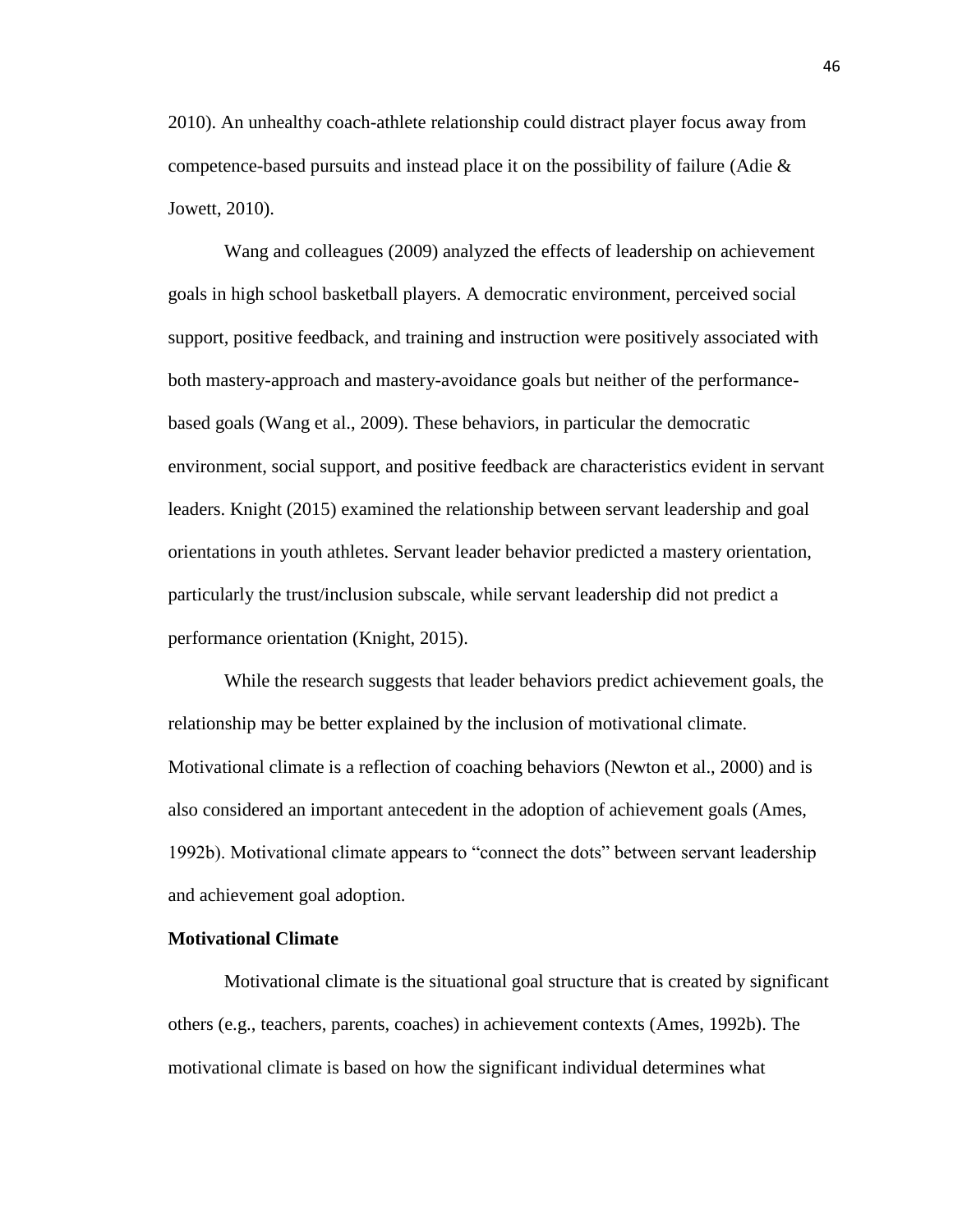constitutes success and failure in that achievement situation (Ames, 1992b). There are two types of motivational climates: a) mastery climate- where success is defined by the demonstration of maximal effort, individual improvements, and mastering tasks (Ames, 1992b) and b) performance climate- where interpersonal competition, normative standards, and social comparison are stressed (Ames, 1992a).

Motivational climate influences an individual's affect and behavior. Research in both academic and sport contexts indicate that motivational climates are related to a variety of outcomes. A mastery climate is positively associated with intrinsic motivation (Kavussanu & Roberts, 1999; Newton et al., 2000, Seifriz, Duda, & Chi, 1992), enjoyment (Balaguer, Duda, & Crespo, 1999; Kavussanu & Roberts, 1999; Seifriz et al., 1992), effort (Kavussanu & Roberts, 1999; Seifriz et al., 1992), positive perceptions of the coach (Balaguer, Duda, Atienza, & Mayo, 2002), perceived competence (Kavussanu & Roberts, 1999), and effective learning strategies (Ames & Archer, 1988). A mastery climate is negatively associated with worry about performance (Walling, Duda, & Chi, 1993) and tension (Kavussanu & Roberts, 1999).

On the other hand, a performance climate is associated with more maladaptive outcomes, including a positive association with worry about performance (Walling et al., 1993), decreased satisfaction (Walling et al., 1993), and the belief that ability causes success (Seifriz et al., 1992). Additionally, motivational climates are strongly correlated with and predictive of goal orientations (e.g., Bortoli, Bertollo, Comani, & Robazza, 2011; Carr, 2006; Knight, 2015: Murayama & Elliot, 2009), which is a major focus of this study. This relationship will be discussed more thoroughly in subsequent sections.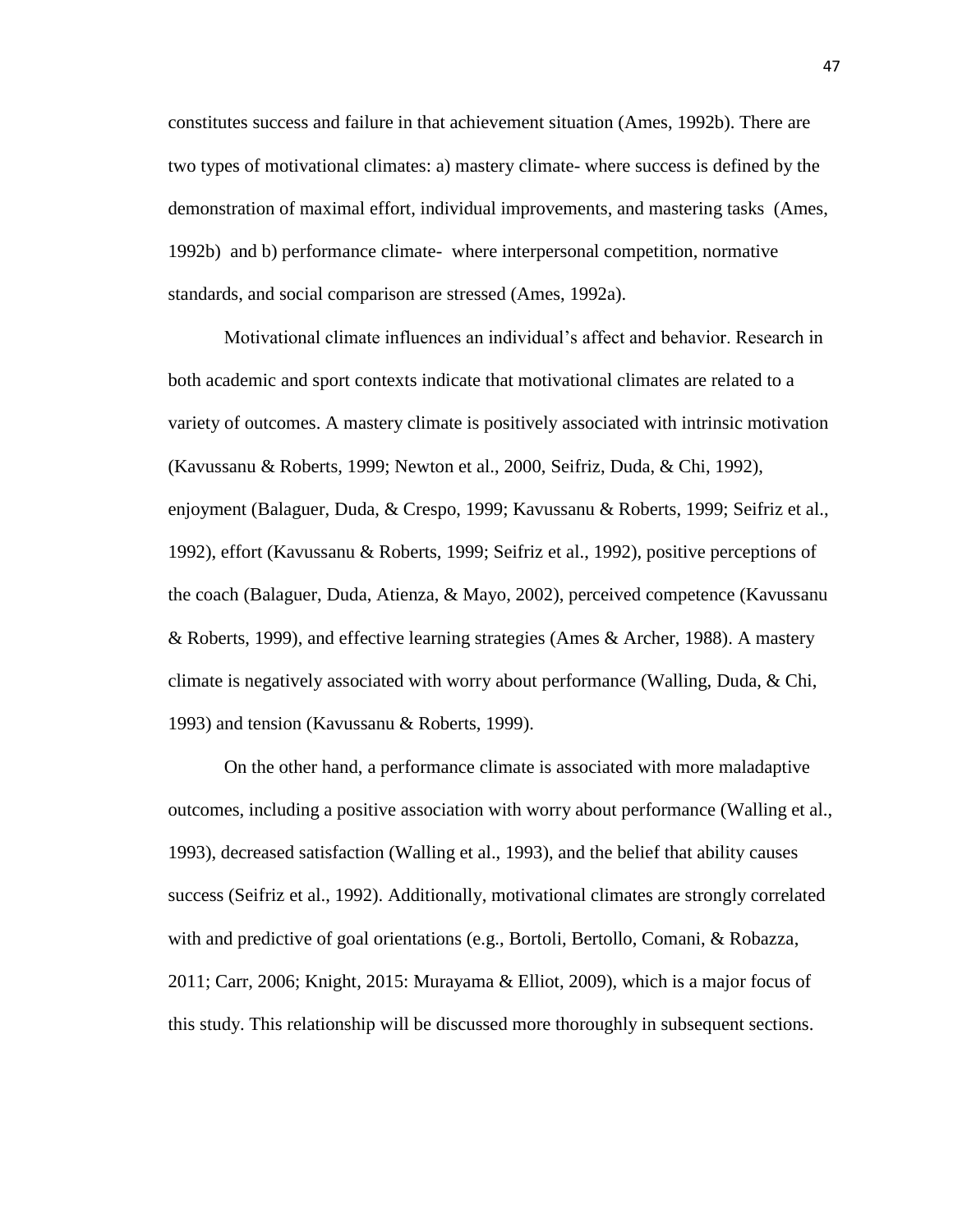**Measuring motivational climate.** Seifriz and colleagues (1992) developed the first sports-related measure of perceived motivational climate called the Perceived Motivational Climate in Sport Questionnaire (PMCSQ). The theoretic framework and makeup of the instrument was based on previous work in the educational field by Nicholls (1989), Dweck (1986), and Ames (1992b; Ames & Archer, 1988). Similar to the educational domain, perceived performance climate and the perceived mastery climate were identified in the PMCSQ (Seifriz et al., 1992). A follow up study by Walling and colleagues (1993) found support for the construct validity of the PMCS. However, both (Seifriz et al., 1992; Walling et al., 1993) suggested that the measure could be improved, particularly by conceptualizing motivational climate in a hierarchical manner (Newton et al., 2000). To improve the psychometric properties of the PMCSQ, Newton and colleagues (2000) developed the Perceived Motivational Climate in Sport Questionnaire-2 (PMCSQ-2). Validity and reliability were established for the PMCSQ-2, and six dimensions emerged, including effort/improvement, important role, cooperative learning, team member rivalry, unequal recognition, and punishment for mistakes (Newton et al., 2000). The two-part study found support for the multi-dimensional hierarchical structure for the 33-item PMCSQ-2 (Newton et al., 2000). The PMCSQ-2 was implemented in this study to measure the motivational climate of tennis teams.

**Motivational climate and leader behaviors.** The motivational climate is created by the behaviors of a significant adult (e.g., coach, teacher, parents), including feedback about performance, the system of reward and punishment, and instructional commands. Newton et al. (2000) suggested that how a coach or teacher defines achievement or success, the patterns of recognition and evaluation, the response to errors and the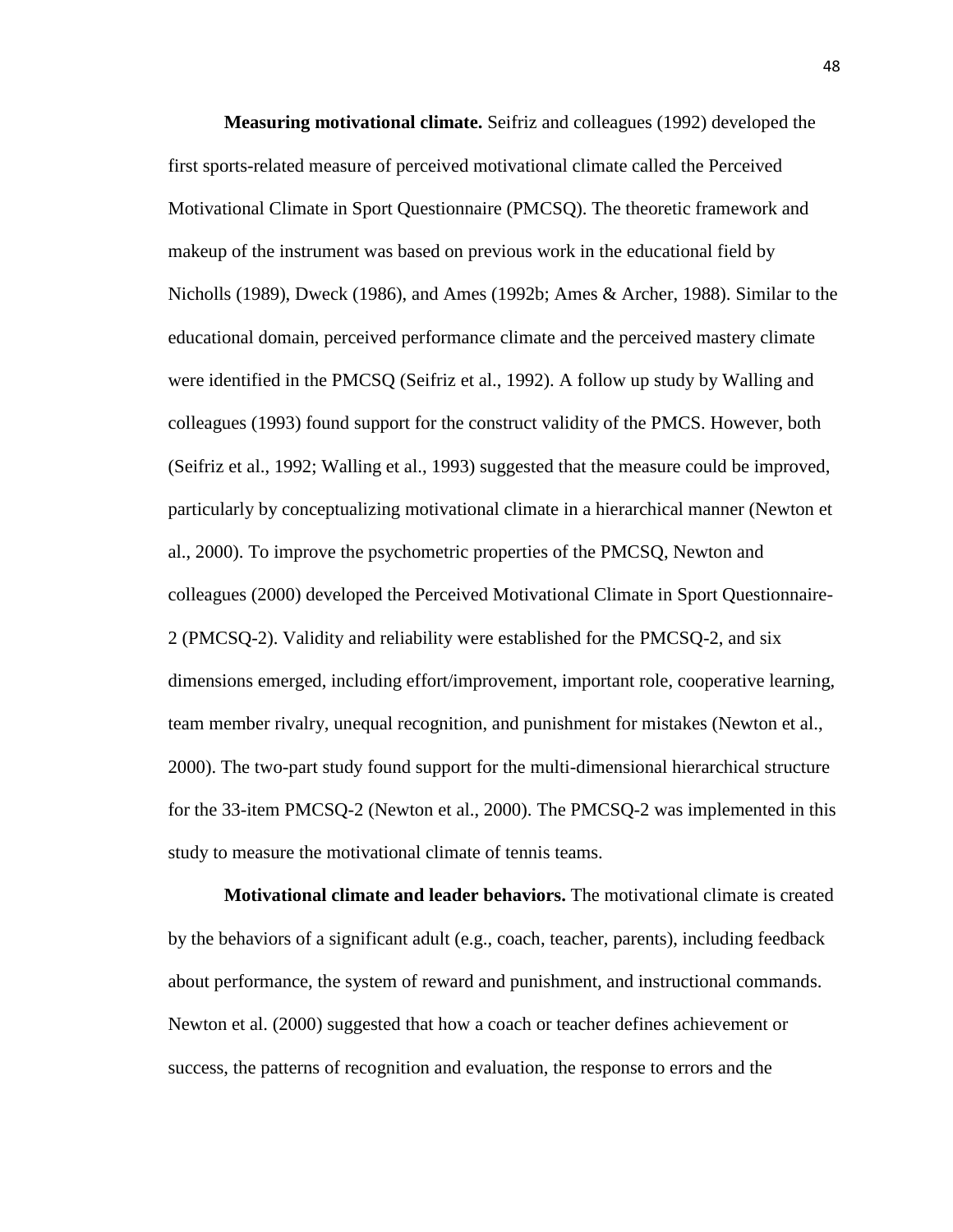expectation for certain behavior within the group are standards that the coach conveys to create a motivational climate. Overall, different behaviors convey the teacher/coach's criteria for success, thus creating the achievement climate. Initial research on motivational climates began in academic settings. According to Ames and Archer (1988), when social comparison is deemed important, students tend to focus on their ability as it relates to others, and their affective responses and performance are determined by their success and failure according to this comparative standard. In an environment that focuses on self-standards, personal improvement, and participation, students tend to think about their effort and task-mastery (Ames & Archer, 1988). Ames (1992b) identified the design of tasks and learning activities, evaluation and recognition, and the teacher's degree of authority as three constructs that influence the classroom structure/motivational climate of the classroom, which in turn influenced achievement goals.

Erturan-Ilker (2014) examined at the relationship between affective feedback (e.g., positive vs. negative feedback) and motivational climate in a high school physical education class in Turkey. One experimental group was provided with positive feedback while the other group was given negative feedback. A trichotomous motivational climate scale (Agbuga & Xiang, 2008) was used to assess the motivational climate. Students in the positive feedback group perceived the climate to be mastery and performanceapproach focused, while students in the negative feedback group interpreted their climate as performance-avoidance oriented (Erturan-Ilker, 2014). Viciana and colleagues (2007) conducted a similar study in a physical education setting. The results demonstrated that positive feedback led to higher scores in the learning-oriented motivational climate, whereas negative feedback led to higher scores in the performance-oriented motivational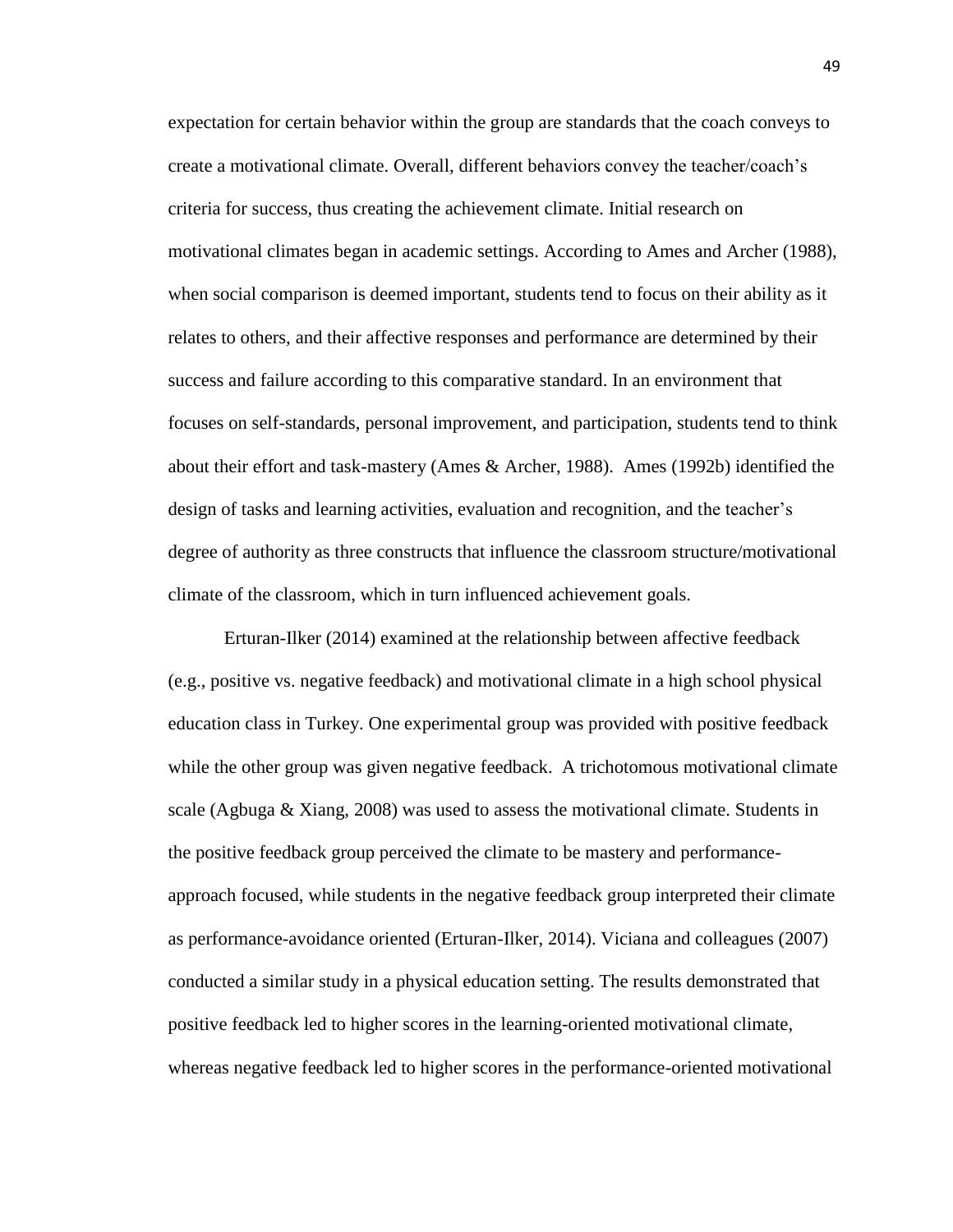climate (Viciana, Cervello, & Ramirez-Lechuga, 2007). These results suggest the importance of specific leader behaviors, such as positive or negative feedback, in the creation of motivational climates

**Motivational climate and leader behaviors in sport.** Coaches play a large role in creating the motivational climate in sport settings (Newton et al., 2000; Smith, Balaguer, & Duda, 2006). Ames (1992a) identified the coach of an athletic team as the main architect of the motivational climate. A group of elite skiers indicated that the coach plays a vital role in determining the motivational climate, and they expressed their preference for a caring and supportive environment (Pensgaard & Roberts, 2002). The importance of the coach's influence on the team motivational climate is evidence by the instruments used to measure the motivational climate in sport settings. The most updated instrument, the Perceived Motivational Climate in Sport Questionnaire-2 (Newton et al., 2000), refers to the coach in over half the questions, thus indicating the important role coaches play in developing the motivational climate (Smith et al., 2006). In a mastery climate, sport coaches emphasize effort, self-improvement, cooperative learning, and important roles for every team member (Newton et al., 2000). On the other hand, a coach encourages team member rivalry, punishes athletes for mistakes, and unequally recognizes and encourages teammates in a performance climate (Newton et al., 2000).

While there is limited research examining the influence of servant leader coaching behaviors on motivational climate, some researchers (Mageau & Valler, 2003; Ommundsen & Kvalo, 2007) have examined different leader characteristics as they relate to the structuring of motivational climates and athlete motivation. Mageau and Vallerand (2003) posit that coach behaviors influence the environment and athlete motivation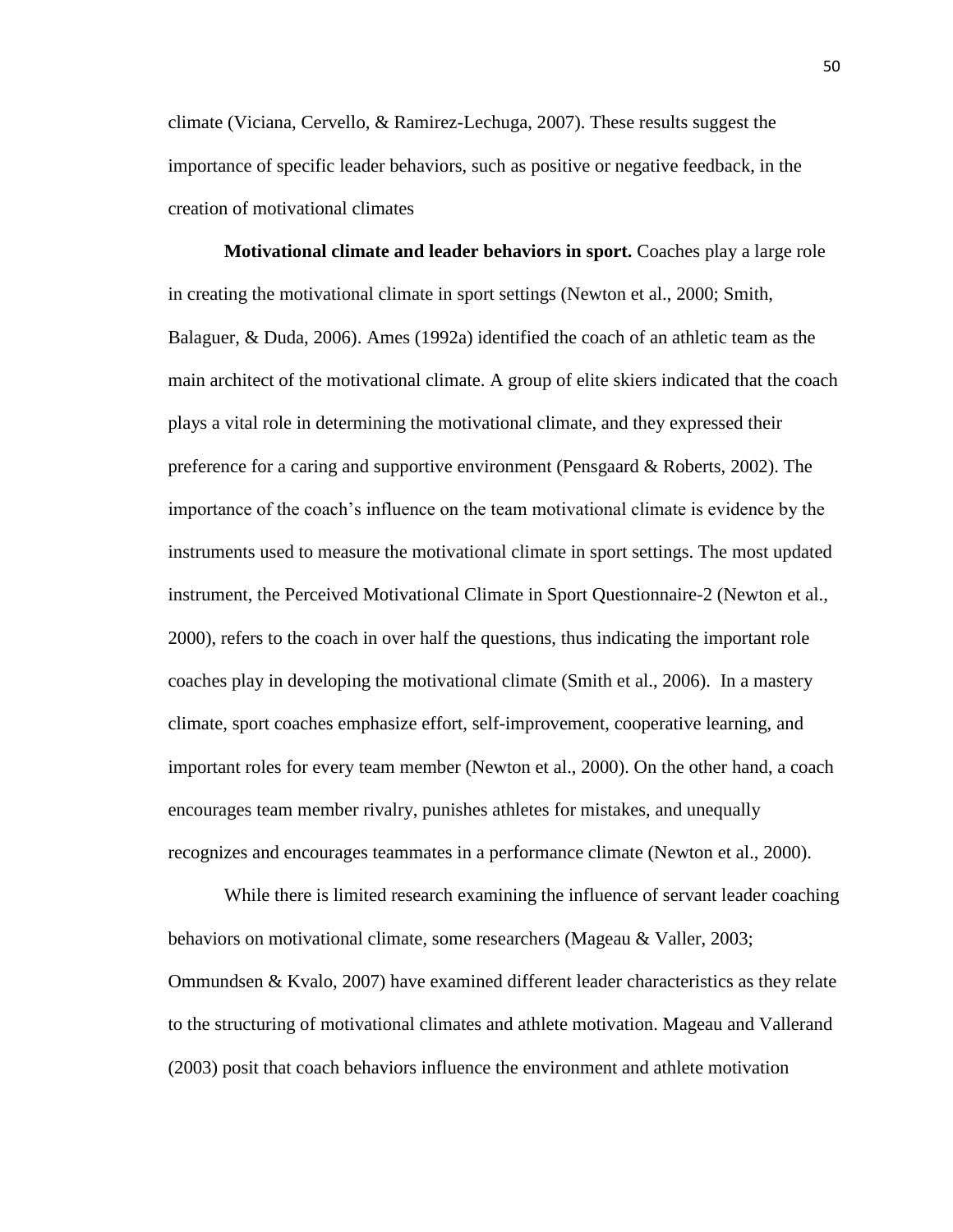through Self-Determination Theory. Coaches who support athlete's autonomy, provide structure, and are involved in athletes' well-being create an optimal environment for the satisfaction of their athletes' basic human needs, autonomy, competence, and relatedness, which enhance intrinsic and self-determined extrinsic motivation (Mageau & Vallerland, 2003). Autonomy-supportive coaches provide athletes' with choices, give rationale for rules and tasks, recognize individual feelings, allow opportunities for athletes to take initiative, provide competence feedback, prevent ego-involvement, and avoid controlling motivational strategies (Mageau  $&$  Valler, 2003). These autonomy-supportive behaviors are similar to characteristics and behaviors found in servant leaders.

Weiss, Amorose, and Wilko (2009) provided insight to the relationship between specific feedback from coaches and motivational climates. Praise with or without information following success and mistake-contingent encouragement were both positively correlated to a mastery climate (Weiss et al., 2009). Statements that criticized with or without information were positively associated with a performance climate, and praise with or without information following success was negatively related to a performance climate (Weiss et al., 2009). The results indicate the importance of praise and encouragement following mistakes in creating a mastery climate.

Recently, Knight (2015) examined how servant leader coach behaviors were related to motivational climates. The results indicated that athletes' perceptions of servant leadership in their coaches were positively associated with a mastery climate, specifically the trust/inclusion subscale of servant leadership (Knight, 2015). Similarly, servant leader coach behaviors, in particular the trust/inclusion category, were negatively associated with a performance climate (Knight, 2015). Additionally, additional years of coaching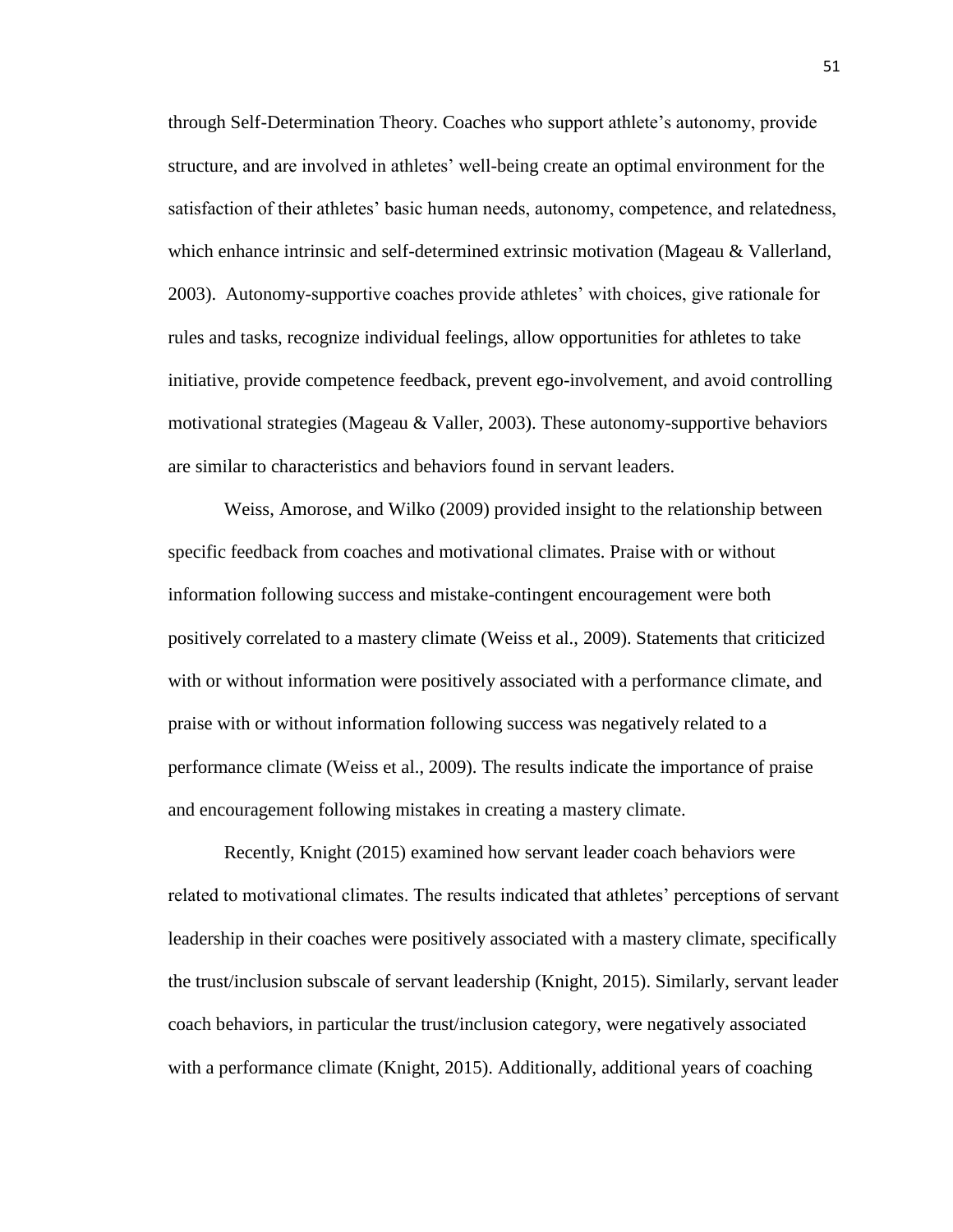and a higher licensing level in youth soccer were positively associated with a higher mastery climate score (Knight, 2015).

**Motivational climate and achievement goals.** Both personal and situational factors influence the adoption of achievement goals and subsequent achievement behaviors (Smith et al., 2009). Elliot (1999) posited that social-environmental factors are important determinants in achievement goals. Achievement goal theory predicts that the motivational climate an individual experiences can, over time, lead the individual to acquiring the performance or mastery dispositional goal orientation that the climate emphasized (Ames, 1992b; Nicholls, 1989). In school-aged children, Ames (1992b) discovered that the classroom environment influenced students' adoption of achievement goals.

Results from Murayama & Elliot (2009) suggested that a mastery goal structure in the classroom positively predicted the adoption of mastery goals in students, but a performance-approach goal structure was unrelated to achievement goal adoption (Murayama & Elliot, 2009). Results from a longitudinal study found similar results (Papaioannou, Marsh, & Theodorakis, 2004). Papaioannou and colleagues (2004) examined how achievement goals changed over the course of a school year in a physical education class. Mastery climates were associated with increases in a mastery goal orientation, and performance climates were positively associated with changes in performance goal orientations (Papaioannou et al., 2004). Results from Carr (2006) suggested that students in a physical education class exposed to high mastery/low performance climate experienced a decrease in the adoption of performance-avoidance goals while maintaining a high level of mastery goals. On the other hand, students that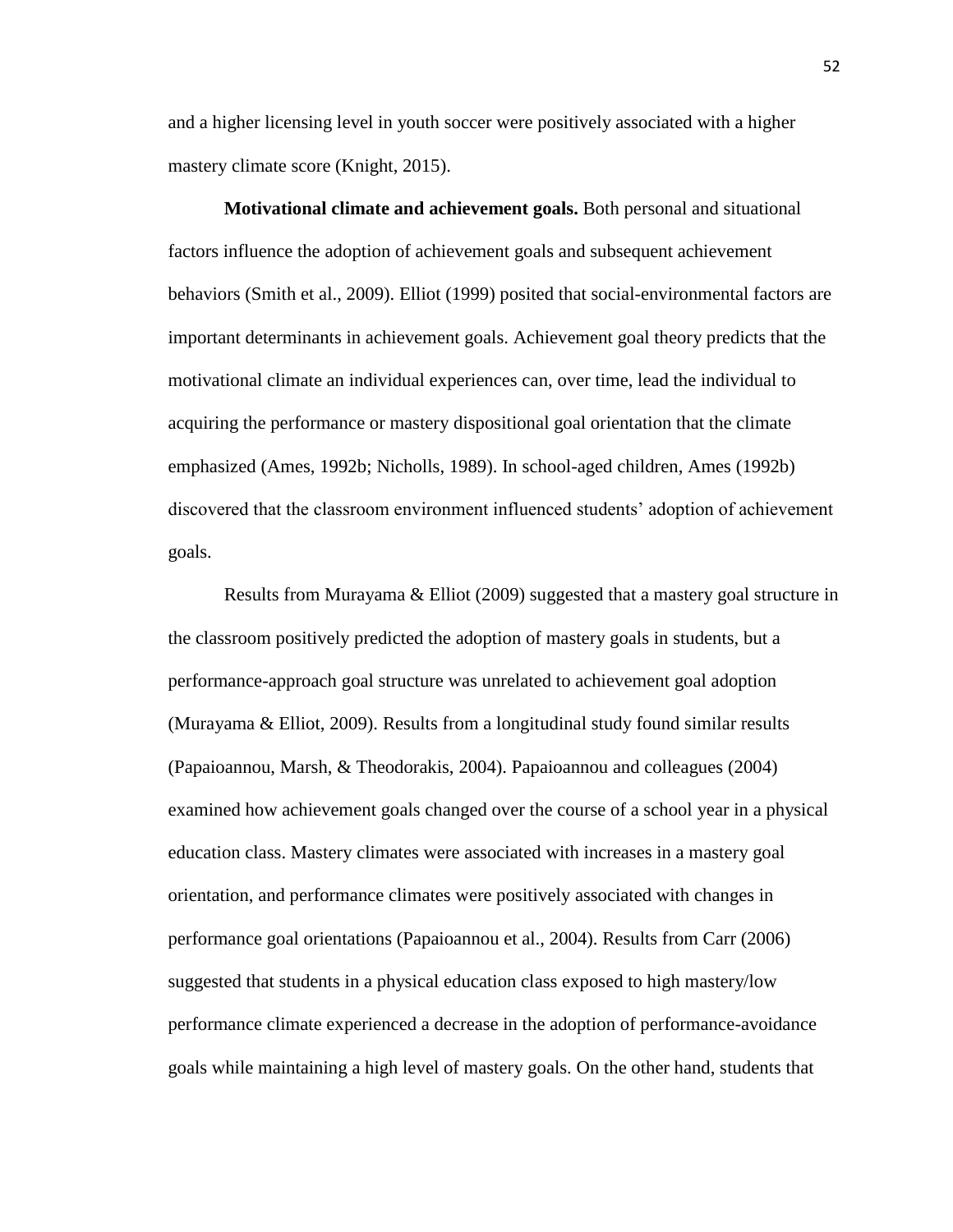experienced a low mastery/high performance climate saw an increase in performanceavoidance goals and a decrease in mastery goals (Carr, 2006).

**Motivational climate and achievement goals in sport.** In sport, results align with theoretical predictions. Simply looking at the approach-domains of achievement goals, a mastery climate is associated with stronger mastery goal orientations and a performance climate with stronger performance goal orientations (Bortoli et al., 2011; Knight, 2015; Ntoumanis & Biddle, 1998; Smith et al., 2009). A negative relationship between a mastery climate and performance goal orientations was also demonstrated (Bortoli et al., 2011).

Three recent studies found similarities in the correlations between approach-based achievement goals and motivational climate. A performance climate was positively correlated with performance-approach goals, and similar findings were discovered for a mastery climate and mastery-approach goals (Jaakkola, Ntoumanis, & Liukkonen, 2016; Morris & Kavussanu, 2008; Trenz & Zusho, 2011).

However, there appears to be some discrepancy when avoidance goals are added to the mix. Performance-avoidance goals were positively correlated with a performance climate in two studies (Morris & Kavussanu, 2008; Jaakkola et al., 2016), but not in a third (Trenz & Zusho, 2011). Additionally, mastery-avoidance goals were found to be positively correlated (Morris & Kavussanu, 2008), negatively correlated (Trenz & Zusho, 2011), and uncorrelated (Jaakkola et al., 2016) to a mastery climate.

The crossover between the climate with the opposing definition of the achievement goal (e.g., performance climate and mastery-based goal) yields unclear results as well. Although Trenz and Zusho (2011) found a negative correlation between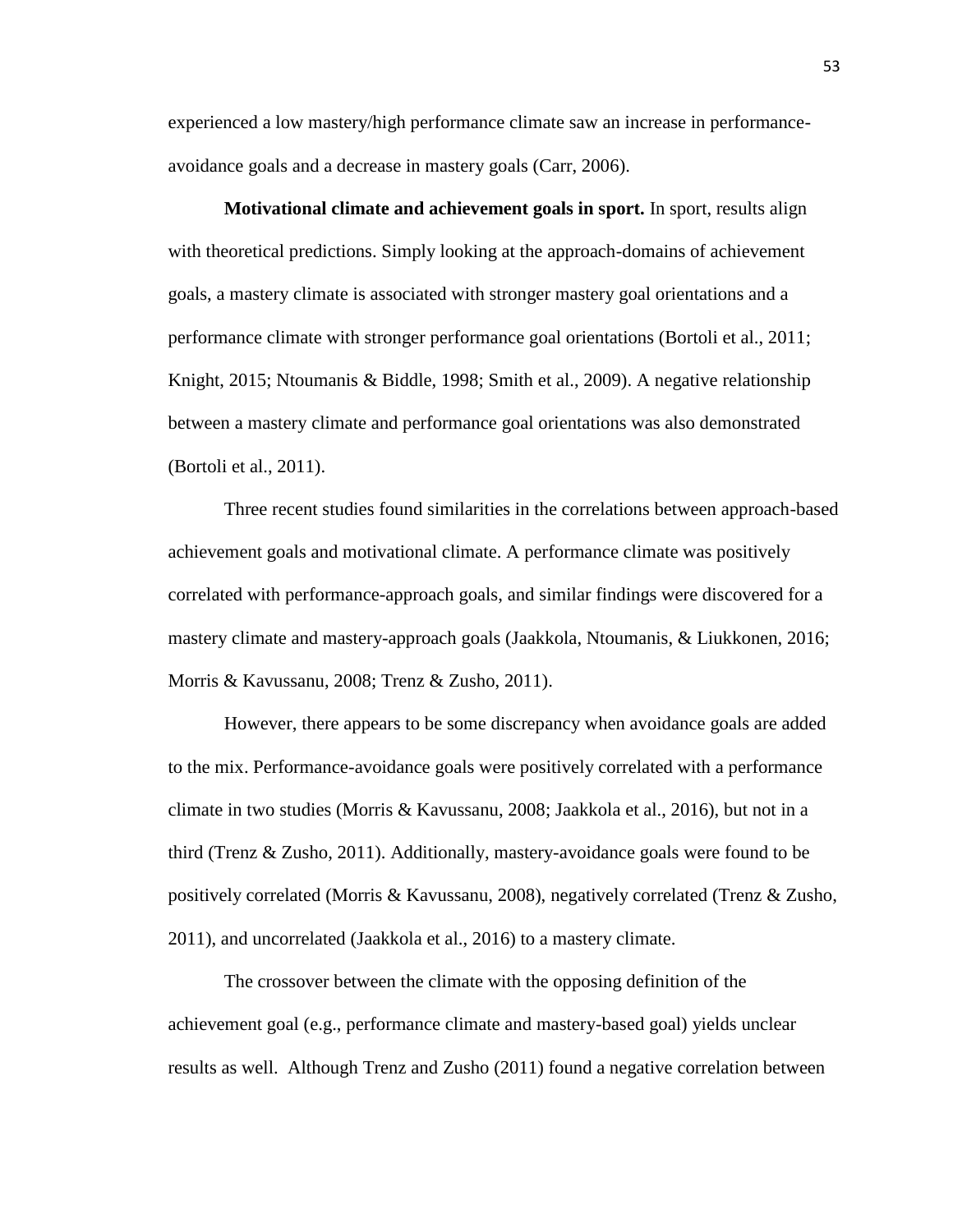mastery-avoidance goals and a mastery climate, results demonstrated a positive correlation between mastery-avoidance goals and a performance climate. These results were not replicated in either of the other studies. Also, performance-approach goals were positively correlated with a perceived mastery climate in the group that demonstrated high perceived ability (Jaakkola et al., 2016). A relationship between a mastery climate and performance-approach goals was not establish in either of the two other studies. Jaakkola and colleagues (2016) suggested that the mastery environment, which encouraged effort, individual skill development, and learning, might have resulted in the desire for the high perceived ability group to demonstrate their normative competence.

Morris and Kavussanu (2008) and Trenz and Zusho (2011) extended their research beyond correlations and examined motivational climates as predictors of achievement goals. A perceived mastery team climate positively predicted the adoption of mastery-approach goals; and likewise, a perceived performance climate positively predicted performance-approach goals (Morris & Kavussanu, 2008; Trenz & Zusho, 2011). These results suggest that the motivational climate influences the defining component of achievement goals, as opposed to the valence. In addition to these findings, a mastery climate was also found to predict performance-approach goals (Trenz & Zusho, 2011).

#### **Summary**

This review covered the three major themes: servant leadership, achievement goals, and motivational climate. In this review, servant leadership was identified as a contemporary style of leadership that is worth consideration in sport contexts. Additional empirical research is necessary for the emerging model to gain traction and support in the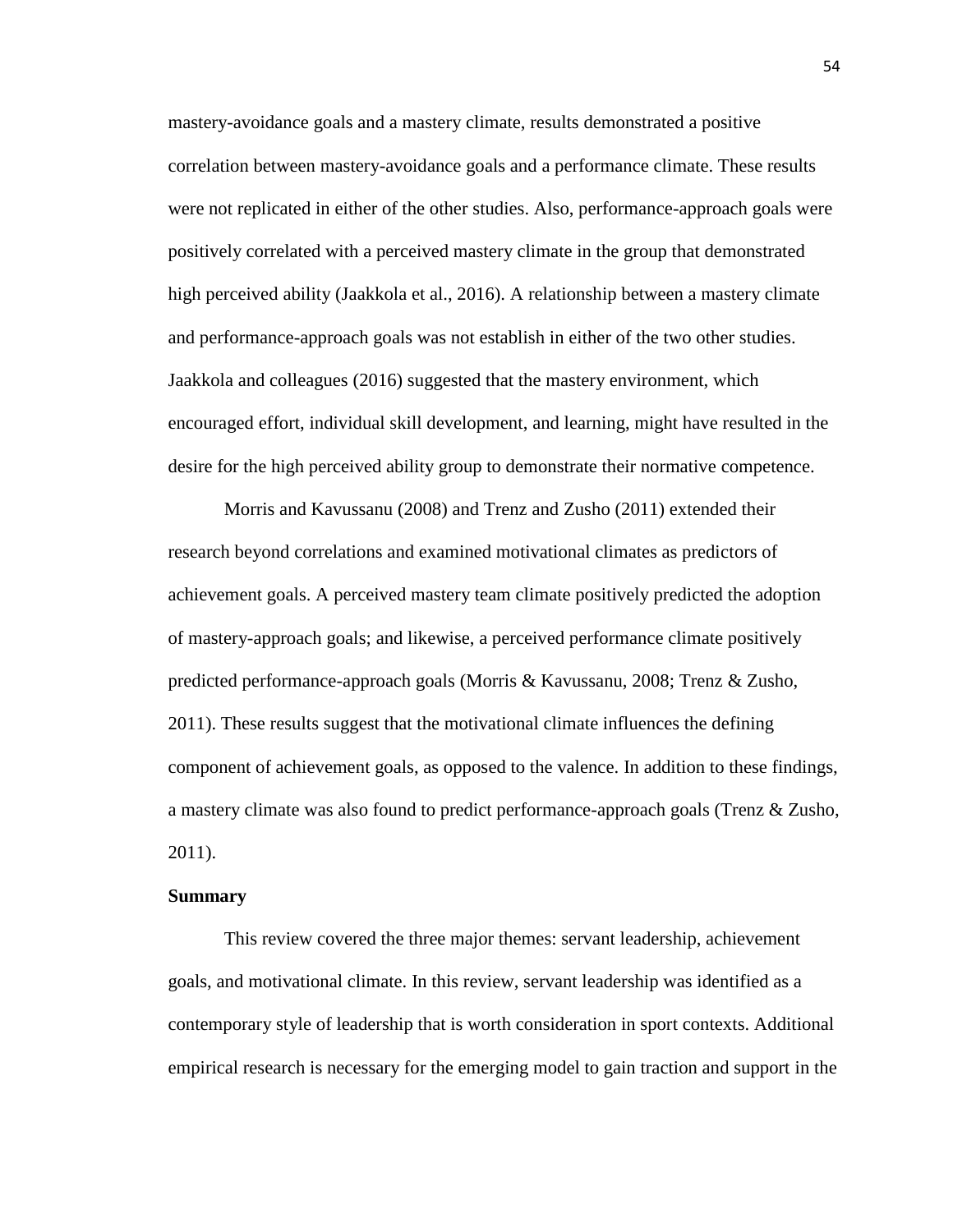field. Examining servant leadership through the lens of achievement goals is one way to contribute to the hole in the research. Achievement goals in sport are particularly noteworthy because they are connected to a variety of achievement behaviors (e.g., enhanced effort), emotions (e.g., enjoyment), and outcomes (e.g., successful performance). As suggested, the inclusion of motivational climate seems to bridge the gap between servant leader coach behaviors and achievement goals in athletes. This study examines the relationship between servant leadership in collegiate tennis coaches and achievement goals in collegiate tennis players, as well understand the role of motivational climate in the relationship.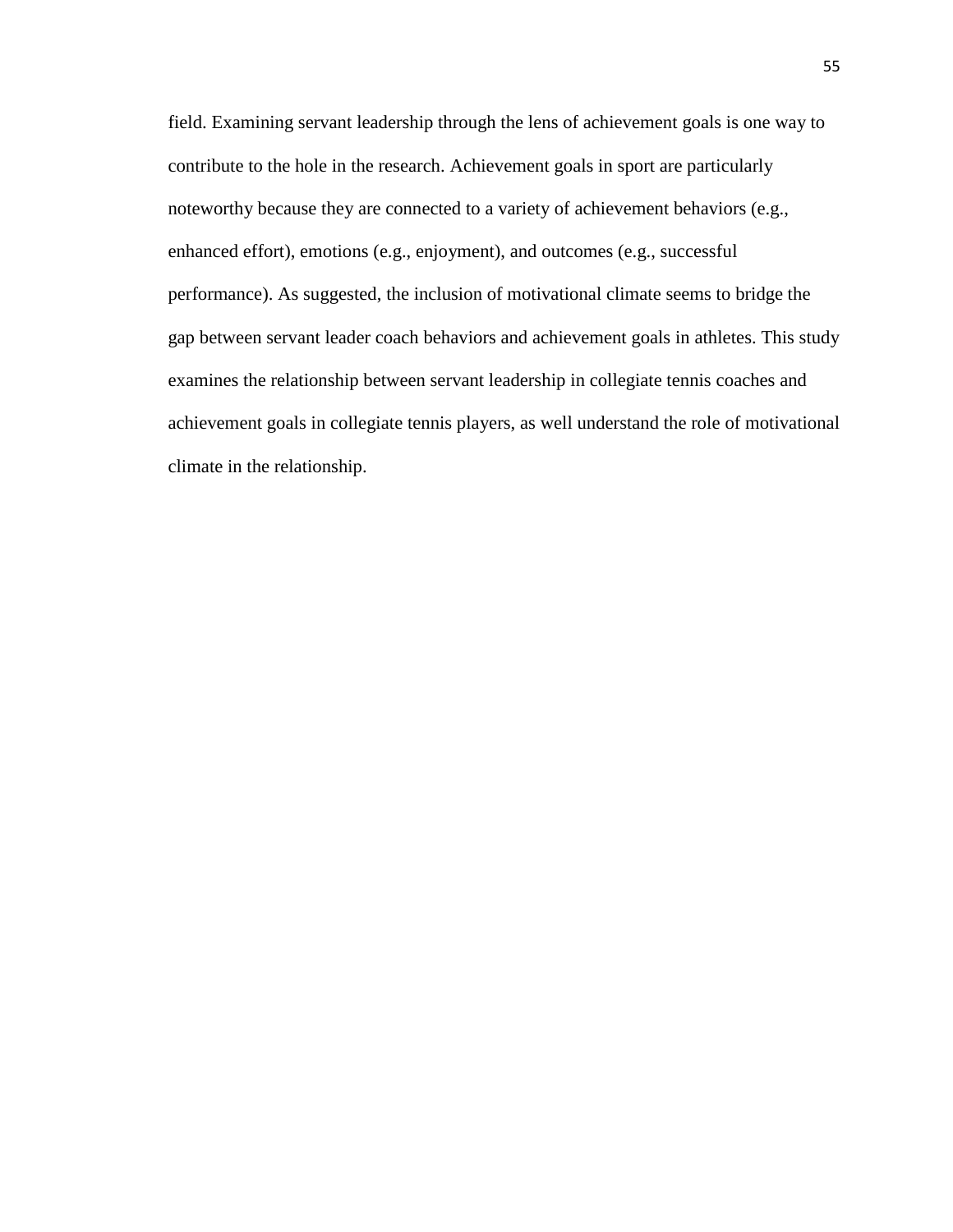# **Chapter 3**

## **Methods**

# **Introduction**

The objective of this study was to examine the complex relationship between servant leader coach behaviors, motivational climate, and achievement goals in collegiate tennis players. A meditation analysis following the work of Barron & Kenny (1986) and MacKinnon and colleagues (2008) was conducted to examine the relationship. The following section will outline participants, instrumentation, procedures for collecting data, and data analysis.

## **Participants**

Eighty-two collegiate tennis players participated in the study. The sample consisted of 34 males and 48 females with a mean age of 19.77 years and standard deviation of 1.26 years. A total of nine coaches were evaluated by their athletes (seven males and two females). Three of the males coached male teams, three coached female teams, and one coached both male and females, while the two females solely coached female teams. The participant make up was 29% freshmen, 22% sophomores, 23% juniors, and 24% seniors. Respondents were from National Collegiate Athletic Association (NCAA) Division I (39%) and Division III (61%) institutions in Washington state.

### **Instruments**

Participants were given a questionnaire that consists of three validated instruments to assess perceived servant leader behaviors, achievement goals, and the motivational climate of the team.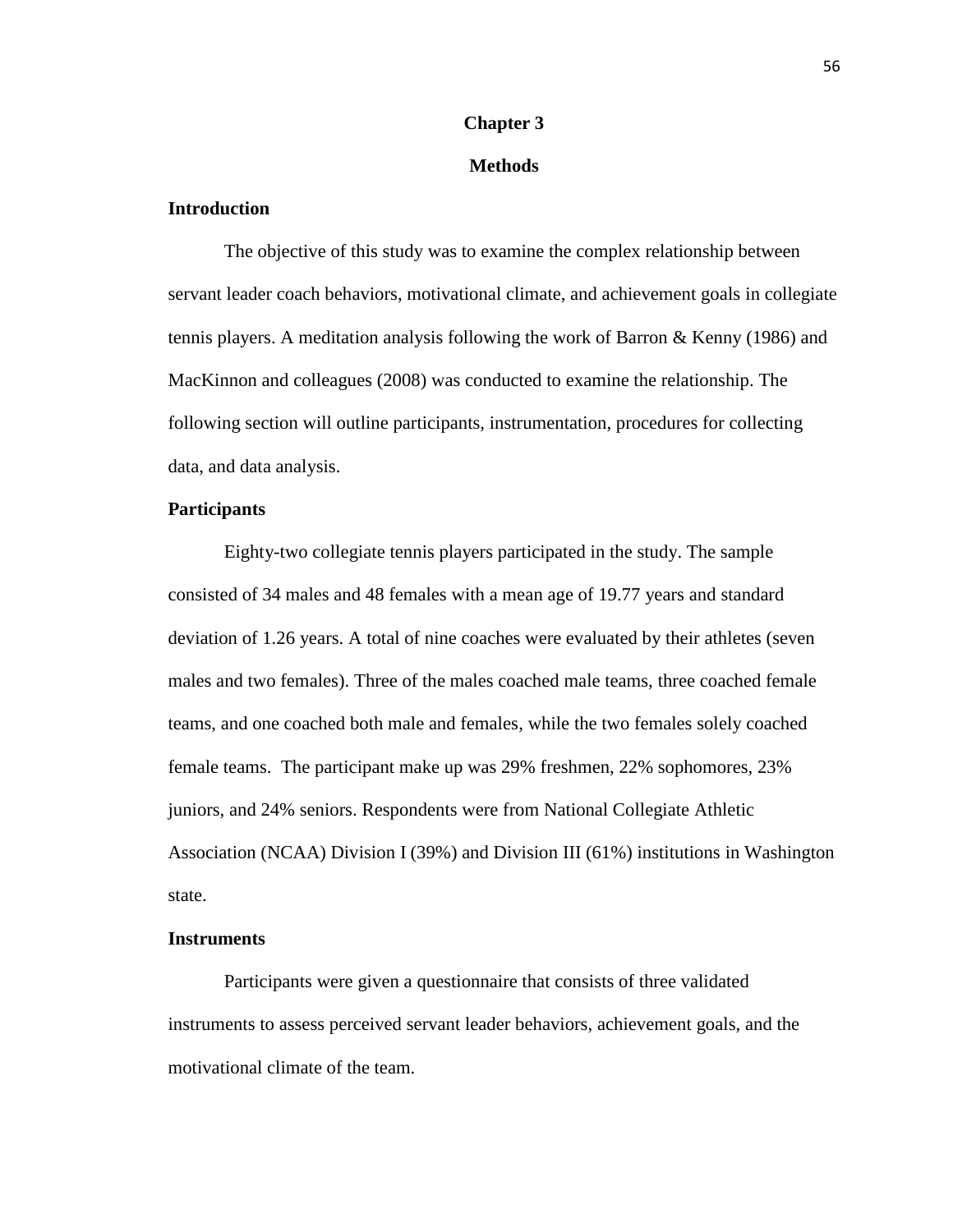**Servant leadership.** To assess servant leadership, the Revised Servant Leadership Profile for Sport (RSLP-S; Hammermeister et al., 2008) was used. The RSLP-S was adapted from Wong's (2004) Revised Servant Leadership Profile (RSLP) to fit a sport-specific population. The RSLP-S consists of three servant-leader dimensions: 1) trust/inclusion, 2) humility, and 3) service. The RSLP-S has a perceived leader behavior profile, as well as a preferred leader behavior dimension. For this study, the perceived leader behavior profile was the only profile utilized. The perceived leader behavior profile consists of 22 items, measured on a 7-point-Likert scale that ranges from strongly agree to strongly disagree. The perceived leader behavior profile consists of 11 trust/inclusion items, six humility items, and five service items. Previous research on the RSLP-S demonstrated high internal consistency with Cronbach's alpha reliability coefficients ranging from 0.79 to 0.92 (Rieke et al., 2008).

**Achievement goals.** To measure achievement goals, the 3x2 Achievement Goal Questionnaire for Sport (3x2 AGQ-S; Mascret et al., 2015) was utilized. This questionnaire is an adapted version of the Achievement Goal Questionnaire (Elliot et al., 2011). The model is composed of two dimensions of competence: valence (approach or avoidance goals) and definition (task-, self-, other-oriented goals). In total, there are six goal constructs, including task-approach, task-avoidance, self-approach, self-avoidance, other-approach, and other-avoidance goals. Each of the six goal constructs consist of three measurement items that range on a 1 (not true of me) to 7 (extremely true of me) scale, making a total of 18 questions. In their validation work, Mascret and colleagues (2015) found the 3 x 2 Achievement Goal Questionnaire in Sport displayed adequate validity. A confirmatory factor analysis was conducted, including a comparative fit index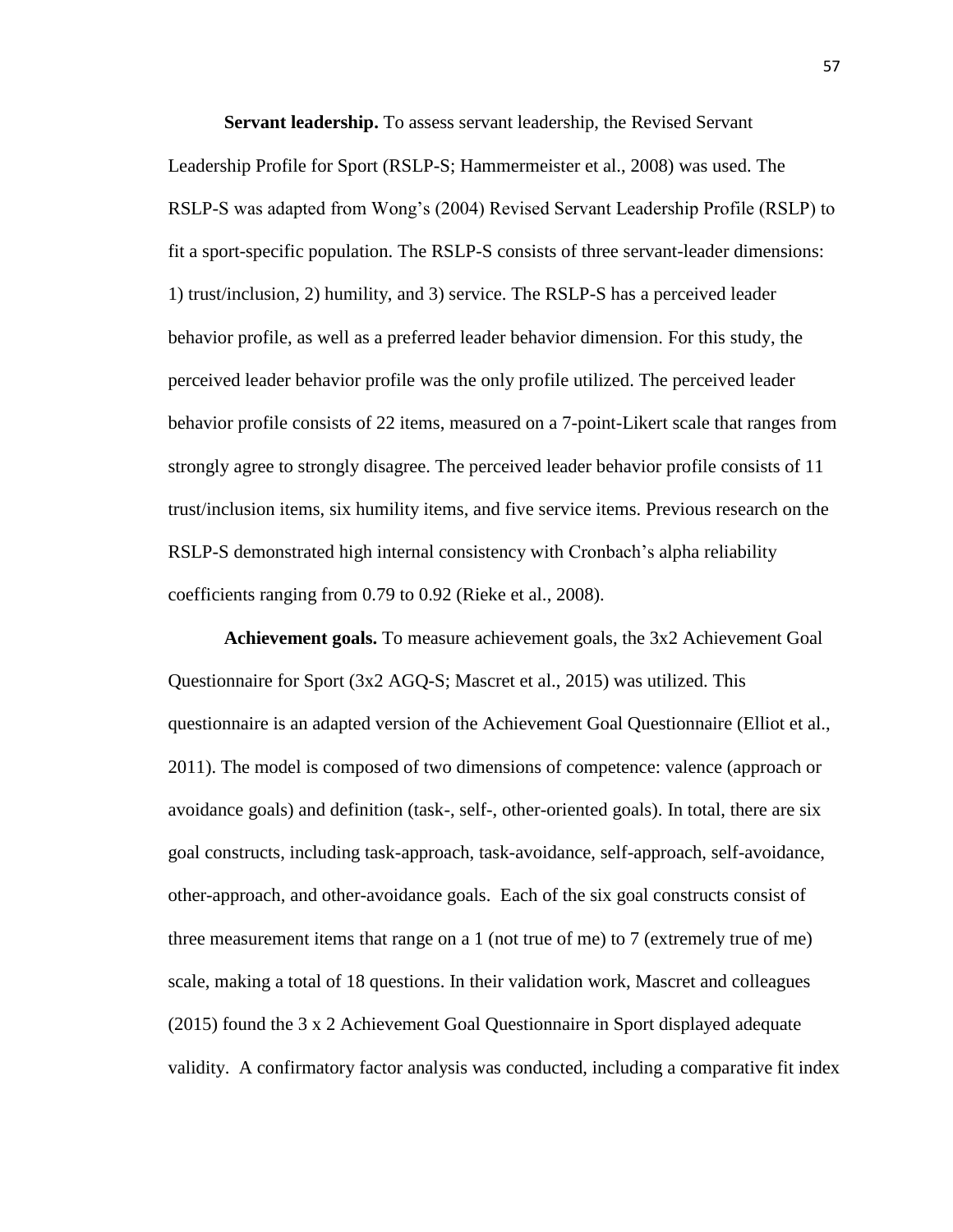(.98), incremental fit index (.99), and root-mean-square error of approximation (.051), all of which supported the hypothesized model (Mascret et al., 2015). The questionnaire also met the criteria for a good fitting model  $\chi^2$  (120 N=302) = 215.55, and standardized factor loadings were strong (.76 to .94) (Mascret et al., 2015).

**Motivational climate.** Participants were given the Perceived Motivational Climate in Sport Questionnaire-2 (PMCSQ-2; Newton et al., 2000) to assess the perceived motivational team climate. The PMCSQ-2 is a 33-item questionnaire that consists of 17 mastery items, which measure cooperative learning, effort, and important roles, and 16 performance items that measure intra-team rivalry, unequal recognition, and punishment for mistakes. A 5-point-Likert scale measures responses ranging from 1 (strongly disagree) to 5 (strongly agree). Newton and colleagues (2000) found adequate internal consistency for the PMCSQ-2. Alpha coefficients were .87 for a mastery climate and .89 for a performance climate (Newton et al., 2000). The PMCSQ-2 also demonstrated reliability (Newton et al., 2000).

## **Procedure**

Upon the approval of the Institutional Review Board, prospective college tennis coaches were contacted through email to gain permission to involve their athletes. After approval from coaches, the primary researcher traveled to the team's location to distribute the questionnaire to the athletes in a private setting either before or after practice or between matches in a tennis tournament. This occurred during the fall tennis season. Before beginning the questionnaire, the athletes were advised that participation in the study was voluntary and completing the survey implied their consent. Participants were also informed that they could stop at any point in time and that their responses were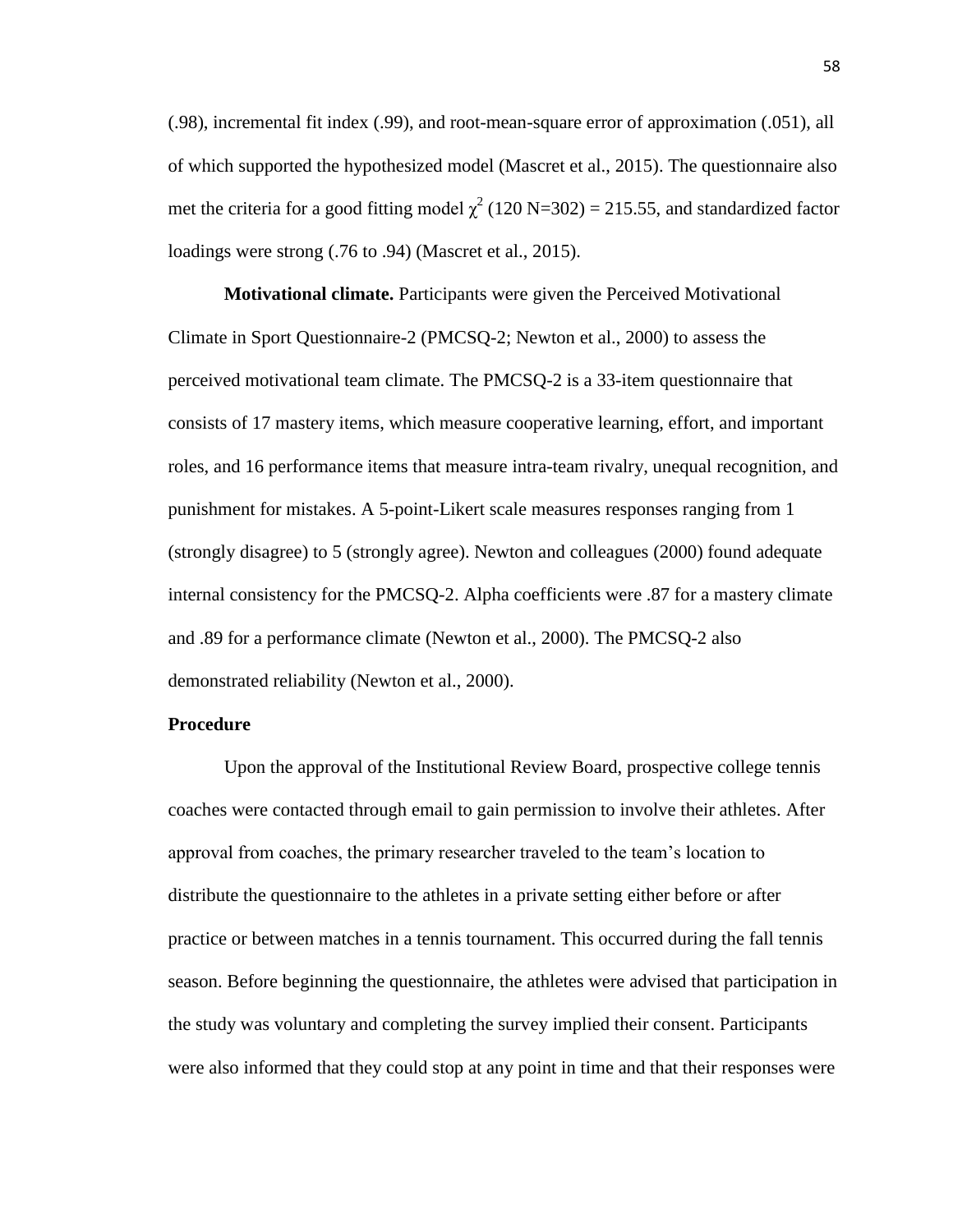anonymous. The questionnaire took between 12 and 15 minutes to complete. Athletes were instructed to place their finished questionnaires into a provided manila envelope.

#### **Data Analysis**

Data analysis was conducted using IBM SPSS Statistic 23.0. Descriptive statistics were completed to characterize and describe the sample, and Cronbach's alpha was used to determine the internal consistency and reliability of the instruments. A oneway analysis of variance (ANOVA) was run to determine differences between male and females, and bivariate correlations were conducted to determine the relationships between all variables.

The processes for assessing mediation involves three regression equations and a final, fourth step (Baron & Kenny, 1986; MacKinnon, Fairchild, & Fritz, 2007):

- 1) The independent variable (each RSLP-S variable) must be related to the dependent variable (achievement goals).
- 2) The independent variable (each RSLP-S variable) must be related to the potential mediator (motivational climate).
- 3) The potential mediator (motivational climate) must be related to the dependent variable (achievement goals) when controlling for the relationship the predictor shares with both.
- 4) The fourth step requires that the coefficient relating the independent variable to the dependent variable must be substantially larger than the coefficient relating the independent variable to the dependent variable in the regression model that includes both the potential mediator and independent variable.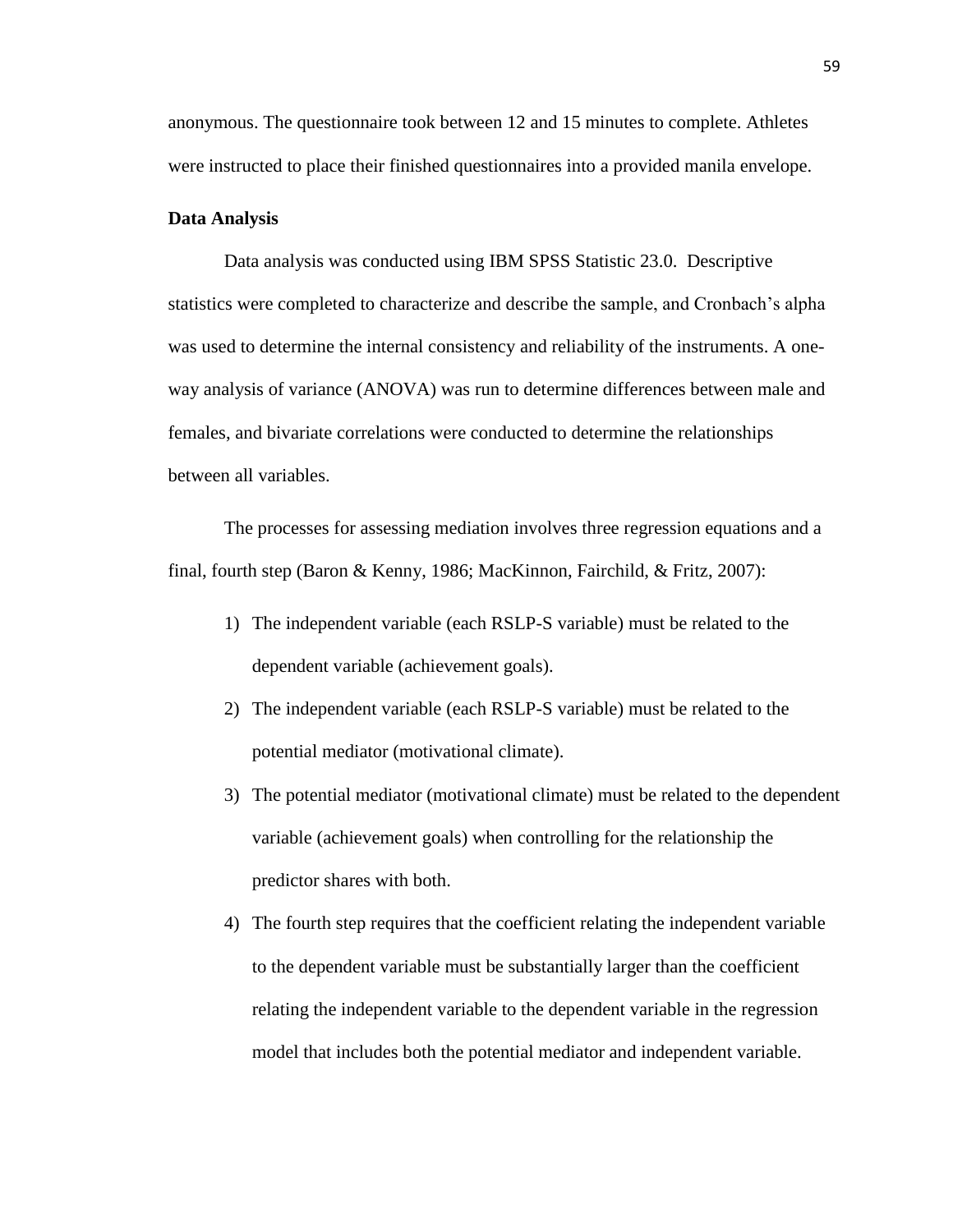The fourth step is statistically equivalent to testing the significance of the mediating effect (MacKinnon et al., 2007). In the third and fourth steps, the coefficients are calculated through a single regression equation where the criterion is regressed upon the predictor and potential mediator simultaneously. Evaluating the statistical significance of the fourth step is computed by dividing the total mediating effect by its standard error, using Equation 1 below (Sobel, 1982). The numerator of the equation (the mediating effect) is simply the product of the individual structural path coefficients, a and b. The denominator (the standard error of the mediating effect) is computed using the individual structural path coefficients and their respective standard errors,  $s<sup>a</sup>$  and  $s<sup>b</sup>$ (obtained respectively, from the second and third regression equations described above). Alpha was set at .05 for the regression analyses.

Equation 1: Sobel test statistic=  $a^*b/SQRT(b^2*s_a + a^2*s_b^2)$ .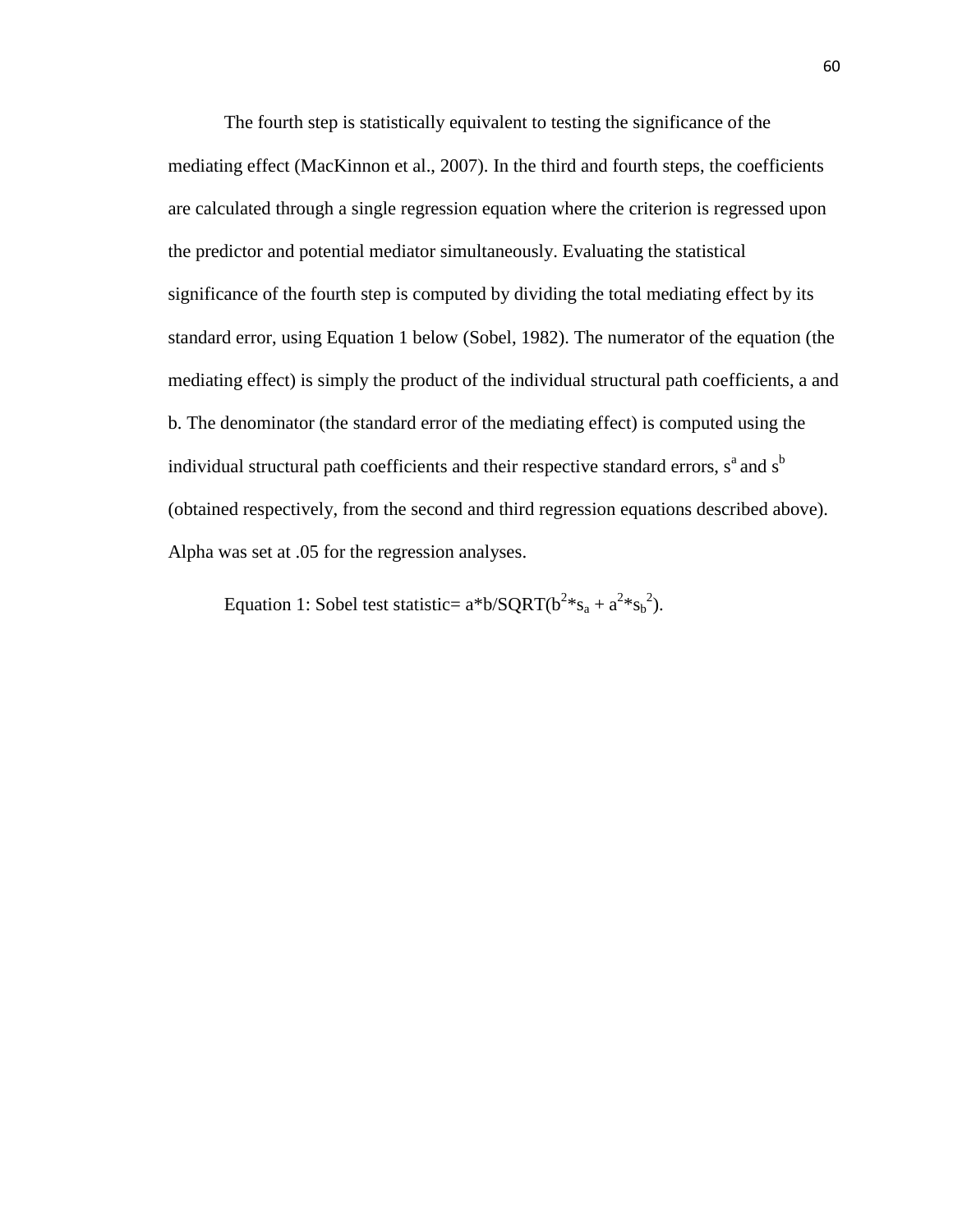## **Chapter 4**

## **Results**

This chapter will provide a summary of the results in four sections- the sections are (1) Cronbach's alpha reliability coefficients, (2) gender differences, (3) bivariate correlations, and (4) the mediational analysis.

## **Cronbach's Alpha Reliability Coefficients**

Cronbach's alpha was used to measure the internal consistency of instruments and instrument subscales. All scales met the .70 requirement for acceptable internal consistency (O'Donoghue, 2012). Specifically, the RSLP-S demonstrated good internal consistency in both the overall scale and subscales (RSLP- $S = .951$ , trust/inclusion = .917, humility = .899, service = .878). The PMCSQ-2 had good internal consistency with the overall scale (PMCSQ-2 = .764) and both subscales (mastery climate = .879, performance climate = .923). Internal consistency was also good for the 3x2 AGQ-S overall scale and subscales  $(3x2 \text{ AGO-S} = .910, \text{task avoidance} = .753, \text{self avoidance} =$ .841, other avoidance  $= .867$ , other approach  $= .787$ , task approach  $= .754$ , self approach = .859). Thus, all scales were retained because they met acceptable internal consistency standards.

### **Gender Analysis**

A one-way ANOVA was conducted to assess if gender differences existed across the variables of interest. Gender differences were found for RSLP-S humility  $F(1, 80) =$ 5.83;  $p < .05$ , RSLP-S service F  $(1, 80) = 4.38$ ,  $p < .05$ , and performance motivational climate  $F(1, 80) = 11.57$ , p < 0.01. Because gender differences were identified, the decision was made to run separate mediation analyses for males and females.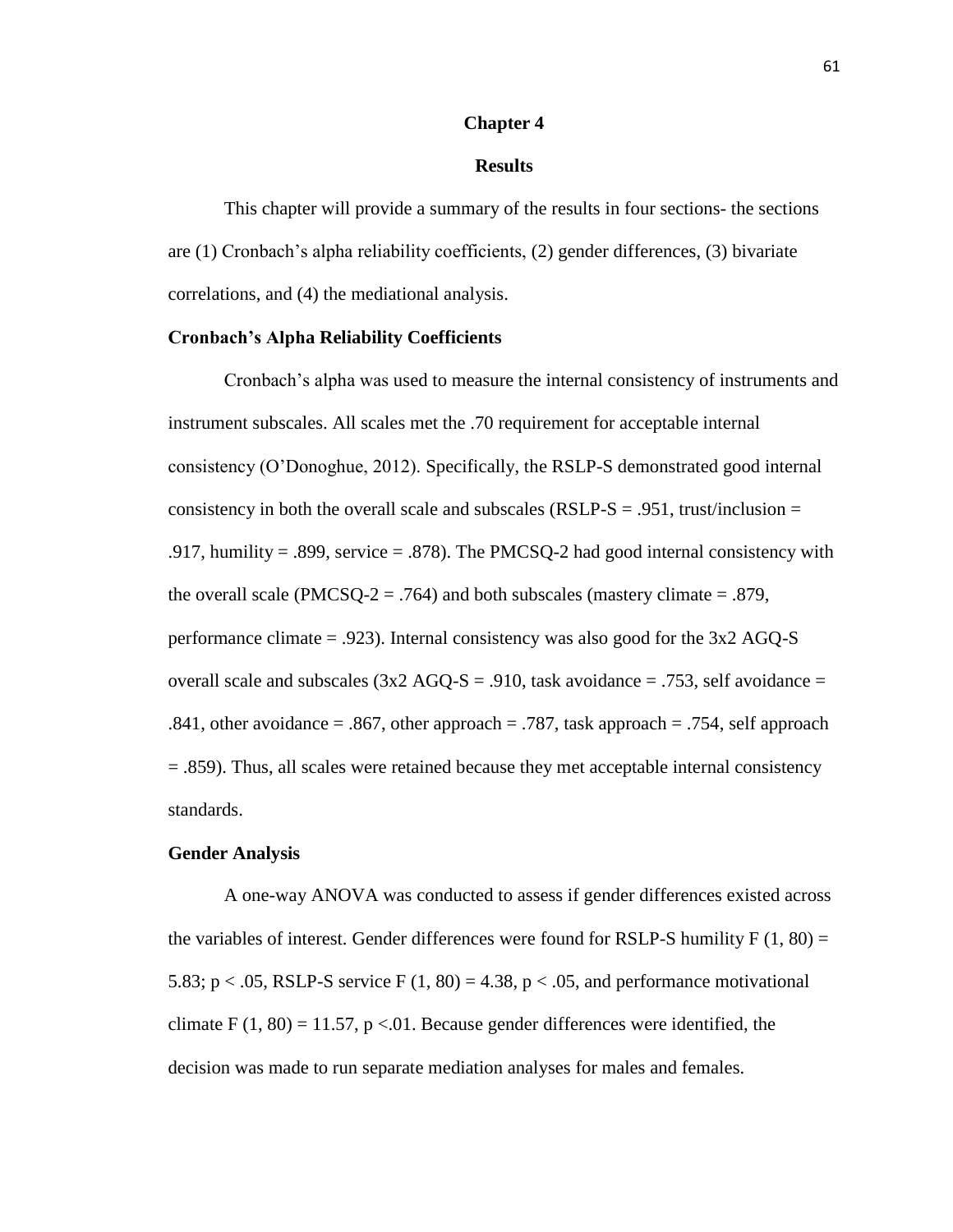## **Bivariate Correlations**

**Male Correlations.** Performance climate and task-avoidance goals ( $r = .48$ ,  $p <$ .01) had a low positive relationship, and performance climate and self-avoidance goals (r  $= .53$ ,  $p < .01$ ) had moderate positive relationship. Humility also had a significant negative and low correlation to self-avoidance goals  $(r = -.41, p < .05)$ . Humility and task-avoidance goals were related, but did not reach significance  $(r = -0.33, p = 0.06)$ . Finally, humility and performance climate were significantly related  $(r = -.66, p < .0001)$ . This relationship was moderate and negative. Other significant relationships emerged for other variables as well (see Table 2).

**Female Correlations.** Trust/inclusion was moderately related to both mastery climate (r = .63, p < .0001) and performance climate (r = -.57, p < .0001). Humility had a low relationship with both with mastery climate  $(r = .39, p < .01)$  and performance climate ( $r = -0.35$ ,  $p < 0.05$ ). Service was moderately related to both mastery climate ( $r =$ .58,  $p < .0001$ ) and performance climate (r = -.54, p  $< .0001$ ). No significant relationships emerged between female achievement goals and servant leader variables or motivational climates. See Table 3 for the female bivariate correlations.

#### **Mediation Analysis**

Figures 1-2 show the regression coefficients and standard errors for the mediation analyses. Tables 4-5 include the magnitude of the indirect mediating effect and the associated results of the Sobel test of significance, the overall shared variance between RSLP-humility and the achievement goals (i.e., the  $R^2$  when achievement goals are regressed upon by RSLP-S humility), and the unique shared variance between RSLPhumility and achievement goals in the mediation model (i.e., the change in  $\mathbb{R}^2$  when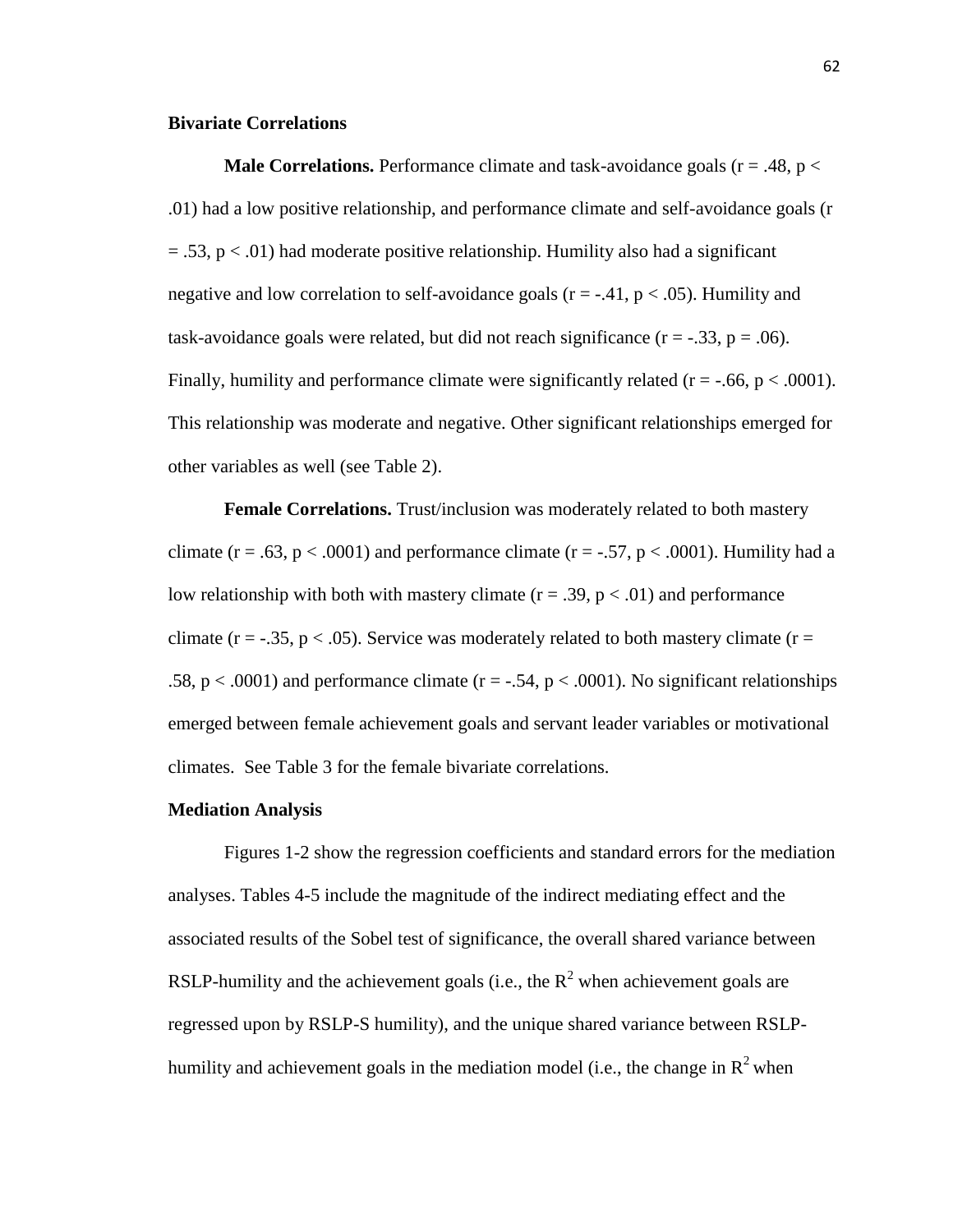performance climate is added as a second predictor to a model with achievement goals already regressed on RSLP-humility). The following paragraphs summarize the information in Figures 1-2 and Tables 4-5 as it applies to the three-step mediation process.

**Step 1: Do RSLP-S variables predict achievement goals?** No significant relationship emerged between servant leadership and achievement goals for the females. Due to this lack of relationship, further mediation analysis with the females was not conducted. However, significant relationships did emerge for the males. The rest of the mediation analysis will be referring to the results for the males. The effect size  $(R^2)$  of the relationship between RSLP-S humility and self-avoidance goal was .17 ( $p < .05$ ) and between RSLP-S humility and task-avoidance goal was .11 ( $p = .06$ ). Although the R<sup>2</sup> value for humility and task-avoidance goals did not reach traditional statistical significance, it was included in the results because it fell just short of reaching significance.

**Step 2: Do RSLP-S variables predict motivational climate?** The effect size  $(R<sup>2</sup>)$  of the relationship between humility and performance climate was .44 (p < .0001) in the males.

**Step 3: Does motivational climate predict achievement goals when controlled for servant leader variables?** The regression coefficient for performance climate predicting self-avoidance achievement goals, when controlled for RSLP-S humility was .85 (p < .05). The regression coefficient for performance climate predicting taskavoidance achievement goals, when controlled from RSLP-S humility was .79 ( $p < .05$ ).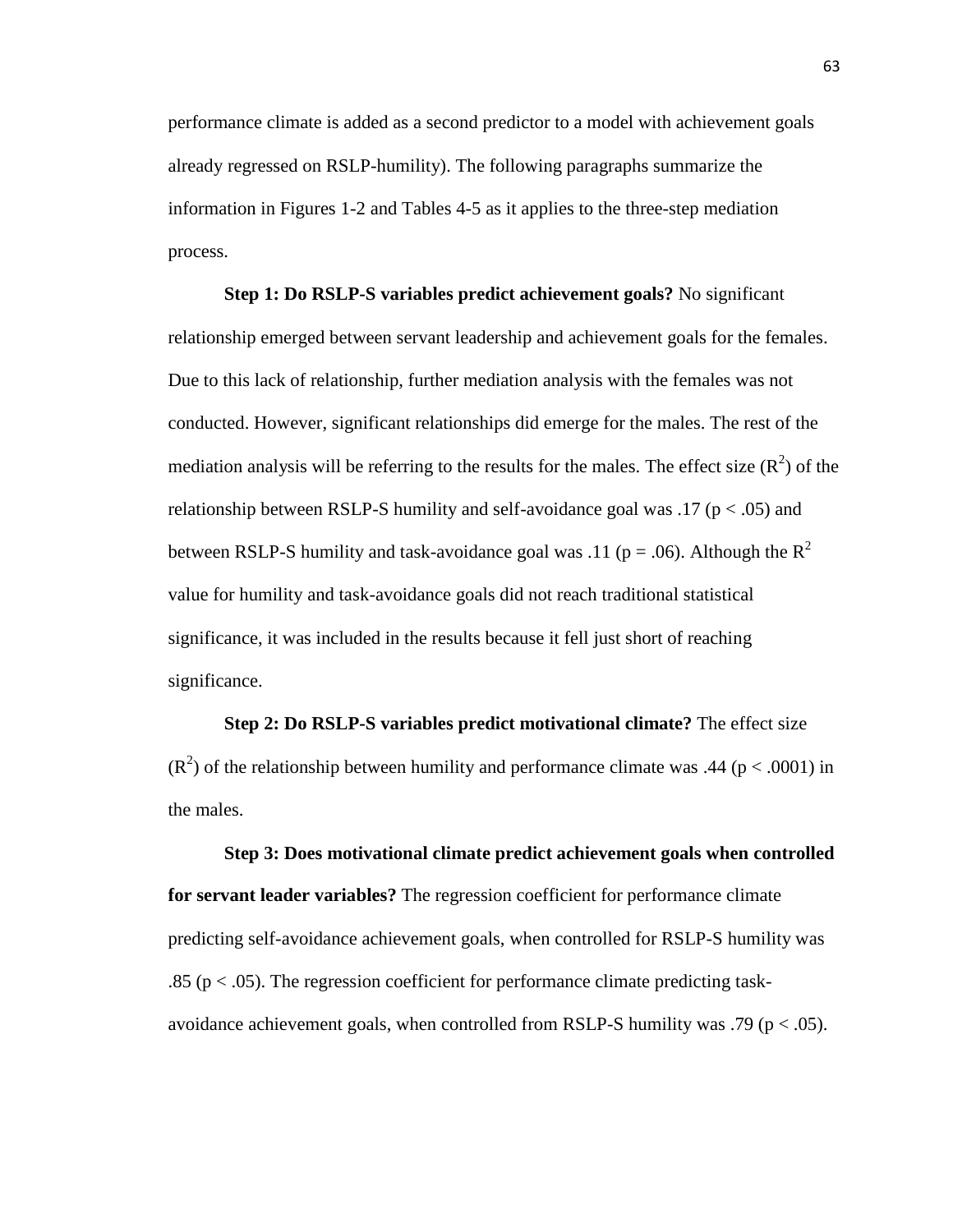This suggests that performance climate predicts a significant amount of unique variance in task- and self-avoidance goals in males.

**Step 4: Does motivational climate mediate the relationship between RSLP-S variables and achievement goals?** The magnitudes of the indirect effects of RSLPhumility on achievement goals through the motivational climate construct were -.34 (p< .05) for self-avoidance goals and  $-31$  ( $p < .05$ ) for task-avoidance goals. In both mediation models, the effect size of the direct path between RSLP-S humility and achievement goals, after controlling for the relationship between motivational climate and achievement goals, was very small in magnitude and statistically insignificant- as compared to the effect sizes of the direct path between RSLP-S humility and achievement goals. These results satisfy the necessary requirements for suggesting that the observed relationships between RSLP-S humility and the achievement goals of self-avoidance and task-avoidance are mediated by motivational climate.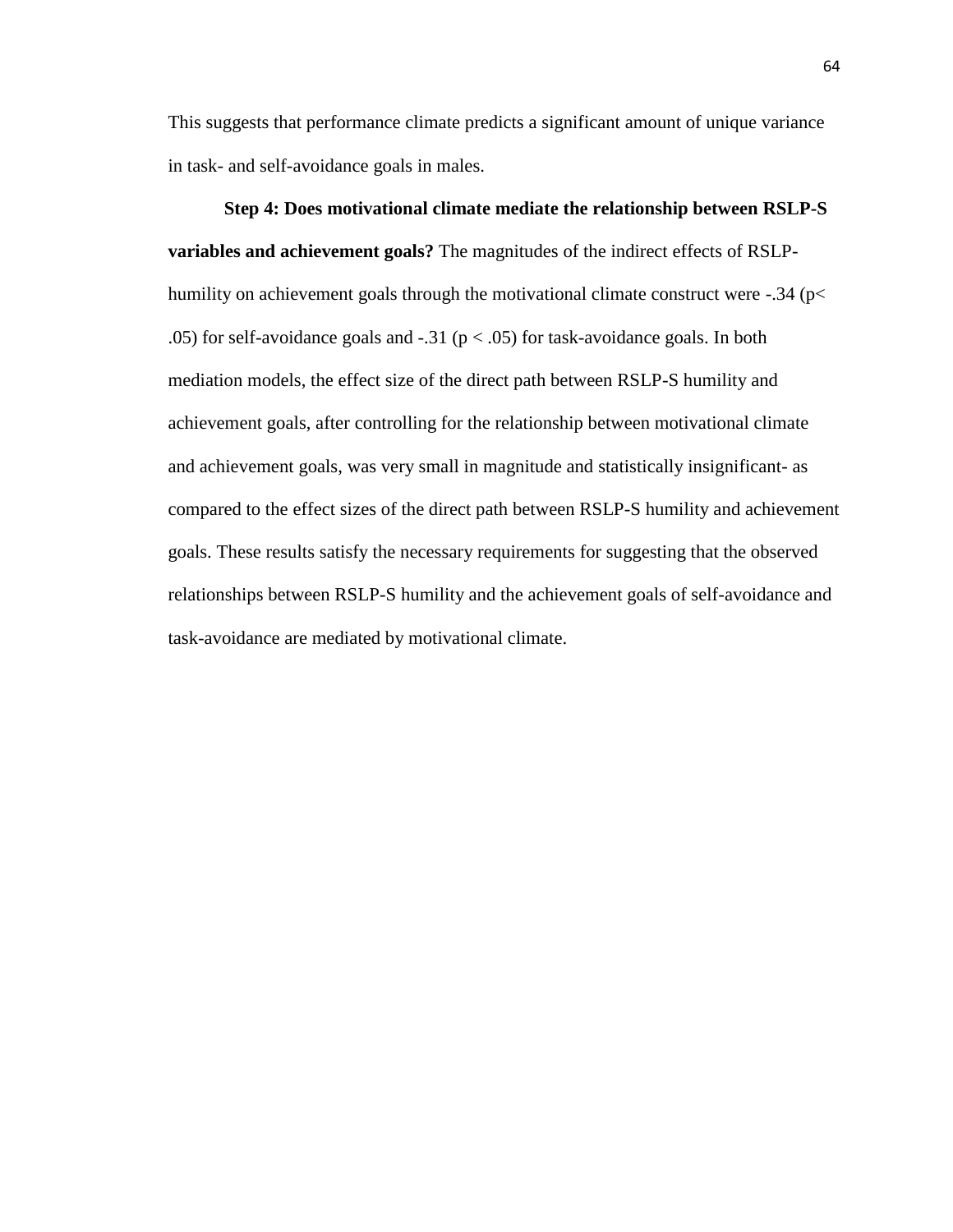#### **Chapter 5**

### **Discussion**

This study examined the relationships among servant leader coach behaviors, motivational climate, and achievement goals. More specifically, the study had four foci: 1) to discover if servant leadership is related to achievement goals; 2) to discover if servant leadership is related to motivational climate; 3) to determine if motivational climate and achievement goals are related, when servant leadership is controlled; 4) to determine if motivational climate mediates the relationship between servant leadership and achievement goals. This chapter will discuss (1) the four hypotheses, (2) implications for practice, (3) limitations, (4) recommendations for future research, and (5) conclusions.

### **Hypotheses**

**Hypothesis 1: There will be a significant linear relationship between servant leadership and achievement goals.** There was a significant linear relationship between the servant leadership construct humility and self-avoidance goals for males but not female participants. Similarly, there was a nearly significant ( $p = .06$ ) linear relationship between humility and task-avoidance goals for male participants but not for females. Due to the exploratory nature of this study, this relationship was included in the rest of the mediation analysis even though it did not reach traditional significance*.* Thus, we can partially confirm our first hypothesis for males but not for females.

The negative relationship between humility and self-avoidance goals that emerged for the males suggests that a coach who is perceived to be high in humility is subsequently less likely to have athletes adopt self-avoidance achievement goals.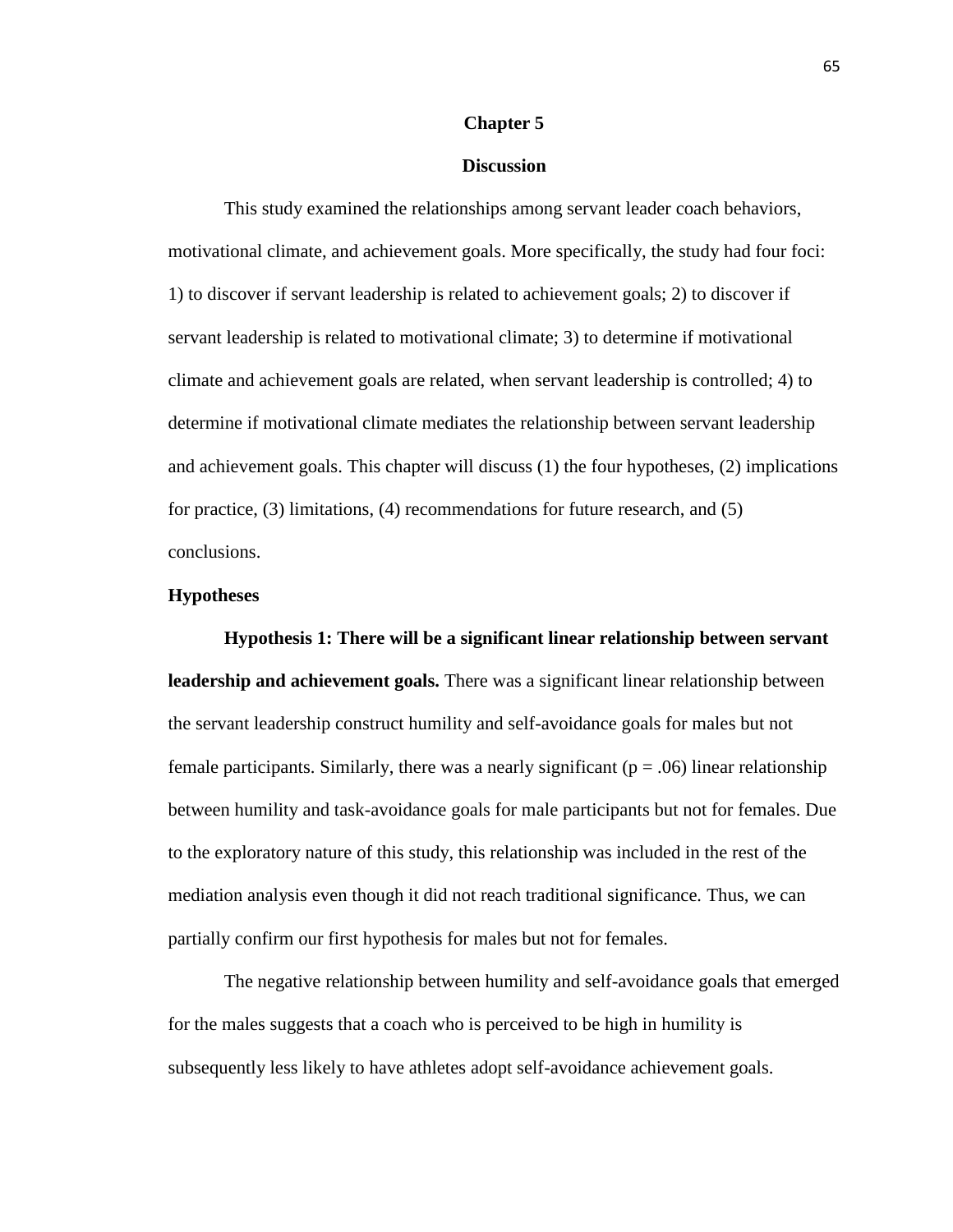Similarly, the negative relationship between humility and task-avoidance goals that emerged for the males suggests that a coach perceived to be high in humility is less likely to have athletes report task-avoidance achievement goals. However, on the flip side, coaches that are perceived to be low in humility are more likely to have athletes report higher scores on self- and task-based avoidance goals.

A high score on the servant leader construct humility characterizes a coach that is not always concerned with having full authority, believes that the leader should not always be front and center, does not look at their position as one of power, allows the team to have some control, and does not have to be seen as superior to the team in everything. This suggests that male team coaches who have a more democratic coaching style and are perceived as less power-hungry are more likely to produce athletes that score lower in self-avoidance goals and task-avoidance goals. Self-avoidance goals are about avoiding the demonstration of incompetence, and specifically avoiding doing worse than a previous performance. In task-avoidance goals, the player's objective is to avoid doing the task incorrectly. For example, "to avoid bad results" and "to avoid performing badly" are items used in the 3x2 AGQ-S to measure task-avoidance. Both of these goals are associated with a fear of failure (Conroy et al., 2003; Conroy & Elliot, 2004) and are not associated with positive psychosocial outcomes (e.g., Stenling et al., 2014; Wang et al., 2009) or superior performance (Van Yperen et al., 2009).

To date, this is the first study to look at servant leadership and achievement goals using the 3x2 model of achievement goals. Previous servant leadership research (Hammermeister et al., 2008; Knight, 2015; Rieke et al., 2008; Westre, 2008) used the Task and Ego Orientation in Sport Questionnaire (TEOSQ; Duda, 1989). This instrument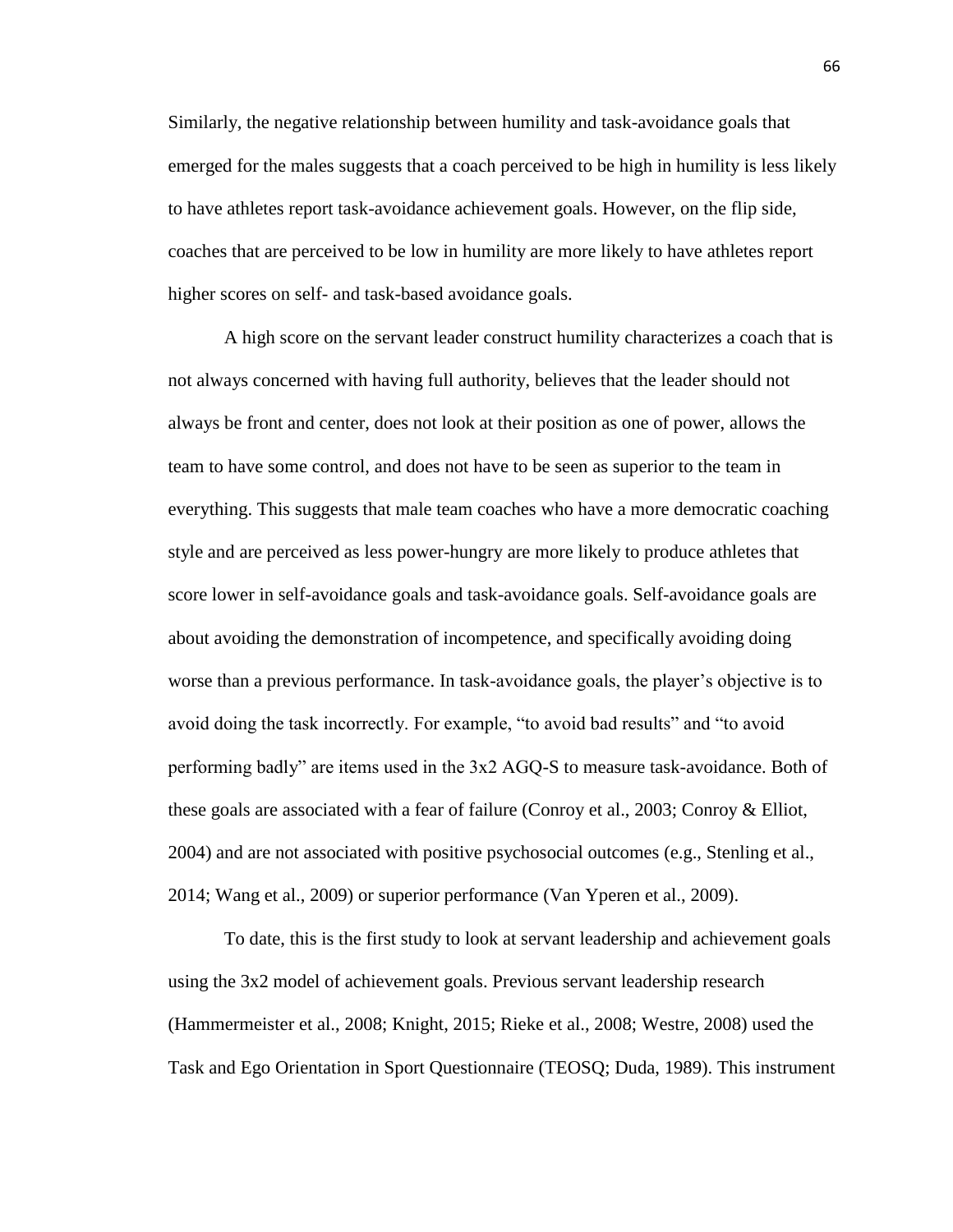defines achievement motivation through task (self- and task-based goals) and ego (otherbased goals) orientations, but excludes the approach and avoidance domains. The negative relationships between humility and task- and self-avoidance goals in this study partially contradict previous research that found a positive relationship between servant leadership and mastery-based goal orientations (Hammermeister et al., 2008; Westre, 2008). However, it is extremely important to note that in this study the negative relationships between humility and task- and self-based goals were found in the avoidance valences only and not the approach valences. This finding indicates that using the 3x2 achievement goal model may provide a more comprehensive and perhaps a better way to examine the relationship between servant leadership and achievement motivation. Including the avoidance domain into the analysis exposes an important aspect of achievement motivation that is excluded using the TEOSQ and in previous servant leadership literature.

This finding also contradicts coach leadership research not using the RSLP-S. Adie and Jowett's (2010) findings that an athlete's relationship with their coach, measured by commitment, closeness, and complementarity, did not emerge as a predictor of mastery-avoidance goal adoption. Adie and Jowett (2010) noted that the antecedents for mastery-avoidance goals are not well documented in the literature because they are a relatively new concept compared to the other achievement goals. Additionally, Wang and colleagues (2009) found a positive relationship between a democratic environment, social support, and positive feedback from coaches and mastery-avoidance goals. This is also contrary to the current study's findings that humility (e.g., democratic environment) and mastery-avoidance goals are negatively related.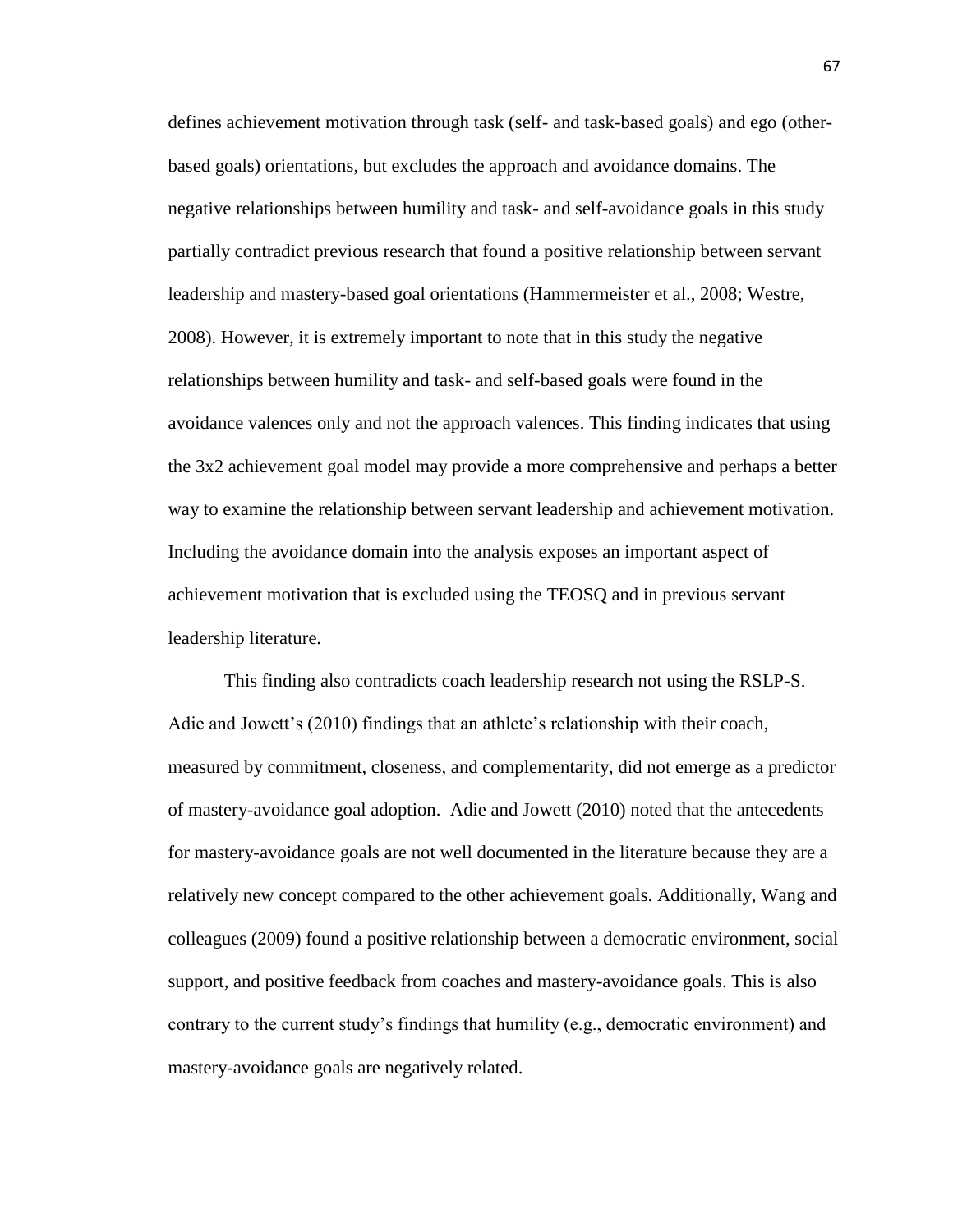Previous research (Elliot & Church, 1997; Erturan-Ilker, 2014) has found certain coach behaviors, like negative feedback, to be associated with avoidance goals. However, both of these studies looked only at performance-based goals and did not include mastery-avoidance goals in the analysis. This suggests that coach behaviors can have an influence on the adoption of avoidance achievement goals. The inverse relationships between the coaching behavior of humility and self-avoidance and task-avoidance is a relationship that is not well supported in the literature due to the limited amount of servant leadership research and the lack of previous studies incorporating masteryavoidance goals into the analysis.

**Hypothesis 2: There will be a significant linear relationship between servant leadership and motivational climate.** Among the male participants, there was a significant negative linear relationship between the RSLP-S humility subscale and performance climate. No significant relationships were found for females. Thus, we can partially confirm our second hypothesis for males, but not for females.

In this study, low coach humility predicted a performance climate for male teams. This relationship makes sense because the coach's behaviors convey the criteria for success, and by doing so, create the environment by which success is both emphasized and evaluated. Conversely, this also suggests coaches who favor athletes, give special attention to the star players, encourage teammate rivalry, and punish athletes for making mistakes may perpetuate a less adaptive motivational climate (Newton et al., 2000).

Our findings are somewhat congruent with Knight's (2015) study which also found an inverse relationship between servant leadership and performance motivational climate in youth athletes. However, in Knight's (2015) study the trust/inclusion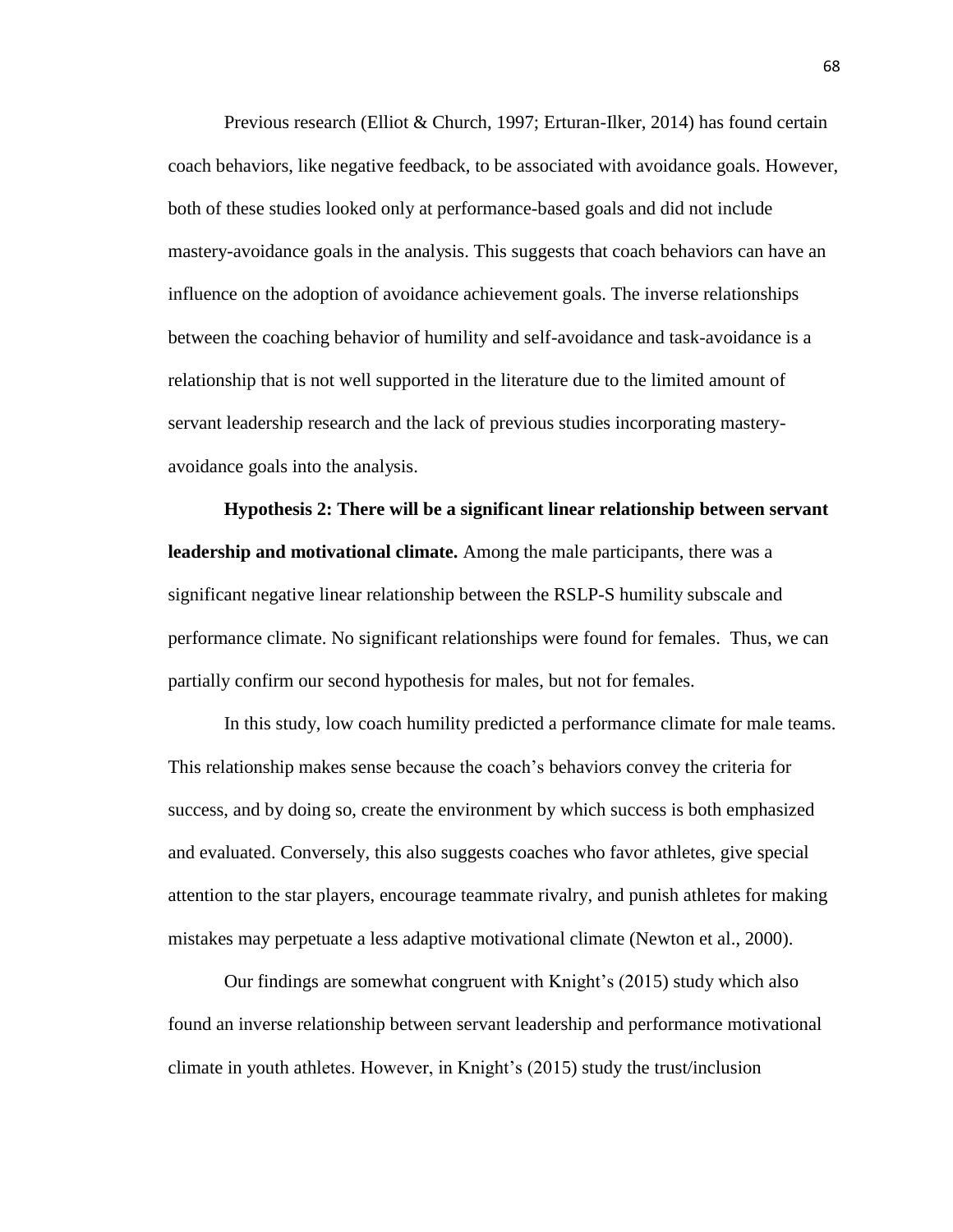dimension of servant leadership emerged as the negative predictor of performance climate as opposed to the humility dimension found in this study. While these findings are similar in that they show an inverse relationship between the servant leadership and performance motivational climates, Knight's (2015) finding is more about the coach's ability to build a trusting and inclusive team environment, while the current finding is more about the coach as a person. The current finding suggests that the personal trait of humility – in and of itself – may be a strong contributor to team climate. The old adage "teams never become what a coach wants them to become, they become who they are" certainly comes to mind here.

Lastly, it is worth noting that our findings are incongruent with those of Nicholls and colleagues (2016) who failed to find a significant relationship between unsupportive coaching behaviors and a performance climate. However, Nicholls et al (2016) study focused on "supportive" and "unsupportive" coach behaviors (utilizing the Coach Behavior Scale) and did not specifically examine servant leader behaviors.

**Hypothesis 3: There will be a significant relationship between achievement goals and motivational climate when controlling for the effects of servant leadership.** There was a significant linear relationship between performance climate and both selfavoidance and task-avoidance goals when controlling for humility in the male participants but not among females. Thus, we can partially confirm our hypothesis for males but not for females.

This is the first study to date to look at the relationship between motivational climate and achievement goals while controlling for the effects of servant leadership. Previous research strongly supports the relationship between motivational climate and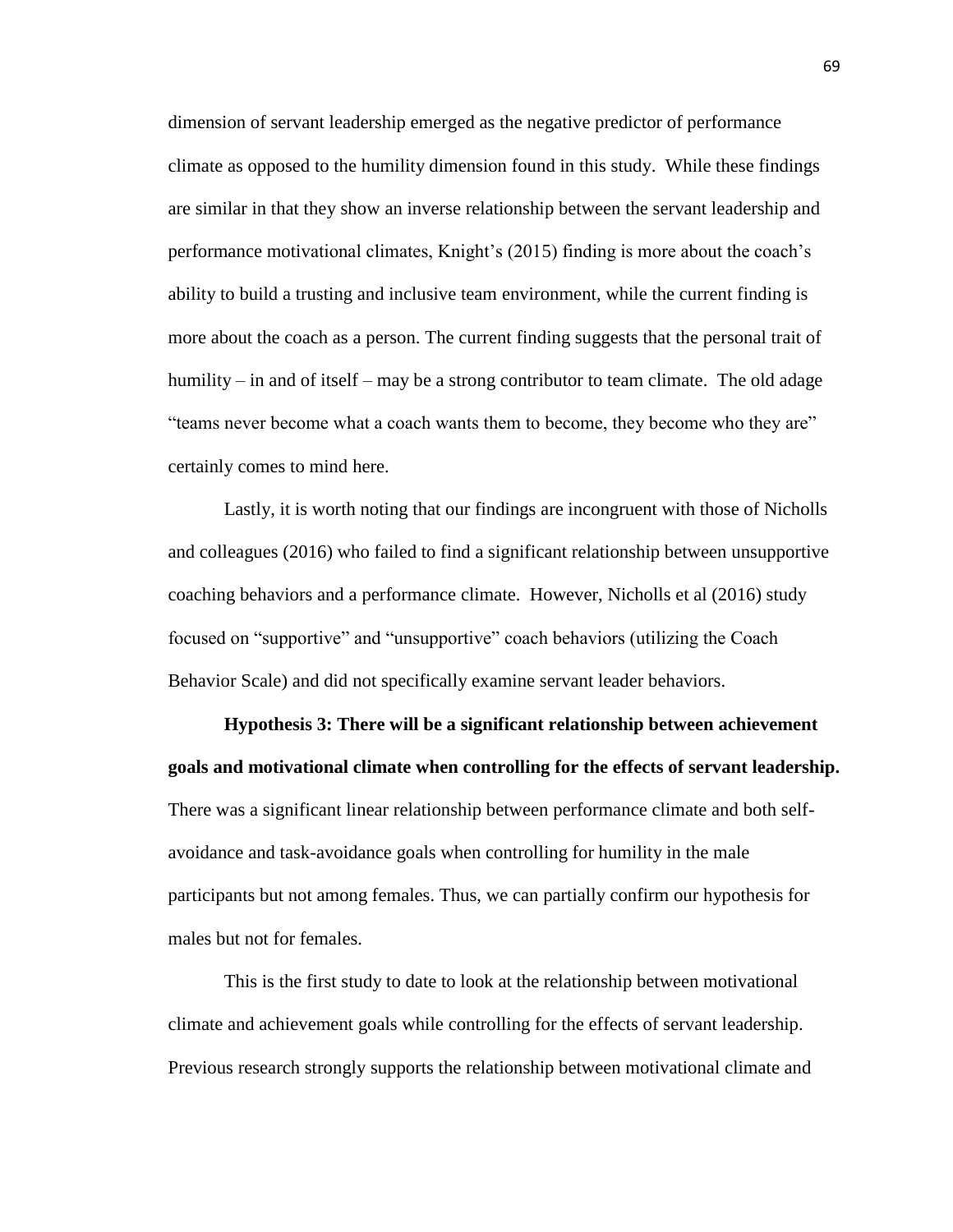achievement goals (Ames, 1992b; Bortoli et al., 2011; Morris & Kavussanu, 2008; Murayama & Elliot, 2009; Trenz & Zusho, 2011). Typically, the motivational climate the athlete experiences leads to the adoption of similar achievement goals (Ames, 1992b). For example, a mastery climate leads to the adoption of task- and self-based goals, while a performance climate leads to the adoption of other-based goals. The current study found a crossover between task- and self-goals and performance climate, which is less commonly found in the literature. Similar to this study, Trenz and Zusho (2011) found a positive correlation between mastery-avoidance goals and performance climate. On the contrary, other research did not find a significant relationship between mastery-avoidance goals and performance motivational climate (Jaakkola et al., 2016; Morris & Kavussanu, 2008). The crossover effect between performance climates and mastery-avoidance goals seems to yield unclear results. It does appear that adding avoidance valences into the equations adds a layer of complexity to the relationship between motivational climate and achievement goals. Future research will need to address whether a performance motivational climate can lead to the adoption of avoidance goals.

**Hypothesis 4: Motivational climate will mediate the relationship between achievement goals and servant leadership.** Performance climate mediated the relationship between self-avoidance goals and humility in male tennis players but not females. Additionally, performance climate mediated the relationship between taskavoidance goals and humility in male tennis players but not among females. Thus, we can confirm hypothesis number four.

This finding indicates that a coach low in perceived humility creates a performance climate, which then leads to the adoption of self-avoidance and task-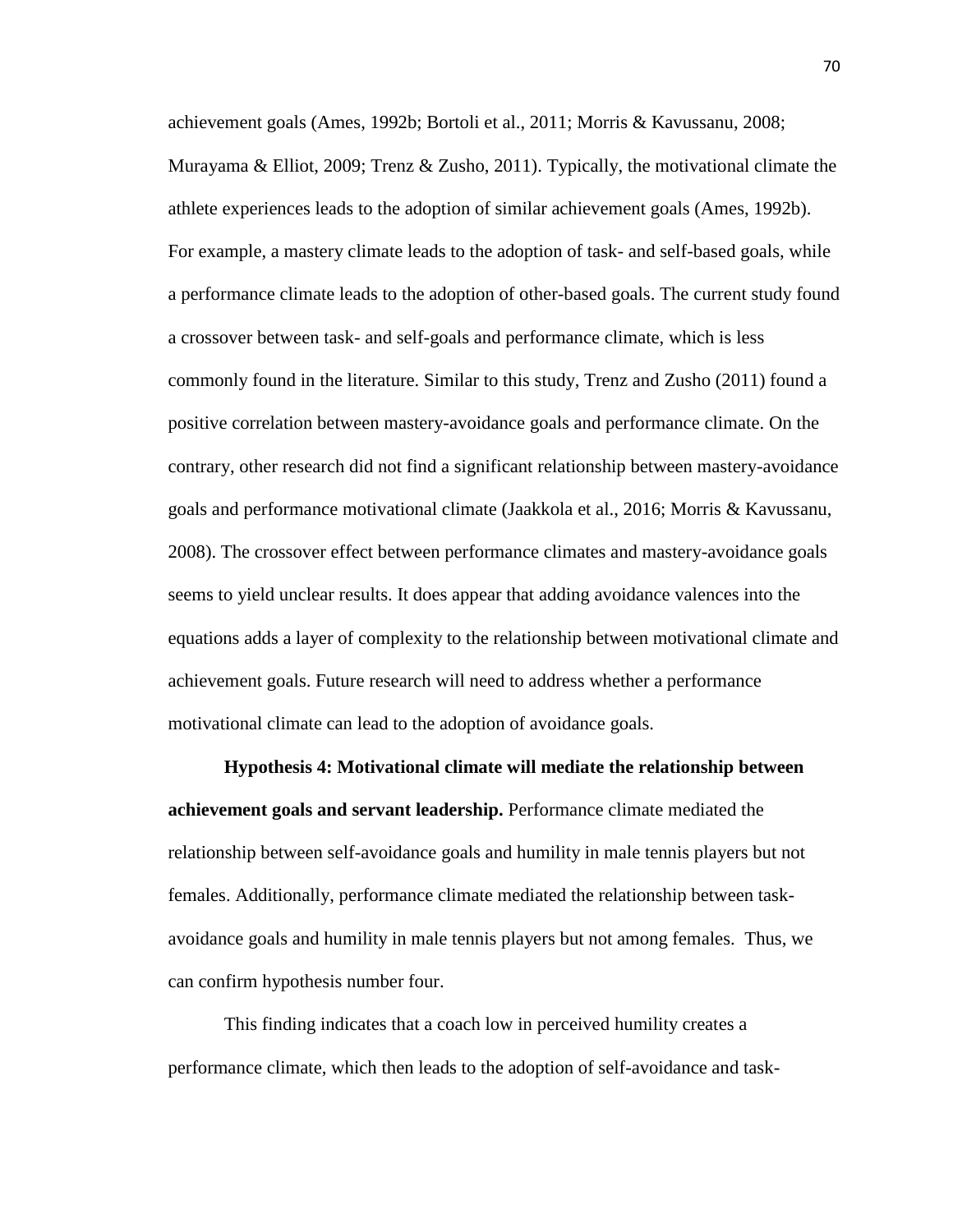avoidance goals among the athletes. Conversely, a coach perceived as high in humility is less likely to create a performance climate, which leads to less self-avoidance and taskavoidance goal adoption. Overall, it appears that the coaching behavior of humility influences a male athlete's adoption of self- and task-avoidance goals, but this relationship is best conceptualized through the lens of a performance motivational climate.

This relationship makes sense. Coach behaviors, like humility, play a large role in creating the team motivational climate (Newton et al., 2000). The way a coach communicates with the team, handles team decision-making, and gives feedback influences the team motivational climate. This climate represents the standards for achievement. Over time, an athlete exposed to the team climate can adopt goals that are emphasized in the motivational climate (Ames, 1992b). In this study, it appears a motivational climate emphasizing favoritism, unequal recognition, and punishment after mistakes results in athletes adopting the fear-based avoidance valences for task- and selfbased goals. The relationship among these variables is best explained through the lens of performance climate because the coach's behaviors create the situational goal structure of the team, which then influences the adoption of achievement goals.

Now the question is why did this effect occur in the male participants but not the females? Previous research found females are more likely to adopt mastery-avoidance goals than males in sport (Morris & Kavussanu, 2000; Stenling et al., 2014; Trenz & Zusho, 2011). While the current study did not find a significant difference in the achievement goals set between males and females, the results do indicate that males are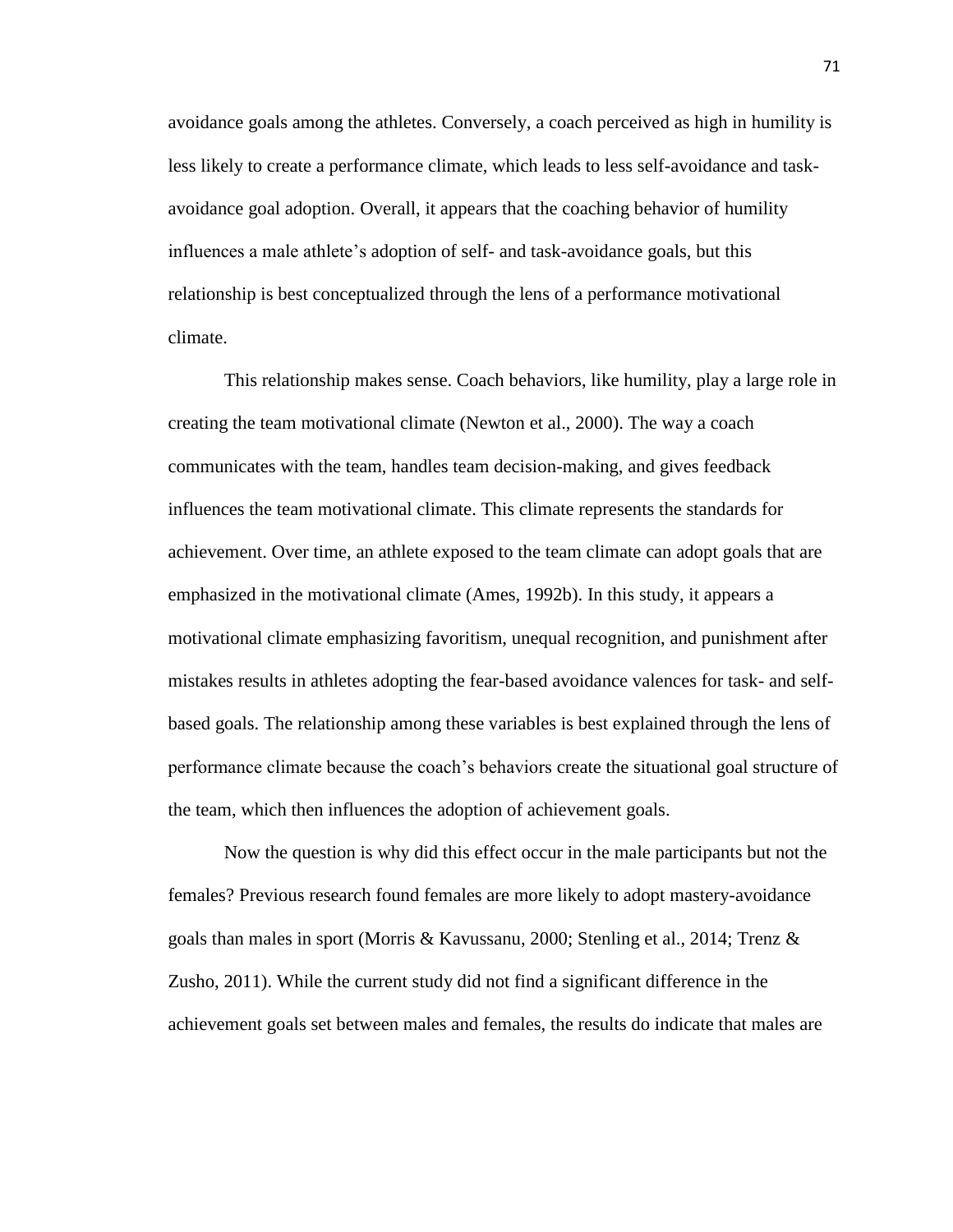more influenced by humility coaching behaviors and the performance climate in adopting avoidance goals.

The males appear to be demonstrating greater sensitivity to a performance climate. Perceived competence, an antecedent to achievement goals, is one avenue worth further exploration in this regard. Elliot (1999) posited that avoidance goals are underpinned by low perceived competence, meaning that negative perceptions of competence orient athletes towards the possibility of failure. Morris and Kavussanu (2008) found males reported higher perceived competence in sport and at the same time reported more approach-based goals than females. Perhaps low humility coaching behaviors and a performance climate lead to lower perceived competence in males, which makes them more susceptible to the adoption of avoidance goals. Because perceived competence was not measured in this study, these ideas are all speculation.

Contrary to this study, Breiger and colleagues (2015) found a performance climate had a stronger negative impact (e.g., enjoyment, perceived liking by the coach, and attitudes toward coach) on females than it did on males in youth sport. Although achievement goals were not measured as an outcome, the results of Breiger and colleagues' (2015) study does suggest females are more negatively affected by a performance climate than males, which is contrary to the current study. Previous research has also found significant gender differences in the perception of motivational climate with males perceiving a more performance-oriented motivational climate than female respondents (Dowdell, 2013; Kavussanu & Roberts, 1996). For one reason or another, males are more likely to perceive the motivation climate as performance-based as compared to females. Future research will need to address gender differences in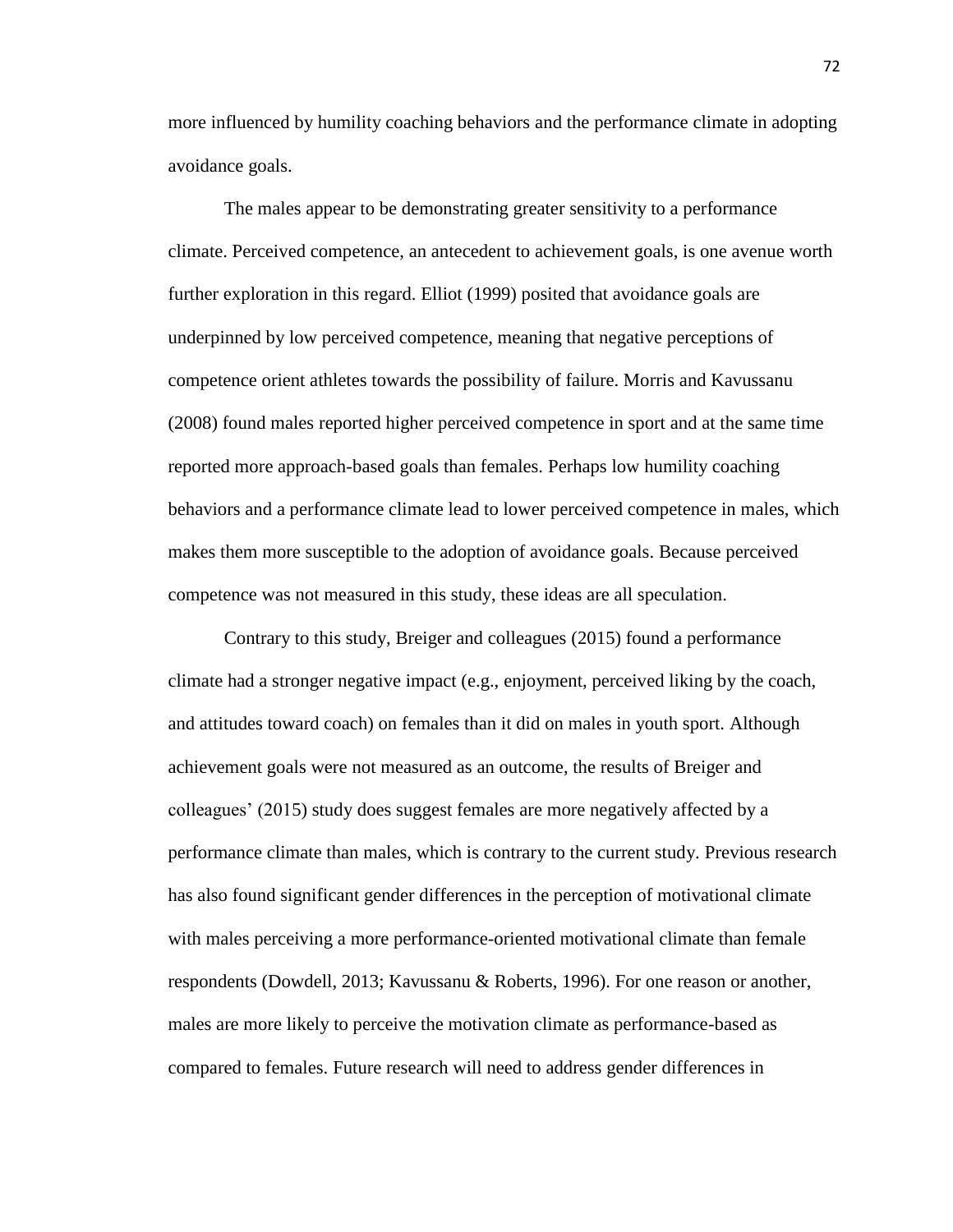achievement goals, motivational climate, and servant coach leadership to better understand to these relationships.

### **Implications for Practice**

For male coaches, the servant leadership construct humility appears to be particularly important for achievement goal adoption and motivational climate. Because self-avoidance and task-avoidance goals are associated with negative consequences and outcomes, a coach should foster an environment that does not encourage these goals. Incorporating humility into coaching practice appears to be one avenue to do this. As a coach, the practice of humility may lead to a decrease in performance climate, which then may lead to a decrease in avoidance goals in male teams.

The question is how does a coach incorporate humility into coaching practice while maintaining authority and the basic team structure? Allowing athletes to give their input and help make team decisions is one approach to increase a coach's humility. This means creating a democratic environment where athletes' voices are heard and respected. Additionally, not having the coach's name attached to every initiative and not always being front and center are other ways to increase humility. Practically, this could be implemented by discussing new ideas with team captains and having the captains propose the ideas to the team. Further, not looking at the coach position as one of power and not having to be seen as superior to the team in all areas are other ways to incorporate humility in coaching practice. The bottom line is, coaches are the authority figure for the team and should be making the important and tough decisions; however, incorporating these decisions can be done in humble ways which may facilitate the development of a mastery team climate as well as more adaptive achievement goals in male teams.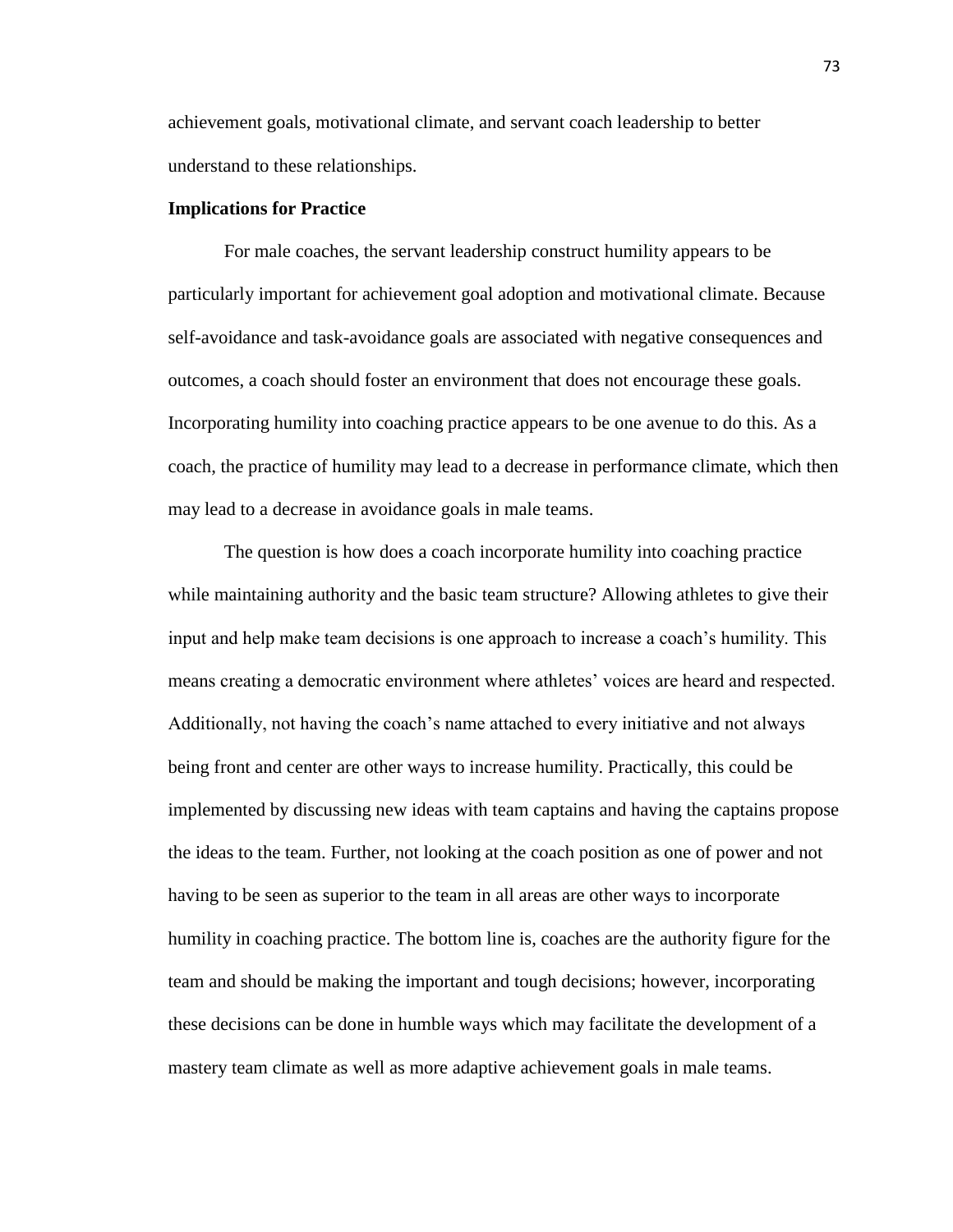## **Limitations**

As in any study, there are several limitations to mention. First, this study utilized a cross-sectional design which does not allow for cause / effect determinations. A longitudinal study would be a more comprehensive way to analyze these relationships. Utilizing more sophisticated longitudinal or true-experimental designs would allow for more precise cause / effect conclusions. Secondly, the sample size was somewhat small. With 82 participants, only nine coaches were assessed, and not many statistically significant relationships emerged for the whole group. Further, the males in this study were the only group which met statistical criteria necessary to run a mediation analysis, thus, only 34 participants and four coaches were included in this analysis. Third, data was collected during the fall tennis season. This is a limitation because it did not allow much time for new athletes (i.e., freshman and transfers) to be coached by their new head coach. Finally, because the instruments used were self-report questionnaires, there is a possibility the athlete's responses were biased due to social-desirability concerns. Regrettably, a social desirability instrument was not used in the questionnaire.

### **Future Research Recommendations**

Future research should have a larger participant and coach sample size and should include different sports. Because the 3x2 achievement goal model is relatively new for the sport domain, additional research should use this model to analyze achievement motivation. This will help address the unclear results that emerged regarding avoidance goals and motivational climates. Additionally, future research should measure how athletes' achievement goals changed over the course of four years on a collegiate team through a longitudinal approach. Finally, because servant leadership is a relatively new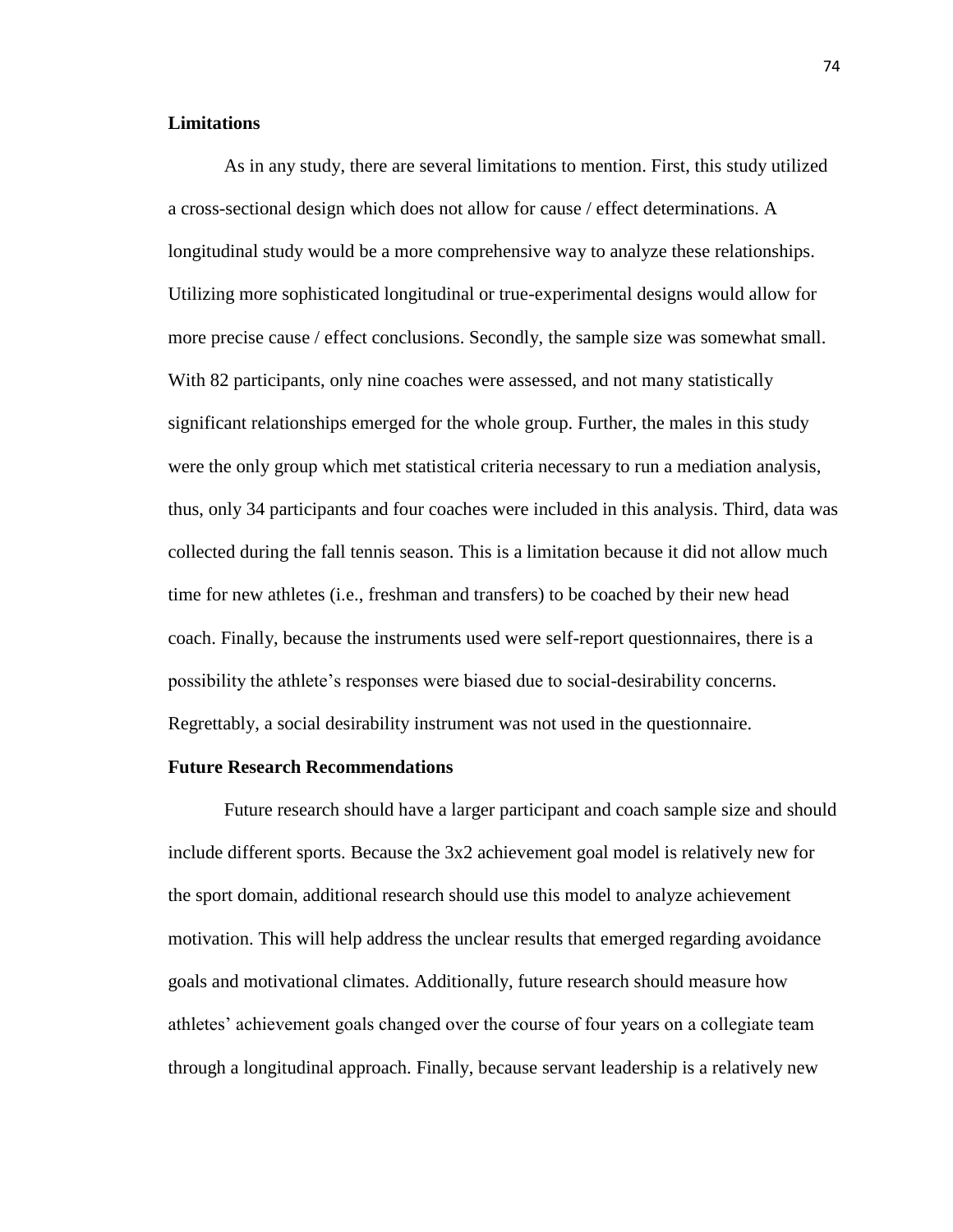construct in sport, additional research utilizing more sensitive measures and larger samples is certainly warranted.

# **Conclusions**

The results of this study suggest that motivational climate does partially mediate the relationship between servant leadership and achievement goals among male tennis players. More specifically, performance climate mediates the relationship between the servant leader construct humility and self- and task-avoidance goals in male collegiate tennis players. This indicates that a coach who is high in humility is less likely to generate a performance climate and also less likely to have athletes with self-avoidance and task-avoidance goals. It appears that incorporating humility into coaching practice is one area worth further- and serious- consideration for coaches.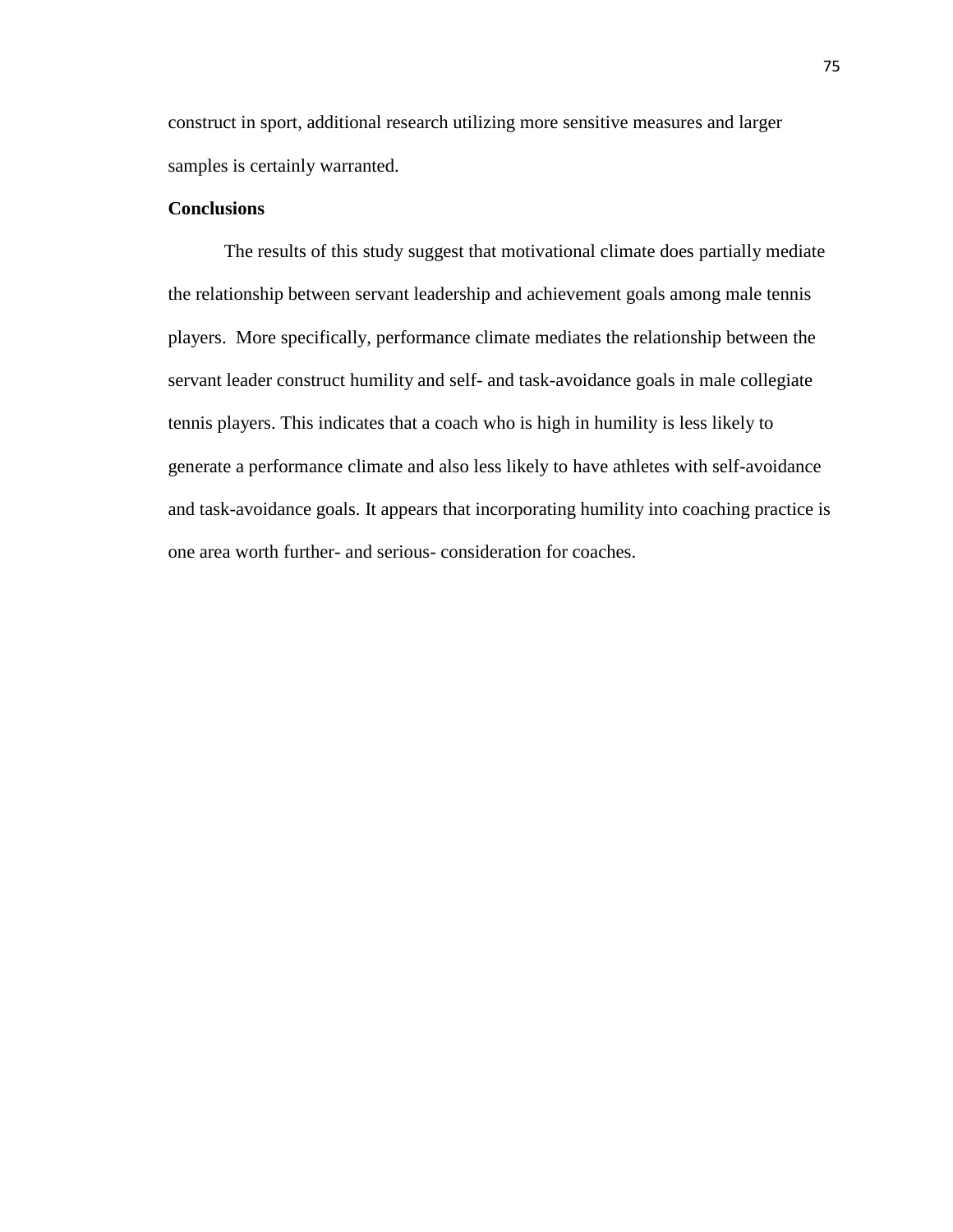#### References

- Adie, J. W., & Jowett, S. (2010). Meta-perceptions of the coach-athlete relationship, achievement goals, and intrinsic motivation among sport participants. *Journal of Applied Social Psychology, 40*(11), 2750-2773.
- Agbuga, B., & Xiang, P. (2008). Achievement goals and their relations to self-reported persistence/effort in secondary physical education: A trichotomous achievement goal framework. *Journal of Teaching in Physical Education,* 27(2), 179-191.
- Ames, C. (1992a). Achievement goals, motivational climate, and motivational processes. In G. Roberts (Ed.), *Motivation in sport and exercise* (pp. 161-176). Champaign, IL: Human Kinetics.
- Ames, C. (1992b). Classrooms: Goals, structures, and student motivation. *Journal of Educational Psychology, 84*(3), 261-271.
- Ames, C., & Archer, J. (1988). Achievement goals in the classroom: Students' learning strategies and motivation processes. *Journal of Educational Psychology, 80*(3), 260-267.
- Amorose, A. J., & Horn, T. S. (2000). Intrinsic motivation: Relationships with collegiate athletes' gender, scholarship status, and perceptions of their coaches' behavior. *Journal of Sport & Exercise Psychology, 22,* 63-84.
- Anderson, K. P. (2005). A correlational analysis of servant leadership and job satisfaction in a religious educational organization. *Dissertation Abstracts International,* 66(01), 3162292.
- Atkinson, J. W. (1957). Motivational determinants of risk-taking behavior. *Psychological Review, 64,* 359-372.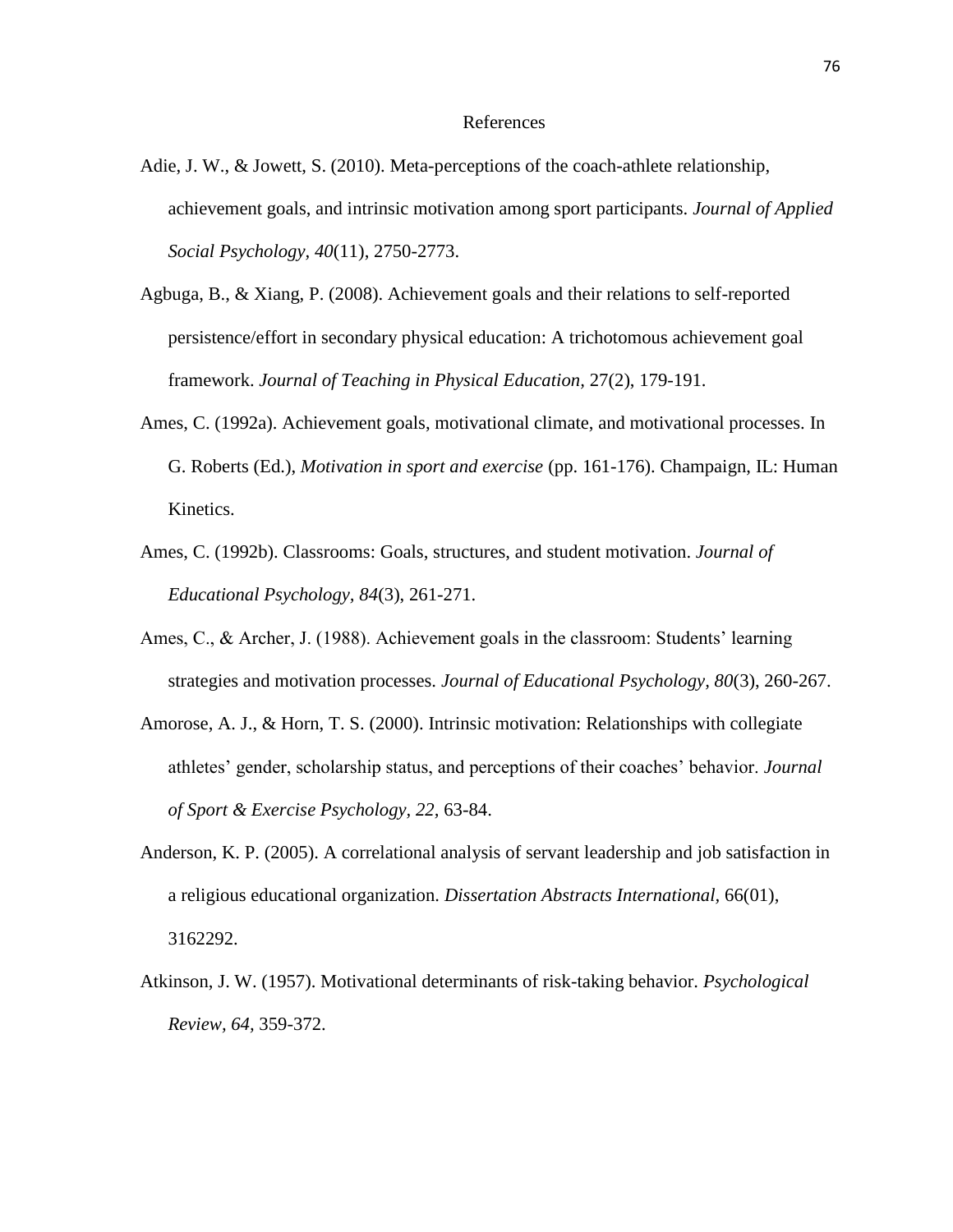- Avolio, B., Walumbwa, F., & Weber, T. (2009). Leadership: current theories, research, and future directions*. Annual Review of Psychology*, *60*, 421-449.
- Azadfada, S., Besmi, M., & Doroudian, A. A. (2014). The relationship between servant leadership and athlete satisfaction. *International Journal of Basic Sciences & Applied Research, 3*(8), 528-537.
- Balaguer, I., Duda, J. L., Atienza, F. L., & Mayo, C. (2002). Situational and dispositional goals as predictors of perceptions of individual and team improvement, satisfaction and coach ratings among elite female handball teams. *Psychology of Sport and Exercise, 3*(4), 293-308.
- Balaguer, I., Duda J. L.,, & Crespo, M. (1999). Motivational climate and goal orientations as predictors of perceptions of improvement, satisfaction and coach ratings among tennis players. *Scandinavian Journal of Medicine & Science in Sports, 9,* 381-388.
- Baron, R. M., & Kenny, D. A. (1986). The moderator-mediator variable distinction in social psychological research: Conceptual, strategic, and statistical considerations. *Journal of Personality and social Psychology, 51,* 1173-7782.
- Biddle, S. J. H., Wang, J. C. K., Kavussanu, M., & Spray, C. M. (2003). Correlates of achievement goal orientations in physical activity: A systematic review of research. *European Journal of Sport Science, 3*(5), 1-20.
- Black, G. L. (2010). Correlational analysis of servant leadership and school climate. *Catholic Education: Journal of Inquiry and Practice, 13*(4), 437-466.
- Black, S. J., & Weiss, M. R. (1992). The relationship among perceived coaching behaviors, perceptions of ability, and motivation in competitive age-group swimmers. *Journal of Sport and Exercise Psychology, 14,* 309-325.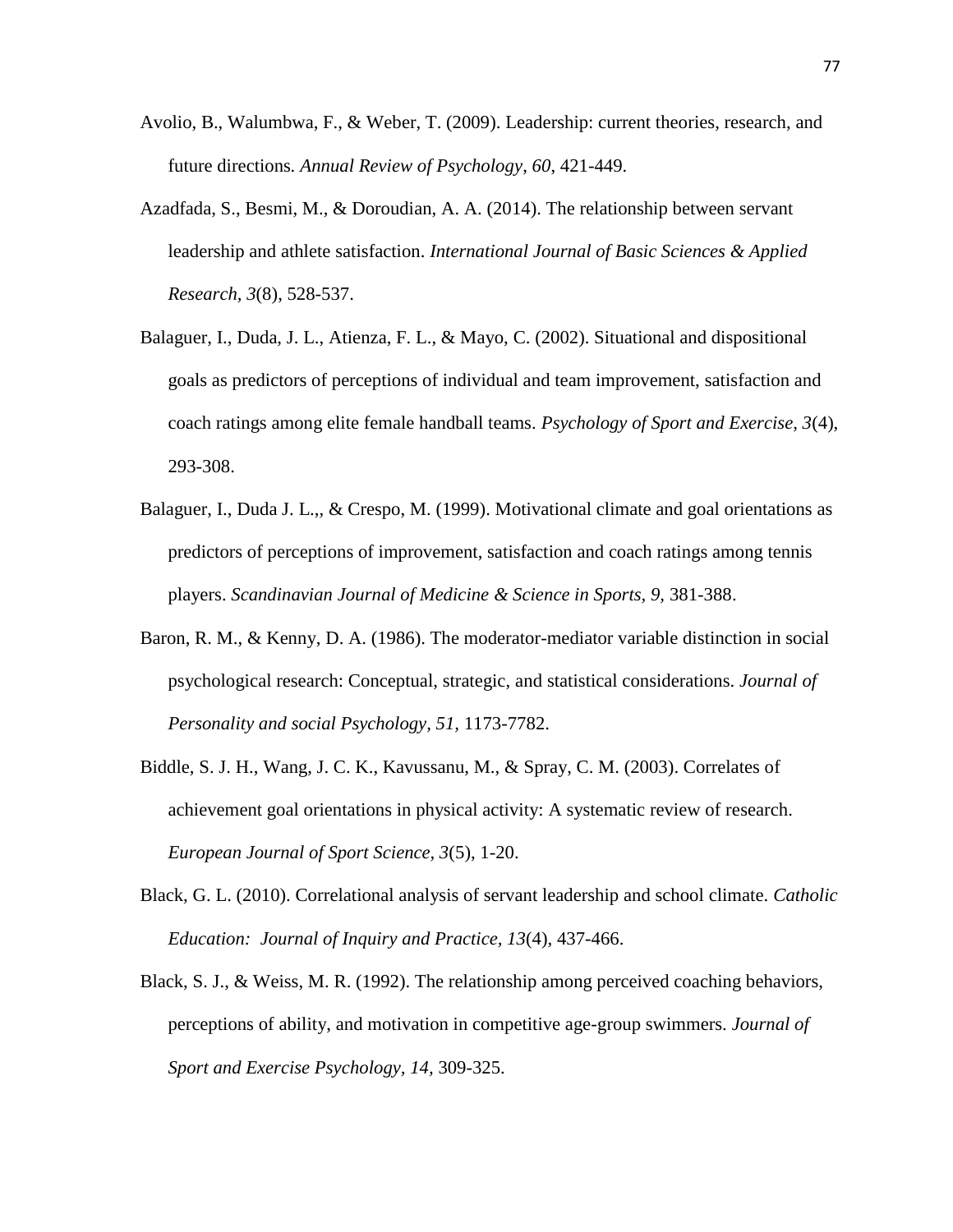- Bortoli, L., Bertollo, M., Comani, S., & Robazza, C. (2011). Competence, achievement goals, motivational climate, and pleasant psychosocial states in youth sport. *Journal of Sports Sciences, 29*(2), 171-180.
- Bum, C. H., & Shin, S. H. (2015). The relationship between coaches' leadership styles, competitive state anxiety, and golf performance in Korean junior golfers. *Sport Science Review,* 24(5/6), 371-386.
- Burton, L., & Peachey, J. W. (2013). The call for servant leadership in intercollegiate athletics. *Quest, 65*(3), 354-371.
- Breiger, J., Cumming, S. P., Smith, R. E., Smoll, F. (2015). Winning, motivational climate, and young athletes' competitive experiences: Some notable sex differences. *International Journal of Sports Science & Coaching, 10*(2+3), 395-411.
- Brustad, R. (1992). Integrating socialization influences into the study of children's motivation in sport. *Journal of Sport & Exercise Psychology, (14),* 59-77.
- Carr, S. (2006). An examination of multiple goals in children's physical education: Motivational effect of goal profiles and the role of perceived climate in multiple goal development. *Journal of Sports Sciences, 24*(3), 281-287.
- Cerit, Y. (2009). The effects of servant leadership behaviors of school principals on teachers' job satisfaction. *Educational Management Administration & Leadership, 37*(5), 600-623.
- Chan, S. C. H., & Mak, W. (2014). The impact of servant leadership and subordinates' organizational tenure on trust in leader and attitudes. *Personnel Review, 43*(2), 272-287.
- Chelladurai, P. (1980). Leadership in sports organizations. *Canadian Journal of Applied Sport Sciences*, *5*(4), 226-231.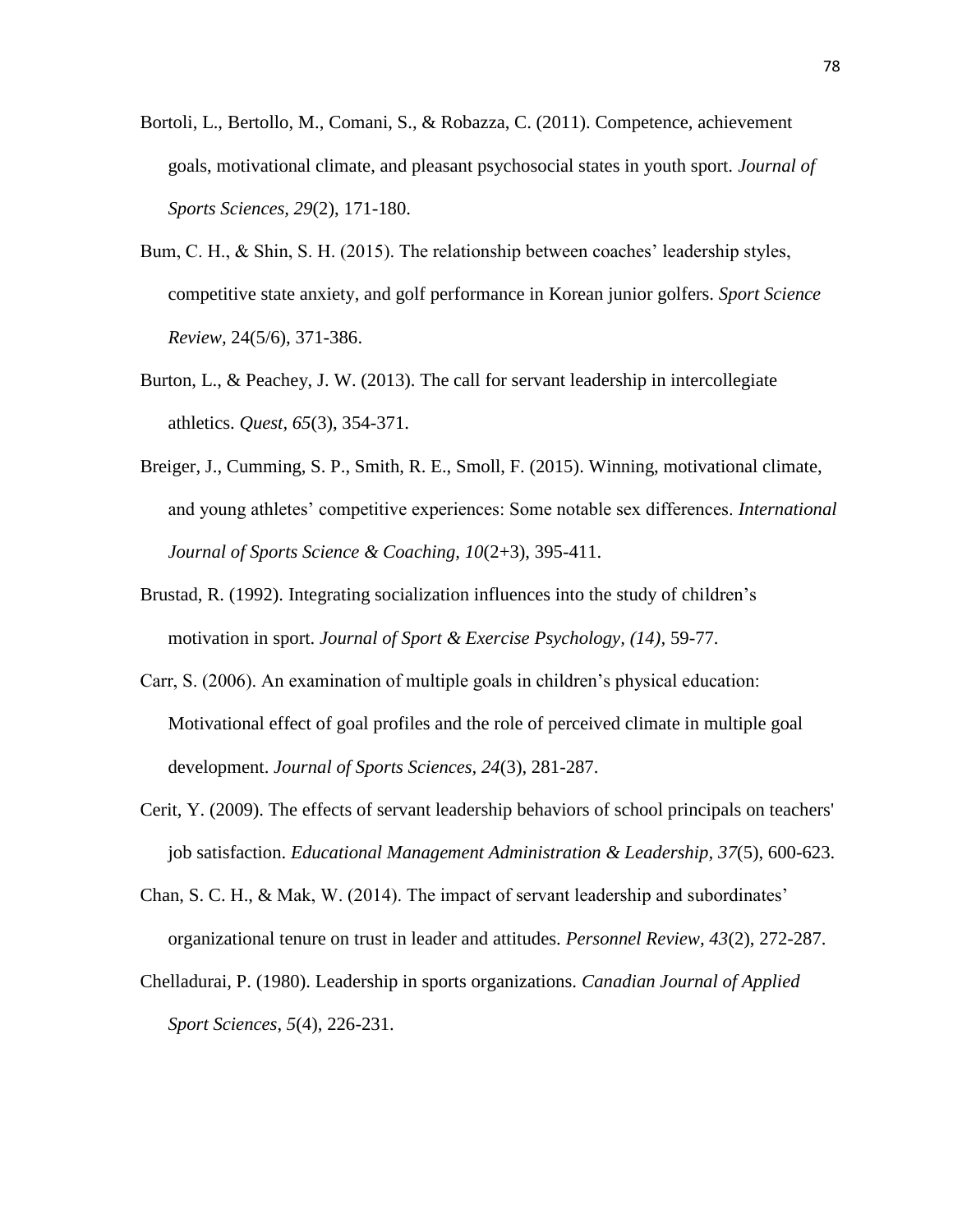- Conroy, D. E., Elliot, A. J., Hofer, S. M. (2003). A 2x2 achievement goal questionnaire for sport: Evidence for factorial invariance, temporal stability, and external validity. *Journal of Sport & Exercise Psychology, 25.* 456-476.
- Conroy, D. E., & Elliot, A. J. (2004). Fear of failure and achievement goals in sport: Addressing the issue of the chicken and the egg. *Anxiety, Stress, and Coping, 17*(3), 271- 285.
- Cumming, S. P., Smith, R. E., Smoll, F. L., Standage, M., & Grossbard, J. R. (2008). Development and validation of the Achievement Goal Scale for Youth Sports. *Psychology of Sport and Exercise, 9,* 687-703.
- Cury, F. (1999). New directions for achievement goals theory in sport development and predictive validity of the AAASQ. *Journal of Sport and Exercise Psychology, 20,* S15.
- Cury, F. (2000). Predictive validity of the approach and avoidance achievement in sport model. *Journal of Sport and Exercise Psychology, 21,* S32.
- Cury, F., Elliot, A. J., Fonseca, D. D., & Moller, A. C. (2006). The social-cognitive model of achievement motivation and the 2x2 achievement goal framework. *Journal of Personality and Social Psychology, 90*(4), 666-679.
- Cury, F., Fonseca, D., Rufo, M., & Sarrazin, P. (2002). Perceptions of competence, implicit theory of ability, perception of motivational climate, and achievement goals: A test of the trichotomous conceptualization of endorsement of achievement motivation in the physical education setting. *Perceptual and Motor Skills, 95*. 233-244.
- Deci, E. L., & Ryan, R. M. (2000). The "what" and "why" of goal pursuits: Human needs and the self-determination of behavior. *Psychological Inquiry, 11*(4), 227-268.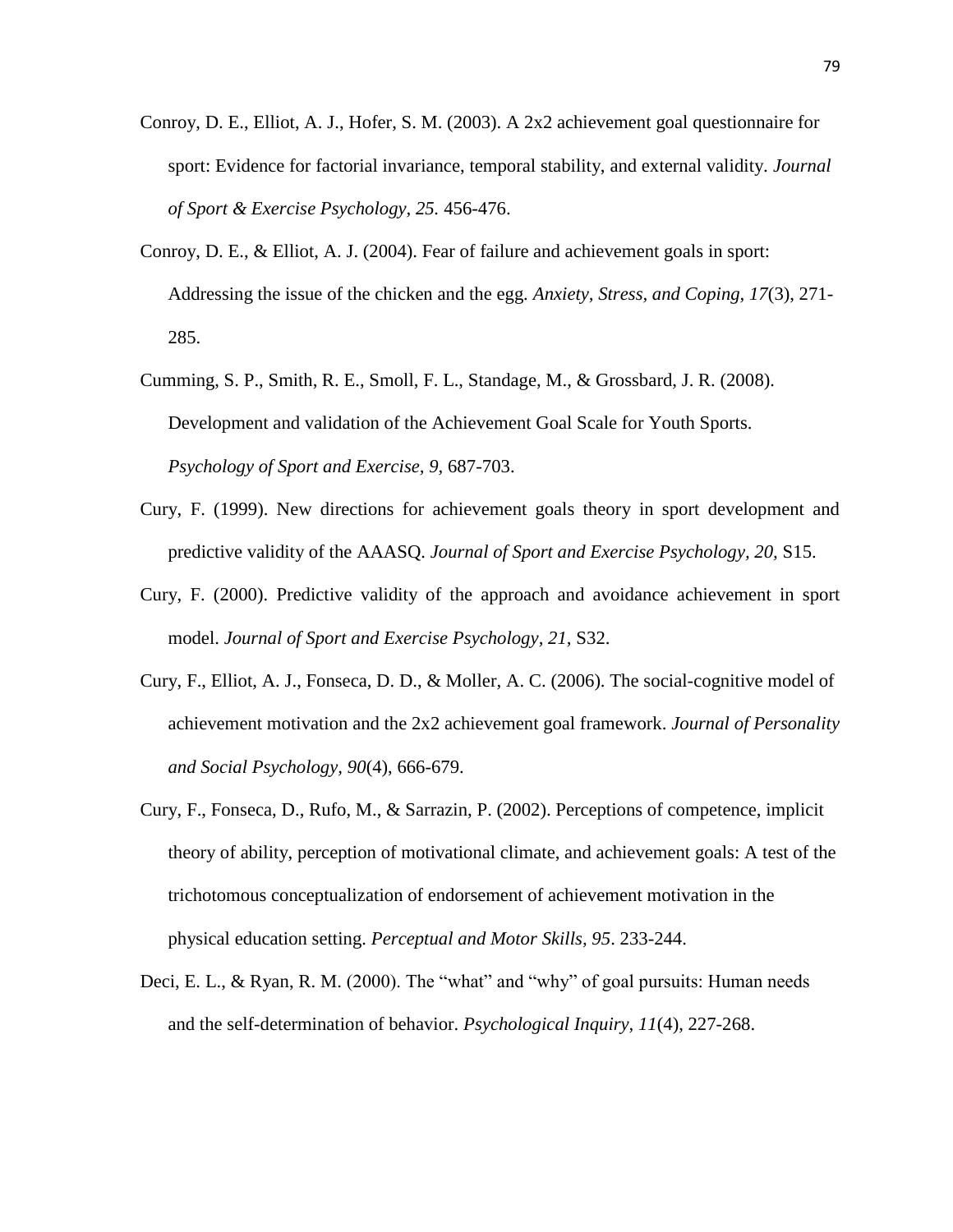- Din, C., Paskevich, D., Gabriele, T., & Wethner, P. (2015). Olympic medal-winning leadership. *International Journal of Sports Science & Coaching, 10*(4), 589-604.
- Dinger, F., Dickhauser, O., Spinath, B., & Steinmayr, R. (2013). Antecedents and consequences of students' achievement goals: A mediational analysis. *Learning and Individual Differences, 28,* 90-101.
- Dowdell, T. (2013). Achievement goals and motivational climate in competitive gymnastics classes. *Science of Gymnastics Journal, 5*(2), 53-65.
- Duda, J. L. (2001). Achievement goal research in sport: Pushing the boundaries and clarifying some misunderstandings. In *Advances in motivation in sport and exercise, (*pp.129*-*182). Champaign, Ill: Human Kinetics.
- Duda, J. L. (2005). Motivation in sport: The relevance of competence and achievement goals. In A. J. Elliot & C. S. Dweck (Eds.), *Handbook of competence and motivation* (pp. 318– 335). New York: Guilford Press.
- Dweck, C. S. (1986). Motivation processes affecting learning. *American Psychologist, 41*(10), 1040-1048.
- Dweck, C. S., & Elliott, E. S. (1983). Achievement motivation. In P. Mussen, & E. M. Hetherington (Eds.), *Handbook of child psychology* (pp. 643-691). New York, NY: Wiley.
- Dweck, C. S., & Leggett, E. (1988). A social-cognitive approach to motivation and personality. *Psychological Review, 95*(2), 256-273.
- Dweck, C. S., & Molden, D. C. (2005). Self-theories: Their impact on competence motivation and acquisition. In A. J. Elliot & C. S. Dweck (Eds.), *Handbook of competence and motivation* (pp. 122-140). New York: Guilford Press.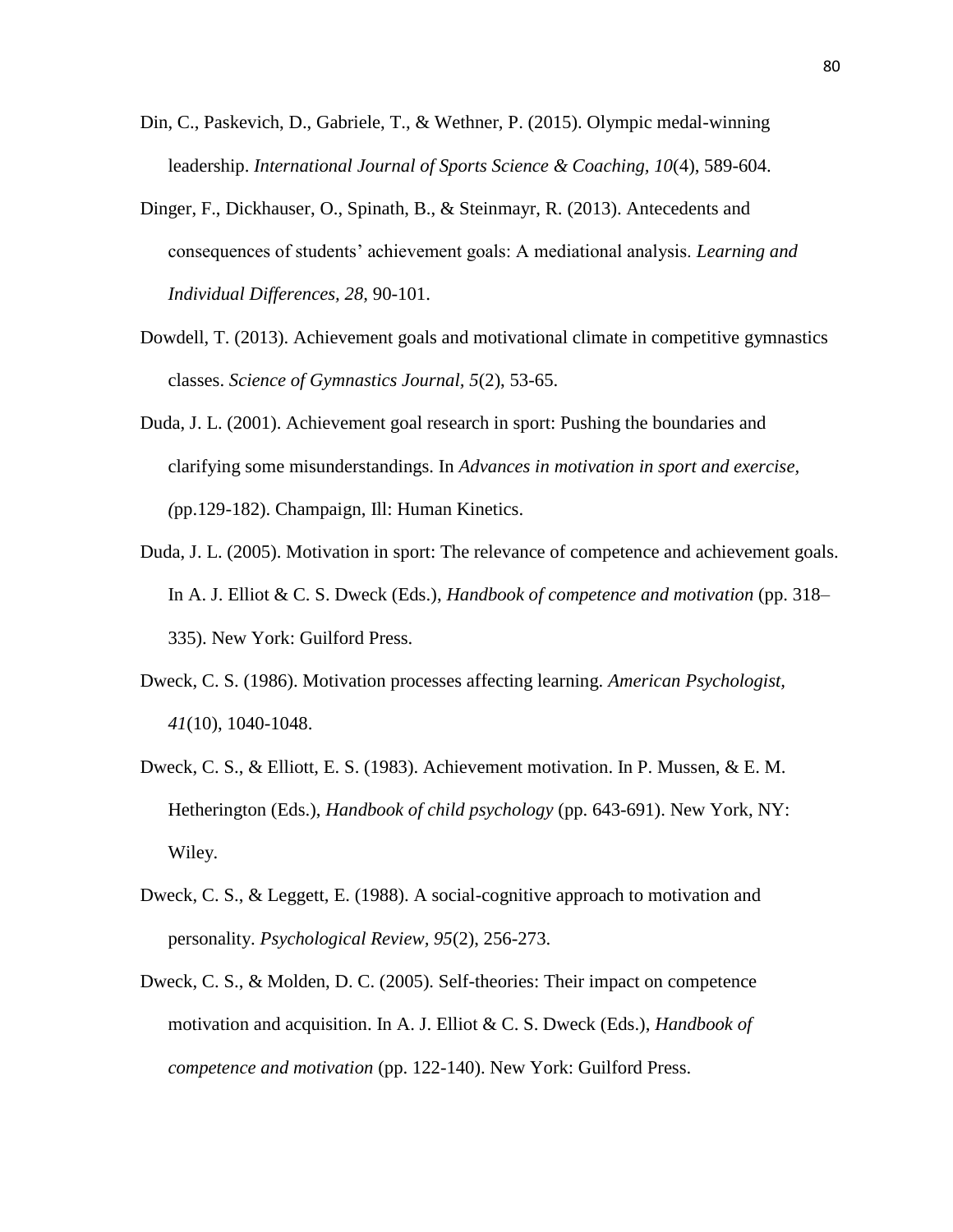- Elliot, A. J. (1997). Integrating the "classic" and "contemporary" approaches to achievement motivation: A hierarchical model of approach and avoidance achievement motivation. In M. L. Maehr & P. R. Pintrich (Eds.) *Advances in motivation and achievement* (pp. 143- 179). Greenwich, CT: JAI Press.
- Elliot, A. J. (1999). Approach and avoidance motivation and achievement goals. *Educational Psychologist*, *34*(3), 169-189.
- Elliot, A. J. (2005). A conceptual history of the achievement goal construct. In A. J. Elliot & C. S. Dweck (Eds.), *Handbook of competence and motivation* (pp. 52-72). New York: Guilford Press.
- Elliot, A. J., & Church, M. A. (1997). A hierarchal model of approach and avoidance achievement motivation. *Journal of Personality and Social Psychology, 72*(1), 218-232.
- Elliot, A. J., Cury, F., Fryer, J. W., & Huguet, P. (2006). Achievement goals, selfhandicapping, and performance attainment: A mediational analysis. *Journal of Sport & Exercise Psychology, 28,* 344-361.
- Elliot, A. J., & Dweck, C. S. (1988). Goals: An approach to motivation and achievement. *Journal of Personality and Social Psychology, 54*(1), 5-12.
- Elliot, A. J., & Dweck, C. S. (2005). Competence and motivation: Competence as the core of achievement motivation. In A. J. Elliot & C. S. Dweck (Eds.), *Handbook of competence and motivation* (pp. 3-12). New York: Guilford Press.
- Elliot, A. J., & Harackiewicz, J. M. (1996). Approach and avoidance achievement goals and intrinsic motivation: a mediational analysis. *Journal of Personality and Social Psychology*, *70*, 461-475.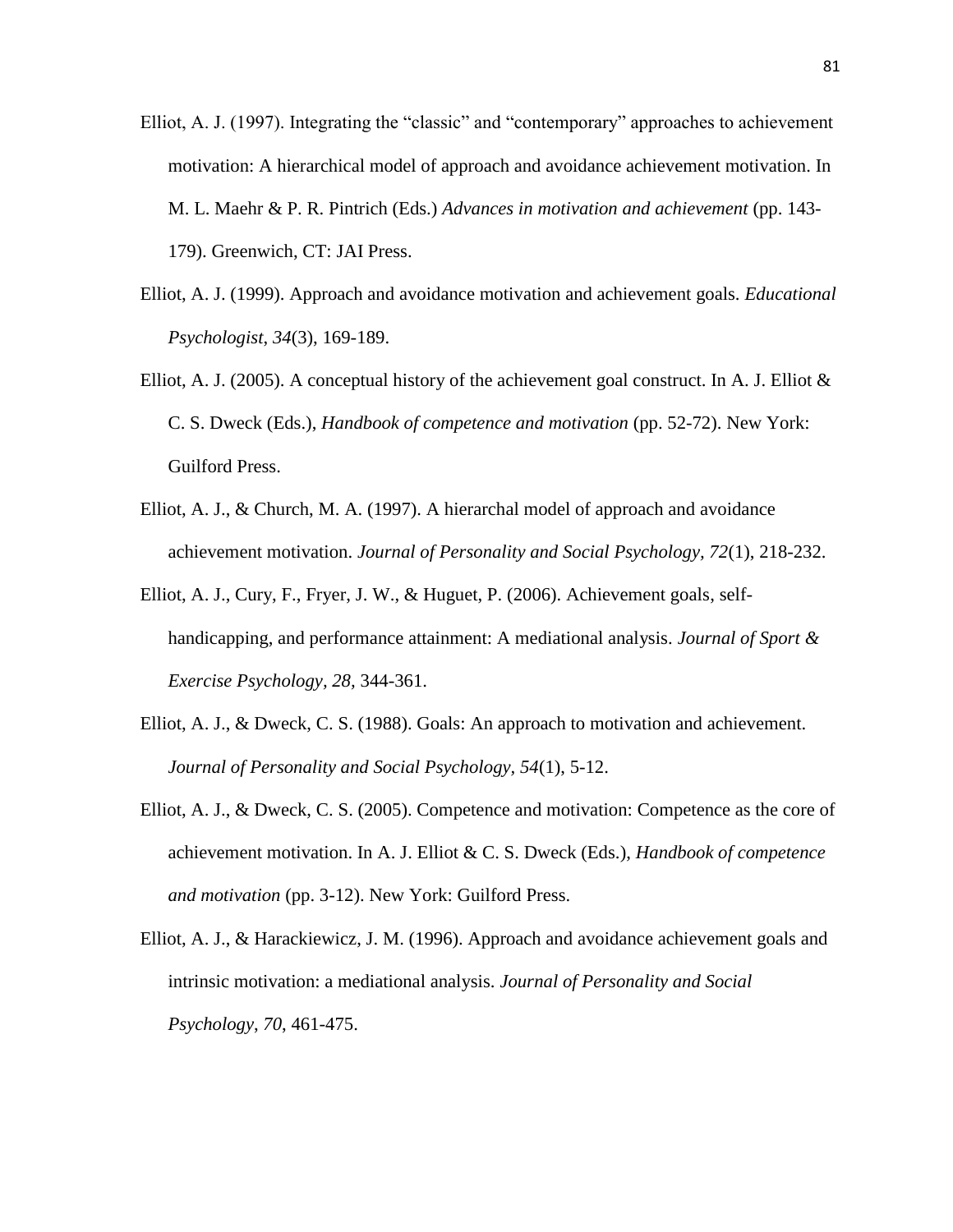- .Elliot, A. J., & McGregor, H. A. (2001). A 2 x 2 achievement goal framework. *Journal of Personality and Social Psychology, 80*(3), 501-519.i
- Elliot, A. J., & Murayama, K. (2008). On the measurement of achievement goals: critique, illustration, and application. *Journal of Educational Psychology, 100,* 613-628.
- Elliot, A. J., Murayama, K., & Pekrun, R. (2011). A 3 x 2 achievement goal model. *Journal of Educational Psychology, 103*(3), 632-648.
- Erturan-Ilker, G. (2014). Effect of feedback on achievement goals and perceived motivational climate in physical education. *Issues in Educational Research, 24*(2), 152- 161.
- Greenleaf, R. K. (1977). Servant leadership: a journey into the nature of legitimate power and greatness. New York: Paulist Press. Heider, F. (1958). *The psychology of interpersonal relations*. New York: Wiley.
- Hammermeister, J. J. (2010). *Cornerstones of coaching: the building blocks of success for sport coaches and teams.* Traverse City, Mich.: Cooper Publishing Group.
- Hammermeister, J.J., Burton, D., Pickering, T., Chase, M., Westre, K. and Baldwin, N. (2008). Servant-leadership in sport: A concept whose time has arrived, *International Journal of Servant Leadership*, 4, 185-215.
- Harackiewicz, J. M., Barron, K. E., Pintrich, P. R., Elliot, A. J., & Thrash, T. M. (2002). Revision of achievement goal theory: Necessary and illuminating. *Journal of Educational Psychology, 94*(3), 638-645.
- Hulleman, C. S., Schrager, S. M., Bodmann, S. M., & Harackiewicz, J. M. (2010). A metaanalytic review of achievement goal measures: Different labels for the same constructs or different constructs with similar labels?. *Psychological Bulletin*, *136*(3), 422-449.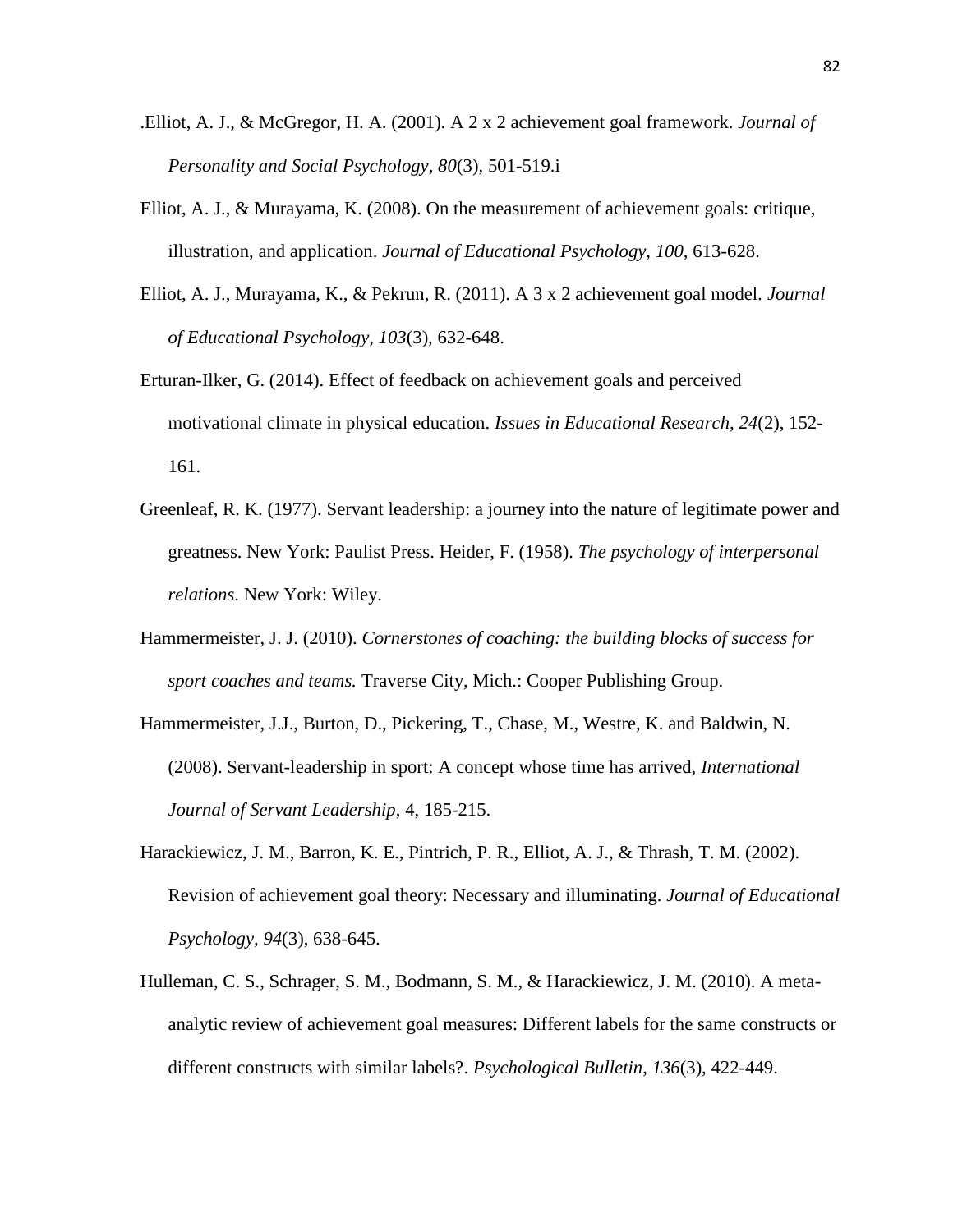- Irving, J.A. (2005). Servant leadership and the effectiveness of teams. *Dissertation Abstracts International,* 66(4).
- Jaakkola, T., Ntoumanis, N., & Liukkonen, J. (2016). Motivational climate, goal orientation, perceived sport ability, and enjoyment with Finnish junior ice hock players. *Scandinavian Journal of Medicine & Science in Sport, 26*(1), 109-115.
- Jaramillo F., Grisaffe, D. B., Lawrence, B. C., & Roberts, J. A. (2009). Examining the impact of servant leadership on salesperson's turnover intention. *Journal of Personal Selling & Sales Management, 29,* 351-365.
- Joseph, E E., & Winston, B. E. (2005) A correlation of servant leadership, leader trust, and organizational trust. *Leadership & Organizational Development Journal, 26*(1), 6-22.
- Kavussanu, M., & Roberts, G. C. (1996). Motivation in physical activity contexts: The relationship of perceived motivational climate to intrinsic motivation and self-efficacy. *Journal of Sport & Exercise Psychology, 18*, 264-280.
- Kool, M., & van Dierendonck, D. (2012). Servant leadership and commitment to change, the mediating role of justice and optimism. *Journal of Organizational Change Management, 25* (3), 422-433.
- Knight, J. L. (2015). Until they know you care: The influence of coach servant leadership on motivational climate and athlete psychosocial outcomes. *Dissertation Abstracts International,* 75.
- Laub, J. (1999). Assessing the servant organization: Development of the servant organizational leadership (SOLA) instrument. *Dissertation Abstracts International, 60,* 308.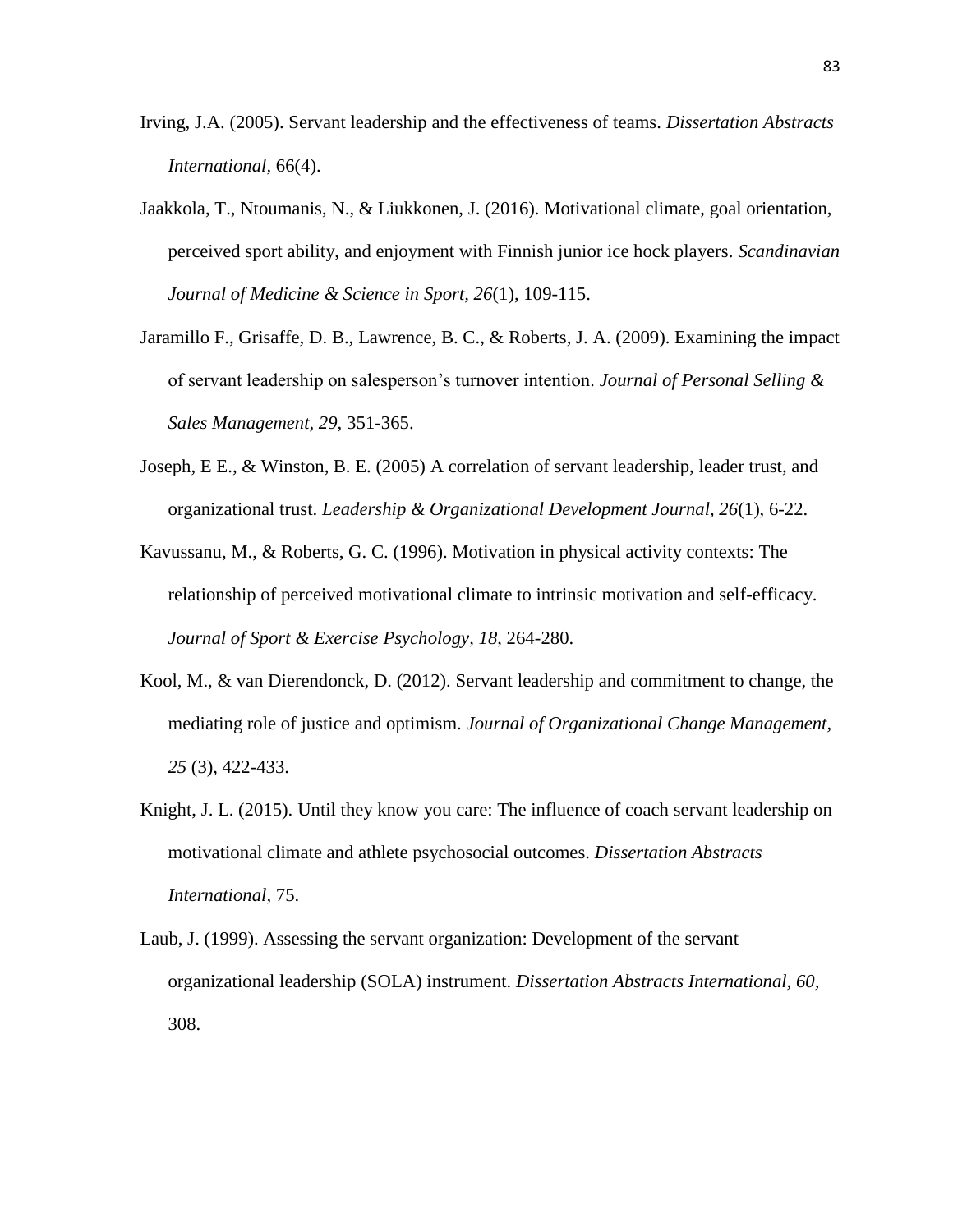- Li, C., Chi, L., Yeh, S., Guo, K., Ou, C., & Kao, C. (2011). Prediction of intrinsic motivation and sports performance using 2x2 achievement goal framework. *Psychological Reports, 108*(2), 625-637.
- MacKinnon, D. P., Fairchild, A. J., & Fritz, M. S. (2007). Mediation analysis. *Annual Review of Psychology, 58,* 593-614.
- Maehr, M. L. (1989). Thoughts about motivation. In C. Ames & R. Ames (Eds.), *Research on motivation in education* (pp. 299-315). New York, NYL: Academic Press.
- Mageau, G. A., & Vallerand, R. J. (2003). The coach-athlete relationship: a motivational model. *Journal of Sports Science, 21,* 883-904.
- Martens, R. (2004). Successful coaching (3rd ed.). Champaign, Ill.: Human Kinetics.
- Mascret, N., Elliot, A. J., & Cury, F. (2015). Extending the 3 x 2 achievement goal model to the sport domain: The 3 x 2 Achievement Goal Questionnaire for Sport. *Psychology of Sport and Exercise, 17*, 7-14.
- Mayer, D. M., Bardes, M., & Piccolo, R. F. (2008). Do servant-leaders help satisfy follower needs? An organizational justice perspective. *European Journal of Work and Organizational Psychology, 17*(2), 180-197.
- McGee-Cooper, A., & Trammell, D. (2002). From hero-as-leader to servant-as-leader. In L. Spears & M. Lawrence (Eds.) *Focus on leadership: Servant-leadership for the 21st century* (pp. 141-152)*.* New York: John Wiley & Sons.
- McClelland, D. C., Atkinson, J. W., Clark, R. A., & Lowell, E. L. (1953). *The achievement motive.* New York: Appleton-Century-Crofts.
- McClelland, D. C., & Burnham, D. H. (1976). Power is the great motivator. *Harvard Business Review, 54* (2), 100-110.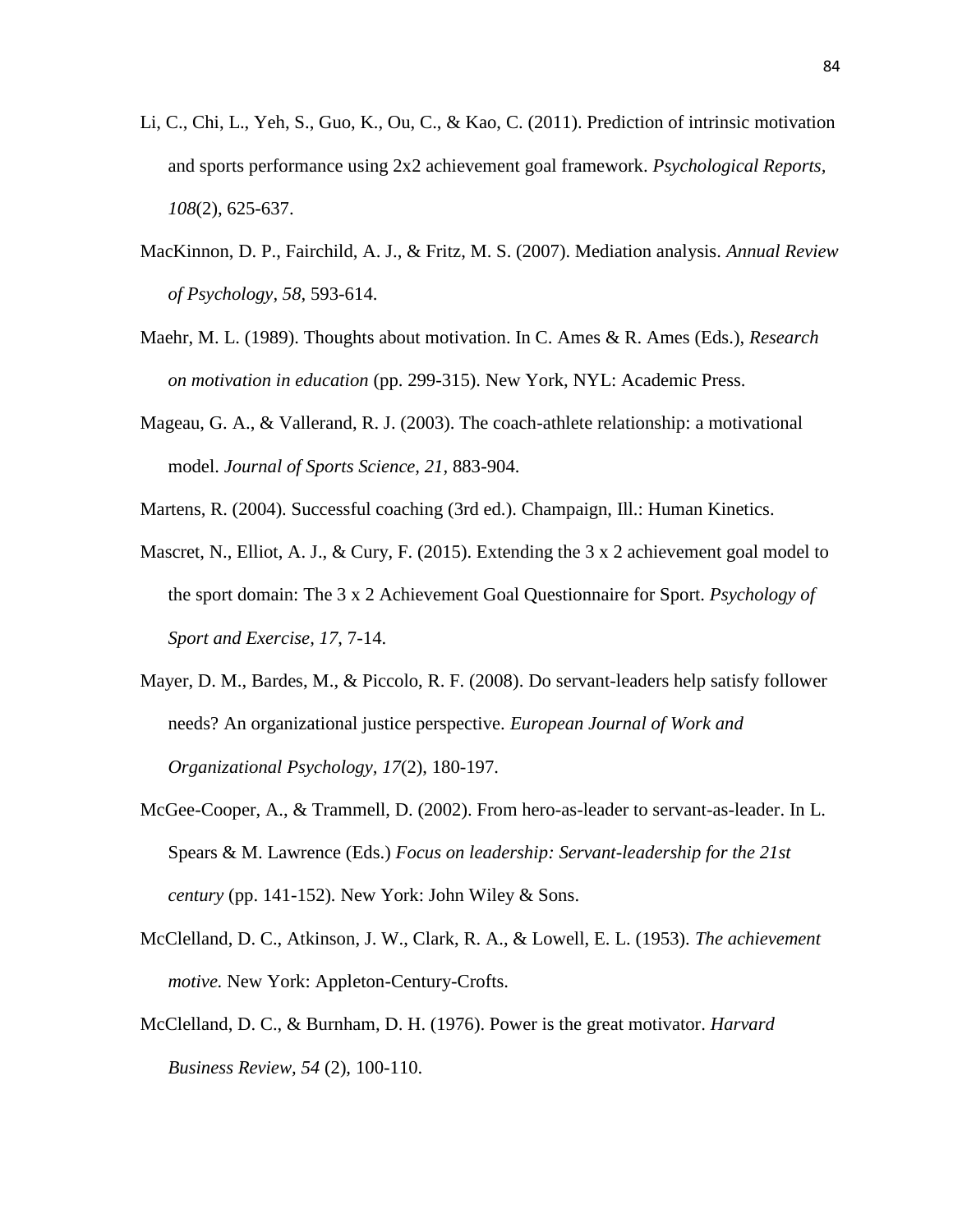- Miner, J. B. (1978). Twenty years of research on role-motivation theory of managerial effectiveness. *Personnel Psychology, 31,* 739-760.
- Morris, R. L., & Kavussanu, M. (2008). Antecedents of approach-avoidance goals in sport. *Journal of Sport Sciences, 26*(5), 465-476.
- Murayama, K.., & Elliot, A. J. (2009). The joint influences of personal achievement goals and classroom goal structures on achievement-relevant outcomes. *Journal of Educational Psychology, 101*(2), 432-447.
- Murrary, H. A. (1938). *Explorations in personality.* New York, NY: Oxford University Press.
- Naidoo, L. J., DeCriscio, A., Bily, H., Manipella, A., Ryan, M., & Youdim, J. (2012). The 2x2 model of goal orientation and burnout: The role of approach-avoidance dimensions in predicting burnout. *Journal of Applied Social Psychology, 42*(10), 2541-2563.
- Nicholls, J. G. (1984). Achievement motivation: Conceptions of ability, subjective experience, task choice, and performance. *Psychological Review*, *91*(3), 328-346.
- Nicholls, J. G. (1989). *The competitive ethos and democratic education*. Cambridge, MA: Harvard University Press.
- Nicholls, A. R., Morley, D., Perry, J. L (2016). Mentally tough athletes are more aware of unsupportive coaching behaviours: Perceptions of coach behaviour, motivational climate, and mental toughness in sport. *International Journal of Sports Science & Coaching, 11*(2), 172-181.
- Newton, M., Duda, J. L., & Yin, Z. (2000). Examination of the psychometric properties of the Perceived Motivational Climate in Sport Questionnaire-2 in a sample of female athletes. *Journal of Sport Sciences, 18,* 275-290.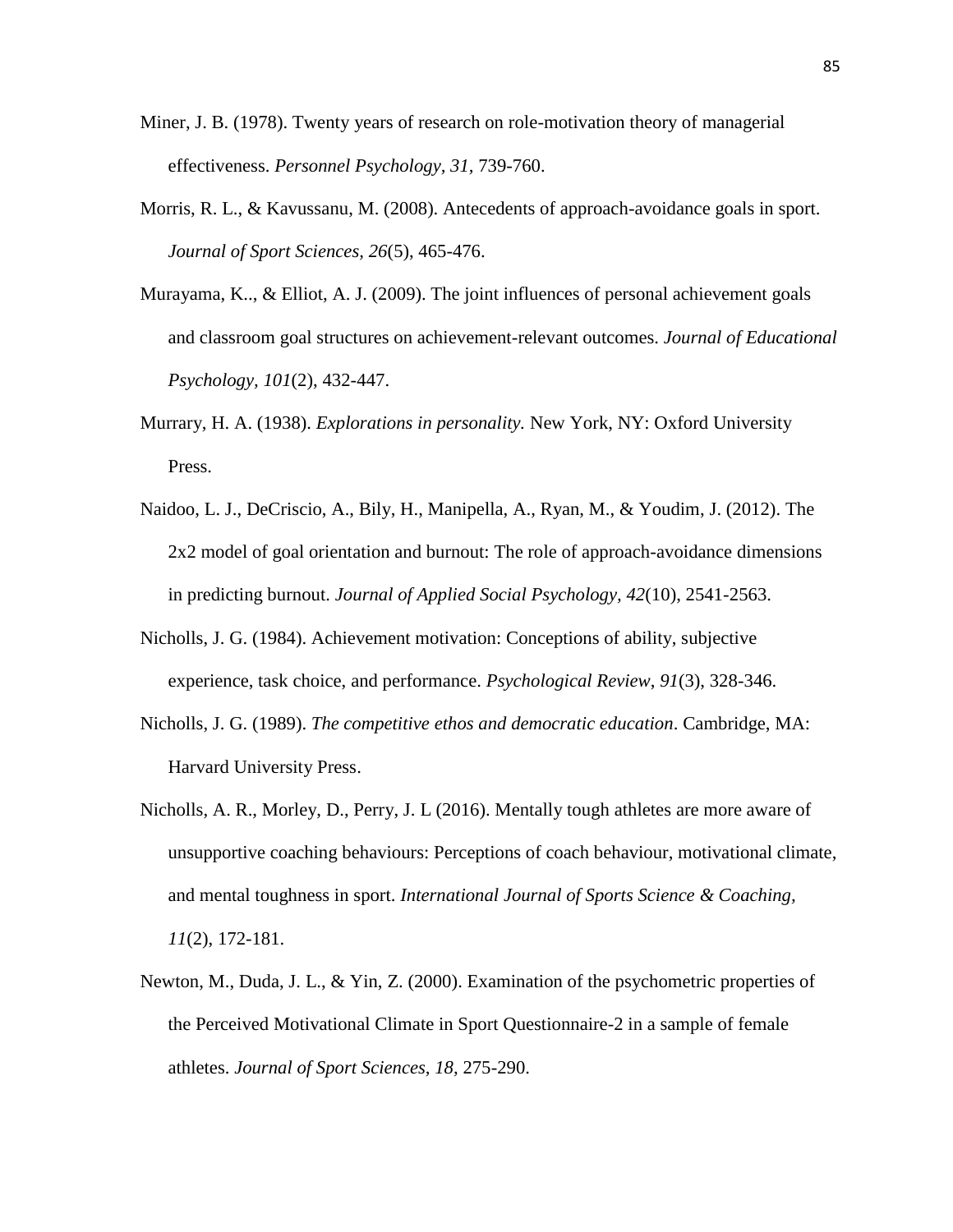- Ntoumanis, N., Thogersen-Ntoumani, C., & Smith, A. L. (2009). Achievement goals, selfhandicapping, and performance: A 2x2 achievement goal perspective. *Journal of Sport Sciences, 27*(13), 1471-1482.
- Ntoumanis, N., & Biddle, S. J. H. (1998). The relationship between competitive anxiety, achievement goals, and motivational climates. *Research Quarterly for Exercise and Sport, 69,* 176-187.
- Oxford Dictionaries Dictionary, Thesaurus, & Grammar [www.oxforddictionaries.com/us](http://www.oxforddictionaries.com/us)
- O'Donoghue, P. (2012). *Statistics for sport and exercise studies: An introduction.* New York, NY: Routledge.
- Page, D., & Wong, P. T. P. (2000). A conceptual framework for measuring servant leadership. In S. Adjiboloos (Eds.) *The human factor in shaping the course of history and development* (pp. 69-110). Lanham, MD: American University Press.
- Papaioannou, A., Marsh, H. W., Theodorakis, Y. (2004). A multilevel approach to motivational climate in physical education and sport settings: An individual or group level construct? *Journal of Sport & Exercise Psychology, 26,* 90-118.
- Patterson, K. (2003). Servant leadership: A theoretical model. Proceedings of the Servant-Leadership Roundtable. Retrieved February 26, 2016 from http://www.regent.edu/acad/global/publications/sl\_proceedings/2003/patterson\_ servant\_leadership.pdf.
- Pekrun, R., Cusack, A., Murayama, K., Elliot, A. J., & Thomas, K. (2014). The power of anticipated feedback: Effects of students' achievement goals and achievement emotions. *Learning and Instruction, 29*, 115-124.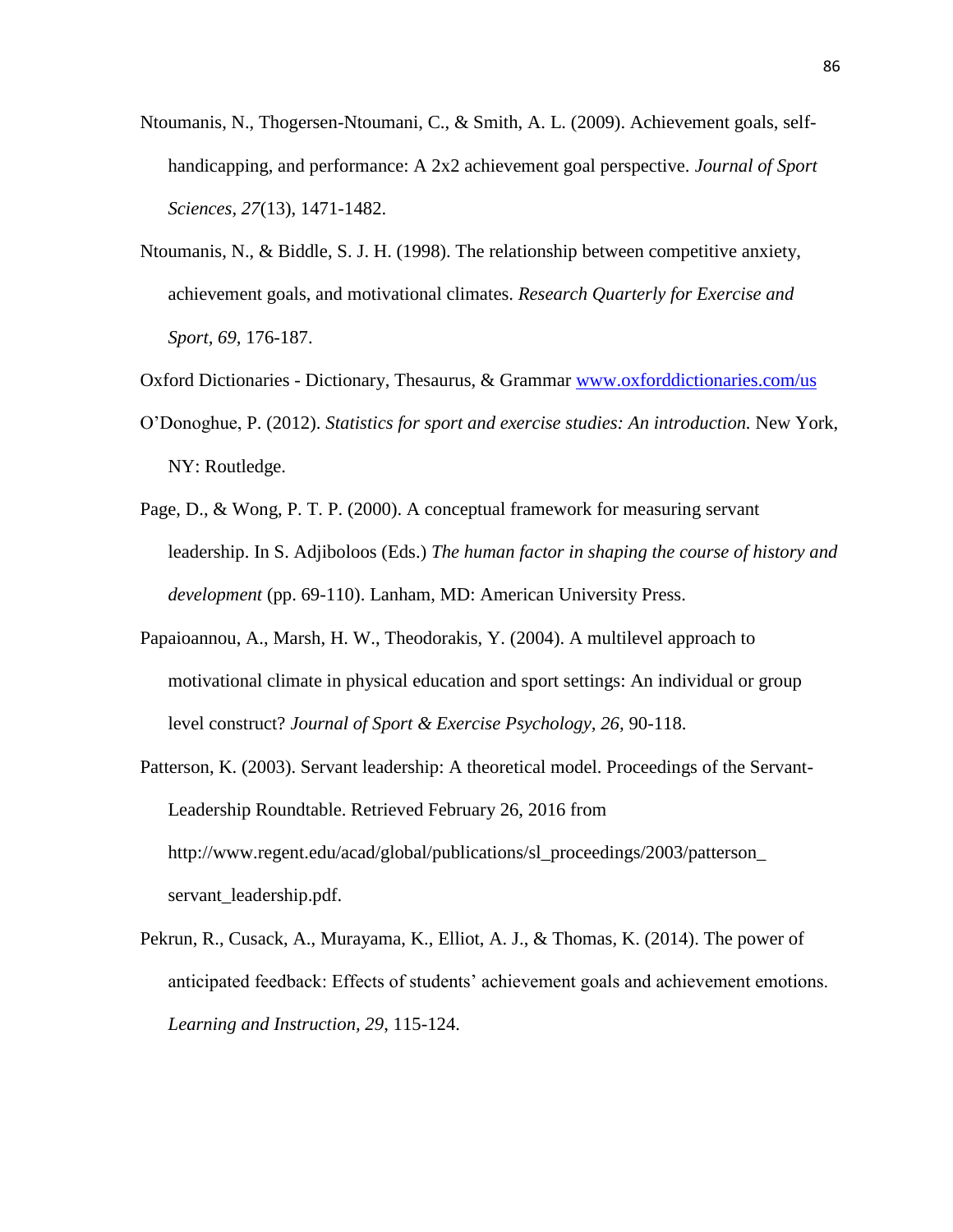- Pekrun, R., Elliot, A. J., & Maier, M. A. (2006). Achievement goals and discrete achievement emotions: A theoretical model and prospective test. *Journal of Educational Psychology, 98*(3), 583-597.
- Pekrun, R., Elliot, A. J., & Maier, M. A. (2009). Achievement goals and achievement emotions: Testing a model of their joint relations with academic performance. *Journal of Educational Psychology, 101*(1), 115-135.
- Puente-Diaz, R. (2013). Achievement goals and emotions. *The Journal of Psychology, 147*(3), 245-259.
- Pensgaard, A. M., & Roberts, G. C. (2002). Elite athletes' experiences of the motivational climate: The coach matters. *Scandinavian Journal of Medicine & Science in Sports, 12,*  54-59.
- Rieke, M., Hammermeister, J., & Chase, M. (2008). Servant leadership in sport: A new paradigm for effective coach behavior. International Journal of Sports Science & Coaching, 3(2), 227-239.
- Russell, R. F., & Stone, A. G. (2002). A review of servant leadership attributes: developing a practical model. *Leadership & Organizational Development Journal, 23*(3), 145-157.
- Seifriz, J. J., Duda, J. L., & Chi, L. (1992). The relationship of perceived motivational climate to intrinsic motivation and beliefs about success in basketball. *Journal of Sport & Exercise Psychology, 14,* 375-391.
- Sendjaya, S., & Pekerti, A. (2010). Servant leadership as antecedent of trust in organizations. *Leadership & Organization Development Journal, 31*(7), 643-663.
- Senko, C., & Harackiewicz, J. M. (2005) Regulation of achievement goals: The role of competence feedback. *Journal of Educational Psychology, 97*(3), 320-336.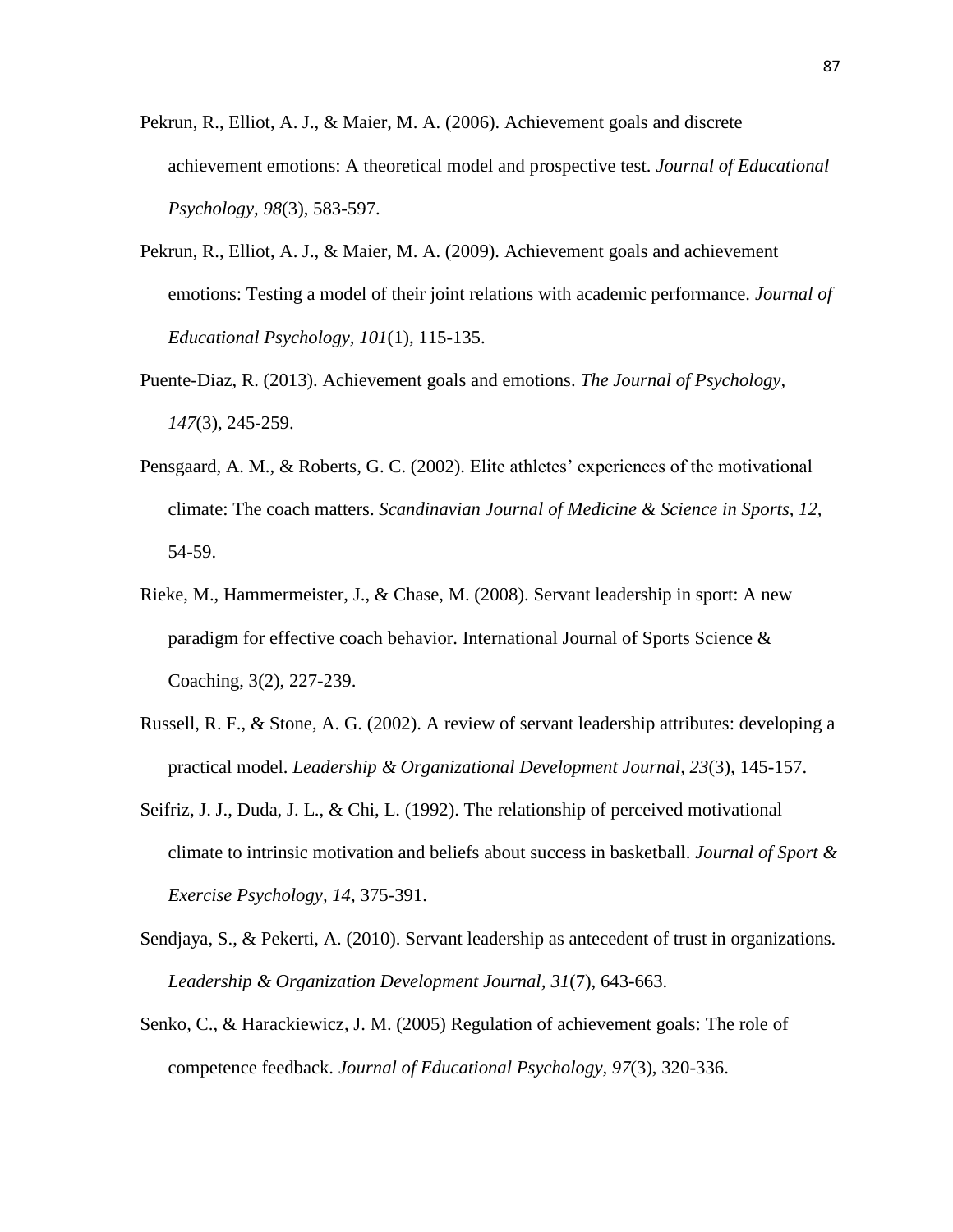- Sideridis, G. D. (2008). The regulation of affect, anxiety, and stressful arousal from adopting mastery-avoidance goal orientations. *Stress & Health: Journal of the International Society for The Investigation Of Stress, 24*(1), 55-69.
- Smith, A. L., Balaguer, I., & Duda, J. L. (2006). Goal orientation profile differences on perceived motivational climate, perceived peer relationships, and motivation-related responses of youth athletes. *Journal of Sport Sciences, 24*(12), 1315-1327.
- Smith, R. E., Smoll, F. L., & Cumming, S. P. (2009). Motivational climate and changes in young athletes' achievement goal orientations. *Motivation and Emotion, 33,* 173-183.
- Smith, B. N., Montagno, R. V., & Kuzmenko, T. N. (2004). Transformational and servant leadership: Content and contextual comparisons. *Journal of Leadership and Organizational Studies, 10*(4), 80-91.
- Sobel, M. E. (1982). Asymptotic intervals for indirect effects in structural equations models. In S. Leinhart (Ed.), *Sociological methodology* (pp.290-312). San Francisco: Jossey-Bass.
- Soucie, D. (1994). Effective managerial leadership in sport organizations. *Journal of Sport Management, 8,* 1-13.
- Spears, L. C. (1998*). Insights on leadership: Service, stewardship, spirit, and servantleadership.* New York: John Wiley & Sons.
- Stenling, A., Hassmen, P., & Holmstrom, S. (2014). Implicit beliefs of ability, approachavoidance goals and cognitive anxiety among team sport athletes. *European Journal of Sport Science, 14*(7), 720-729.
- Stone, G. A., Russell, R. F., & Patterson, K. (2004). Transformational versus servant leadership: a difference in leader focus. *The Leadership & Organization Development Journal, 25*(4), 349-361.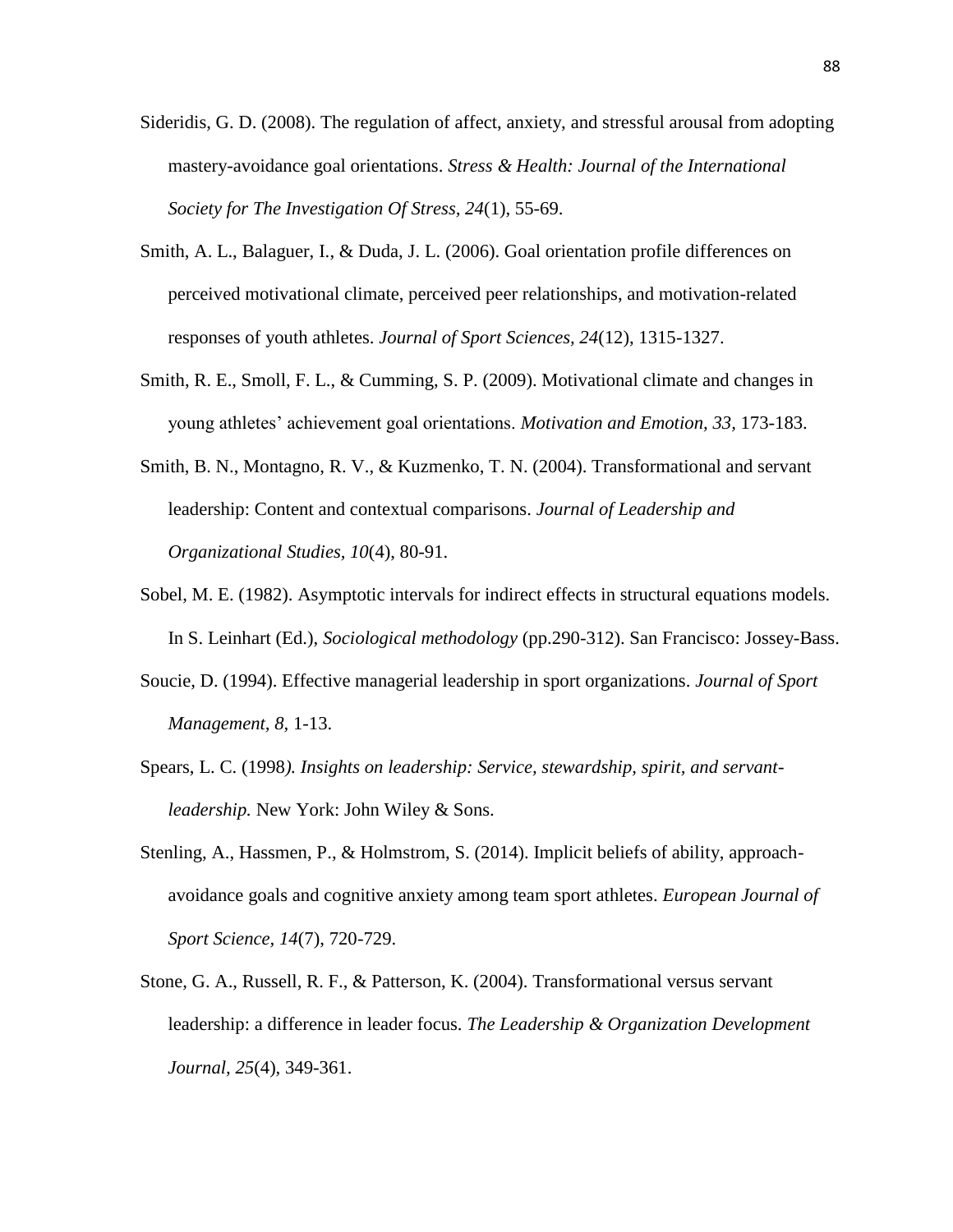- Tracey, J. B., & Hinkin, T. R. (1998). Transformational leadership or effective managerial practices? *Group and Organization Management, 23*(3), 220-236.
- Trenz, R. C., & Zusho, A. (2011). Competitive swimmers' perception of motivational climate and their personal achievement goals. *International Journal of Sports Science and Coaching, 6*(3), 433-443.
- van Dierendonck, D. (2011). Servant leadership: A review and synthesis. *Journal of Management, 27,* 1228-1261.
- Van Yperen, N. W., Blaga, M., & Postmes, T. (2015). A meta-analysis of the impact of situationally induced achievement goals on task performance. *Human Performance, 28*(2), 165-182.
- Van Yperen, N. W., Elliot, A. J., & Anseel, F. (2009). The influence of mastery-avoidance goals on performance improvement, *European Journal of Sport Psychology, 39*, 932-943.
- Viciana, J., Cervello, E. M., & Ramirez-Lechuga, J. (2007). Effect of manipulating positive and negative feedback on goal orientations, perceived motivational climate, satisfaction, task choice, perception of ability, and attitude toward physical education lessons. *Perceptual and Motor Skills, 105,* 67-82.
- Walling, M. D., Duda, J. L., & Chi, L. (1993). The perceived motivational climate in sport questionnaire: Construct and predictive validity. *Journal of Sport and Exercise Psychology, 15,* 172-183.
- Wang, J. C. K., Biddle, S. J. H., & Elliot, A. J. (2007). The 2x2 achievement goal framework in a physical education context. *Psychology of Sport and Exercise, 8,* 147-168.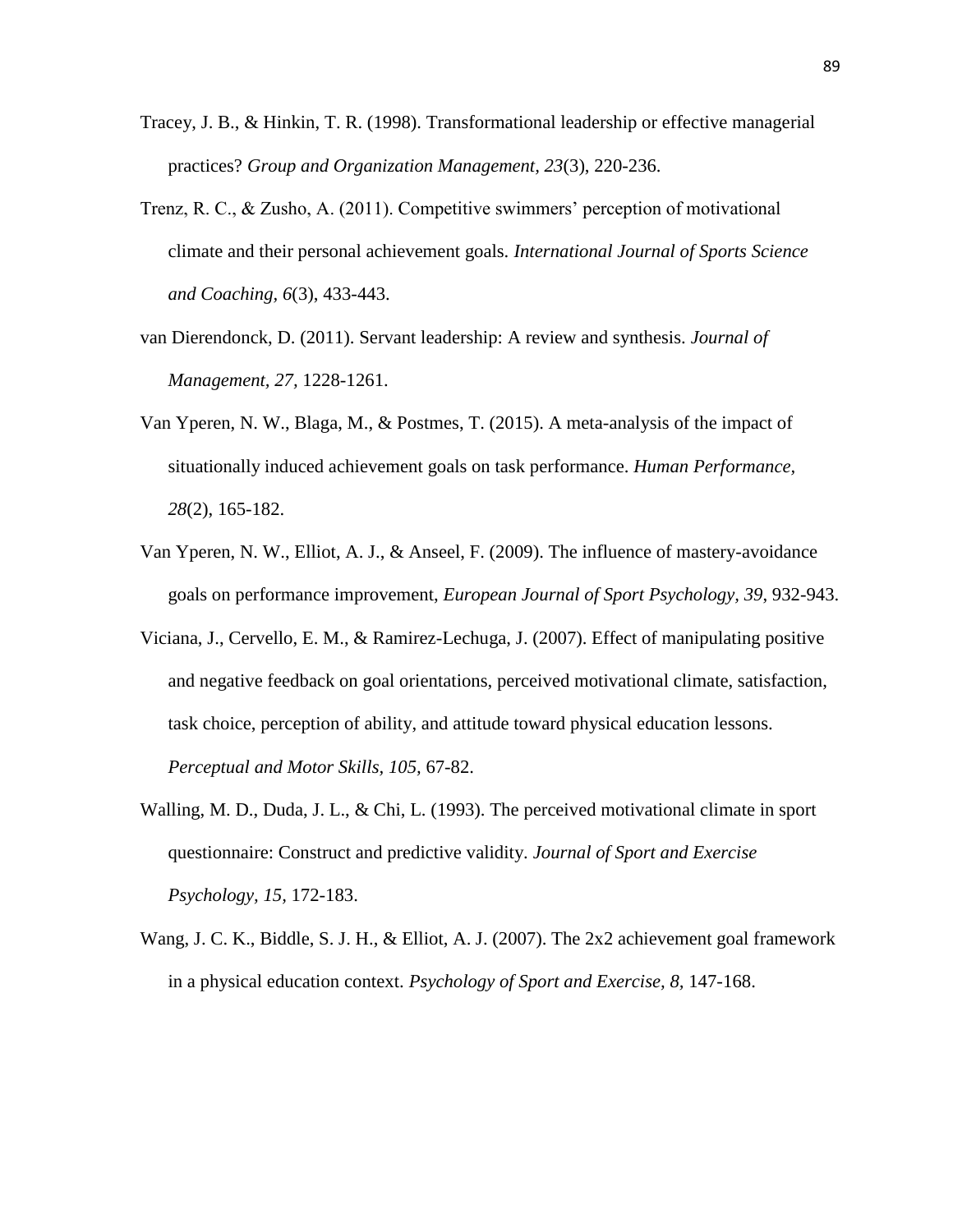- Wang, J. C. K., Koh, K. T., & Chatzisarantis, N. (2009). An intra-individual analysis of players' perceived coaching behaviors, psychological needs, and achievement goals. *International Journal of Sports Science & Coaching, 4*(2), 177-192.
- Wang, J. C. K., Liu, W. C., Lochbaum, M. R., & Stevenson, S. J. (2009). Sport ability beliefs, 2x2 achievement goals, and intrinsic motivation: The moderating role of perceived competence in sport and exercise. *Research Quarterly for Exercise and Sport, 80,* 303-312.
- Weinberg, R. S., & Gould, D. (2011). *Foundations of sport and exercise psychology (5th ed.)*. Champaign, IL, US: Human Kinetics.
- Weiner, B. (1985). An attributional theory of achievement motivation and emotion. *Psychological Review, 92*(4), 548-573.
- Weiss, M. R., Amorose, A. J., & Wilko, A. M. (2009). Coaching behaviors, motivational climate, and psychosocial outcomes among female adolescent athletes. *Pediatric Exercise Science, 21,* 475-492.
- Westre, K. R. (2008). Servant leadership in sport. *International Journal of Servant-Leadership*, 4*(1).*
- White, S. A. (1996). Goal orientation and perceptions of the motivational climate initiated by parents. *Pediatric Exercise Science, 8*, 122 –129.
- Wong, P. T. P., & Davey, D. (2007). Best practices in servant leadership. Paper presented at the Servant Leadership Roundtable, Regent University, Virginia Beach, VA.
- Wong, P. T. P., & Page, D. (2003). Servant leadership: An opponent-process model and the Revised Servant Leadership Profile. Paper presented at the Servant Leadership Roundtable, Regent University, Virginia Beach, VA.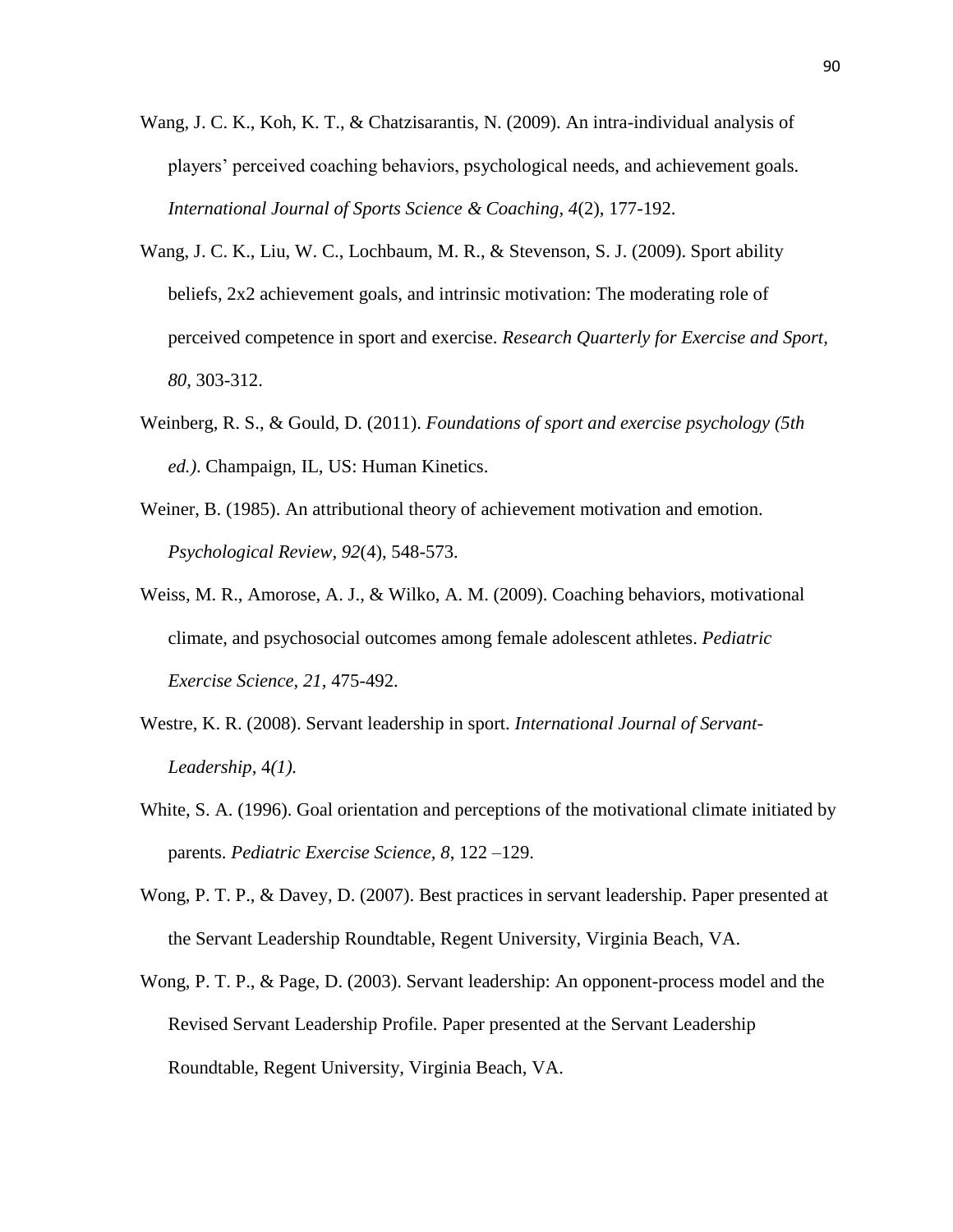Yukl, G. A. (2010). *Leadership in organizations* (7th Eds.). Englewood Cliffs, NJ: Prentice-Hall.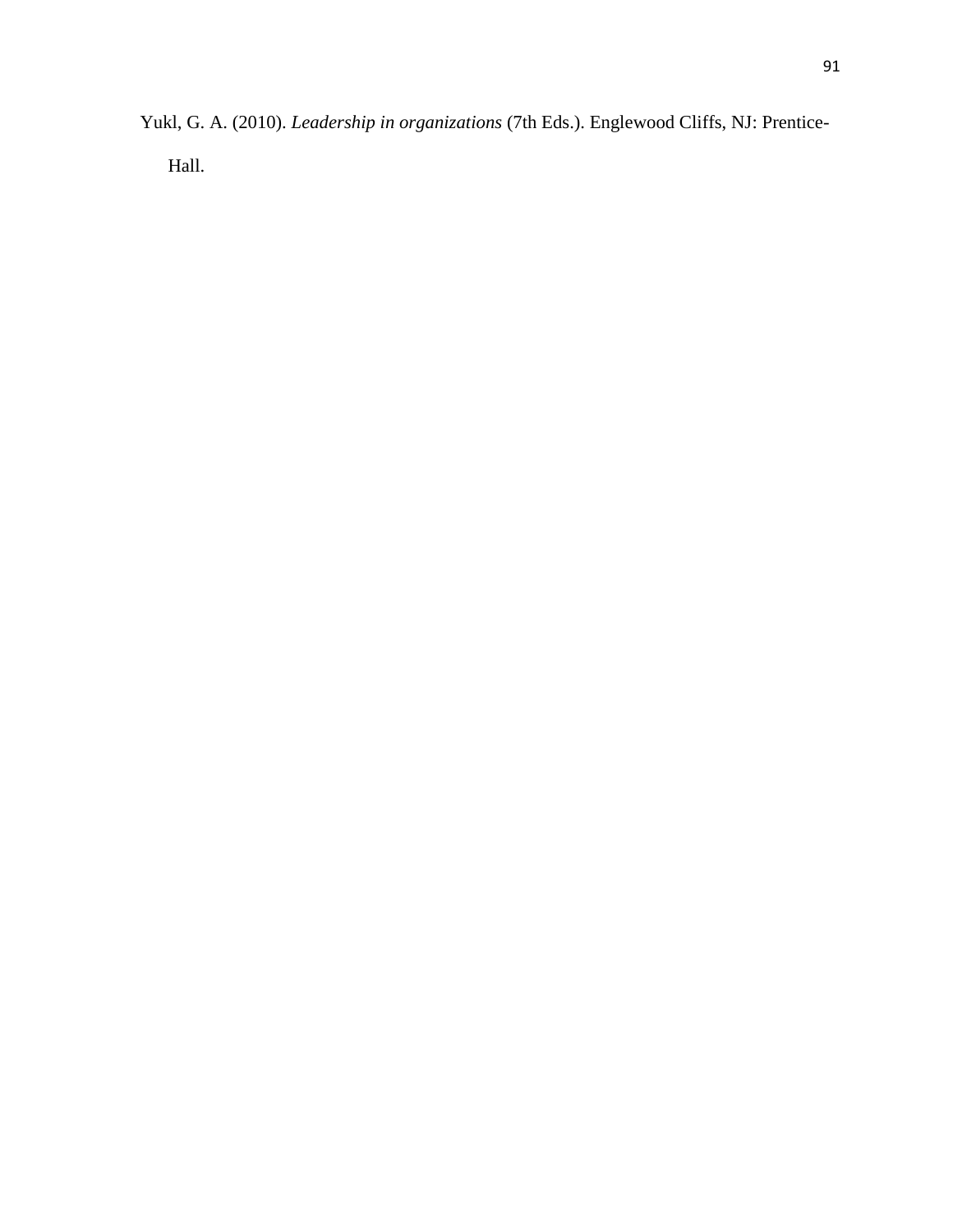# *Characteristics of Sample*

| Variable |                      | n  | $\%$ |
|----------|----------------------|----|------|
| Gender   |                      |    |      |
|          | Male                 | 48 | 58.5 |
|          | Female               | 34 | 41.5 |
| Age      |                      |    |      |
|          | 17                   | 1  | 1.2  |
|          | 18                   | 15 | 18.3 |
|          | 19                   | 19 | 23.2 |
|          | 20                   | 20 | 24.4 |
|          | 21                   | 21 | 25.6 |
|          | 22                   | 6  | 7.3  |
| Grade    |                      |    |      |
|          | Freshman             | 24 | 29.3 |
|          | Sophomore            | 18 | 22.0 |
|          | Junior               | 19 | 23.2 |
|          | Senior               | 20 | 24.4 |
|          | Missing              | 1  | 1.2  |
| School   |                      |    |      |
|          | Eastern Washington   | 19 | 23.2 |
|          | University           |    |      |
|          | Seattle University   | 13 | 15.9 |
|          | Whitworth University | 15 | 18.3 |
|          | Whitman University   | 3  | 3.7  |
|          | Pacific Lutheran     | 20 | 24.4 |
|          | University           |    |      |
|          | University of Puget  | 12 | 14.6 |
|          | Sound                |    |      |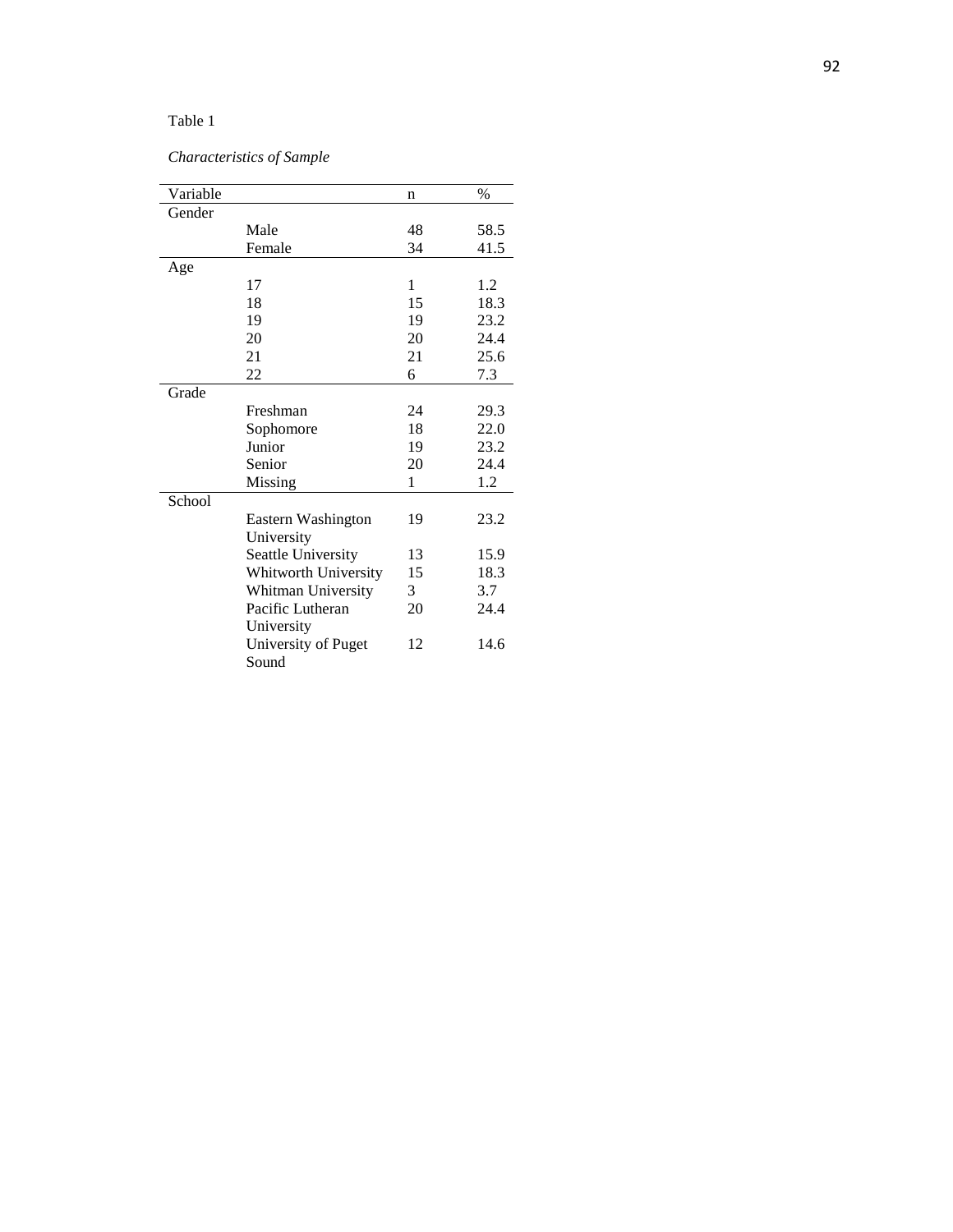*Male Bivariate Correlations of RSLP-S, 3x2 AGQ-S, and PMCSQ-2 Items*

|    | Variable                | $\mathbf{1}$ | $\overline{2}$ | $\mathfrak{Z}$ | $\overline{4}$ | 5 <sup>5</sup> | 6       | $\tau$  | 8       | 9       | 10                     | 11     | 12 |
|----|-------------------------|--------------|----------------|----------------|----------------|----------------|---------|---------|---------|---------|------------------------|--------|----|
| 1. | Trust-Inclusion         | -----        |                |                |                |                |         |         |         |         |                        |        |    |
| 2. | Humility                | $.70**$      | -----          |                |                |                |         |         |         |         |                        |        |    |
| 3. | Service                 | $.78**$      | $.63**$        | -----          |                |                |         |         |         |         |                        |        |    |
| 4. | RSLP-S Total            | $.94**$      | $.87**$        | $.86**$        |                |                |         |         |         |         |                        |        |    |
| 5. | Task-Avoidance Goal     | $-.19$       | $-.33$         | $-.05$         | $-.23$         | -----          |         |         |         |         |                        |        |    |
| 6. | Self-Avoidance Goal     | $-.17$       | $-.41*$        | $-.08$         | $-.26$         | $.94**$        |         |         |         |         |                        |        |    |
| 7. | Other-Avoidance Goal    | $-.24$       | $-.25$         | $-.11$         | $-.24$         | .93**          | $.81**$ |         |         |         |                        |        |    |
| 8. | Other-Approach Goal     | $-.12$       | $-.24$         | .04            | $-.14$         | $.42*$         | $.40*$  | $.51**$ |         |         |                        |        |    |
| 9. | Task-Approach Goal      | $-.01$       | .03            | $.28\,$        | $.07$          | $.01\,$        | $-.08$  | $-.04$  | .31     | -----   |                        |        |    |
|    | 10. Self-Approach Goal  | $-.11$       | $-.20$         | $.17\,$        | $-.09$         | $.18\,$        | $.17$   | .20     | $.65**$ | $.56**$ | $\cdots \cdots \cdots$ |        |    |
|    | 11. Mastery Climate     | $.53**$      | $.45**$        | $.58**$        | $.57**$        | $-.19$         | $-.15$  | $-.29$  | $.08\,$ | .24     | .16                    | -----  |    |
|    | 12. Performance Climate | $-.65**$     | $-.66**$       | $-.48**$       | $-.69**$       | $.48**$        | $.53**$ | $.43*$  | .26     | $-.07$  | .28                    | $-.32$ |    |

Note. \*\* p < 0.01, \*p < .05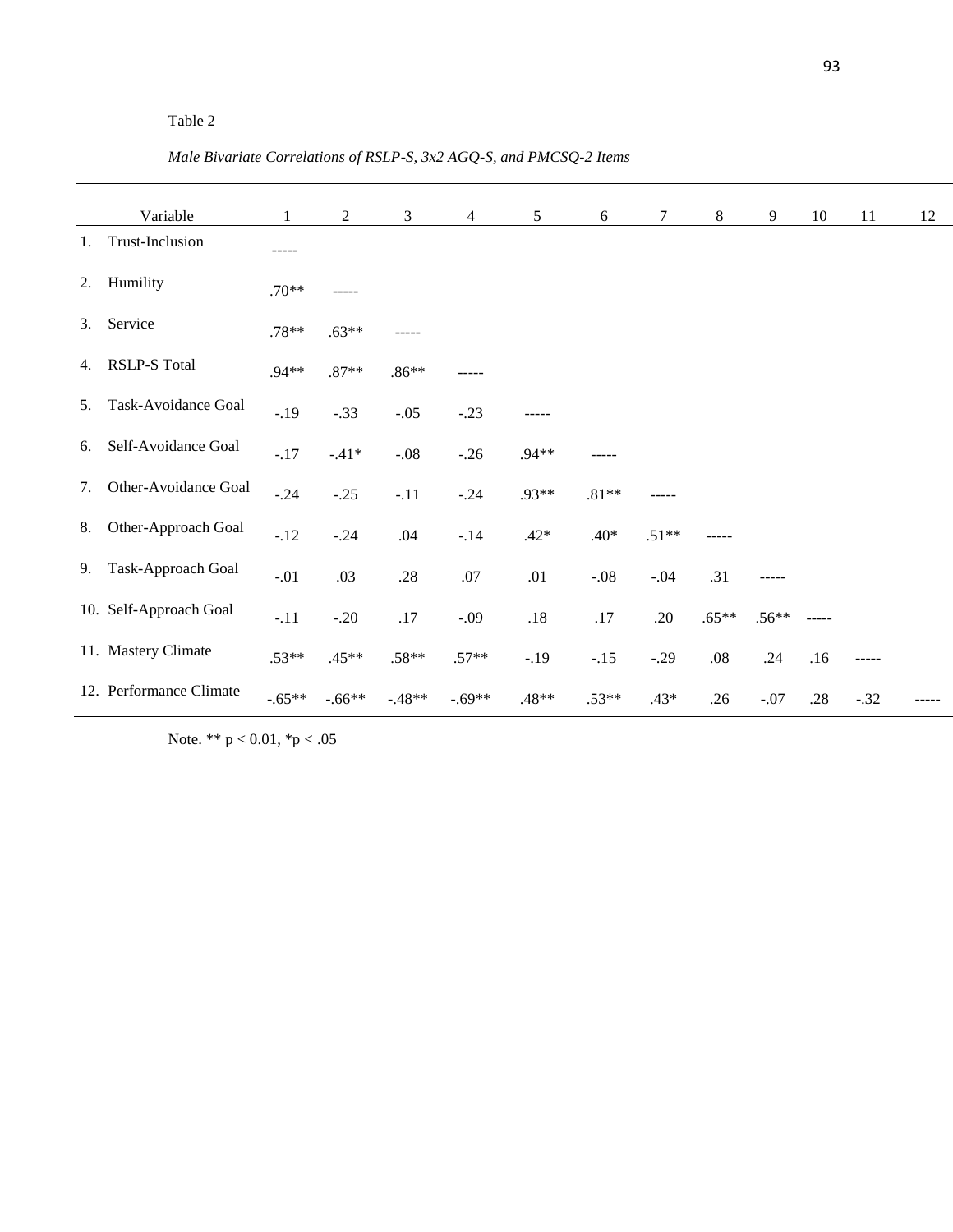*Female Bivariate Correlations of RSLP-S, 3x2 AGQ-S, and PMCSQ-2 Items*

|    | Variable                | $\mathbf{1}$ | $\overline{2}$ | $\mathfrak{Z}$ | $\overline{4}$ | 5 <sup>5</sup> | 6       | $\tau$  | 8      | 9       | 10       | 11       | 12 |
|----|-------------------------|--------------|----------------|----------------|----------------|----------------|---------|---------|--------|---------|----------|----------|----|
| 1. | Trust-Inclusion         | -----        |                |                |                |                |         |         |        |         |          |          |    |
| 2. | Humility                | $.64**$      | -----          |                |                |                |         |         |        |         |          |          |    |
| 3. | Service                 | $.78**$      | $.77**$        | -----          |                |                |         |         |        |         |          |          |    |
| 4. | RSLP-S Total            | .93**        | $.86**$        | .91**          |                |                |         |         |        |         |          |          |    |
| 5. | Task-Avoidance Goal     | .07          | $.10\,$        | .04            | $.08\,$        |                |         |         |        |         |          |          |    |
| 6. | Self-Avoidance Goal     | .11          | .14            | $.08\,$        | .13            | $.92**$        | -----   |         |        |         |          |          |    |
| 7. | Other-Avoidance Goal    | $.02\,$      | $-.01$         | $-.03$         | .00.           | .93**          | $.76**$ |         |        |         |          |          |    |
| 8. | Other-Approach Goal     | $-.13$       | $-.19$         | $-.23$         | $-.19$         | $.57**$        | $.39**$ | $.71**$ |        |         |          |          |    |
| 9. | Task-Approach Goal      | $-.07$       | $.08\,$        | $-.04$         | $-.02$         | $.51**$        | .49**   | $.40**$ | .28    | -----   |          |          |    |
|    | 10. Self-Approach Goal  | .04          | .01            | $-.11$         | .00.           | $.35*$         | $.46**$ | .22     | .10    | $.58**$ | $-----1$ |          |    |
|    | 11. Mastery Climate     | $.63**$      | $.39**$        | $.58**$        | $.60**$        | .00.           | .09     | $-.05$  | $-.22$ | $-.02$  | .05      | -----    |    |
|    | 12. Performance Climate | $-.57**$     | $-.35*$        | $-.54**$       | $-.55**$       | $-.02$         | $-.04$  | $-.01$  | .15    | .04     | $-16$    | $-.61**$ |    |

Note. \*\* p < 0.01, \*p < .05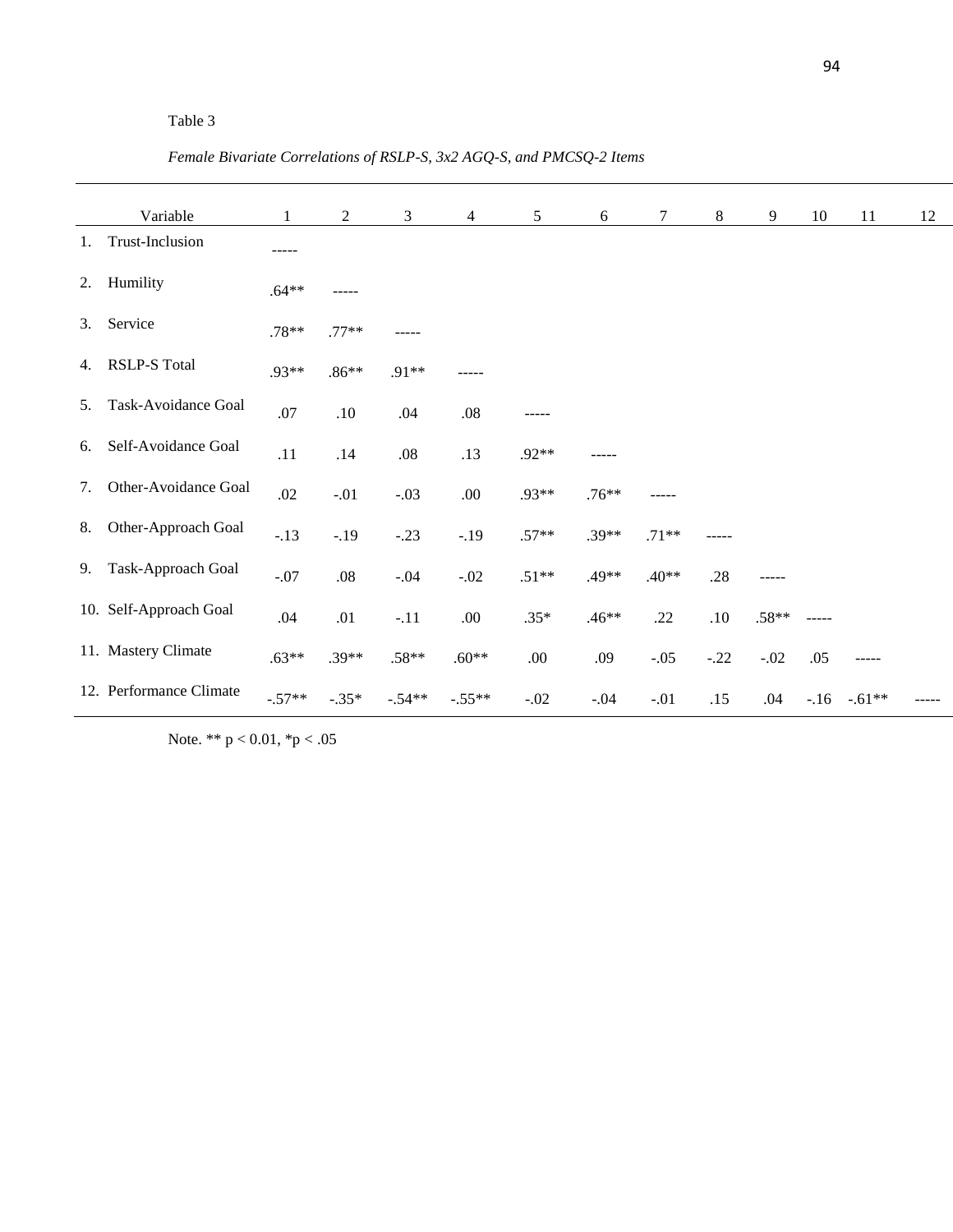*Mediated (by performance motivational climate) effect sizes of RSLP-S Humility variable on Self-Avoidance Achievement Goal, Sobel z test statistic, unmediated effect sizes of RSLP-S Humility variables on Self-Avoidance Achievement Goal, and attenuated direct effect size of RSLP-S Humility variable on Self-Avoidance Achievement Goal.*

| Mediation<br>Model     | Path $(a)(b)$<br>effect size | Sobel z                | Path $(c)$<br>$R^2$ | Path $(c')$<br>$R^2$ change after<br>controlling for<br>performance<br>climate<br>relationship with<br>self-avoidance<br>achievement goals |
|------------------------|------------------------------|------------------------|---------------------|--------------------------------------------------------------------------------------------------------------------------------------------|
| <b>RSLP-S Humility</b> | $-.34$                       | $-2.09$ ( $p = .037$ ) | .17                 | .12                                                                                                                                        |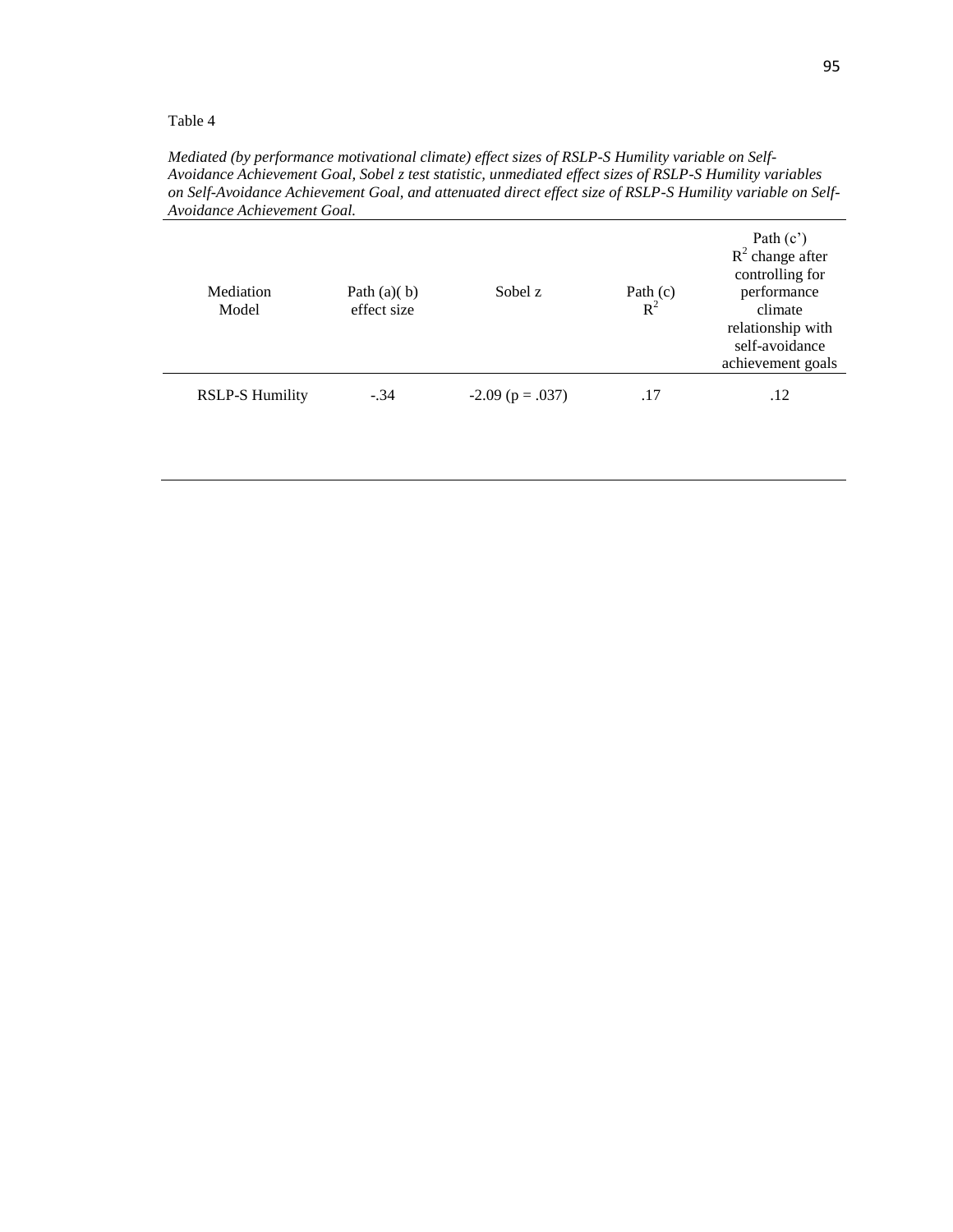*Mediated (by performance motivational climate) effect sizes of RSLP-S Humility variable on Task-Avoidance Achievement Goal, Sobel z test statistic, unmediated effect sizes of RSLP-S Humility variables on Task-Avoidance Achievement Goal, and attenuated direct effect size of RSLP-S Humility variable on Task-Avoidance Achievement Goal.*

| Mediation<br>Model     | Path $(a)(b)$<br>effect size | Sobel z               | Path $(c)$<br>$R^2$ | Path $(c')$<br>$R^2$ change after<br>controlling for<br>performance<br>climate<br>relationship with<br>task-avoidance<br>achievement goals |
|------------------------|------------------------------|-----------------------|---------------------|--------------------------------------------------------------------------------------------------------------------------------------------|
| <b>RSLP-S Humility</b> | $-.31$                       | $-2.06$ ( $p = .04$ ) | .11                 | .12                                                                                                                                        |
|                        |                              |                       |                     |                                                                                                                                            |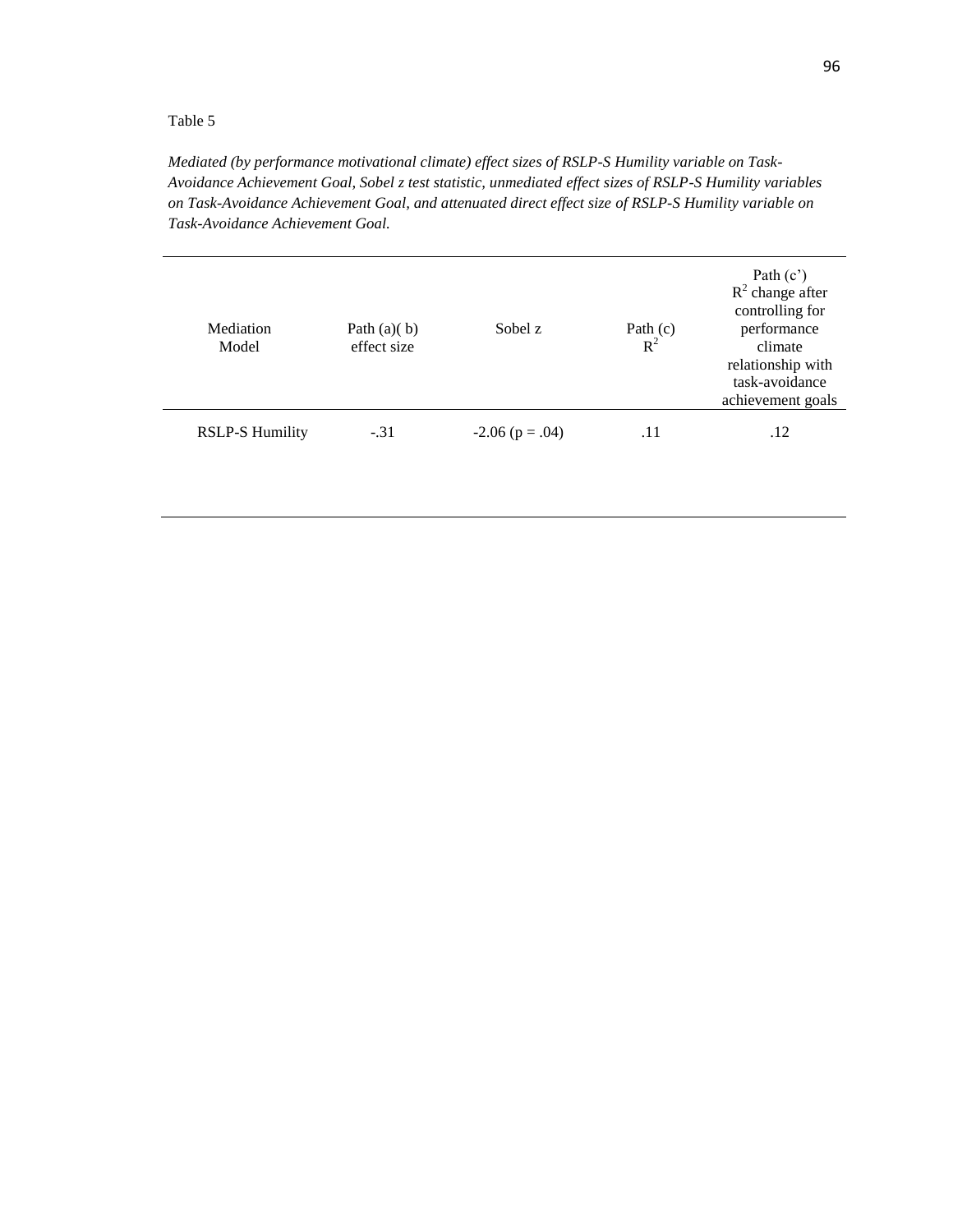## Figure 1

*Structural models of (a) unmediated and (b) performance motivational climate mediated effect of RSLP-S Humility on Self-Avoidance Achievement Goal.*



\*Note. Numbers represent regression coefficients, standard errors \*\*p < .01, \*p < .05.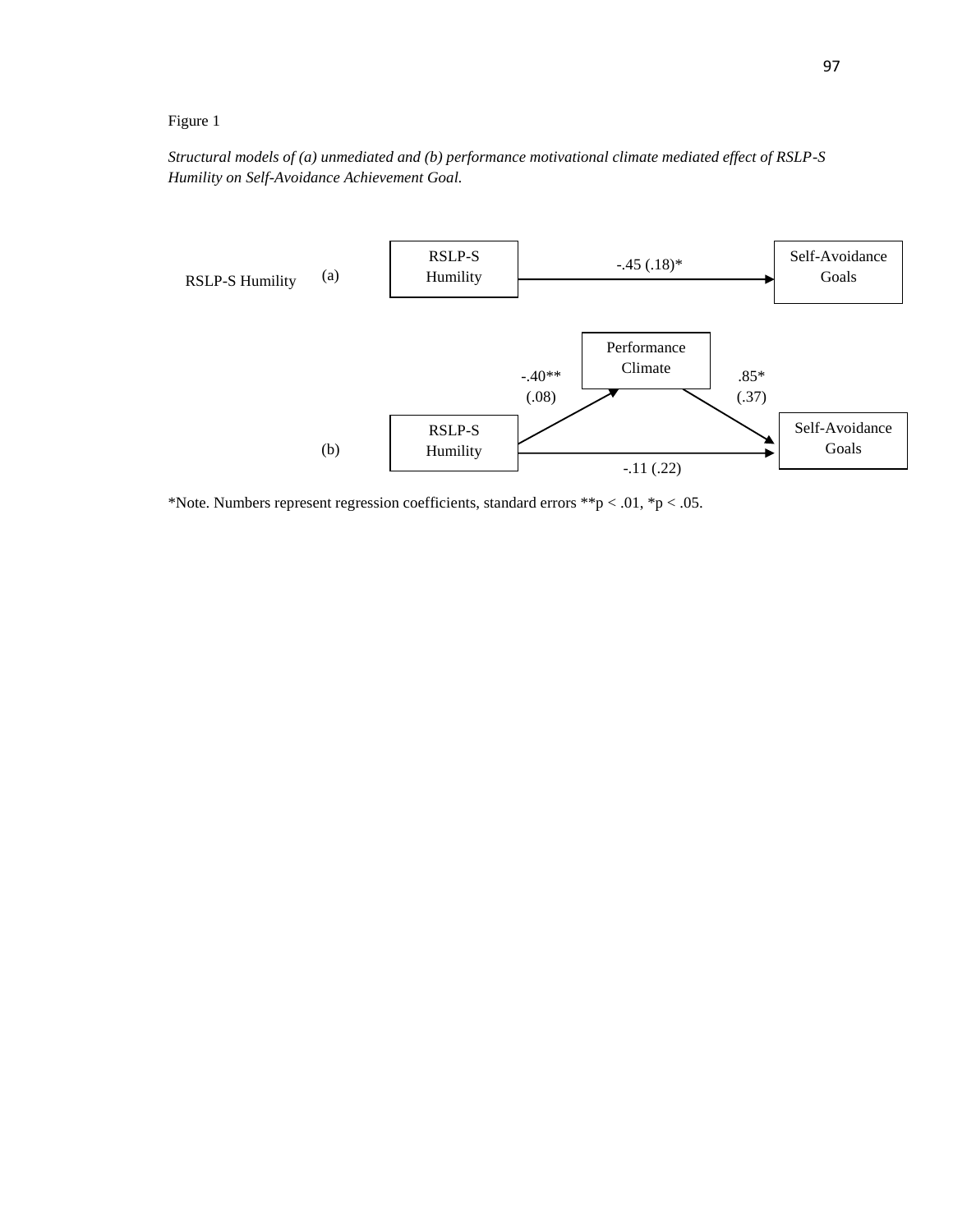## Figure 2

*Structural models of (a) unmediated and (b) performance motivational climate mediated effect of RSLP-S Humility on Task-Avoidance Achievement Goal.*



\*Note. Numbers represent regression coefficients, standard errors \*\*p < .01, \*p < .05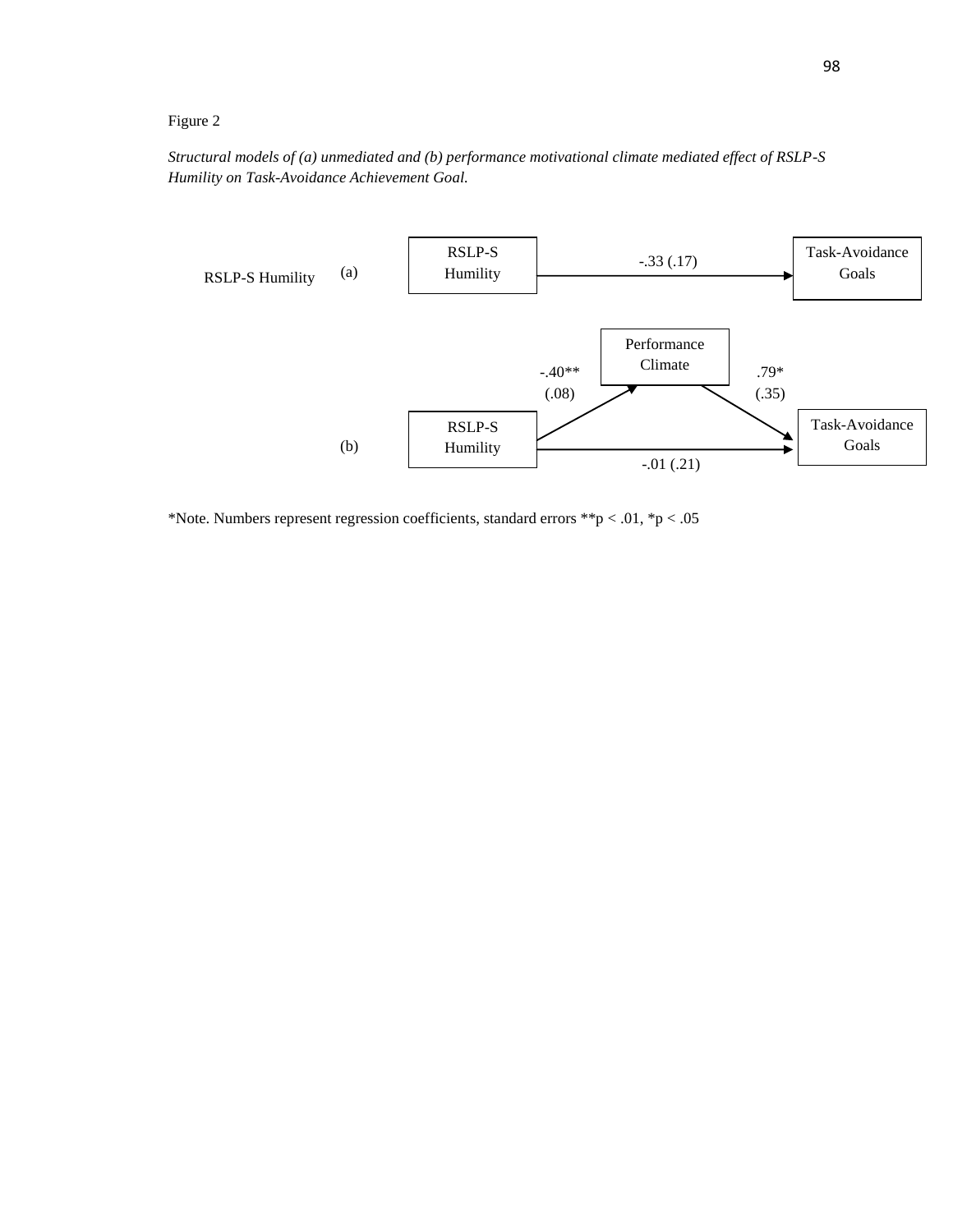Appendix A: 2 x 2 Achievement Goal Model (Elliot & McGregor, 2001)

# **Definition**

Mastery (absolute/intrapersonal) Performance (Interpersonal)

|                | Positive<br>(approaching<br>success) | Mastery-Approach Goal  | Performance-Approach Goal  |
|----------------|--------------------------------------|------------------------|----------------------------|
| <b>Valence</b> | Negative (avoiding<br>failure)       | Mastery-Avoidance Goal | Performance-Avoidance Goal |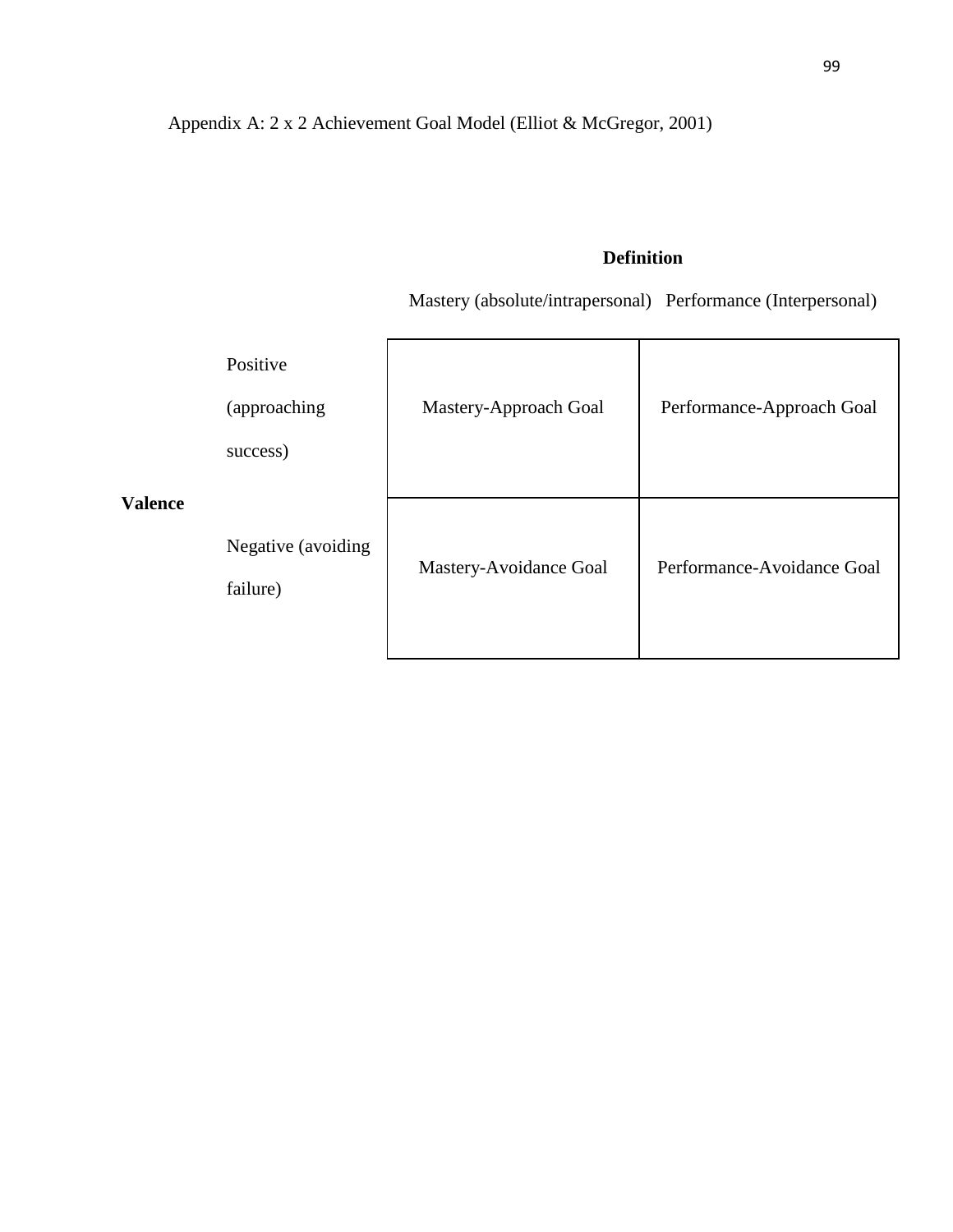# **Definition**

|                |                                    | Task (absolute)     | Self (intrapersonal) | Others (interpersonal) |
|----------------|------------------------------------|---------------------|----------------------|------------------------|
| <b>Valence</b> | Positive (approaching)<br>success) | Task-Approach Goal  | Self-Approach Goal   | Other-Approach Goal    |
|                | Negative (avoiding)<br>failure)    | Task-Avoidance Goal | Self-Avoidance Goal  | Other-Avoidance Goal   |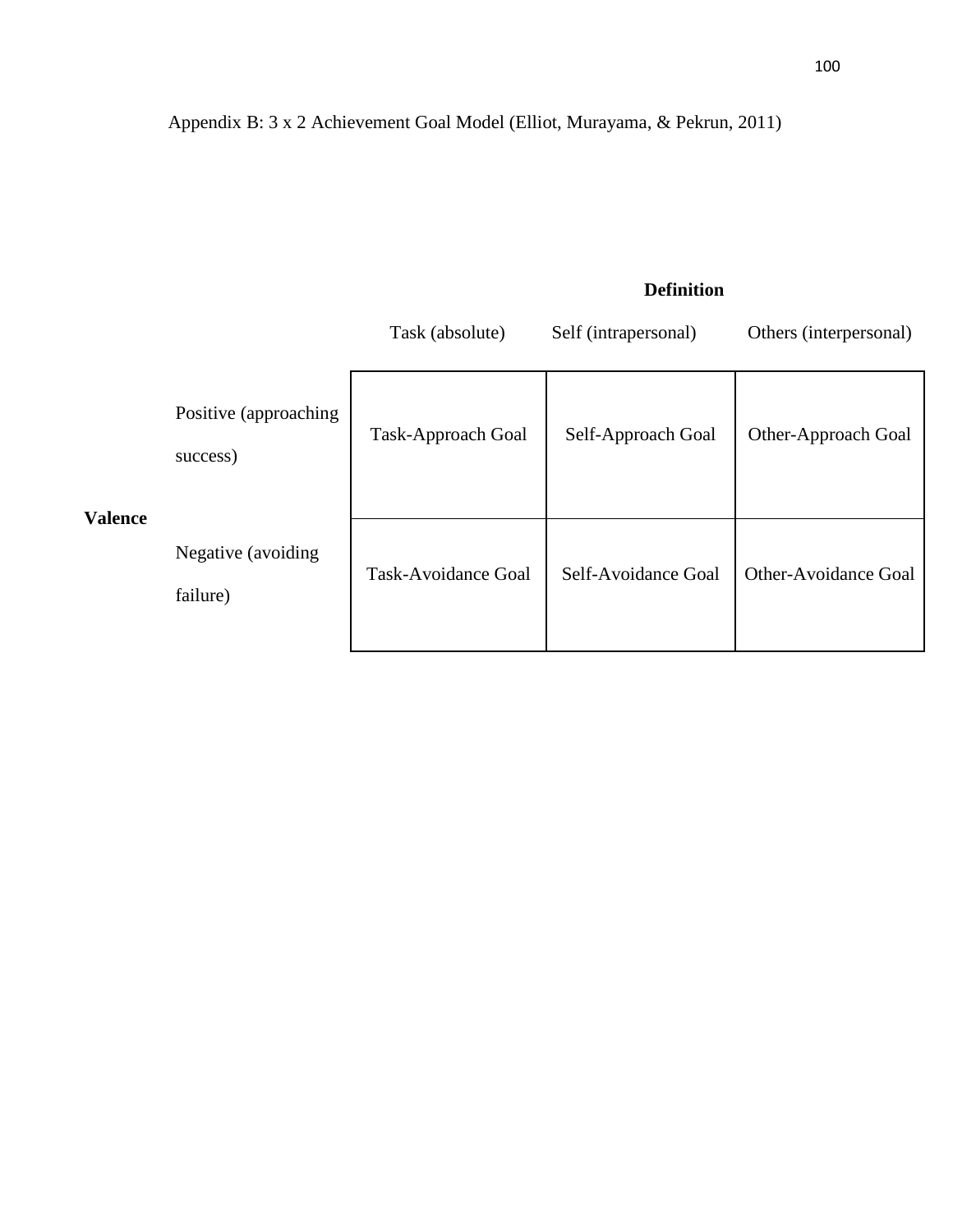#### Appendix C: IRB Protocol Approval

| To:               | Leah Parton, Department of Physical Education, Health and Recreation,<br><b>200 PEB</b> |
|-------------------|-----------------------------------------------------------------------------------------|
| From:<br>Research | Sarah Keller, Chair, Institutional Review Board for Human Subjects                      |
| Date:             | May 10, 2016                                                                            |
| Subject:          | Review of HS-5068 Examining the Relationship Between Servant Leader                     |
|                   | Coach Behaviors and Achievement Goals in Collegiate Tennis Players: The Mediating       |
|                   | <b>Effect of Motivational Climate</b>                                                   |

Human subjects protocol HS-5068 *Examining the Relationship Between Servant Leader Coach Behaviors and Achievement Goals in Collegiate Tennis Players: The Mediating Effect of Motivational Climate* has been reviewed and determined to be exempt from further review according to federal regulations for the Protection of Human Subjects under CFR Title 45, Part  $46.101(b)(1-6)$ , conditional upon the changes listed below being made and approved. Research qualifying for an exemption is valid for a period of one year, to May 10, 2017. If you wish to continue gathering data for the study after that date, you must file a Renewal of Approval application *prior to its expiration*, otherwise the project will be closed and you would need to submit a new application for IRB review if you wish to continue the research.

A signed, approved copy of your application is enclosed.

### **Before you begin**:

1.Your recruiting information for both online and in person subjects needs to include contact information for you, Dr. Hammermeister (phone and email) and the following required sentence: If you have any concerns about your rights as a participant in this

research or any complaints you wish to make, you may contact Ruth Galm, Human Protections Administrator at Eastern Washington University (509-359- 7971/6567) [rgalm@ewu.edu.](mailto:rgalm@ewu.edu)

2. Please also tell them whom you intend to share your results with.

3. If you can arrange it, it would be useful to give the subjects advance notice about the study so they have time to think about whether they want to participate or not. I realized this may not be possible in all instances.

4. Please send me copies of the contact information you are going to provide the subjects and the revised documents that include a statement of who you will share the results with.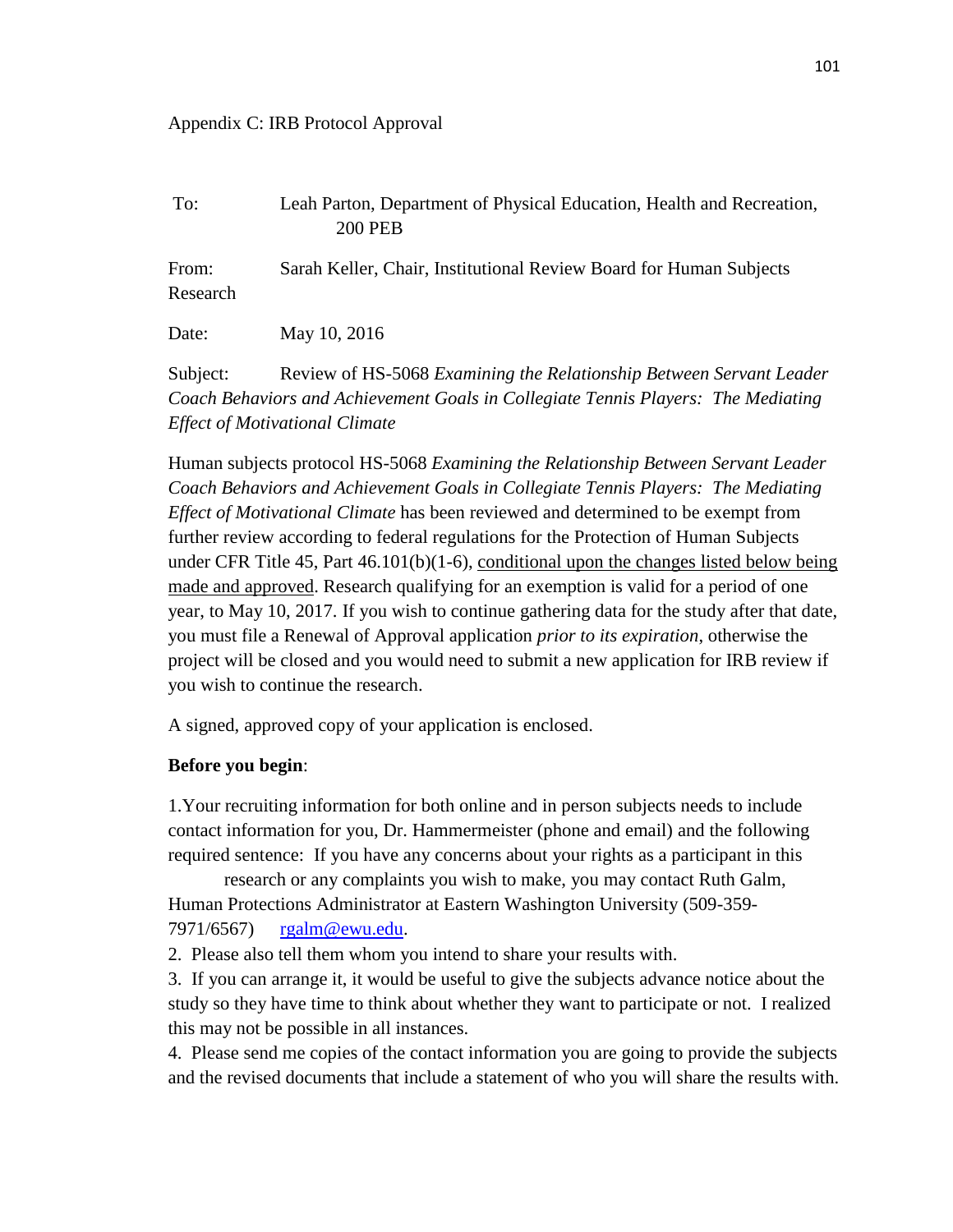If subsequent to initial approval the research protocol requires minor changes, the Office of Grant and Research Development should be notified of those changes. Any major departures from the original proposal must be approved by the appropriate IRB review process before the protocol may be altered. A Change of Protocol application must be submitted to the IRB for any substantial change in protocol.

If you have additional questions please contact me at 359-7039; fax 509-359-2474; email skeller@ewu.edu. It would be helpful if you would refer to HS-5068 if there were further correspondence as we file everything under this number. Thank you.

cc: C.Brewer R.Galm J.Hammermeister Graduate Office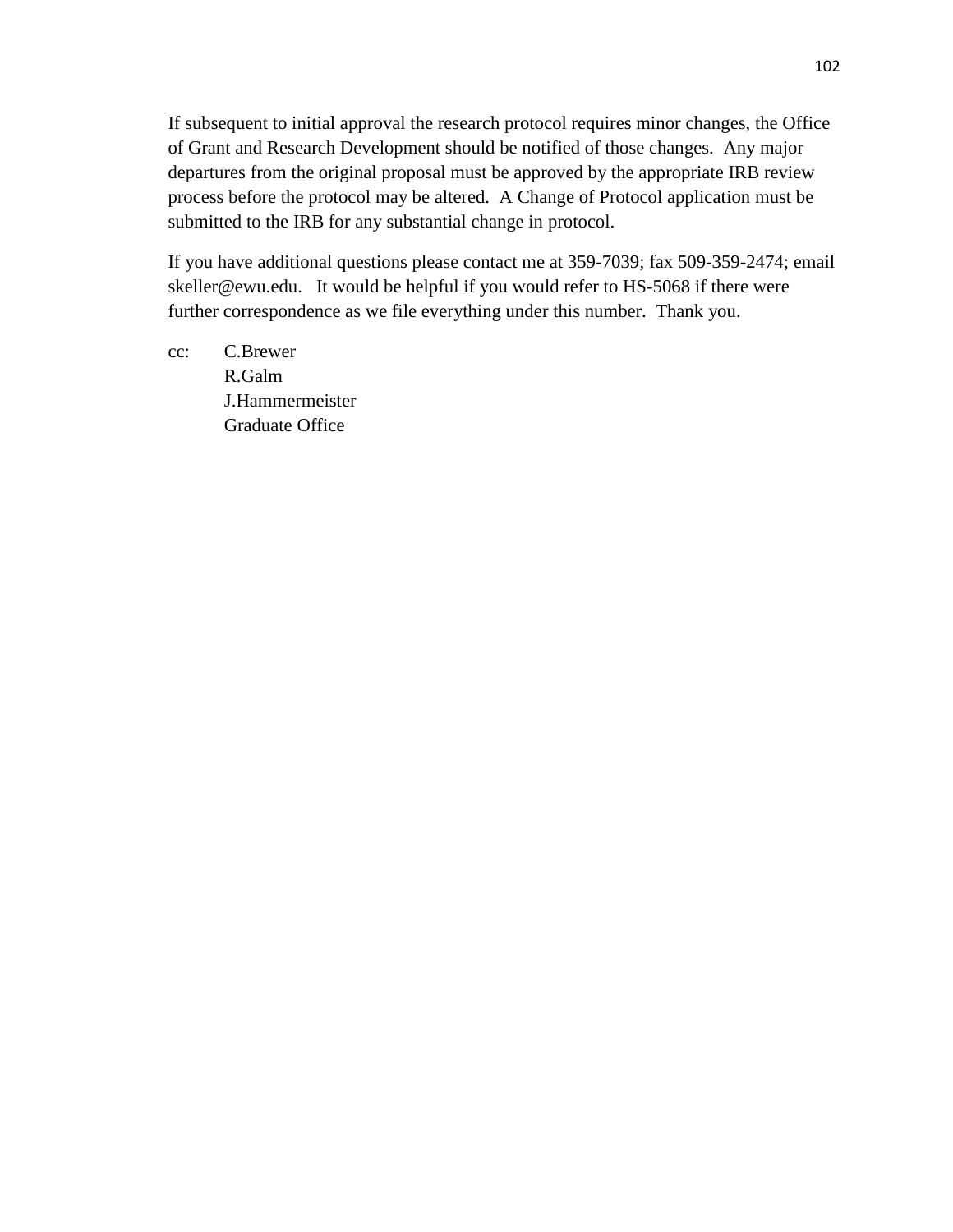Appendix D: Email to Coaches

Dear collegiate tennis coach,

My name is Leah Parton. I am a graduate student in the Physical Education, Health, and Recreation: Exercise Science program at Eastern Washington University. I received my undergraduate degree at Pacific Lutheran University where I played four years of collegiate tennis. I currently volunteer as an assistant tennis coach for the women's' tennis team at EWU. In partial fulfillment of my Masters degree, I am working with Dr. Jon Hammermeister (professor and sport psychology consultant for the Pittsburgh Pirates) on a thesis aimed to understand the relationship between perceived coach behaviors and an athlete's achievement motivation. In order to perform the study, I am relying on collegiate tennis players to complete a short survey (25 minutes).

It is my hope that I can collect survey responses in person at your team's location. As a former student-athlete, I realize that time is limited; so I created a questionnaire that will only take 20-25 minutes to complete. My hope is that athletes will take the questionnaire in a quiet, private area, perhaps before or after a tennis practice or team session.

Your athletes' responses to the questionnaire will be completely anonymous. There will be no way for me to identify participants based on their responses. I am only interested in group means and while I may share these results in the peer-reviewed scientific community, the institution you are affiliated with will be blinded in these reports. While I appreciate any attempt to recruit your athletes for my study, please keep in mind that in order to maintain validity in the data, it is important that athletes do not feel pressured to participate. Results from this study will add valuable information to the sport psychology and coaching literature, specifically on how coaches can enhance athlete motivation. Please let me know if you are willing to help me in this process.

If you have any questions or concerns about the research study, please contact me (509-630- 5824) [leahparton@eagles.ewu.edu](mailto:leahparton@eagles.ewu.edu) or Dr. Jon Hammermeister (509-359-7968) [jhammermeist@ewu.edu.](mailto:jhammermeist@ewu.edu) If you have any concerns about your athletes' rights as participants in this research or any complaints you wish to make, you may contact Ruth Galm, Human Protections Administrator at Eastern Washington University (509-359-7971/6567) [rgalm@ewu.edu.](mailto:rgalm@ewu.edu)

We can arrange a time and place to meet based on your team's availability. I appreciate your help!

Sincerely, Leah Parton- Graduate Student/ Principal Investigator 509-630-5824 leahparton@eagles.ewu.edu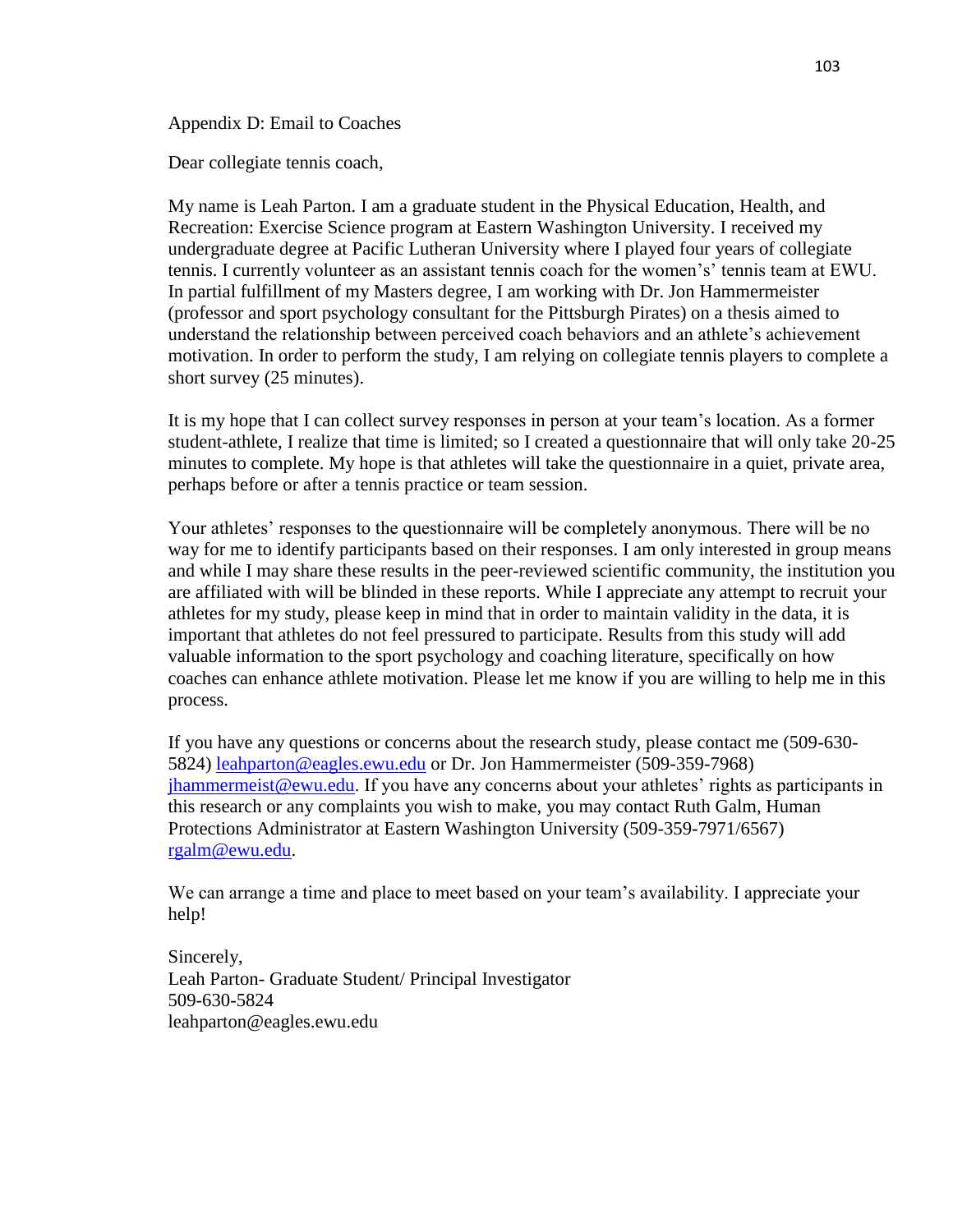Appendix E: In-Person Recruitment Script

"Hello, my name is Leah Parton. I am a graduate student at Eastern Washington University, studying sport psychology. As partial fulfillment of my graduate degree, I am conducting a study on perceived coach behaviors and athlete achievement motivation. I am collecting responses from collegiate tennis players in Washington State. The questionnaire should take about 15 minutes, and you may ask me questions/express concerns at any point during the survey.

Your participation is completely voluntary. If you choose to fill out the survey, you will be giving implied consent. Your responses on the questionnaire will be anonymous and you may omit any questions that you choose not to answer. Be assured that your name will never be used. I am only interested in group means and while I may share these results in the peer-reviewed scientific community, the institution you are affiliated with will be blinded in these reports. Again, you do not have to participate- but I would appreciate your help.

If you have any questions or concerns about the research study, please contact me (509-630- 5824) [leahparton@eagles.ewu.edu](mailto:leahparton@eagles.ewu.edu) or Dr. Jon Hammermeister (509-359-7968) [jhammermeist@ewu.edu.](mailto:jhammermeist@ewu.edu) If you have any concerns about your rights as a participant in this research or any complaints you wish to make, you may contact Ruth Galm, Human Protections Administrator at Eastern Washington University (509-359-7971/6567) [rgalm@ewu.edu.](mailto:rgalm@ewu.edu) Thank you for your time."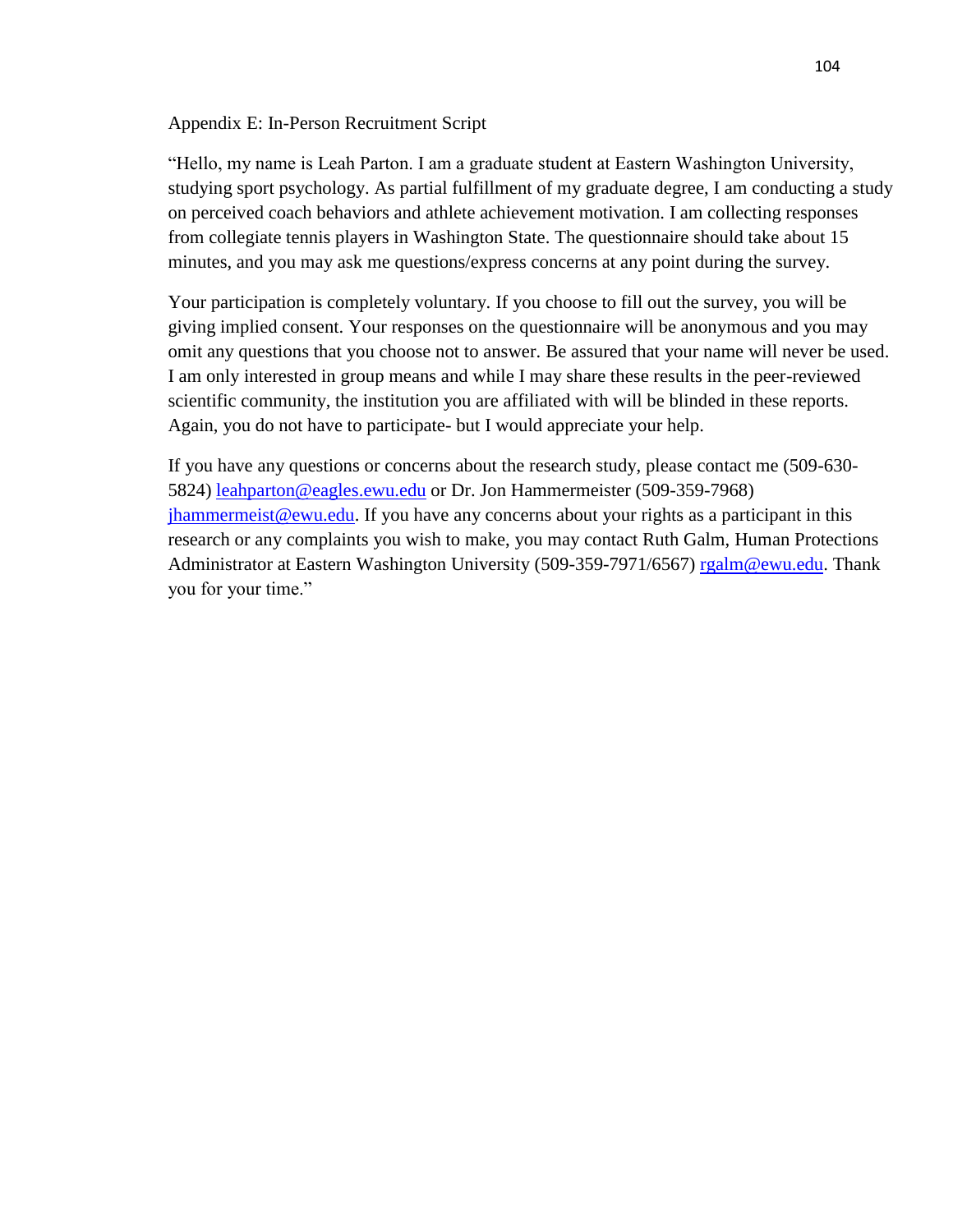Appendix F: Revised Servant Leadership Profile in Sport (RSLP-S)

Please use the following scale to indicate your agreement or disagreement with each of the statements in describing your head coaches attitudes and practices as a leader. There are no right or wrong answers. Simply rate each question in terms of what your head coach normally does in leadership situations.

1 2 3 4 5 6 7 Strongly disagree Undecided Strongly agree

## **RSLP-S Trust/Inclusion**

## **The Head Coach:**

- 1. Inspires team spirit by communicating enthusiasm and confidence
- 2. Listens actively and receptively to others
- 3. Practices plain talking (means what he says and says what he means)
- 4. Always keeps his promises and commitments to others
- 5. Grants all players a fair amount of responsibility
- 6. Willing to accept other's ideas whenever they are better than his own
- 7. Promotes tolerance, kindness, and honesty
- 8. Creates a climate of trust and openness to facilitate participation in decision making
- 9. Wants to build trust through honesty and empathy
- 10. Devotes a lot of energy to promoting trust, mutual understanding, and team spirit
- 11. Has the courage to assume full responsibility for his mistakes

# **Humility**

## **The Head Coach:**

- 1. Believes the leader should not be front and center
- 2. Is not primarily concerned with always having full authority
- 3. Doesn't have to have his name attached to every initiative
- 4. Doesn't look at his position as one of power
- 5. Allows his subordinates to have some control
- 6. Doesn't have to be seen as superior to subordinates in everything

## **Service**

## **The Head Coach:**

- 1. Serves others and does not expect anything in return
- 2. Is willing to make personal sacrifices in serving others
- 3. Finds enjoyment in serving others in whatever role or capacity
- 4. Has a heart to serve others
- 5. Takes great satisfaction in bringing out the best in others.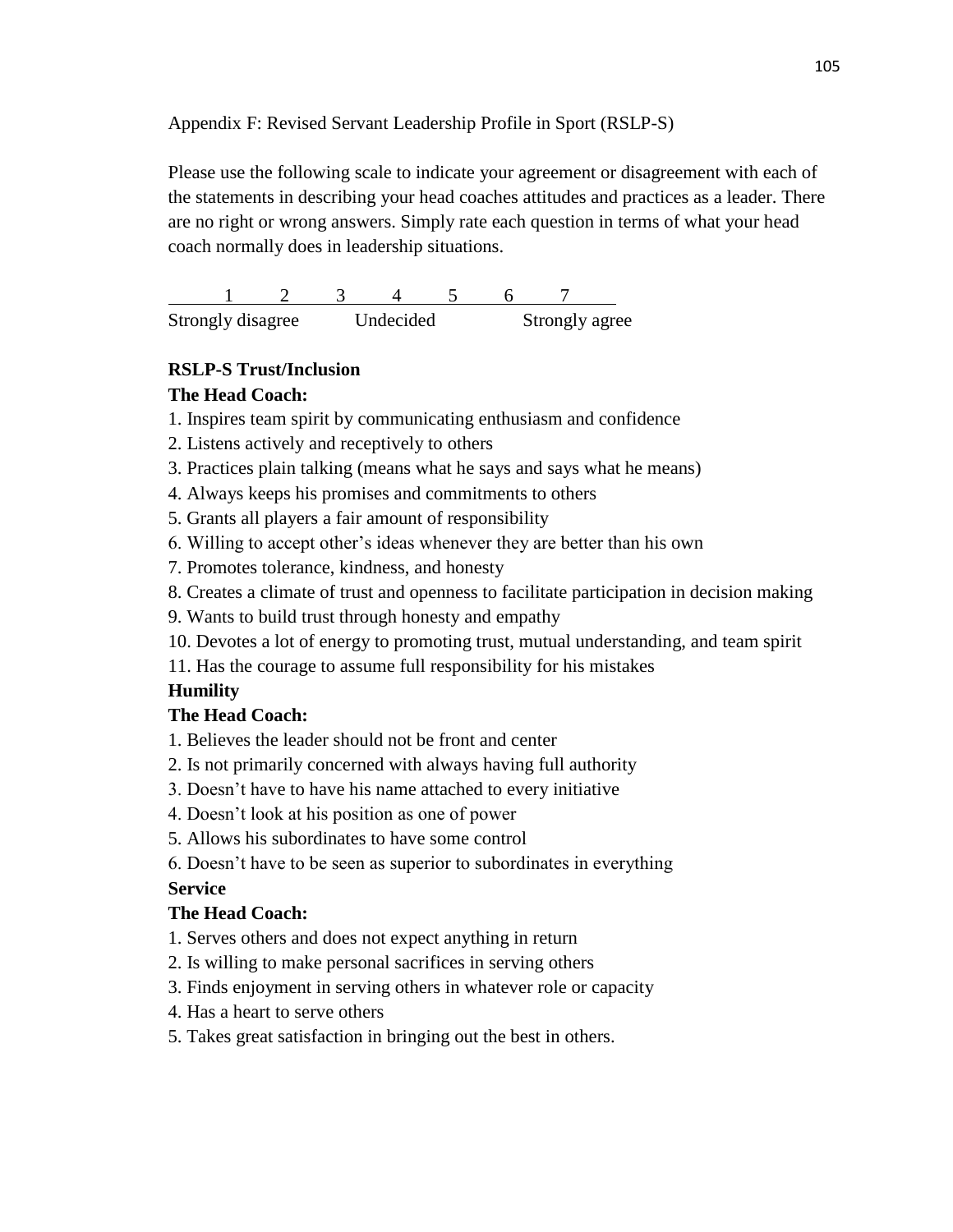## Appendix G: 3 x 2 Achievement Goal Questionnaire for Sport (3 x 2 AGQ-S)

The following statements represent types of goals that you may or may not have when you play sport. Circle the score on the scale that indicates your level of agreement with the statement. There are no right or wrong answers, so please be open and honest.

1 2 3 4 5 6 7 Strongly disagree Undecided Strongly agree

In sport, my goal is…

### **Task-approach goals**

- 1. To perform well
- 2. To obtain good results
- 3. To be effective

### **Self-approach goals**

- 1. To do better than what I usually do
- 2. To have better results than I had in the past
- 3. To be more effective than before

### **Other-approach goals**

- 1. To do better than others
- 2. To be more effective than others
- 3. To have better results than others

## **Task-avoidance goals**

- 1. To avoid performing badly
- 2. To avoid bad results
- 3. To avoid being ineffective

## **Self-avoidance goals**

- 1. To avoid having worse results than I had previously
- 2. To avoid doing worse than I usually do
- 3. To avoid being less effective compared to my usual level of performance

### **Other-avoidance goals**

- 1. To avoid doing worse than others
- 2. To avoid worse results than others
- 3. To avoid being less effective than others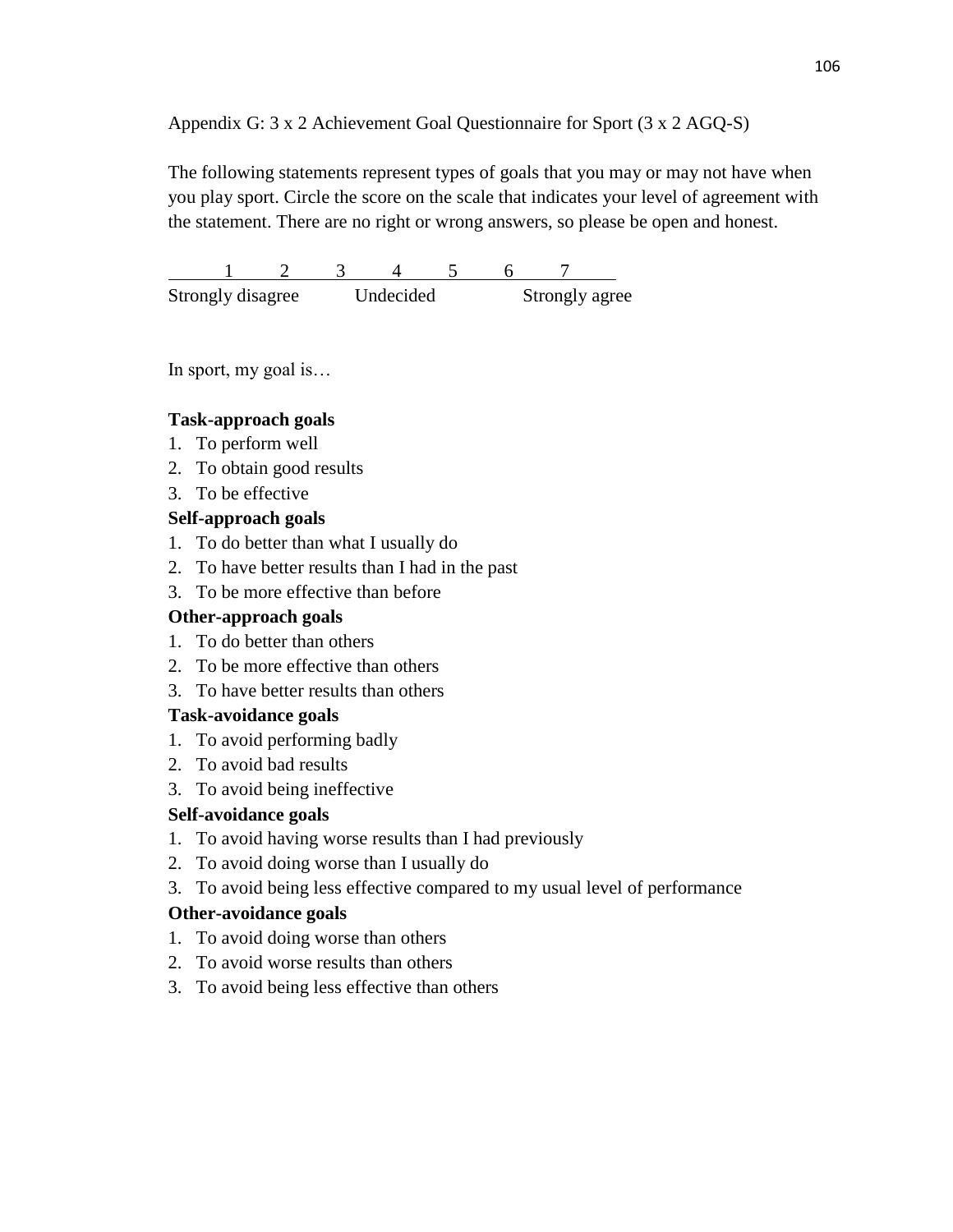Appendix H: Perceived Motivational Climate in Sport Questionnaire-2 (PMCSQ-2)

Circle the number that best represents how you feel about your team atmosphere

 $1 \t 2 \t 3 \t 4$ Strongly disagree Undecided Strongly agree

#### **Mastery Climate**

- 1. The coach wants us to try new skills.
- 2. Each player contributes in some important way.
- 3. The coach believes that all of us are crucial to the success of the team.
- 4. Players feel good when they try their best.
- 5. Players at all skill levels have an important role on the team.
- 6. Players help each other learn.
- 7. The coach makes sure players improve on skills they're not good at.
- 8. Players feel successful when they improve.
- 9. Each player has an important role.
- 10. Trying hard is rewarded.
- 11. The coach encourages players to help each other.
- 12. The coach emphasizes always trying your best.
- 13. Players are encouraged to work on their weaknesses.
- 14. The focus is to improve each game/practice.
- 15. The players really `work together' as a team.
- 16. Each player feels as if they are an important team member.
- 17. The players help each other to get better and excel.

#### **Performance Climate**

- 18. The coach gets mad when a player makes a mistake.
- 19. The coach gives most of his or her attention to the stars.
- 20. The coach praises players only when they outplay team-mates.
- 21. The coach thinks only the starters contribute to the success of the team.
- 22. Players are taken out of a game for mistakes.
- 23. Players are encouraged to outplay the other players.
- 24. The coach has his or her own favorites.
- 25. Only the players with the best `stats' get praise.
- 26. The coach makes it clear who he or she thinks are the best players.
- 27. Players are `psyched' when they do better than their team-mates in a game.
- 28. If you want to play in a game you must be one of the best players.
- 29. Players are punished when they make a mistake.
- 30. Only the top players `get noticed' by the coach.
- 31. Players are afraid to make mistakes.
- 32. The coach favors some players more than others.
- 33. The coach yells at players for messing up.